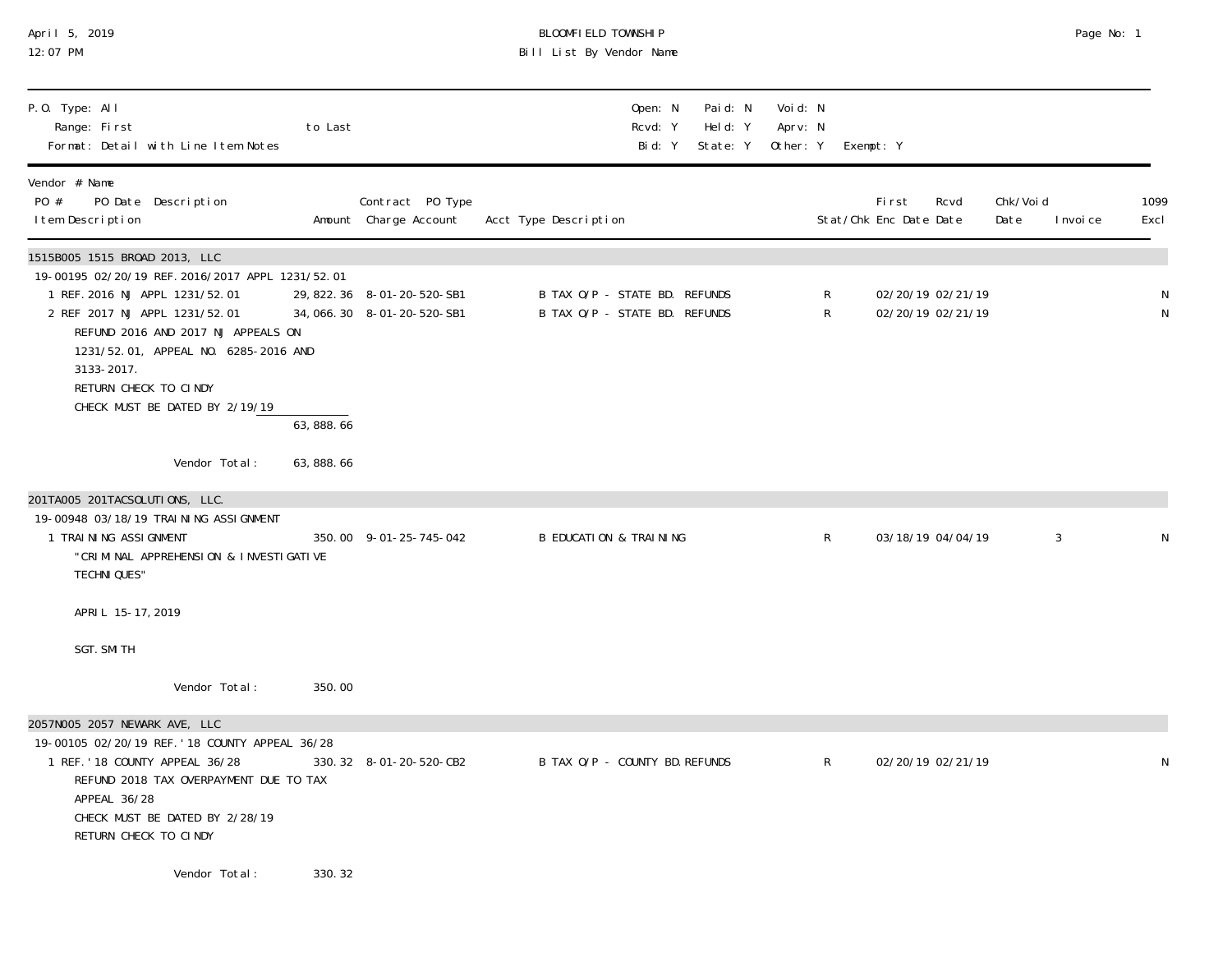## April 5, 2019 BLOOMFIELD TOWNSHIP Page No: 2 12:07 PM Bill List By Vendor Name

| Vendor # Name<br>PO #<br>PO Date Description<br>I tem Description                                                                                                                                             |                     | Contract PO Type<br>Amount Charge Account       | Acct Type Description                                                |                              | <b>First</b><br>Stat/Chk Enc Date Date | Rcvd              | Chk/Voi d<br>Date | I nvoi ce            | 1099<br>Excl |
|---------------------------------------------------------------------------------------------------------------------------------------------------------------------------------------------------------------|---------------------|-------------------------------------------------|----------------------------------------------------------------------|------------------------------|----------------------------------------|-------------------|-------------------|----------------------|--------------|
| AAA EMERGENCY SUPPLY CO., INC.<br>$\left  \right $<br>19-00062 02/20/19 REPAIR FLIR THERMAL CAMERA<br>1 REPAIR FLIR THERMAL CAMERA                                                                            |                     | 695.00 8-01-25-752-056                          | B FIRE & OTHER SAFETY EQUIPMENT                                      | R                            |                                        | 02/20/19 03/28/19 |                   | 00290690             | N            |
| FLIR REPAIR<br>STYLE K53<br>S/N 72206321                                                                                                                                                                      |                     |                                                 |                                                                      |                              |                                        |                   |                   |                      |              |
| INSTALLED NEW LENS WITH CONNECTIONS<br><b>TESTED</b>                                                                                                                                                          |                     |                                                 |                                                                      |                              |                                        |                   |                   |                      |              |
| 19-00621 03/06/19 CALIBRATION OF GAS DETECTOR<br>1 CALIBRATION OF GAS DETECTOR<br><b>GMI-CALIBRATION</b><br>GMI-PS200 GAS DETECTOER<br>METHANE/OXYGEN/CO/H2S<br>S/N: 321576<br>CALIBRATED TO SPECS - OK       |                     | 125.00 9-01-25-752-026                          | B MAINT. OF OTHER EQUIPMENT                                          | $\mathsf{R}$                 |                                        | 03/06/19 03/28/19 |                   | 00291716             | N            |
| 19-00623 03/06/19 WATER GAUGES & EASY WEDGE KITS<br>1 BRO-G100WS-100PSI-WATER GAUGE<br>2 STK-32955DLX-EASY WEDGE KITT                                                                                         |                     | 17.00 9-01-25-752-038<br>255.00 9-01-25-752-038 | B GENERAL HARDWARE & MINOR TOOLS<br>B GENERAL HARDWARE & MINOR TOOLS | $\mathsf{R}$<br>$\mathsf{R}$ | 03/06/19 03/28/19                      | 03/06/19 03/28/19 |                   | 00291715<br>00291715 | N<br>N       |
| 2 - 100 PSI PRESSURIZED WATER GAUGE<br>3 - BIG EASY GLO/EASY WEDGE KIT<br>COMES WITH A 55" GLOW-IN-THE-DARK<br>BIG EASY, EASY WEDGE, NON MARING<br>WEDGE, LOCK KNOB LIFTER, PAINT<br>PROTECTOR, CARRYING CASE |                     |                                                 |                                                                      |                              |                                        |                   |                   |                      |              |
|                                                                                                                                                                                                               | $\overline{272.00}$ |                                                 |                                                                      |                              |                                        |                   |                   |                      |              |
| Vendor Total:                                                                                                                                                                                                 | 1,092.00            |                                                 |                                                                      |                              |                                        |                   |                   |                      |              |
| ABBEY GLEN PET MEMORIAL PARK<br>117<br>19-00852 03/18/19 CREMATION<br>1 CREMATION<br>QTY. 118<br>DOS                                                                                                          |                     | 82.60 D-03-20-853-028                           | B CONSULTANT & PROFESSIONAL SERV                                     | $\mathsf{R}$                 |                                        | 03/18/19 03/26/19 |                   |                      | N            |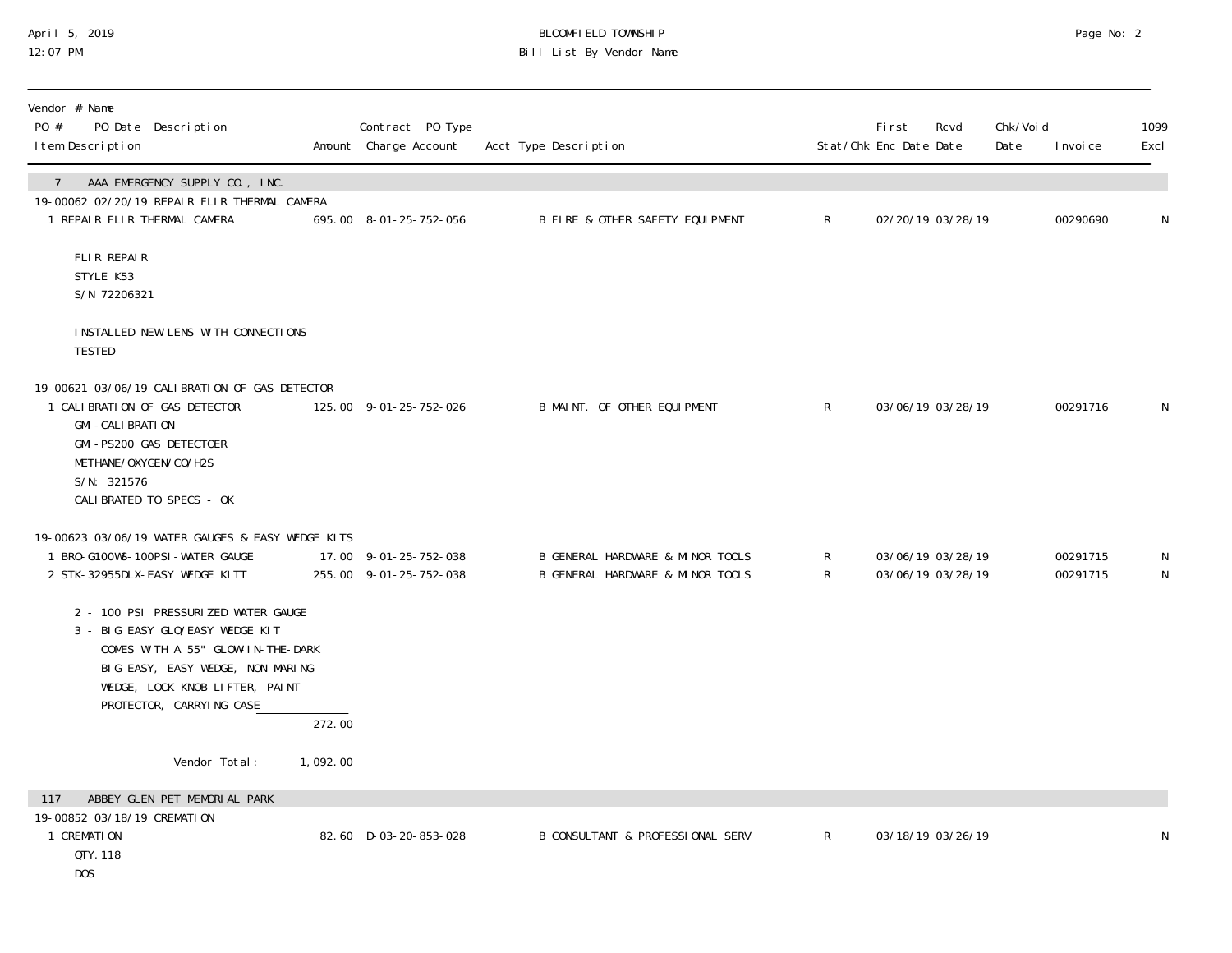### April 5, 2019 BLOOMFIELD TOWNSHIP Page No: 3 12:07 PM Bill List By Vendor Name

| Vendor # Name<br>PO Date Description<br>PO #<br>I tem Description                                                                                                                                                                                                                                                                                                     |           | Contract PO Type<br>Amount Charge Account       | Acct Type Description                                      |        | <b>First</b><br>Stat/Chk Enc Date Date | Rcvd | Chk/Voi d<br>Date | I nvoi ce        | 1099<br>Excl     |
|-----------------------------------------------------------------------------------------------------------------------------------------------------------------------------------------------------------------------------------------------------------------------------------------------------------------------------------------------------------------------|-----------|-------------------------------------------------|------------------------------------------------------------|--------|----------------------------------------|------|-------------------|------------------|------------------|
| ABBEY GLEN PET MEMORIAL PARK<br>117<br>19-00852 03/18/19 CREMATION<br>2/28/19                                                                                                                                                                                                                                                                                         | Continued | Conti nued                                      |                                                            |        |                                        |      |                   |                  |                  |
| ACCT#NJX09816                                                                                                                                                                                                                                                                                                                                                         |           |                                                 |                                                            |        |                                        |      |                   |                  |                  |
| Vendor Total:                                                                                                                                                                                                                                                                                                                                                         | 82.60     |                                                 |                                                            |        |                                        |      |                   |                  |                  |
| <b>AGT BATTERY</b><br>214<br>19-00533 03/06/19 PARKING METER BATTERIES                                                                                                                                                                                                                                                                                                |           |                                                 |                                                            |        |                                        |      |                   |                  |                  |
| 1 PARKING METER BATTERIES<br>I NVOI CE: 89668A                                                                                                                                                                                                                                                                                                                        |           | 551.71 9-07-26-511-025                          | <b>B MAINTENANCE OF VEHICLES</b>                           | R      | 03/06/19 03/25/19                      |      |                   | 89668A           | N                |
| 2 PARKING METER BATTERIES<br>I NVOI CE: 89863A                                                                                                                                                                                                                                                                                                                        |           | 276.02 9-07-26-511-025                          | <b>B MAINTENANCE OF VEHICLES</b>                           | R      | 03/06/19 03/25/19                      |      |                   | 89863A           | ${\sf N}$        |
|                                                                                                                                                                                                                                                                                                                                                                       | 827.73    |                                                 |                                                            |        |                                        |      |                   |                  |                  |
| Vendor Total:                                                                                                                                                                                                                                                                                                                                                         | 827.73    |                                                 |                                                            |        |                                        |      |                   |                  |                  |
| AIR & GAS TECHNOLOGIES, INC.<br>781                                                                                                                                                                                                                                                                                                                                   |           |                                                 |                                                            |        |                                        |      |                   |                  |                  |
| 19-00861 03/18/19 HYDROTEST BOTTLES/REPAIR DOOR<br>1 KIT GAS CYLINDER MODEL 100A<br>2 CONNECTOR, FEMALE CGA 346                                                                                                                                                                                                                                                       |           | 257.14 9-01-25-752-026<br>96.00 9-01-25-752-026 | B MAINT. OF OTHER EQUIPMENT<br>B MAINT. OF OTHER EQUIPMENT | R<br>R | 03/18/19 03/28/19<br>03/18/19 03/28/19 |      |                   | 802804<br>802804 | N<br>$\mathsf N$ |
| 3 HOSE, 6000 PSI W/ENDS, 2 FEET                                                                                                                                                                                                                                                                                                                                       |           | 101.26 9-01-25-752-026                          | B MAINT. OF OTHER EQUIPMENT                                | R      | 03/18/19 03/28/19                      |      |                   | 802804           | N                |
| 4 LABOR, BREATHING AIR, REGULATOR<br>HYDROTEST TWO BOTTLES AND FIX<br>DOOR ON CASCADE SYSTEM OF R1.                                                                                                                                                                                                                                                                   |           | 517.50 9-01-25-752-026                          | B MAINT. OF OTHER EQUIPMENT                                | R      | 03/18/19 03/28/19                      |      |                   | 802804           | N                |
| INSTALL 2 DOT CYLINDERS. RAN SYSTEM<br>PRESSURE UP TO 6000 PSI. INSPECTED<br>AND TESTED ALL REGULATORS AND VALVES.<br>PRESSURIZED AND TESTED.<br>FOUND LEAK<br>INSIDE OF FILL STATION.<br>INSPECTED &<br>TESTED SYSTEM. UNIT AND SYSTEM WORKING<br>GOOD. RESCUE TRUCK - FOUND SHOCK ON<br>SPACE SAVER FILL STATION BAD AND IS<br>HOLDING DOOR. REPLACED SHOCK. TESTED |           |                                                 |                                                            |        |                                        |      |                   |                  |                  |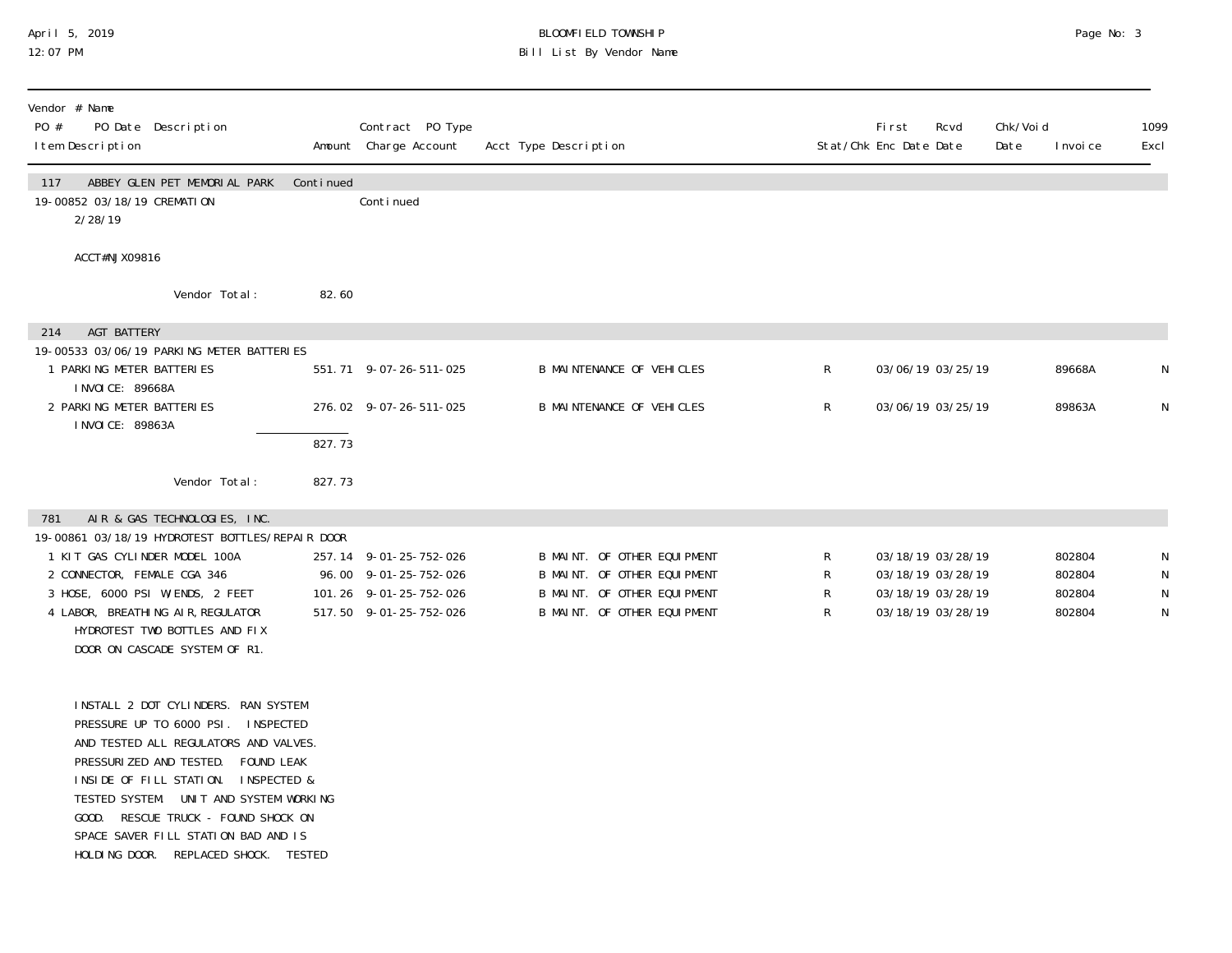## April 5, 2019 BLOOMFIELD TOWNSHIP Page No: 4 12:07 PM Bill List By Vendor Name

| Vendor # Name<br>PO #<br>PO Date Description<br>I tem Description                                       |           | Contract PO Type<br>Amount Charge Account | Acct Type Description              |              | First<br>Rcvd<br>Stat/Chk Enc Date Date | Chk/Voi d<br>Date | I nvoi ce  | 1099<br>Excl |
|---------------------------------------------------------------------------------------------------------|-----------|-------------------------------------------|------------------------------------|--------------|-----------------------------------------|-------------------|------------|--------------|
| AIR & GAS TECHNOLOGIES, INC.<br>781<br>19-00861 03/18/19 HYDROTEST BOTTLES/REPAIR DOOR Continued<br>OK. | Continued |                                           |                                    |              |                                         |                   |            |              |
|                                                                                                         | 971.90    |                                           |                                    |              |                                         |                   |            |              |
| 19-00980 03/20/19 ANNUAL SERVICE CONTRACT<br>1 ANNUAL SERVVICE CONTRACT                                 |           | 1,746.00 9-01-25-752-026                  | B MAINT. OF OTHER EQUIPMENT        | $\mathsf{R}$ | 03/20/19 04/05/19                       |                   | 803431     | N            |
| ANNUAL SERVICE CONTRACT                                                                                 |           |                                           |                                    |              |                                         |                   |            |              |
| COVERAGE DATES:<br>07/01/2019 - 06/30/2020                                                              |           |                                           |                                    |              |                                         |                   |            |              |
| MAKO - MODEL #BAMO6H-E3<br>BREATHING AIR COMPRESSOR                                                     |           |                                           |                                    |              |                                         |                   |            |              |
| Vendor Total:                                                                                           | 2,717.90  |                                           |                                    |              |                                         |                   |            |              |
| ALLBROO5 ALLBRITE CLEANING SERVICES LLC                                                                 |           |                                           |                                    |              |                                         |                   |            |              |
| 19-01055 03/27/19 CLEANING SERVICES-JANUARY 2019<br>1 CLEANING SERVICES-JANUARY 2019                    |           | 2, 490.00 9-01-26-772-024                 | B CLEAN. &MAIN. OF BLDG'S & FACIL. | $\mathsf{R}$ | 03/27/19 04/05/19                       |                   | 01/19BL00M | N            |
| INVOICE #01/19BLOOM                                                                                     |           |                                           |                                    |              |                                         |                   |            |              |
| MONTHLY CLEANING SERVICES FOR THE MONTH<br>OF JANUARY 2019                                              |           |                                           |                                    |              |                                         |                   |            |              |
| 19-01056 03/27/19 CLEANING SERVICES-DEC. 2019<br>1 CLEANING SERVCIES-FEB. 2019                          |           | 2, 490.00 9-01-26-772-024                 | B CLEAN. &MAIN. OF BLDG'S & FACIL. | $\mathsf{R}$ | 03/27/19 04/05/19                       |                   | 02/19BL00M | N            |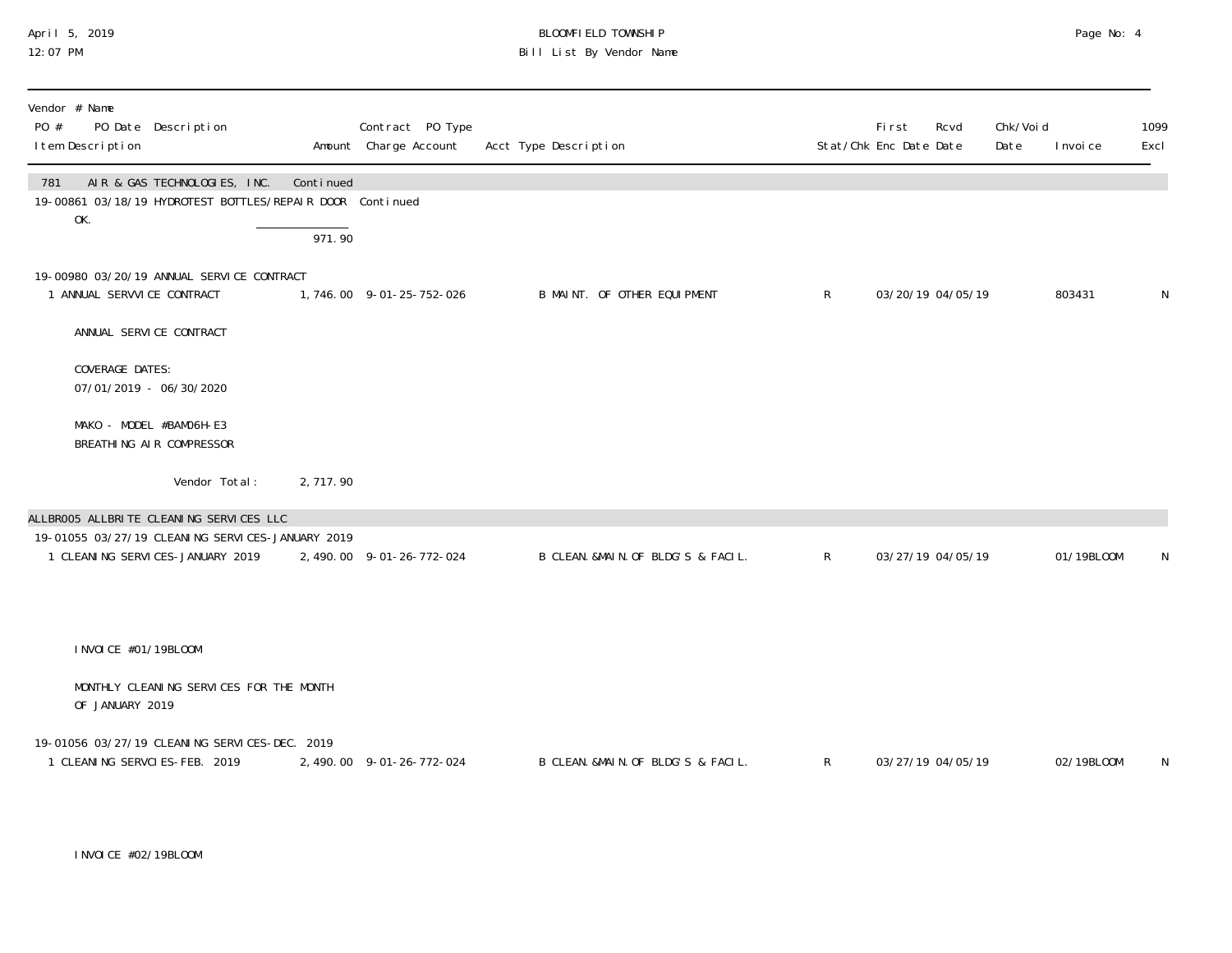#### April 5, 2019 BLOOMFIELD TOWNSHIP Page No: 5 12:07 PM Bill List By Vendor Name

| Vendor # Name<br>PO #<br>I tem Description                                   | PO Date Description                                                                                                                           |           | Contract PO Type<br>Amount Charge Account | Acct Type Description               |              | First<br>Stat/Chk Enc Date Date | Rcvd | Chk/Voi d<br>Date | I nvoi ce  | 1099<br>Excl |
|------------------------------------------------------------------------------|-----------------------------------------------------------------------------------------------------------------------------------------------|-----------|-------------------------------------------|-------------------------------------|--------------|---------------------------------|------|-------------------|------------|--------------|
| OF FEBRUARY 2019                                                             | ALLBROO5 ALLBRITE CLEANING SERVICES LLC Continued<br>19-01056 03/27/19 CLEANING SERVICES-DEC. 2019<br>MONTHLY CLEANING SERVICES FOR THE MONTH |           | Continued                                 |                                     |              |                                 |      |                   |            |              |
| 1 CLEANING SERVICES-MARCH 2019                                               | 19-01057 03/27/19 CLEANING SERVICES-MARCH 2019                                                                                                |           | 2, 490.00 9-01-26-772-024                 | B CLEAN. &MAIN. OF BLDG'S & FACIL.  | $\mathsf{R}$ | 03/27/19 04/05/19               |      |                   | 03/19BL00M | N            |
| I NVOI CE #03/19BLOOM                                                        | MONTHLY CLEANING SERVICES FOR THE MONTH                                                                                                       |           |                                           |                                     |              |                                 |      |                   |            |              |
| OF MARCH 2019                                                                | Vendor Total:                                                                                                                                 | 7, 470.00 |                                           |                                     |              |                                 |      |                   |            |              |
|                                                                              |                                                                                                                                               |           |                                           |                                     |              |                                 |      |                   |            |              |
| ALLIED OIL<br>1120<br>27 FUEL DELIVERED - TOWNSHIP<br>UNLEADED RFG GAS       | 19-00459 02/28/19 FUEL DELIVERED - TOWNSHIP                                                                                                   |           | B<br>2, 647.43 9-01-31-820-074            | B GASOLINE & DIESEL FUEL            | $\mathsf{R}$ | 02/28/19 04/05/19               |      |                   | 13624760   | N            |
| I NVOI CE #13624760<br>ACCOUNT #10171000<br>UNIT COST: 1.7935                | DATE DELIVERED: 3/11/2019                                                                                                                     |           |                                           |                                     |              |                                 |      |                   |            |              |
| DELIVERED TO:<br>FIREHOUSE 2<br>90 WATSESSING AVENUE<br>BLOOMFIELD, NJ 07003 |                                                                                                                                               |           |                                           |                                     |              |                                 |      |                   |            |              |
| NO. 26<br>28 FUEL DELIVERED - TOWNSHIP                                       |                                                                                                                                               |           | 1, 264. 35 9-01-31-820-074                | <b>B GASOLINE &amp; DIESEL FUEL</b> | R            | 02/28/19 04/05/19               |      |                   | 13636270   | N            |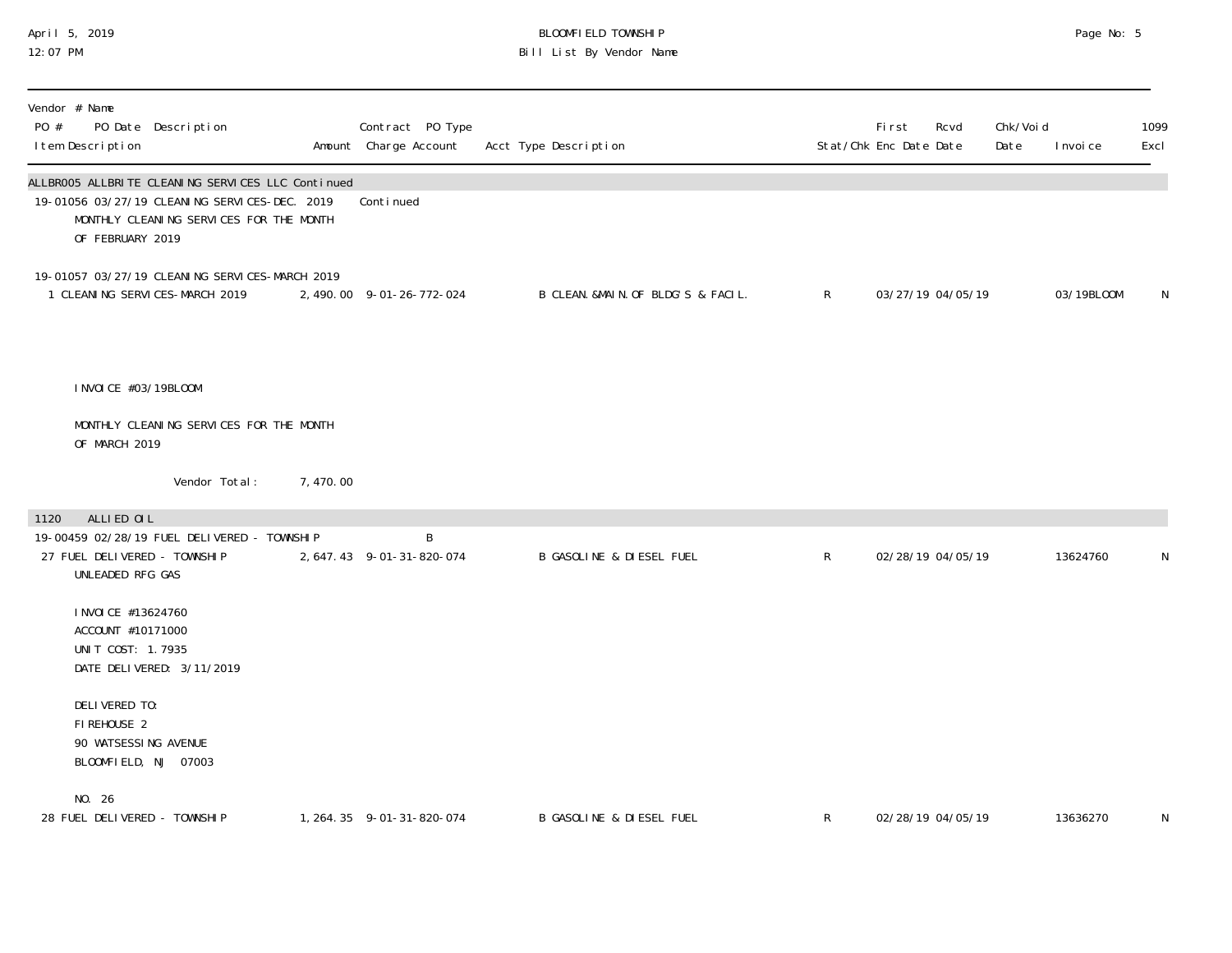## April 5, 2019 BLOOMFIELD TOWNSHIP Page No: 6 12:07 PM Bill List By Vendor Name

| PO # | Vendor # Name<br>I tem Description                                                       | PO Date Description                                                               |           | Contract PO Type<br>Amount Charge Account | Acct Type Description               |              | First<br>Stat/Chk Enc Date Date | Rcvd | Chk/Voi d<br>Date | I nvoi ce | 1099<br>Excl |
|------|------------------------------------------------------------------------------------------|-----------------------------------------------------------------------------------|-----------|-------------------------------------------|-------------------------------------|--------------|---------------------------------|------|-------------------|-----------|--------------|
| 1120 | ALLIED OIL                                                                               | 19-00459 02/28/19 FUEL DELIVERED - TOWNSHIP<br>DULSD-DYED ULTRA LOW SULFUR DIESEL | Continued | Conti nued                                |                                     |              |                                 |      |                   |           |              |
|      | I NVOI CE #13636270<br>ACCOUNT #10171001<br>UNIT COST: 2.1059                            | DATE DELIVERED: 3/13/2019                                                         |           |                                           |                                     |              |                                 |      |                   |           |              |
|      | DELIVERED TO:<br>FIREHOUSE 2<br>90 WATSESSING AVENUE<br>BLOOMFIELD, NJ 07003             |                                                                                   |           |                                           |                                     |              |                                 |      |                   |           |              |
|      | NO. 27<br>29 FUEL DELIVERED - TOWNHSIP                                                   |                                                                                   |           | 2, 953. 78 9-01-31-820-074                | B GASOLINE & DIESEL FUEL            | $\mathsf{R}$ | 02/28/19 04/05/19               |      |                   | 13643515  | N            |
|      | UNLEADED RFG GAS                                                                         |                                                                                   |           |                                           |                                     |              |                                 |      |                   |           |              |
|      | I NVOI CE #13643515<br>ACCOUNT #10171000<br>UNIT COST: 1.8435<br>DATE DELIVERED: 3/15/19 |                                                                                   |           |                                           |                                     |              |                                 |      |                   |           |              |
|      | DELIVERED TO:<br>FIREHOUSE 2<br>90 WATSESSING AVENUE<br>BLOOMFIELD, NJ 07003             |                                                                                   |           |                                           |                                     |              |                                 |      |                   |           |              |
|      | NO. 28<br>30 FUEL DELIVERED - TOWNSHIP                                                   |                                                                                   |           | 1,805.06 9-01-31-820-074                  | <b>B GASOLINE &amp; DIESEL FUEL</b> | $\mathsf{R}$ | 02/28/19 04/05/19               |      |                   | 13658547  | N            |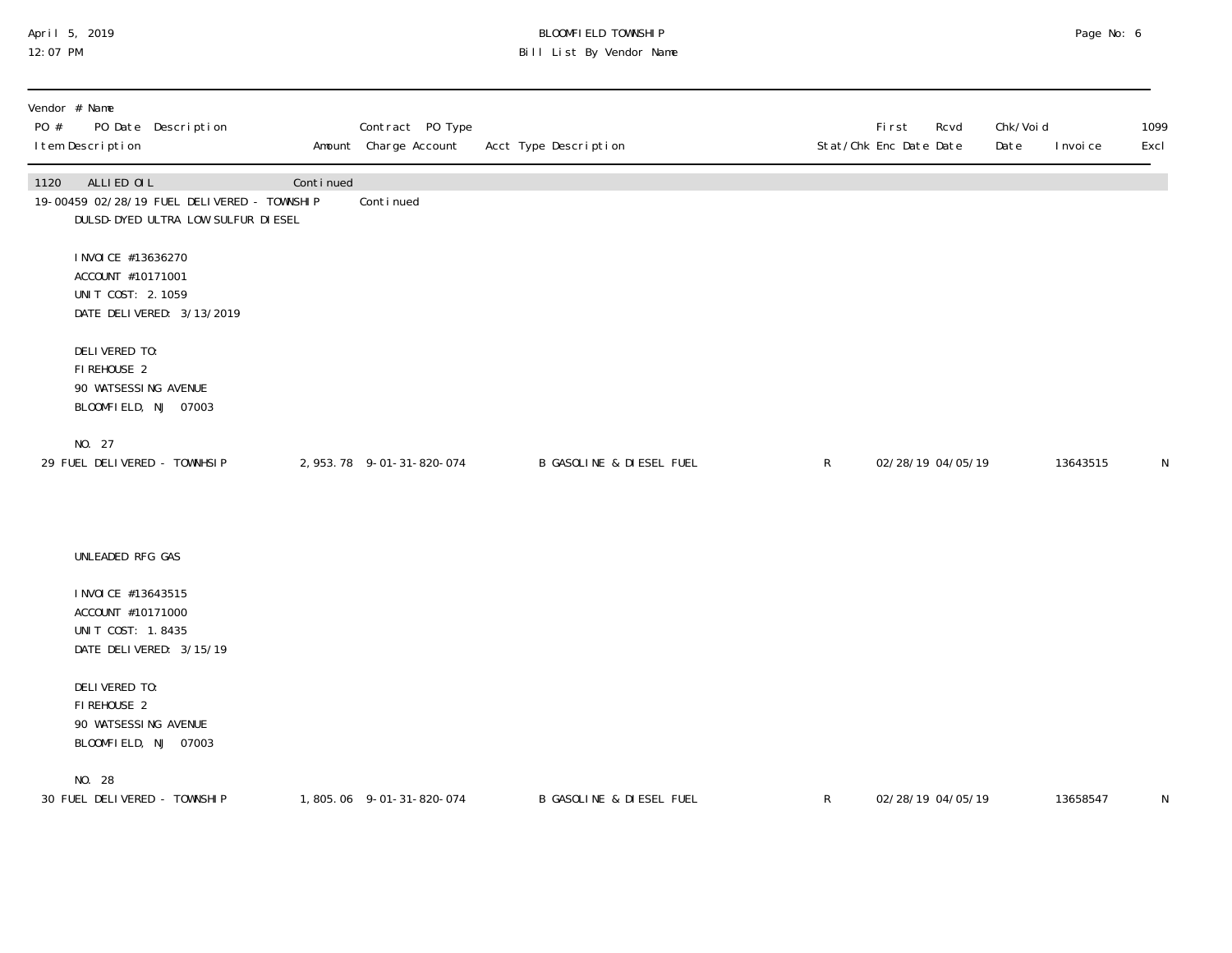## April 5, 2019 BLOOMFIELD TOWNSHIP Page No: 7 12:07 PM Bill List By Vendor Name

| Vendor # Name<br>PO #<br>I tem Description                                               | PO Date Description                                                               |                         | Contract PO Type<br>Amount Charge Account | Acct Type Description               |              | First<br>Rcvd<br>Stat/Chk Enc Date Date | Chk/Voi d<br>Date | I nvoi ce | 1099<br>Excl |
|------------------------------------------------------------------------------------------|-----------------------------------------------------------------------------------|-------------------------|-------------------------------------------|-------------------------------------|--------------|-----------------------------------------|-------------------|-----------|--------------|
| ALLIED OIL<br>1120                                                                       | 19-00459 02/28/19 FUEL DELIVERED - TOWNSHIP<br>DULSD-DYED ULTRA LOW SULFUR DIESEL | Continued               | Conti nued                                |                                     |              |                                         |                   |           |              |
| I NVOI CE #13658547<br>ACCOUNT #10171001<br>UNIT COST: 2.1226<br>DATE DELIVERED: 3/20/19 |                                                                                   |                         |                                           |                                     |              |                                         |                   |           |              |
| DELIVERED TO:<br>FI REHOUSE 2<br>90 WATSESSING AVENUE<br>BLOOMFIELD, NJ 07003            |                                                                                   |                         |                                           |                                     |              |                                         |                   |           |              |
| NO. 29<br>31 FUEL DELIVERED - TOWNSHIP                                                   |                                                                                   |                         | 2,081.03 9-01-31-820-074                  | <b>B GASOLINE &amp; DIESEL FUEL</b> | $\mathsf{R}$ | 02/28/19 04/05/19                       |                   | 13658600  | N            |
| UNLEADED RFG GAS                                                                         |                                                                                   |                         |                                           |                                     |              |                                         |                   |           |              |
| I NVOI CE #13658600<br>ACCOUNT #10171000<br>UNIT COST: 1.8905<br>DATE DELIVERED: 3/20/19 |                                                                                   |                         |                                           |                                     |              |                                         |                   |           |              |
| DELIVERED TO:<br>FI REHOUSE 2<br>90 WATSESSING AVENUE<br>BLOOMFIELD, NJ 07003            |                                                                                   |                         |                                           |                                     |              |                                         |                   |           |              |
| NO. 30                                                                                   |                                                                                   | $\overline{10, 751.65}$ |                                           |                                     |              |                                         |                   |           |              |
|                                                                                          | Vendor Total:                                                                     | 10, 751. 65             |                                           |                                     |              |                                         |                   |           |              |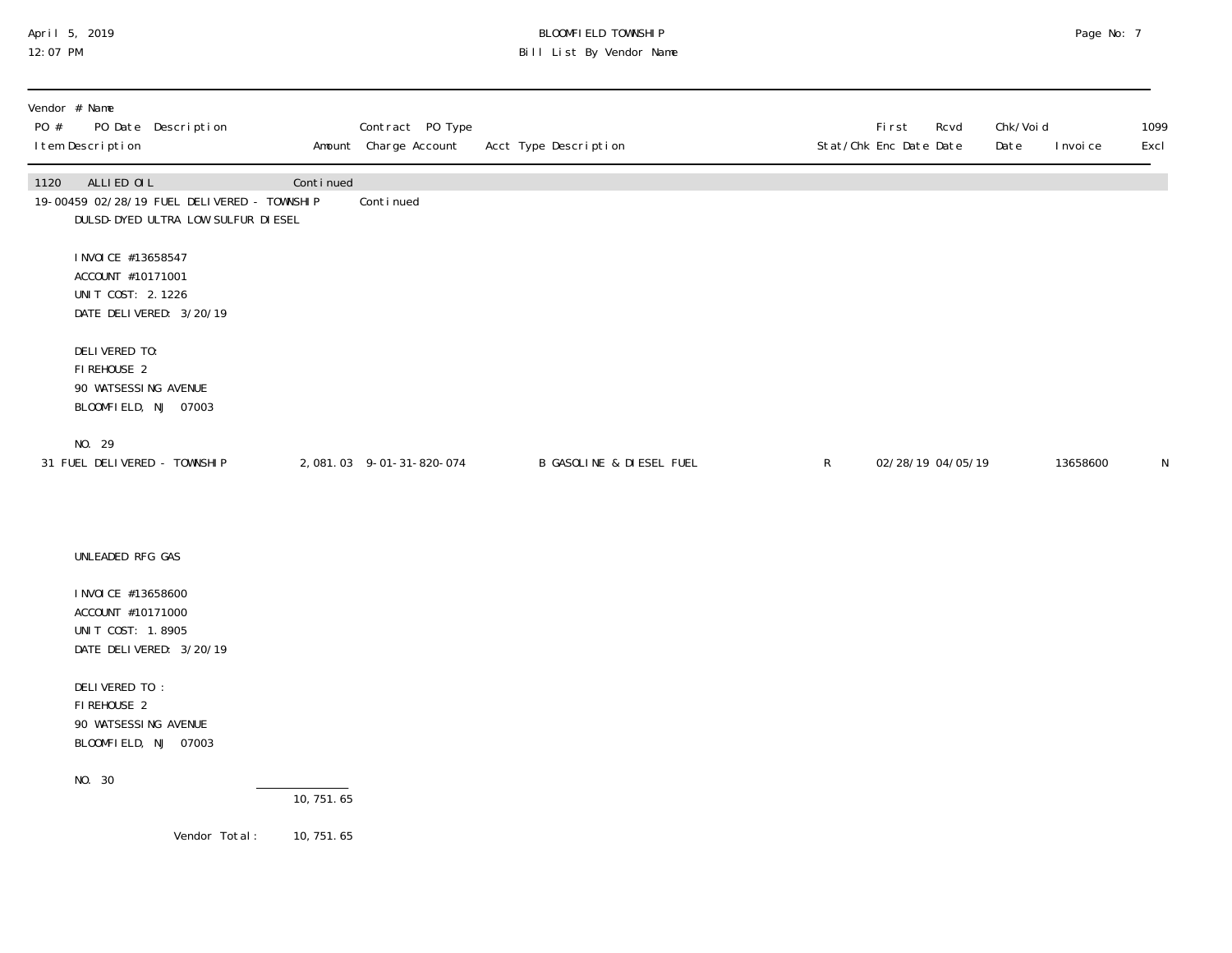## April 5, 2019 BLOOMFIELD TOWNSHIP Page No: 8 12:07 PM Bill List By Vendor Name

| Vendor # Name<br>PO #<br>PO Date Description<br>I tem Description                                                                                     |        | Contract PO Type<br>Amount Charge Account      | Acct Type Description                                                              |              | Fi rst<br>Rcvd<br>Stat/Chk Enc Date Date | Chk/Voi d<br>Date | I nvoi ce      | 1099<br>Excl |
|-------------------------------------------------------------------------------------------------------------------------------------------------------|--------|------------------------------------------------|------------------------------------------------------------------------------------|--------------|------------------------------------------|-------------------|----------------|--------------|
| 1255<br>AMERICAN PAPER & SUPPLY CO.<br>19-00876 03/18/19 ANIMAL SHELTER SUPPLIES<br>1 ANIMAL SHELTER SUPPLIES<br>11/29/18<br>INV#J1192326<br>\$196.76 |        | 567.44 D-03-20-853-030                         | <b>B MATERIALS &amp; SUPPLIES</b>                                                  | $\mathsf{R}$ | 03/18/19 03/26/19                        |                   |                | N            |
| 12/17/18<br>INV#J1192326<br>\$370.68                                                                                                                  |        |                                                |                                                                                    |              |                                          |                   |                |              |
| Vendor Total:                                                                                                                                         | 567.44 |                                                |                                                                                    |              |                                          |                   |                |              |
| 1244<br>AMERICAN ROYAL HARDWARE                                                                                                                       |        |                                                |                                                                                    |              |                                          |                   |                |              |
| 19-00560 03/06/19 INV 62927 DPW SUPPLIES<br>1 INV 62927 DPW SUPPLIES<br>PI CKERS                                                                      |        | 259.80 9-01-26-769-024                         | B MAINTENANCE OF BUILDINGS & FACILITIES                                            | $\mathsf{R}$ | 03/06/19 04/04/19                        |                   | 62927          | N            |
| 2 SNOW SHOVELS<br>3 DI SCOUNT                                                                                                                         | 264.40 | 33.98 9-01-26-769-024<br>29.38-9-01-26-769-024 | B MAINTENANCE OF BUILDINGS & FACILITIES<br>B MAINTENANCE OF BUILDINGS & FACILITIES | R<br>R.      | 03/06/19 04/04/19<br>03/06/19 04/04/19   |                   | 62927<br>62927 | N<br>N       |
| Vendor Total:                                                                                                                                         | 264.40 |                                                |                                                                                    |              |                                          |                   |                |              |
| AMERICAN WEAR INC.<br>1253                                                                                                                            |        |                                                |                                                                                    |              |                                          |                   |                |              |
| 19-00679 03/06/19 DPW UNIFORMS 1/2019-2/2019                                                                                                          |        |                                                |                                                                                    |              |                                          |                   |                |              |
| 1 DPW UNIFORMS 1/2019-2/2019<br>I NVOI CE 508648                                                                                                      |        | 166.50 9-01-26-767-118                         | <b>B CLOTHING ALLOWANCE</b>                                                        | R            | 03/06/19 03/26/19                        |                   | 508648         | N            |
| 1/3/19<br>2 INV 511217 1/10/19                                                                                                                        |        | 175.50 9-01-26-767-118                         | <b>B CLOTHING ALLOWANCE</b>                                                        | R            | 03/06/19 03/26/19                        |                   | 511217         | N            |
| 1/17/19<br>3 INV 513810                                                                                                                               |        | 175.50 9-01-26-767-118                         | <b>B CLOTHING ALLOWANCE</b>                                                        | R            | 03/06/19 03/26/19                        |                   | 513810         | $\mathsf N$  |
| 4 INV 516367 1/24/19                                                                                                                                  |        | 175.50 9-01-26-767-118                         | <b>B CLOTHING ALLOWANCE</b>                                                        | R            | 03/06/19 03/26/19                        |                   | 516367         | N            |
| 5 INV 518956<br>1/31/19                                                                                                                               |        | 175.50 9-01-26-767-118                         | <b>B CLOTHING ALLOWANCE</b>                                                        | R            | 03/06/19 03/26/19                        |                   | 518956         | N            |
| 6 INV 521521 2/7/19                                                                                                                                   |        | 175.50 9-01-26-767-118                         | <b>B CLOTHING ALLOWANCE</b>                                                        | R            | 03/06/19 03/26/19                        |                   | 521521         | N            |
| 7 INV 524121 2/14/19                                                                                                                                  |        | 180.00 9-01-26-767-118                         | <b>B CLOTHING ALLOWANCE</b>                                                        | R            | 03/06/19 03/26/19                        |                   | 524121         | ${\sf N}$    |
| 8 INV 526685 2/21/19                                                                                                                                  |        | 180.00 9-01-26-767-118                         | <b>B CLOTHING ALLOWANCE</b>                                                        | R            | 03/06/19 03/26/19                        |                   | 526685         | $\mathsf N$  |
| 9 INV 529292 2/28/19                                                                                                                                  |        | 180.00 9-01-26-767-118                         | <b>B CLOTHING ALLOWANCE</b>                                                        | R            | 03/06/19 03/26/19                        |                   | 529292         | $\mathsf N$  |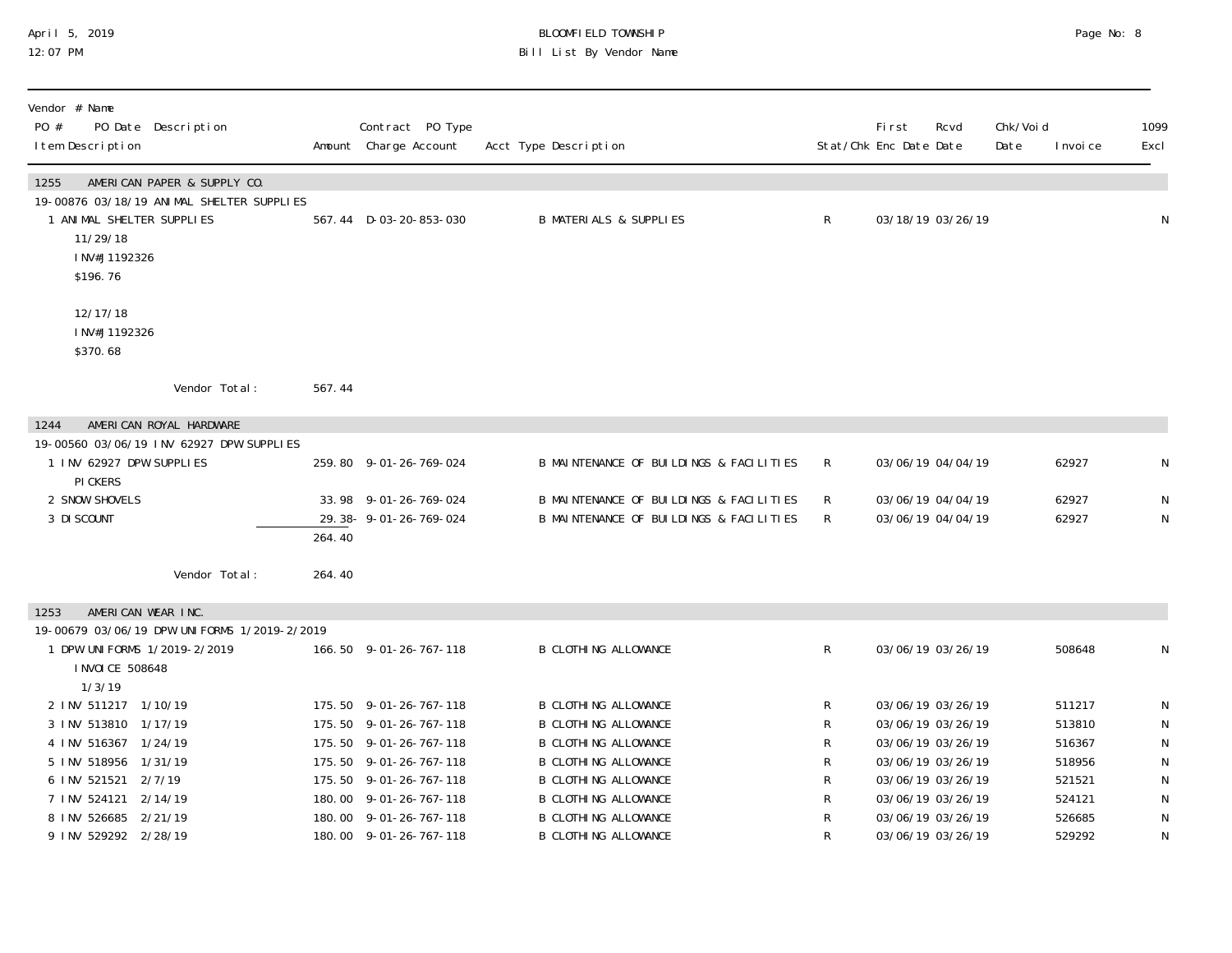#### April 5, 2019 BLOOMFIELD TOWNSHIP Page No: 9 12:07 PM Bill List By Vendor Name

| Vendor # Name<br>PO #<br>PO Date Description<br>I tem Description                                                                    |                       | Contract PO Type<br>Amount Charge Account | Acct Type Description                  |              | First<br>Stat/Chk Enc Date Date | Rcvd              | Chk/Voi d<br>Date | I nvoi ce  | 1099<br>Excl |
|--------------------------------------------------------------------------------------------------------------------------------------|-----------------------|-------------------------------------------|----------------------------------------|--------------|---------------------------------|-------------------|-------------------|------------|--------------|
| AMERICAN WEAR INC.<br>1253<br>19-00679 03/06/19 DPW UNIFORMS 1/2019-2/2019<br>41 EMPLOYEES                                           | Continued<br>1,584.00 | Conti nued                                |                                        |              |                                 |                   |                   |            |              |
| Vendor Total:                                                                                                                        | 1,584.00              |                                           |                                        |              |                                 |                   |                   |            |              |
| ANDREA SCHNEIDER<br>47027<br>19-01217 04/04/19 BUDGET PACKET SUPPLIES<br>1 BUDGET PACKET SUPPLIES<br>REI MBURSEMENT<br>Vendor Total: | 122.67                | 122.67 9-01-20-701-028                    | <b>B CONSULTANT &amp; PROFESSIONAL</b> | $\mathsf{R}$ |                                 | 04/04/19 04/04/19 |                   |            | N            |
| ANGELO15 ANGELO SERVIDIO, COUNSELOR AT                                                                                               |                       |                                           |                                        |              |                                 |                   |                   |            |              |
| 19-00431 02/28/19 SPECIAL DWI PROSECUTOR<br>1 SPECIAL DWI PROSECUTOR<br>JANUARY 14 & 28                                              |                       | 800.00 9-01-20-712-027                    | <b>B LEGALS SERVICES</b>               | $\mathsf{R}$ |                                 | 02/28/19 04/05/19 |                   | JANUARY 28 | N            |
| 2 SPECIAL DWI PROSECUTOR<br>LAST SESSION FEBRUARY 4                                                                                  |                       | 400.00 9-01-20-712-027                    | <b>B LEGALS SERVICES</b>               | $\mathsf{R}$ |                                 | 02/28/19 04/05/19 |                   | FEBRUARY 5 | N            |
|                                                                                                                                      | 1,200.00              |                                           |                                        |              |                                 |                   |                   |            |              |
| Vendor Total:                                                                                                                        | 1, 200.00             |                                           |                                        |              |                                 |                   |                   |            |              |
| APEX PEST CONTROL OF N.J., INC<br>1375<br>19-00934 03/18/19 MONTHLY PEST CONTROL-TOWN BLDG<br>1 MONTHLY PEST CONTROL-TOWN BLDB       |                       | 130.00 9-01-26-772-024                    | B CLEAN. &MAIN. OF BLDG'S & FACIL.     | $\mathsf{R}$ |                                 | 03/18/19 04/04/19 |                   |            | N            |
| MONTHLY PEST CONTROL-FEBRUARY 2019                                                                                                   |                       |                                           |                                        |              |                                 |                   |                   |            |              |
| I NVOI CE #1003BL000219<br>TI CKET #188733<br>LAW ENFORCEMENT BUILDING                                                               | \$75.00               |                                           |                                        |              |                                 |                   |                   |            |              |

INVOICE #1003BM000219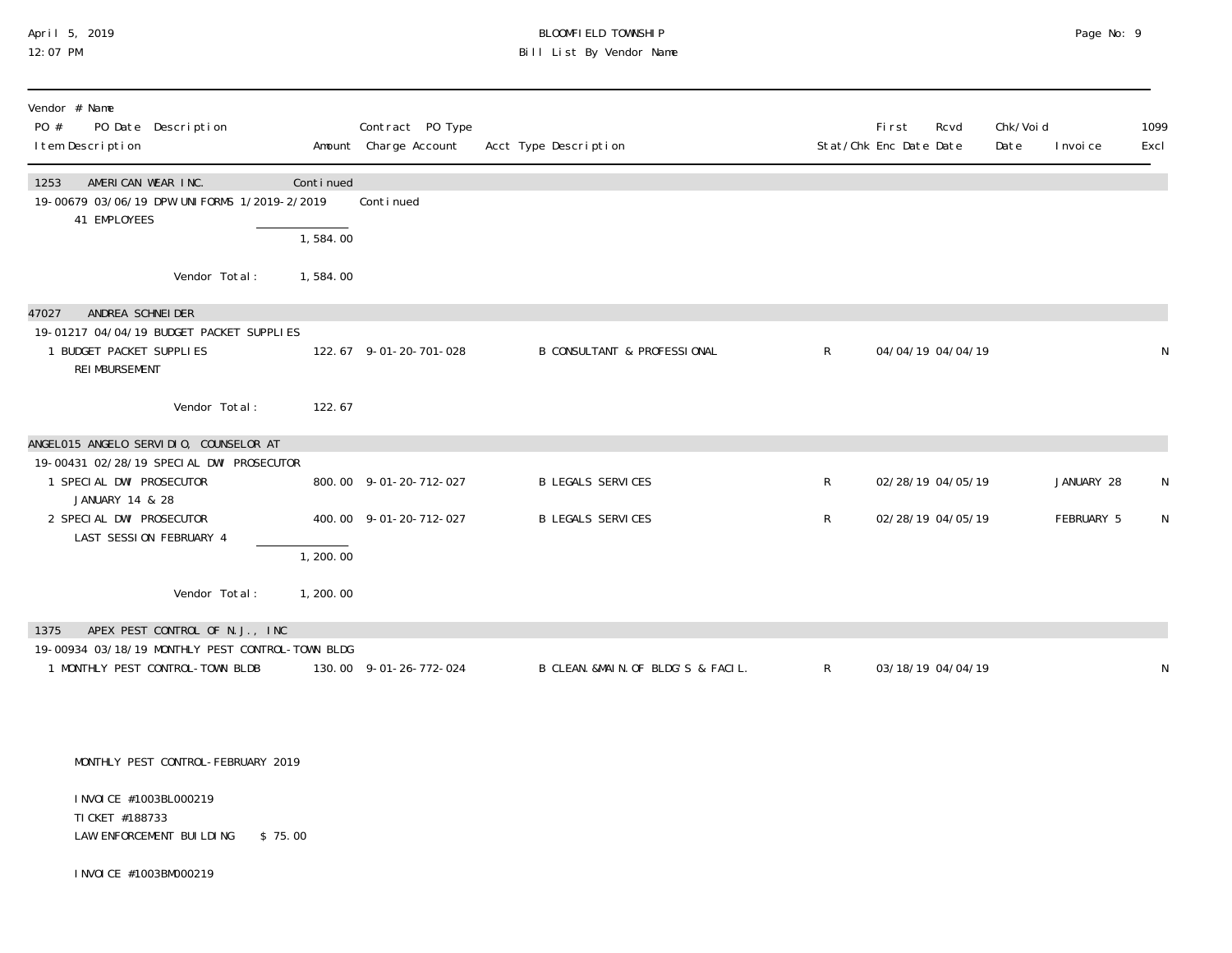# April 5, 2019 BLOOMFIELD TOWNSHIP Page No: 10 Bill List By Vendor Name

| Vendor # Name<br>PO #<br>I tem Description                                                                                 | PO Date Description                      |          | Contract PO Type<br>Amount Charge Account | Acct Type Description              |              | <b>First</b><br>Rcvd<br>Stat/Chk Enc Date Date | Chk/Voi d<br>Date | I nvoi ce | 1099<br>Excl |
|----------------------------------------------------------------------------------------------------------------------------|------------------------------------------|----------|-------------------------------------------|------------------------------------|--------------|------------------------------------------------|-------------------|-----------|--------------|
| 1375<br>19-00934 03/18/19 MONTHLY PEST CONTROL-TOWN BLDG Continued<br>TI CKET #188734<br>MUNICIPAL BUILDING                | APEX PEST CONTROL OF N.J., INC Continued | \$55.00  |                                           |                                    |              |                                                |                   |           |              |
| TOTOAL DUE:                                                                                                                |                                          | \$130.00 |                                           |                                    |              |                                                |                   |           |              |
| 19-00935 03/18/19 PEST CONTROL - FINANCE DEPT.<br>1 PEST CONTROL - FINANCE DEPT.                                           |                                          |          | 75.00 9-01-26-772-024                     | B CLEAN. &MAIN. OF BLDG'S & FACIL. | $\mathsf{R}$ | 03/18/19 04/04/19                              |                   |           | N            |
| TI CKET #188707                                                                                                            |                                          |          |                                           |                                    |              |                                                |                   |           |              |
| ROOM 102                                                                                                                   | ANT CONTROL IN THE FINANCE DEPARTMENT,   |          |                                           |                                    |              |                                                |                   |           |              |
|                                                                                                                            | Vendor Total:                            | 205.00   |                                           |                                    |              |                                                |                   |           |              |
| ARCTIC FALLS<br>1818<br>19-00834 03/18/19 WATER FOR ADMIN OFFICE<br>1 WATER FOR ADMIN OFFICE<br>ACCOUNT NUMBER 112873      |                                          |          | 19.20 9-01-20-701-036                     | B OFFICE SUPPLIES                  | $\mathsf{R}$ | 03/18/19 03/28/19                              |                   | 178177    | N            |
| I NVOI CE NO: 178177                                                                                                       |                                          |          |                                           |                                    |              |                                                |                   |           |              |
| 19-00856 03/18/19 WATER FOR ADMIN OFFICE<br>1 WATER FOR ADMIN OFFICE<br>ACCOUNT NUMBER - 112873<br>INVOICE NUMBER - 179176 |                                          |          | 16.01 9-01-20-701-036                     | B OFFICE SUPPLIES                  | $\mathsf{R}$ | 03/18/19 03/28/19                              |                   | 179176    | N            |
| 19-00881 03/18/19 WATER DELIVERIES<br>1 WATER<br><b>RM 111</b>                                                             |                                          |          | 39.40 9-01-27-785-036                     | B OFFICE SUPPLIES                  | $\mathsf R$  | 03/18/19 03/23/19                              |                   | 179173    | N            |
| I NVOI CE #179173<br>2 WATER                                                                                               |                                          |          | 20.20 9-01-27-785-036                     | <b>B OFFICE SUPPLIES</b>           | R            | 03/18/19 03/23/19                              |                   | 179172    | N            |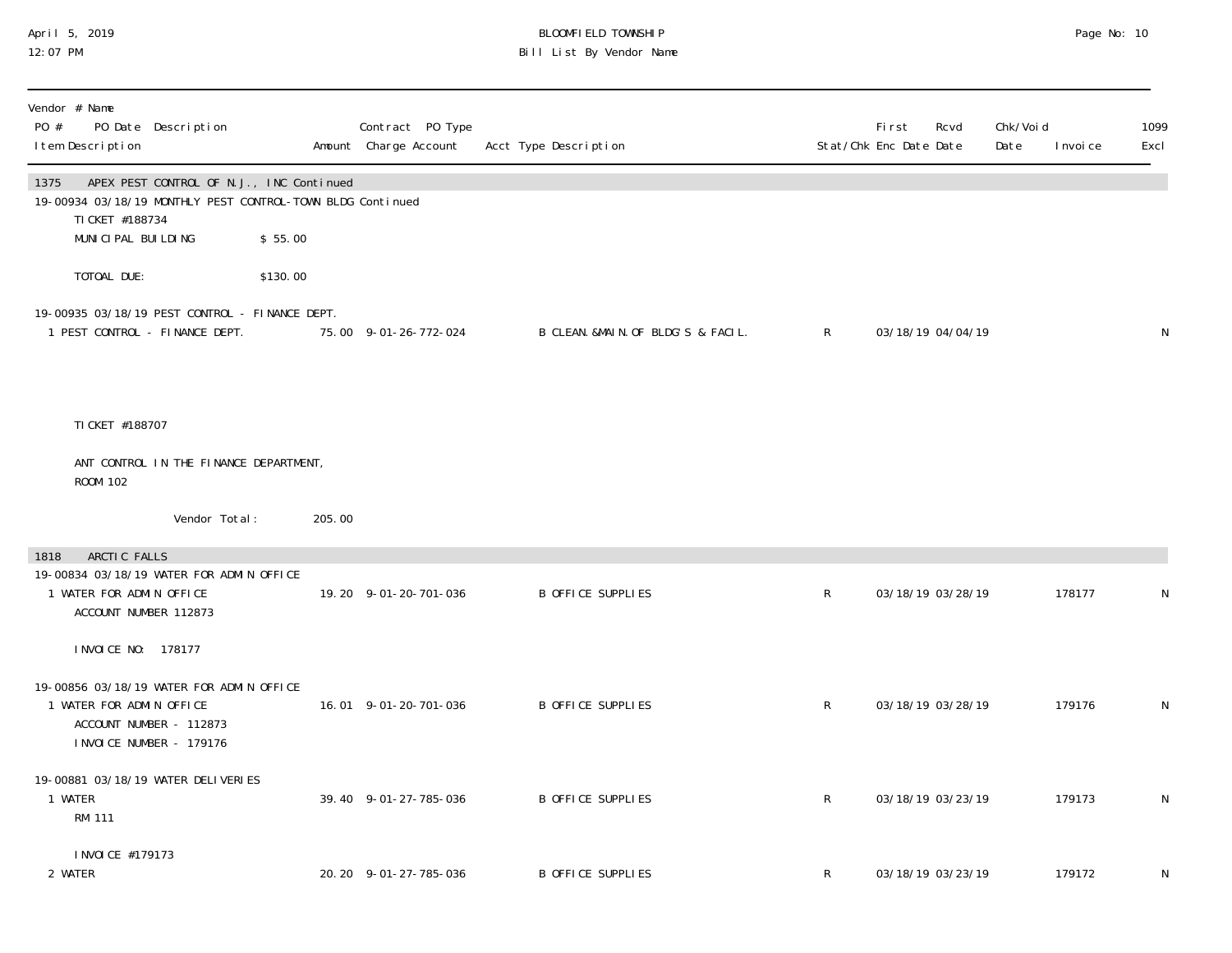#### April 5, 2019 BLOOMFIELD TOWNSHIP Page No: 11 12:07 PM Bill List By Vendor Name

| Vendor # Name<br>PO #<br>PO Date Description<br>I tem Description                                                     |           | Contract PO Type<br>Amount Charge Account    | Acct Type Description                         |              | Fi rst<br>Rcvd<br>Stat/Chk Enc Date Date | Chk/Voi d<br>Date | I nvoi ce        | 1099<br>Excl   |
|-----------------------------------------------------------------------------------------------------------------------|-----------|----------------------------------------------|-----------------------------------------------|--------------|------------------------------------------|-------------------|------------------|----------------|
| ARCTIC FALLS<br>1818<br>19-00881 03/18/19 WATER DELIVERIES<br>RM 200                                                  | Continued | Continued                                    |                                               |              |                                          |                   |                  |                |
| I NVOI CE #179172<br>3 WATER<br><b>RM 200</b>                                                                         |           | 32.00 9-01-27-785-036                        | <b>B OFFICE SUPPLIES</b>                      | R            | 03/18/19 03/23/19                        |                   | 179174           | N              |
| I NVOI CE # 179174<br>4 WATER<br><b>NURSING</b>                                                                       |           | 7.40 9-01-27-785-036                         | B OFFICE SUPPLIES                             | $\mathsf{R}$ | 03/18/19 03/23/19                        |                   | 179171           | N              |
| I NVOI CE #179171<br>5 WATER<br>6 WATER<br>NURSING RENTAL                                                             | 114.34    | 7.40 9-01-27-785-036<br>7.94 9-01-27-785-036 | B OFFICE SUPPLIES<br><b>B OFFICE SUPPLIES</b> | R<br>R       | 03/18/19 03/23/19<br>03/18/19 03/23/19   |                   | 179171<br>064758 | N<br>${\sf N}$ |
| 19-01047 03/26/19 FINANCE DELIVERY: 03/25/2019<br>1 FINANCE DELIVERY: 03/25/2019<br>I NVOI CE#179877                  |           | 27.74 9-01-20-708-036                        | <b>B OFFICE SUPPLIES</b>                      | $\mathsf{R}$ | 03/26/19 04/05/19                        |                   | 179877           | N              |
| 19-01072 03/28/19 BPA WATER DELIVERY 03/15/19<br>1 BPA WATER DELIVERY 03/15/19<br>INV #: 179493<br>INV DATE: 03/15/19 |           | 22.41 9-07-20-512-036                        | <b>B OFFICE SUPPLIES</b>                      | $\mathsf{R}$ | 03/28/19 04/05/19                        |                   | 179493           | N              |
| 19-01098 03/29/19 WATER<br>1 WATER<br><b>NURSING</b>                                                                  |           | 7.40 9-01-27-785-036                         | B OFFICE SUPPLIES                             | $\mathsf{R}$ | 03/29/19 04/05/19                        |                   | 179171           | N              |
| 2 WATER                                                                                                               |           | 32.00 9-01-27-785-036                        | B OFFICE SUPPLIES                             | R            | 03/29/19 04/05/19                        |                   | 179174           | ${\sf N}$      |
| RM 213<br>3 WATER                                                                                                     |           | 20.20 9-01-27-785-036                        | B OFFICE SUPPLIES                             | R            | 03/29/19 04/05/19                        |                   | 179172           | N              |
| <b>RM 200</b><br>4 WATER<br><b>RM 111</b>                                                                             |           | 39.40 9-01-27-785-036                        | B OFFICE SUPPLIES                             | $\mathsf{R}$ | 03/29/19 04/05/19                        |                   | 179173           | N              |

99.00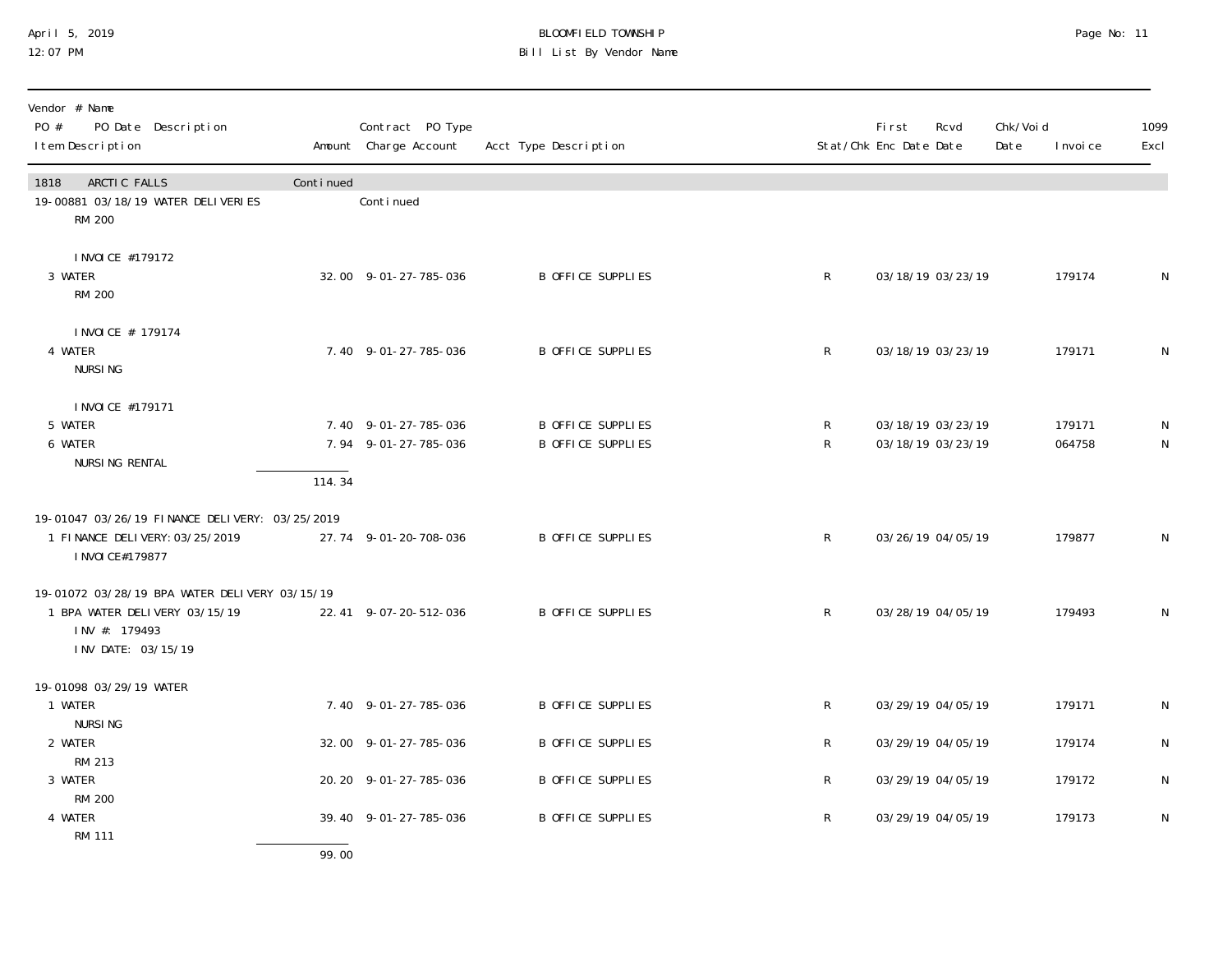# April 5, 2019 BLOOMFIELD TOWNSHIP Page No: 12 Bill List By Vendor Name

| Vendor # Name<br>PO Date Description<br>PO #<br>I tem Description                  |           | Contract PO Type<br>Amount Charge Account | Acct Type Description              |              | Fi rst<br>Rcvd<br>Stat/Chk Enc Date Date | Chk/Voi d<br>Date<br>I nvoi ce | 1099<br>Excl |
|------------------------------------------------------------------------------------|-----------|-------------------------------------------|------------------------------------|--------------|------------------------------------------|--------------------------------|--------------|
| ARCTIC FALLS<br>1818                                                               | Continued |                                           |                                    |              |                                          |                                |              |
| 19-01182 04/03/19 WATER<br>1 WATER                                                 |           | 7.40 9-01-27-785-036                      | B OFFICE SUPPLIES                  | R            | 04/03/19 04/05/19                        | 180202                         | $\mathsf N$  |
| <b>NURSING</b><br>2 WATER                                                          |           | 20.20 9-01-27-785-036                     | B OFFICE SUPPLIES                  | R            | 04/03/19 04/05/19                        | 180205                         | $\mathsf{N}$ |
| RM 213<br>3 WATER                                                                  |           | 20.20 9-01-27-785-036                     | B OFFICE SUPPLIES                  | R            | 04/03/19 04/05/19                        | 180204                         | N            |
| <b>RM 111</b>                                                                      | 47.80     |                                           |                                    |              |                                          |                                |              |
| Vendor Total:                                                                      | 346.50    |                                           |                                    |              |                                          |                                |              |
| ARROW ELEVATOR, INC.<br>1703                                                       |           |                                           |                                    |              |                                          |                                |              |
| 19-00830 03/18/19 ELEVATOR MAINTENANCE<br>1 ELEVATOR MAINTENANCE                   |           | 420.00 9-01-26-772-024                    | B CLEAN. &MAIN. OF BLDG'S & FACIL. | $\mathsf{R}$ | 03/18/19 04/05/19                        | 88544                          | $\mathsf N$  |
| I NVOI CE #88544                                                                   |           |                                           |                                    |              |                                          |                                |              |
| ELEVATOR MAINTENANCE FOR THE MONTH OF<br>JANUARY 2019                              |           |                                           |                                    |              |                                          |                                |              |
| LOCATION M-86-90<br>MUNICIPAL BUILDING<br>LAW ENFORCEMENT BUILDING<br>CIVIC CENTER |           |                                           |                                    |              |                                          |                                |              |
| 19-00831 03/18/19 ELEVATOR MEINTENANCE<br>1 ELEVATOR MAINTENANCE                   |           | 420.00 9-01-26-772-024                    | B CLEAN. &MAIN. OF BLDG'S & FACIL. | $\mathsf{R}$ | 03/18/19 04/05/19                        | 88545                          | ${\sf N}$    |

INVOICE #88545

ELEVATOR MAINTENANCE FOR THE MONTH OF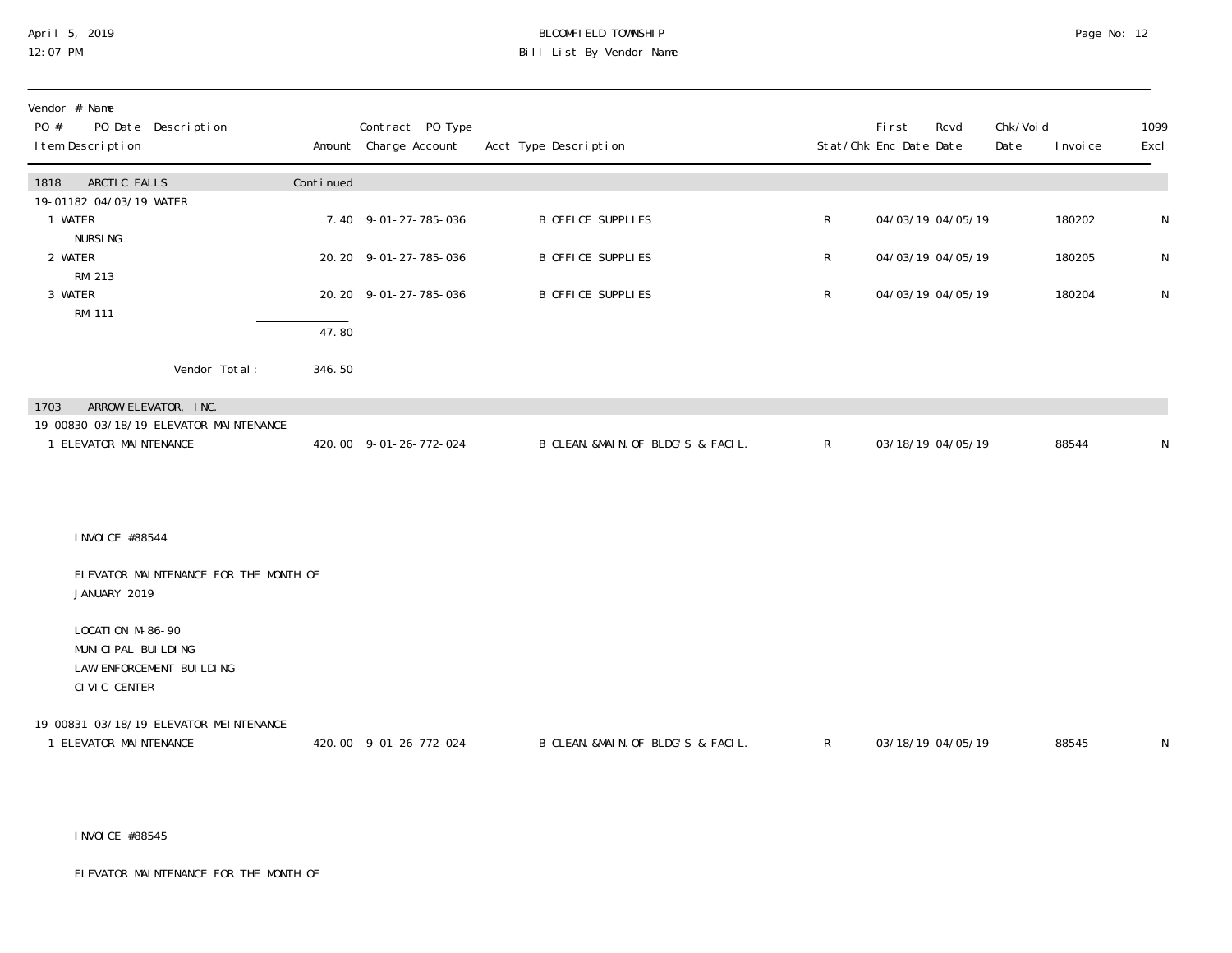#### April 5, 2019 BLOOMFIELD TOWNSHIP Page No: 13 12:07 PM Bill List By Vendor Name

| Vendor # Name<br>PO #<br>PO Date Description<br>I tem Description                                                          |            | Contract PO Type<br>Amount Charge Account | Acct Type Description             |              | <b>First</b><br>Rcvd<br>Stat/Chk Enc Date Date | Chk/Voi d<br>Date | I nvoi ce | 1099<br>Excl |
|----------------------------------------------------------------------------------------------------------------------------|------------|-------------------------------------------|-----------------------------------|--------------|------------------------------------------------|-------------------|-----------|--------------|
| 1703<br>ARROW ELEVATOR, INC.<br>19-00831 03/18/19 ELEVATOR MEINTENANCE<br>FEBRURARY 2019                                   | Continued  | Continued                                 |                                   |              |                                                |                   |           |              |
| LOCATION M-86-90<br>MUNICIPAL BUILDING<br>LAW ENFORCEMENT BUILDING<br>CIVIC CENTER                                         |            |                                           |                                   |              |                                                |                   |           |              |
| Vendor Total:                                                                                                              | 840.00     |                                           |                                   |              |                                                |                   |           |              |
| ATLANTIC COAST ALARM SYSTEMS<br>1898                                                                                       |            |                                           |                                   |              |                                                |                   |           |              |
| 19-00440 02/28/19 YEARLY MONITORING SERVICES<br>1 YEARLY MONITORING SERVICES<br>FOR CIVIC CENTER - ALARM / SECURITY / FIRE |            | 324.00 9-01-28-795-029                    | <b>B OTHER CONTRACTUAL</b>        | $\mathsf R$  | 02/28/19 04/05/19                              |                   | 013144    | N            |
| 19-00556 03/06/19 FH# 3 & 4 CAMERA SYSTEMS INST<br>1 FH# 3 & 4 CAMERA SYSTEMS INST<br>FH# 3 CAMERA SYSTEMS INSTALLATION    |            | 5, 675.00 C-04-55-732-006                 | B IT UPGRADES CY 2018             | R            | 03/06/19 04/05/19                              |                   |           | ${\sf N}$    |
| 2 FH# 3 & 4 CAMERA SYSTEMS INST<br>FH# 4 CAMERA SYSTEMS INSTALLATION                                                       | 12, 350.00 | 6, 675.00 C-04-55-732-006                 | B IT UPGRADES CY 2018             | R            | 03/06/19 04/05/19                              |                   |           | N            |
| Vendor Total:                                                                                                              | 12,674.00  |                                           |                                   |              |                                                |                   |           |              |
| AVI DESI GN<br>2007                                                                                                        |            |                                           |                                   |              |                                                |                   |           |              |
| 19-00808 03/18/19 3rd ward meeting display board<br>1 3rd ward meeting display board                                       |            | 120.00 9-01-20-703-023                    | <b>B PRINTING</b>                 | R            | 03/18/19 03/26/19                              |                   | 1111725   | N            |
| 19-00809 03/18/19 1st ward community mtg boards<br>1 1st ward meeting display board                                        |            | 105.00 9-01-20-703-023                    | <b>B PRINTING</b>                 | $\mathsf{R}$ | 03/18/19 03/26/19                              |                   | 1111738   | $\mathsf{N}$ |
| Vendor Total:                                                                                                              | 225.00     |                                           |                                   |              |                                                |                   |           |              |
| BARROW CONTRACTING, LLC<br>2697                                                                                            |            |                                           |                                   |              |                                                |                   |           |              |
| 19-00996 03/22/19 UPGRADES TO THE VETERANS<br>2 UPGRADES TO THE VETERANS                                                   |            | B                                         | B 2018 UPGRADES TO REC PROPERTIES | ${\sf R}$    | 03/22/19 04/05/19                              |                   |           | N            |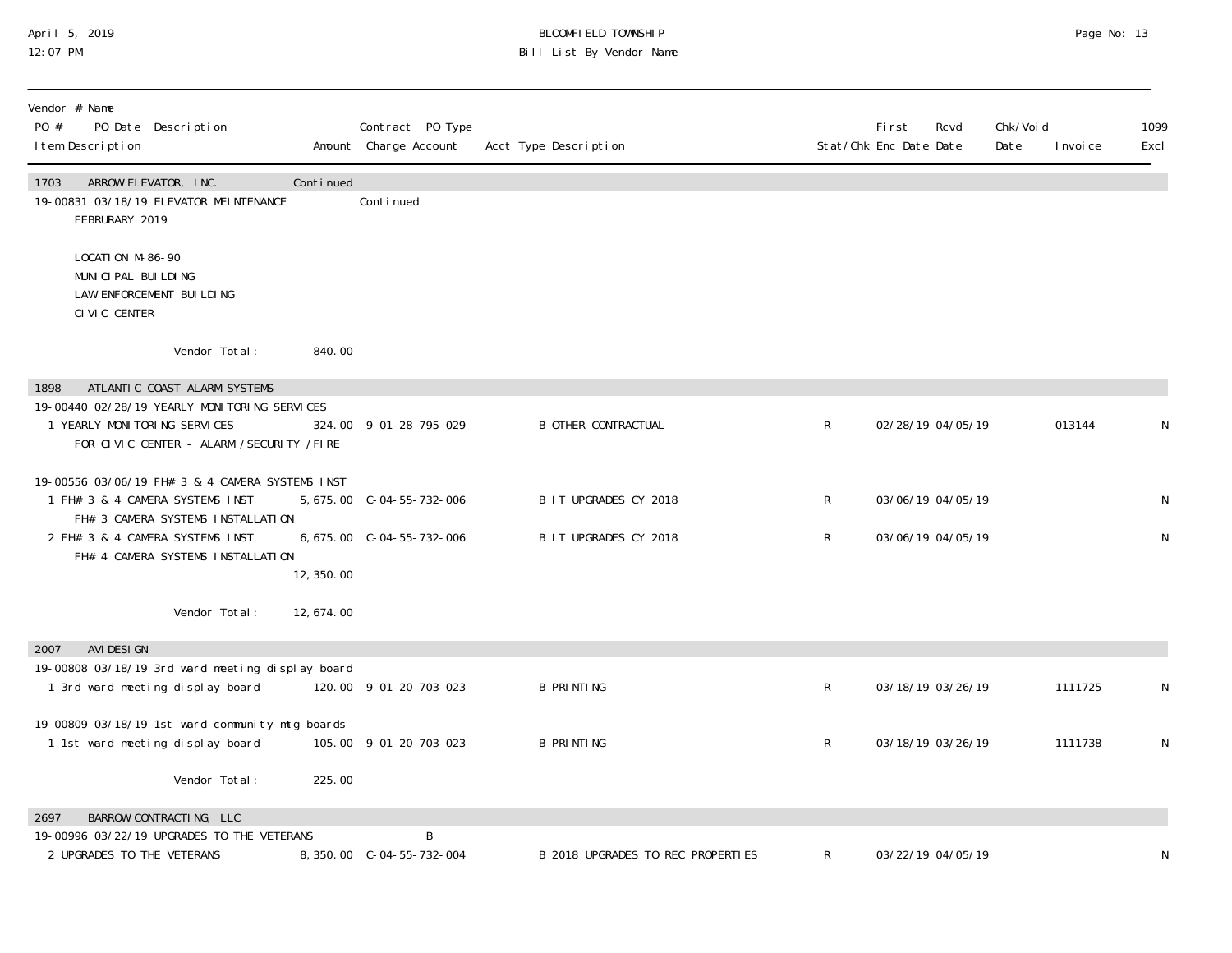#### April 5, 2019 BLOOMFIELD TOWNSHIP Page No: 14 12:07 PM Bill List By Vendor Name

| Vendor # Name<br>PO #<br>PO Date Description<br>I tem Description                                                      |            | Contract PO Type<br>Amount Charge Account | Acct Type Description                        |   | <b>First</b><br>Stat/Chk Enc Date Date | Rcvd | Chk/Voi d<br>Date | I nvoi ce | 1099<br>Excl |
|------------------------------------------------------------------------------------------------------------------------|------------|-------------------------------------------|----------------------------------------------|---|----------------------------------------|------|-------------------|-----------|--------------|
| BARROW CONTRACTING, LLC<br>2697<br>19-00996 03/22/19 UPGRADES TO THE VETERANS<br>Payment 1 of 2                        | Continued  | Continued                                 |                                              |   |                                        |      |                   |           |              |
| Vendor Total:                                                                                                          | 8,350.00   |                                           |                                              |   |                                        |      |                   |           |              |
| BASIC REFRIGERATION ANDAC INC.<br>2689<br>19-00905 03/18/19 HVAC - 348 FRANKLIN STREET<br>1 HVAC - 348 FRANKLIN STREET |            | 16, 245.00 C-04-55-713-947                | B IMPROVEMENTS MUNICIPAL BUILDING & GROUND R |   | 03/18/19 04/04/19                      |      |                   | 6786      | N            |
|                                                                                                                        |            |                                           |                                              |   |                                        |      |                   |           |              |
| I NVOI CE #6786                                                                                                        |            |                                           |                                              |   |                                        |      |                   |           |              |
| REPLACEMENT/PURCHASE AND INSTALLATION OF<br>HVAC AT 348 FRANKLIN STREET, NEW HEALTH<br>DEPARTMENT BUILDING             |            |                                           |                                              |   |                                        |      |                   |           |              |
| Vendor Total:                                                                                                          | 16, 245.00 |                                           |                                              |   |                                        |      |                   |           |              |
| BELLS SECURITY SALES INC.<br>3007                                                                                      |            |                                           |                                              |   |                                        |      |                   |           |              |
| 19-00417 02/28/19 TRANSPONDER KEY<br>1 TRANSPONDER KEY<br><b>CUT &amp; PROGRAM</b><br>QTY.2                            |            | 150.00 9-01-25-745-130                    | <b>B MI SCELLANEOUS OFFICE EXPENSES</b>      | R | 02/28/19 03/26/19                      |      |                   | 147416    | N            |
| INV#147416                                                                                                             |            |                                           |                                              |   |                                        |      |                   |           |              |
| 19-00939 03/18/19 PADLOCK FOR GATE<br>1 PADLOCK FOR GATE<br>QTY.2                                                      |            | 53.76 D-03-20-853-030                     | <b>B MATERIALS &amp; SUPPLIES</b>            | R | 03/18/19 03/26/19                      |      |                   |           | $\mathsf{N}$ |
| ORDER#151650                                                                                                           |            |                                           |                                              |   |                                        |      |                   |           |              |
| 3/14/19                                                                                                                |            |                                           |                                              |   |                                        |      |                   |           |              |
| Vendor Total:                                                                                                          | 203.76     |                                           |                                              |   |                                        |      |                   |           |              |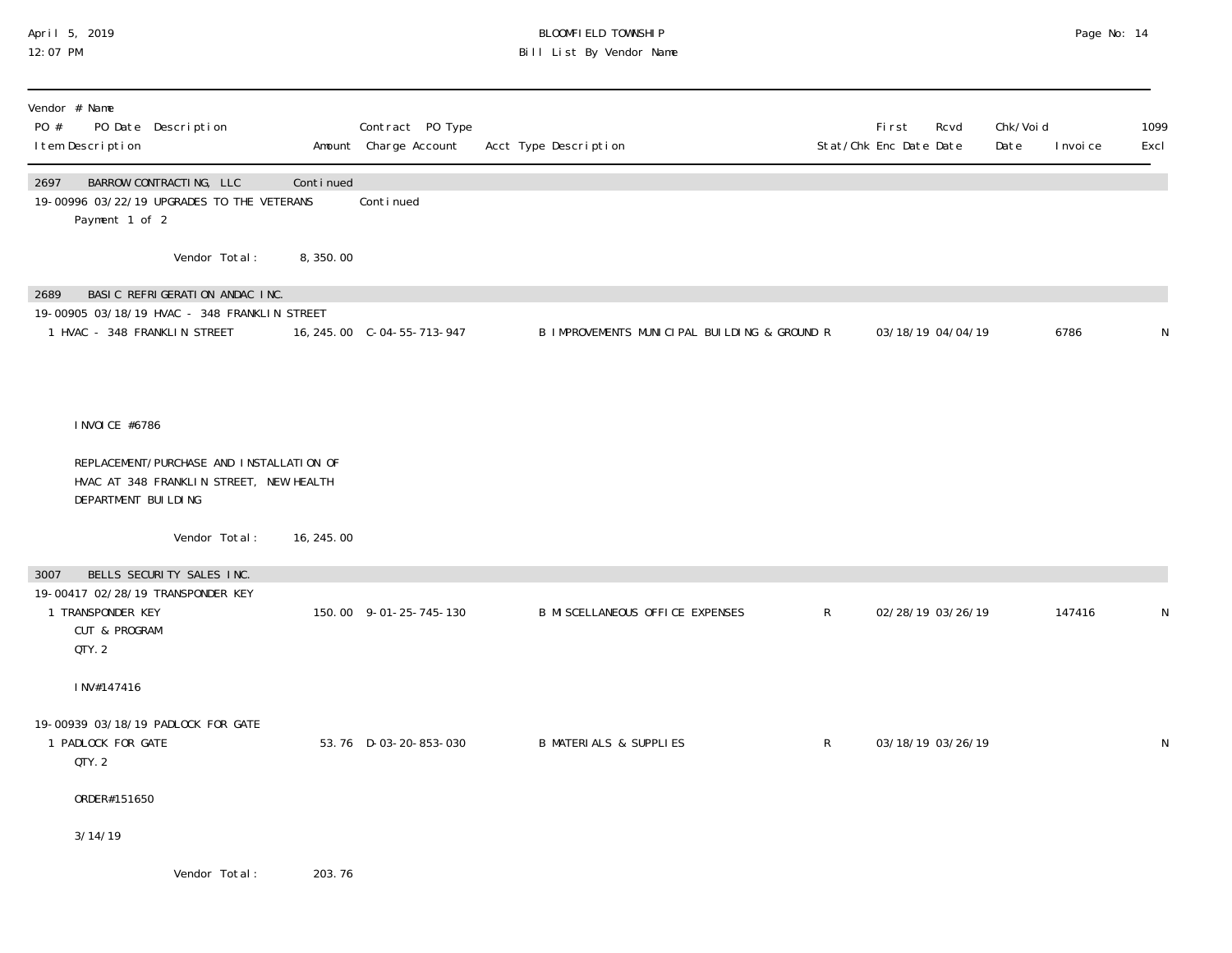## April 5, 2019 BLOOMFIELD TOWNSHIP Page No: 15 12:07 PM Bill List By Vendor Name

| Vendor # Name<br>PO #<br>PO Date Description<br>I tem Description                                                                                                                                                                        |                     | Contract PO Type<br>Amount Charge Account | Acct Type Description                |              | First<br>Stat/Chk Enc Date Date | Rcvd              | Chk/Voi d<br>Date | I nvoi ce   | 1099<br>Excl |
|------------------------------------------------------------------------------------------------------------------------------------------------------------------------------------------------------------------------------------------|---------------------|-------------------------------------------|--------------------------------------|--------------|---------------------------------|-------------------|-------------------|-------------|--------------|
| BERGEN PROTECTIVE SYSTEMS, INC<br>3278<br>19-01029 03/26/19 BPA-MONITOR ELVTR EMERG TELEPH<br>1 MONITR ELVTR EMERG TEL: APR-19<br>INV #: R2720                                                                                           |                     | 38.00 9-07-20-512-028                     | B CONSULTANT & PROFESSIONAL SERVICES | $\mathsf{R}$ |                                 | 03/26/19 04/05/19 |                   | R2720       | N            |
| Vendor Total:                                                                                                                                                                                                                            | 38.00               |                                           |                                      |              |                                 |                   |                   |             |              |
| BERKELEY AUTO BODY, INC.<br>3290<br>19-00864 03/18/19 INV E1F2779F DPW #604 REPAIRS<br>1 INV E1F2779F DPW #604 REPAIRS<br>FRONT BUMPER/ LAMPS / HOOD/ FENDER AND<br>FRONT DOOR REPAIRED<br>DPW TRUCK #604<br>VIN 170907<br>PLATE MG90823 |                     | 2, 646.85 9-01-26-767-025                 | B MAINTENANCE OF MOTOR VEHICLES      | $\mathsf{R}$ |                                 | 03/18/19 04/04/19 |                   | E1F2779F    | N            |
| Vendor Total:                                                                                                                                                                                                                            | 2,646.85            |                                           |                                      |              |                                 |                   |                   |             |              |
| BEVAN, MOSCA & GIUDITTA, P.C.<br>3315<br>19-00328 02/25/19 PROFESSIONAL SERVICES APRIL<br>1 PROFESSIONAL SERVICES APRIL<br>RETAINER FEE FOR APRIL                                                                                        |                     | 13, 750. 00 9-01-20-712-027               | <b>B LEGALS SERVICES</b>             | $\mathsf{R}$ |                                 | 02/25/19 04/04/19 |                   | APRI L 2019 |              |
| 19-00960 03/18/19 urban Renewal<br>1 urban Renewal<br>Lackawanna Station Urban Renewal                                                                                                                                                   |                     | 120.00 9-01-20-712-027                    | <b>B LEGALS SERVICES</b>             | R            |                                 | 03/18/19 04/04/19 |                   | 17176       | N            |
| 2 urban Renewal<br>Li ongate                                                                                                                                                                                                             |                     | 60.00 9-01-20-712-027                     | <b>B LEGALS SERVICES</b>             | R            |                                 | 03/18/19 04/04/19 |                   | 17177       | N            |
| 3 urban Renewal<br>royal Urban Renewal                                                                                                                                                                                                   |                     | 120.00 9-01-20-712-027                    | <b>B LEGALS SERVICES</b>             | $\mathsf{R}$ |                                 | 03/18/19 04/04/19 |                   | 17178       | N            |
| 4 westinghouse/ar; omgtpm<br>Westinghouse                                                                                                                                                                                                | $\overline{510.00}$ | 210.00 9-01-20-712-027                    | <b>B LEGALS SERVICES</b>             | $\mathsf{R}$ |                                 | 03/18/19 04/04/19 |                   | 17179       | ${\sf N}$    |
| Vendor Total:                                                                                                                                                                                                                            | 14, 260.00          |                                           |                                      |              |                                 |                   |                   |             |              |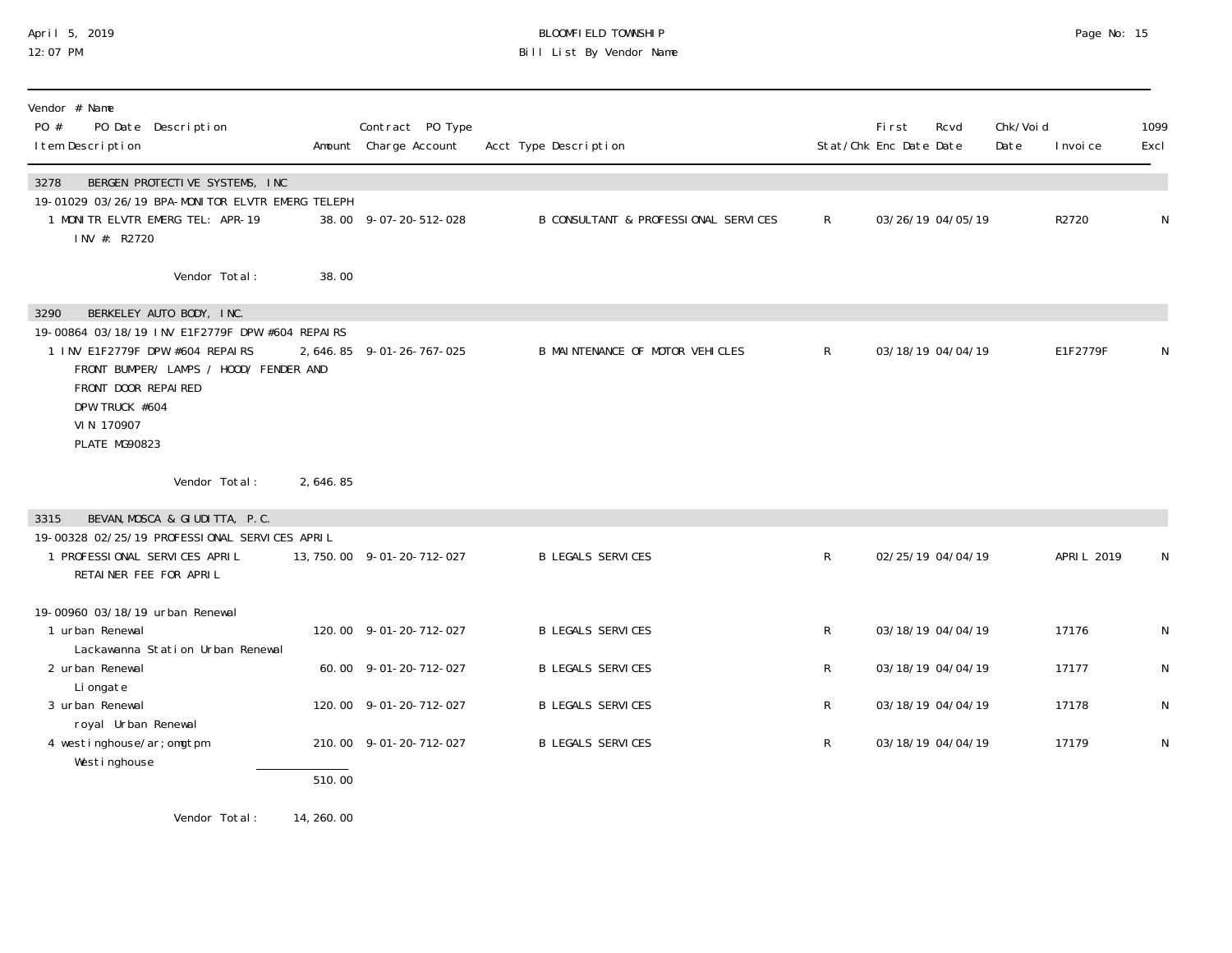## April 5, 2019 BLOOMFIELD TOWNSHIP Page No: 16 12:07 PM Bill List By Vendor Name

| Vendor # Name<br>PO Date Description<br>PO #<br>I tem Description                                          |            | Contract PO Type<br>Amount Charge Account | Acct Type Description                | Stat/Chk Enc Date Date | First | Rcvd              | Chk/Voi d<br>Date | I nvoi ce   | 1099<br>Excl |
|------------------------------------------------------------------------------------------------------------|------------|-------------------------------------------|--------------------------------------|------------------------|-------|-------------------|-------------------|-------------|--------------|
| BLOOMFIELD CENTER ALLIANCE<br>3676                                                                         |            |                                           |                                      |                        |       |                   |                   |             |              |
| 19-01021 03/26/19 INVOICE # 2-2019<br>1 INVOICE # 2-2019                                                   |            | 1,585,00 B-19-17-450-028                  | B CONSULTANT & PROFESSIONAL SERVICES | R                      |       | 03/26/19 04/04/19 |                   | $2 - 2019$  | N            |
| 19-01061 03/27/19 1-2019 ARTERIAL WORK FOCUS GR<br>1 1-2019 ARTERIAL WORK FOCUS GR                         |            | 4,060.00 B-19-17-449-028                  | B CONSULTANT & PROFESSIONAL SERVICES | $\mathsf{R}$           |       | 03/27/19 04/04/19 |                   | $01 - 2019$ | N            |
| Vendor Total:                                                                                              | 5,645.00   |                                           |                                      |                        |       |                   |                   |             |              |
| 4312 BRIGHT VIEW ENGINEERING, LLC                                                                          |            |                                           |                                      |                        |       |                   |                   |             |              |
| 19-00926 03/18/19 SERVICES TRAFFIC CONSULTING<br>1 SERVICES TRAFFIC CONSULTING<br>181104-3                 |            | 165.00 C-04-55-873-965                    | B 2014 STREET RESURFACING - 14-15a   | $\mathsf{R}$           |       | 03/18/19 04/05/19 |                   | 181104-3    | N            |
| 2 SERVICES TRAFFIC CONSULTING                                                                              |            | 4, 310, 00 C-04-55-873-965                | B 2014 STREET RESURFACING - 14-15a   | R.                     |       | 03/18/19 04/05/19 |                   | 181107-3    | N            |
| 181107-3<br>3 SERVICES TRAFFIC CONSULTING<br>181109-4                                                      |            |                                           | B 2014 STREET RESURFACING - 14-15a   | R                      |       | 03/18/19 04/05/19 |                   | 181109-4    | N            |
| 4 SERVICES TRAFFIC CONSULTING<br>181110-1                                                                  |            | 1,770.00 C-04-55-873-965                  | B 2014 STREET RESURFACING - 14-15a   | R                      |       | 03/18/19 04/05/19 |                   | 181110-1    | N            |
| 5 SERVICES TRAFFIC CONSULTING<br>181121-2                                                                  |            | 1, 237.50 C-04-55-873-965                 | B 2014 STREET RESURFACING - 14-15a   | R                      |       | 03/18/19 04/05/19 |                   | 181121-2    | N            |
| 6 SERVICES TRAFFIC CONSULTING<br>181122-2                                                                  |            | 1, 237.50 C-04-55-873-965                 | B 2014 STREET RESURFACING - 14-15a   | $\mathsf{R}^-$         |       | 03/18/19 04/05/19 |                   | 181122-2    | N            |
| ENGINEERING SERVICES FOR VARIOUS TRAFFIC<br>STUDIES FOR ROADWAY TRAFFIC IMPROVEMENTS<br>ACCOUNT NO. 181100 |            |                                           |                                      |                        |       |                   |                   |             |              |
|                                                                                                            | 10, 812.50 |                                           |                                      |                        |       |                   |                   |             |              |
| 19-00930 03/18/19 SERVICES TRAFFIC CONSULTING                                                              |            |                                           |                                      |                        |       |                   |                   |             |              |
| 1 SERVICES TRAFFIC CONSULTING                                                                              |            |                                           | B 2018 ROAD RESURFACING              | $\mathsf{R}$           |       | 03/18/19 04/05/19 |                   | 191101-1    | N            |

INVOICE #191101-1 ACCOUNT #191101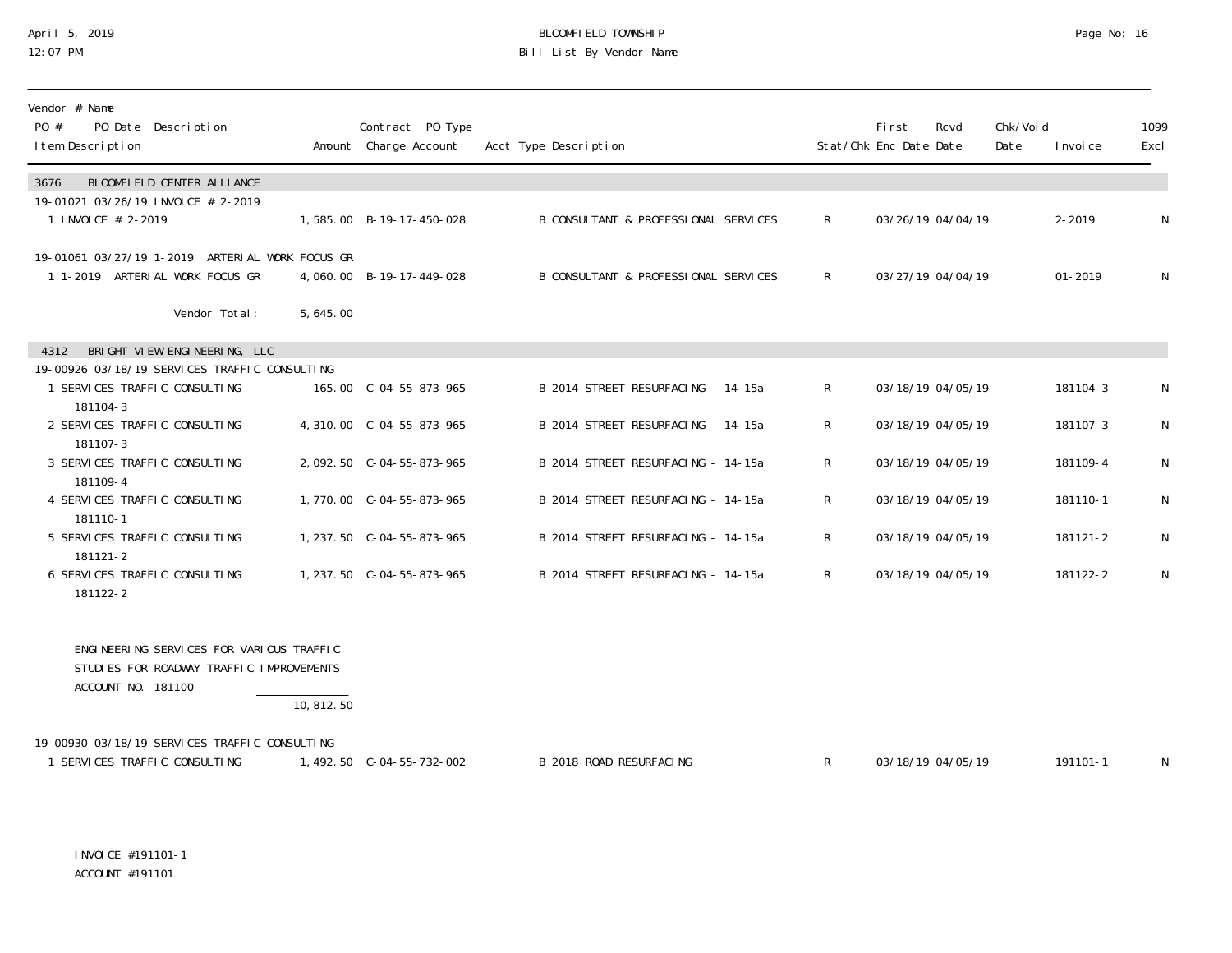#### April 5, 2019 BLOOMFIELD TOWNSHIP Page No: 17 12:07 PM Bill List By Vendor Name

| Vendor # Name<br>PO #<br>I tem Description                                            | PO Date Description                                                                                                                                                                                     |            | Contract PO Type<br>Amount Charge Account | Acct Type Description                 |              | First<br>Rcvd<br>Stat/Chk Enc Date Date | Chk/Voi d<br>Date | I nvoi ce | 1099<br>Excl |
|---------------------------------------------------------------------------------------|---------------------------------------------------------------------------------------------------------------------------------------------------------------------------------------------------------|------------|-------------------------------------------|---------------------------------------|--------------|-----------------------------------------|-------------------|-----------|--------------|
|                                                                                       | 4312 BRIGHT VIEW ENGINEERING, LLC Continued<br>19-00930 03/18/19 SERVICES TRAFFIC CONSULTING<br>TRAFFIC STUDY TO DETERMINE FUTURE<br>UPGRADES OR IMPROVEMENT AT CHESTER<br>AVENUE AND NORTH 15TH STREET |            | Continued                                 |                                       |              |                                         |                   |           |              |
|                                                                                       | Vendor Total:                                                                                                                                                                                           | 12, 305.00 |                                           |                                       |              |                                         |                   |           |              |
| 4499<br>1 TH VOICE AND DATA<br>I NVOI CE# 18252793                                    | <b>BROADVI EW NETWORKS</b><br>19-01169 04/03/19 TH VOICE AND DATA<br>TH BROADVIEW VOICE AND DATA                                                                                                        |            | 5, 664. 78 9-01-31-820-076                | <b>B TELEPHONE</b>                    | $\mathsf{R}$ | 04/03/19 04/05/19                       |                   | 18252793  | N            |
|                                                                                       | Vendor Total:                                                                                                                                                                                           | 5,664.78   |                                           |                                       |              |                                         |                   |           |              |
| 4316                                                                                  | BROOKDALE SHOP-RITE<br>19-00817 03/18/19 CULTURAL COMPETENCY ALL STAFF<br>1 CULTURAL COMPETENCY ALL STAFF                                                                                               |            | 281.94 9-01-27-785-030                    | <b>B MATERIALS &amp; SUPPLIES</b>     | R            | 03/18/19 03/23/19                       |                   | 79564     | ${\sf N}$    |
| 1 BMAC-CASH MATCH<br>03/05/2019                                                       | 19-00818 03/18/19 BMAC-CASH MATCH                                                                                                                                                                       |            | 36.96 G-02-40-306-005                     | B 2018 MUNICIPAL ALLIANCE GRANT MATCH | $\mathsf{R}$ | 03/18/19 03/26/19                       |                   |           | N            |
| DELIVERED TO:                                                                         |                                                                                                                                                                                                         |            |                                           |                                       |              |                                         |                   |           |              |
| KI NDERSMI LE<br>10 BROAD STREET                                                      | BLOOMFIELD, NJ 07003                                                                                                                                                                                    |            |                                           |                                       |              |                                         |                   |           |              |
| \$12.99<br>1 LARGE ALOHA BOWL<br>\$19.99<br><b>UTENSILS</b><br>\$.99<br>CASE OF WATER | 1 MINI BAGEL PLATTER                                                                                                                                                                                    |            |                                           |                                       |              |                                         |                   |           |              |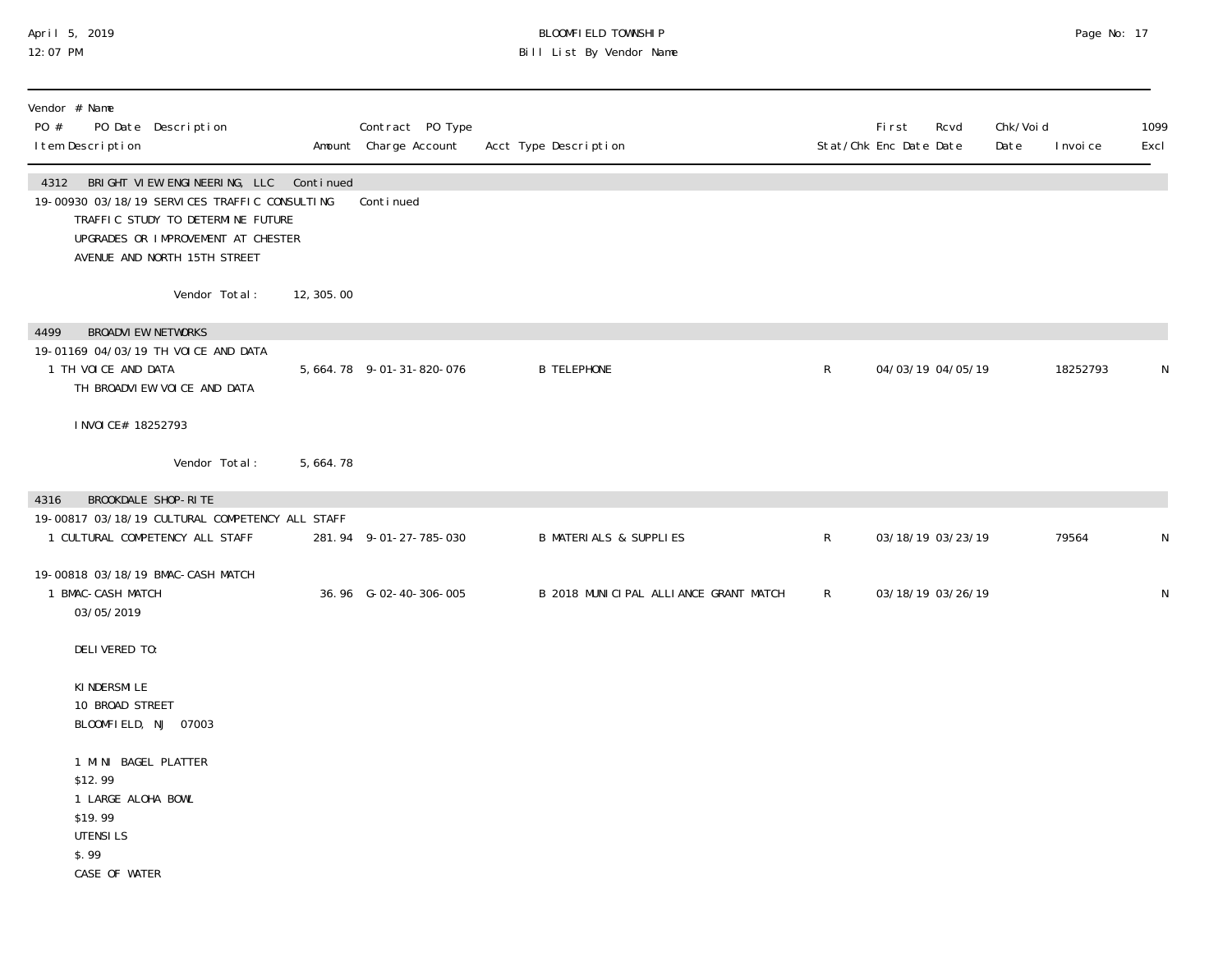### April 5, 2019 BLOOMFIELD TOWNSHIP Page No: 18 12:07 PM Bill List By Vendor Name

| Vendor # Name<br>PO #<br>PO Date Description<br>I tem Description                                                                       |                           | Contract PO Type<br>Amount Charge Account | Acct Type Description             |              | First<br>Rcvd<br>Stat/Chk Enc Date Date | Chk/Voi d<br>Date<br>I nvoi ce | 1099<br>Excl |
|-----------------------------------------------------------------------------------------------------------------------------------------|---------------------------|-------------------------------------------|-----------------------------------|--------------|-----------------------------------------|--------------------------------|--------------|
| BROOKDALE SHOP-RITE<br>4316<br>19-00818 03/18/19 BMAC-CASH MATCH<br>\$2.99                                                              | Continued                 | Continued                                 |                                   |              |                                         |                                |              |
| TOTAL=\$36.96                                                                                                                           |                           |                                           |                                   |              |                                         |                                |              |
| 19-00889 03/18/19 SUPPLIES FOR WRESTLING PARTY<br>1 SUPPLIES FOR WRESTLING PARTY<br>FRIDAY FUN NIGHT AND SENIOR CITIZEN<br><b>EVENT</b> |                           | 281.68 R-14-20-854-030                    | <b>B MATERIALS &amp; SUPPLIES</b> | $\mathsf{R}$ | 03/18/19 03/26/19                       | 02150212405                    | N            |
| INV# 02150212405                                                                                                                        |                           |                                           |                                   |              |                                         |                                |              |
| 19-00997 03/22/19 SUPPLIES FOR SENIOR CITIZEN ST<br>1 SUPPLIES FOR SENIOR CITIZEN ST<br>PATRICK'S DAY EVENT                             |                           | 60.38 R-14-20-854-030                     | <b>B MATERIALS &amp; SUPPLIES</b> | $\mathsf{R}$ | 03/22/19 03/26/19                       | 02150434195                    | N            |
| INV# 02150434195                                                                                                                        |                           |                                           |                                   |              |                                         |                                |              |
| Vendor Total:                                                                                                                           | 660.96                    |                                           |                                   |              |                                         |                                |              |
| BUDGET PRINT CENTER<br>4596                                                                                                             |                           |                                           |                                   |              |                                         |                                |              |
| 19-00409 02/28/19 RESIDENT PARKING STICKERS<br>1 RESIDENT PARKING STICKERS<br>\$297.35 FOR EACH LOT (2)<br>\$22.00 SHI PPI NG           |                           | 580.70 9-01-25-745-023                    | <b>B PRINTING</b>                 | $\mathsf{R}$ | 02/28/19 04/05/19                       | 177884                         | N            |
| 19-00635 03/06/19 OFFICE SUPPLIES<br>1 OFFICE SUPPLIES<br>DATE: 2/4/19<br>I NVOI CE: 177741                                             |                           | 210.00 9-01-22-726-030                    | <b>B MATERIALS &amp; SUPPLIES</b> | $\mathsf{R}$ | 03/06/19 03/23/19                       | 177741                         | N            |
| CRACK \$ PEEL LABLES<br>LAY-OUTS<br><b>CUTTING</b>                                                                                      | \$175.00<br>30.00<br>5.00 |                                           |                                   |              |                                         |                                |              |
| DATE: 2/5/19                                                                                                                            |                           |                                           |                                   |              |                                         |                                |              |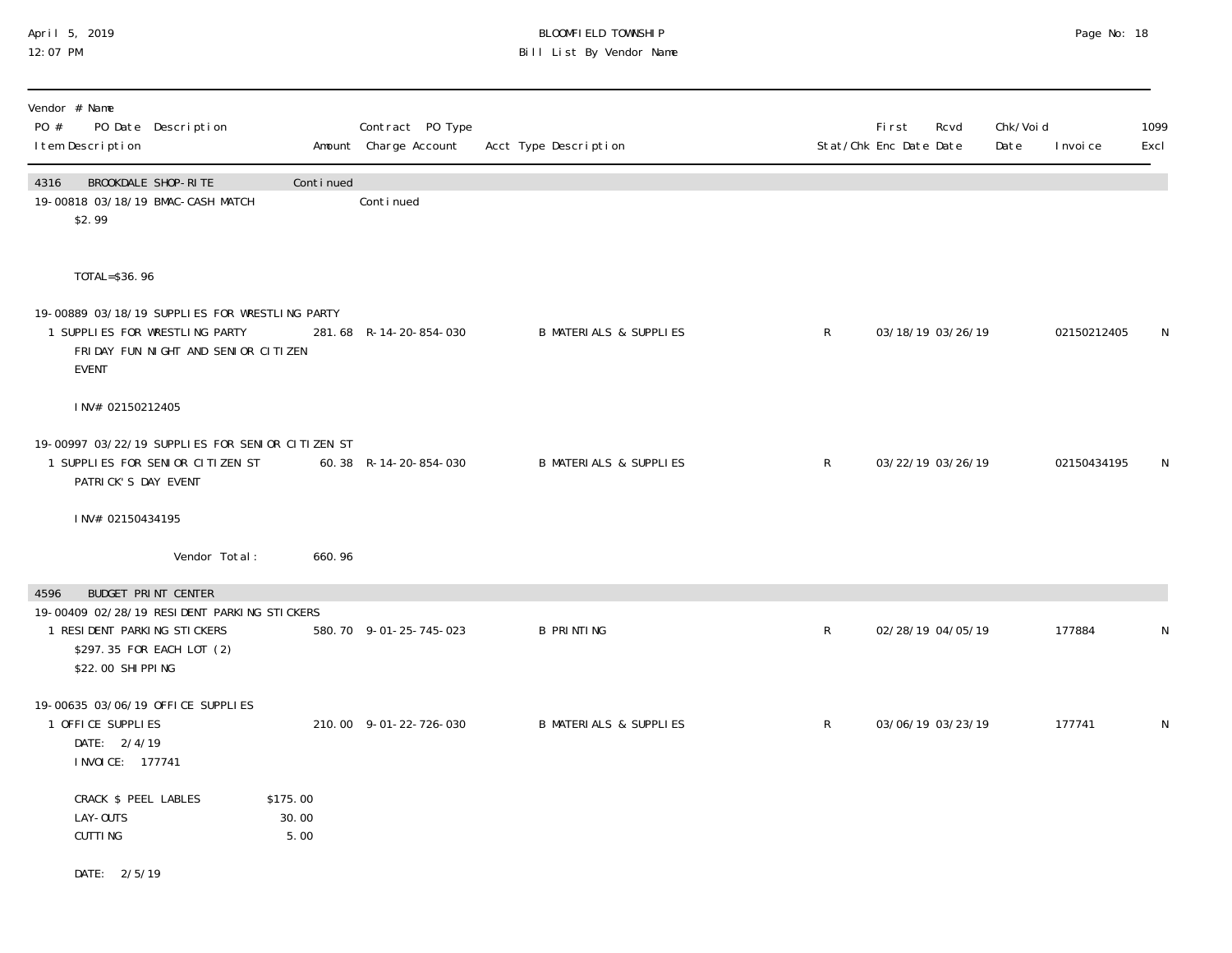## April 5, 2019 BLOOMFIELD TOWNSHIP Page No: 19 12:07 PM Bill List By Vendor Name

| Vendor # Name<br>PO #<br>PO Date Description<br>I tem Description                                                                                     |                             | Contract PO Type<br>Amount Charge Account                                      | Acct Type Description                                                                                       |              | <b>First</b><br>Stat/Chk Enc Date Date                      | Rcvd | Chk/Voi d<br>Date | I nvoi ce                  | 1099<br>Excl        |
|-------------------------------------------------------------------------------------------------------------------------------------------------------|-----------------------------|--------------------------------------------------------------------------------|-------------------------------------------------------------------------------------------------------------|--------------|-------------------------------------------------------------|------|-------------------|----------------------------|---------------------|
| <b>BUDGET PRINT CENTER</b><br>4596<br>19-00635 03/06/19 OFFICE SUPPLIES                                                                               | Continued                   | Continued                                                                      |                                                                                                             |              |                                                             |      |                   |                            |                     |
| 1- BOTTLE OF READ INK<br>2 RED INK<br>BOTTLE OF RED INK FOR SELF STAMP                                                                                | 9.50                        | 9.50 9-01-22-726-030                                                           | <b>B MATERIALS &amp; SUPPLIES</b>                                                                           | $\mathsf{R}$ | 03/06/19 03/23/19                                           |      |                   |                            | ${\sf N}$           |
| $\mathfrak{Z}$                                                                                                                                        | 219.50                      | $0.00$ $9-01-22-726-030$                                                       | <b>B MATERIALS &amp; SUPPLIES</b>                                                                           | $\mathsf{R}$ | 03/06/19 03/23/19                                           |      |                   |                            | ${\sf N}$           |
| 19-00640 03/06/19 OFFICE SUPPLIES<br>1 OFFICE SUPPLIES<br>DATE: 2/11/19<br>I NVOI CE: 177796                                                          |                             | 194.10 9-01-22-726-030                                                         | <b>B MATERIALS &amp; SUPPLIES</b>                                                                           | $\mathsf{R}$ | 03/06/19 03/23/19                                           |      |                   | 177796                     | N                   |
| BUSINESS CARDS FOR ROBERT BEESE \$50.00<br>PERMIT NOTICE SHEET<br><b>TYPESETTING</b><br><b>CUTTING</b>                                                | \$132.10<br>\$10.00<br>2.00 |                                                                                |                                                                                                             |              |                                                             |      |                   |                            |                     |
| 19-00645 03/06/19 4-DATE STAMPS AND INK<br>1 DATER STAMP SELFINKING 2 COLOR<br>2 BOTTLE OF BLUE INK<br>3 BOTTLE OF RED INK                            |                             | 258.00 9-01-25-752-130<br>$6.00$ $9-01-25-752-130$<br>$6.00$ $9-01-25-752-130$ | <b>B MATERIALS &amp; SUPPLIES</b><br><b>B MATERIALS &amp; SUPPLIES</b><br><b>B MATERIALS &amp; SUPPLIES</b> | R<br>R<br>R  | 03/06/19 03/23/19<br>03/06/19 03/23/19<br>03/06/19 03/23/19 |      |                   | 177346<br>177346<br>177346 | N<br>N<br>${\sf N}$ |
| DATE STAMPS AND BOTTLES OF INK                                                                                                                        | 270.00                      |                                                                                |                                                                                                             |              |                                                             |      |                   |                            |                     |
| 19-00857 03/18/19 4K COPIES SPRING 2019 PROGRAM<br>1 4K COPIES SPRING 2019 PROGRAM<br><b>GUI DE</b>                                                   |                             | 510.00 9-01-28-795-023                                                         | <b>B PRINTING</b>                                                                                           | $\mathsf{R}$ | 03/18/19 03/26/19                                           |      |                   | 178013                     | N                   |
| INV# 178013                                                                                                                                           |                             |                                                                                |                                                                                                             |              |                                                             |      |                   |                            |                     |
| Vendor Total:                                                                                                                                         | 1, 774. 30                  |                                                                                |                                                                                                             |              |                                                             |      |                   |                            |                     |
| BUJAMOO5 BUJAMIN & MUFIDE DZULI<br>19-00103 02/20/19 REF '18 COUNTY APPL 274/45<br>1 REF '18 COUNTY APPL 274/45<br>REFUND 2018 TAX OVERPAYMENT DUE TO |                             | 504.74 8-01-20-520-CB2                                                         | B TAX O/P - COUNTY BD. REFUNDS                                                                              | $\mathsf{R}$ | 02/20/19 02/21/19                                           |      |                   |                            | N                   |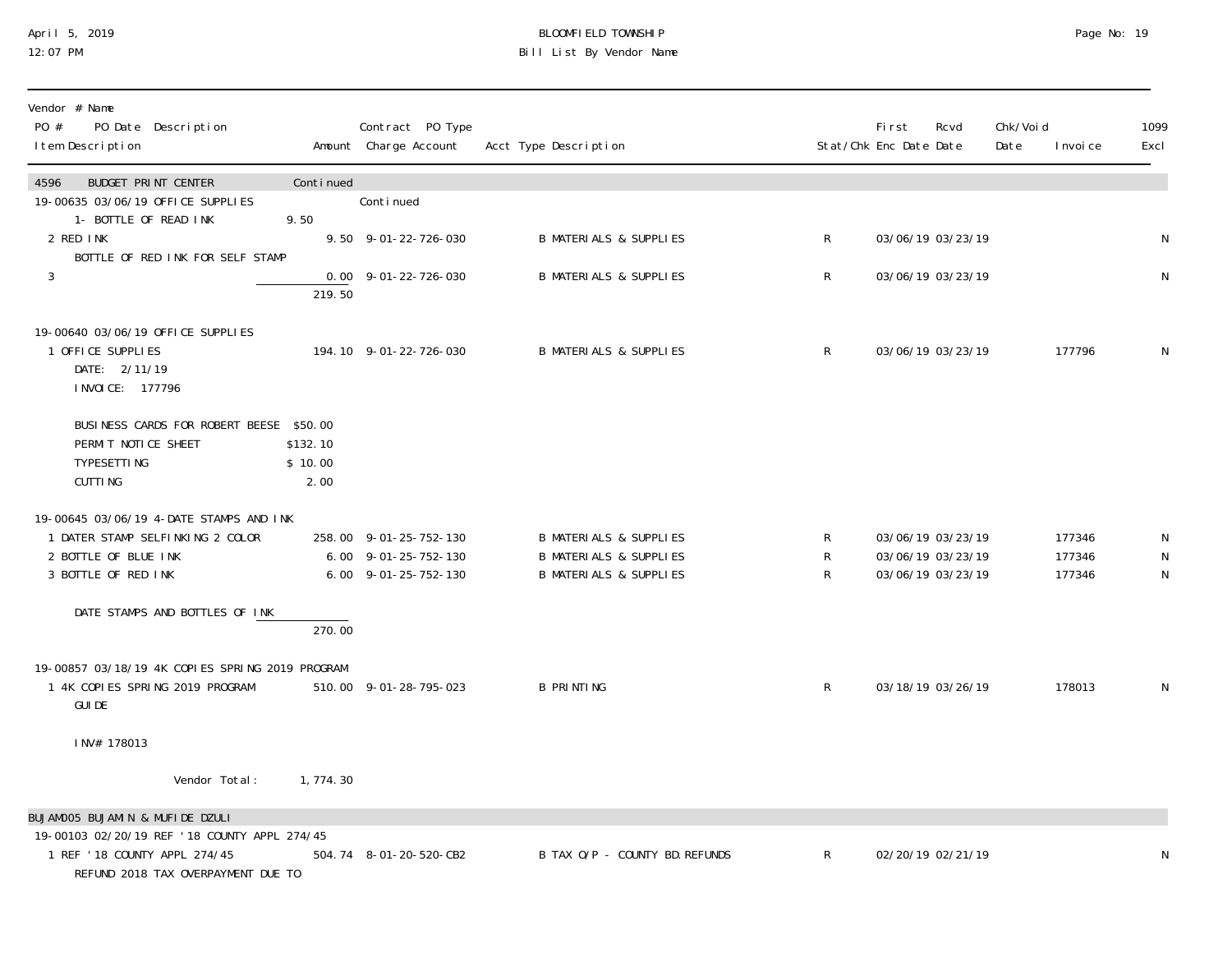#### April 5, 2019 BLOOMFIELD TOWNSHIP Page No: 20 12:07 PM Bill List By Vendor Name

| Vendor # Name<br>PO #<br>PO Date Description<br>I tem Description                                                                                                                                                                                                                                                                                                 |           | Contract PO Type<br>Amount Charge Account                                          | Acct Type Description                                                                                        |              | <b>First</b><br>Rcvd<br>Stat/Chk Enc Date Date              | Chk/Voi d<br>Date | I nvoi ce                                                | 1099<br>Excl |
|-------------------------------------------------------------------------------------------------------------------------------------------------------------------------------------------------------------------------------------------------------------------------------------------------------------------------------------------------------------------|-----------|------------------------------------------------------------------------------------|--------------------------------------------------------------------------------------------------------------|--------------|-------------------------------------------------------------|-------------------|----------------------------------------------------------|--------------|
| BUJAMOO5 BUJAMIN & MUFIDE DZULI<br>19-00103 02/20/19 REF '18 COUNTY APPL 274/45<br>COUNTY APPEAL ON 274/45<br>CHECK MUST BE DATED BY 2/28/19<br>RETURN CHECK TO CINDY                                                                                                                                                                                             | Continued | Conti nued                                                                         |                                                                                                              |              |                                                             |                   |                                                          |              |
| Vendor Total:                                                                                                                                                                                                                                                                                                                                                     | 504.74    |                                                                                    |                                                                                                              |              |                                                             |                   |                                                          |              |
| <b>BUY-WISE AUTO PARTS</b><br>4617<br>19-00773 03/07/19 POLICE VEHICLE PARTS<br>1 POLICE VEHICLE PARTS<br>07XJ1357                                                                                                                                                                                                                                                |           | $9.23$ $9-01-26-767-034$                                                           | B MOTOR VEHICLE PARTS & ACCESS.                                                                              | $\mathsf R$  | 03/07/19 03/26/19                                           |                   | 07XJ1357                                                 | ${\sf N}$    |
| 99 VOYAGER POLICE VAN HOSE<br>2 07XK7884<br>FUEL RELAY POLICE CAR 16448MG                                                                                                                                                                                                                                                                                         |           | 36.41 9-01-26-767-034                                                              | B MOTOR VEHICLE PARTS & ACCESS.                                                                              | $\mathsf{R}$ | 03/07/19 03/26/19                                           |                   | 07XK7884                                                 | N            |
|                                                                                                                                                                                                                                                                                                                                                                   | 45.64     |                                                                                    |                                                                                                              |              |                                                             |                   |                                                          |              |
| Vendor Total:                                                                                                                                                                                                                                                                                                                                                     | 45.64     |                                                                                    |                                                                                                              |              |                                                             |                   |                                                          |              |
| CAMPBELL SUPPLY CO., LLC<br>5209<br>19-00627 03/06/19 ENGINE 5 REPAIRS<br>1 LABOR<br>2 PARTS<br>3 SHOP MATERI AL/SUPPLIES<br>ENGINE 5<br>VEHICLE #10<br>MG50130                                                                                                                                                                                                   |           | 5, 283.64 9-01-26-767-025<br>13, 102. 47 9-01-26-767-025<br>150.00 9-01-26-767-025 | B MAINTENANCE OF MOTOR VEHICLES<br>B MAINTENANCE OF MOTOR VEHICLES<br><b>B MAINTENANCE OF MOTOR VEHICLES</b> | R<br>R<br>R  | 03/06/19 03/23/19<br>03/06/19 03/23/19<br>03/06/19 03/23/19 |                   | R0001011242:01 N<br>R0001011242:01 N<br>R0001011242:01 N |              |
| - CAB LIFT PUMP INOP. REPLACE BOTH<br>LIFT CYLINDERS AND PUMP. BLEED SYSTEM<br>AND TOP OFF FLUID.<br>- REPLACE HVAC KNOB WITH NEW ONE.<br>- REAR DI SCHARGE DRAIN HANDLE MISING -<br>FABRICATE BRACKET AND INSTALL NEW<br>HANDLE.<br>- WINDOW CRANK MISSING REAR DRIVER SIDE<br>- FLUID LEAKS ON ENGINE- FAILED SEALS<br>- REPLACE RADI ATOR/HOSES/CLAMPS/COOLANT |           |                                                                                    |                                                                                                              |              |                                                             |                   |                                                          |              |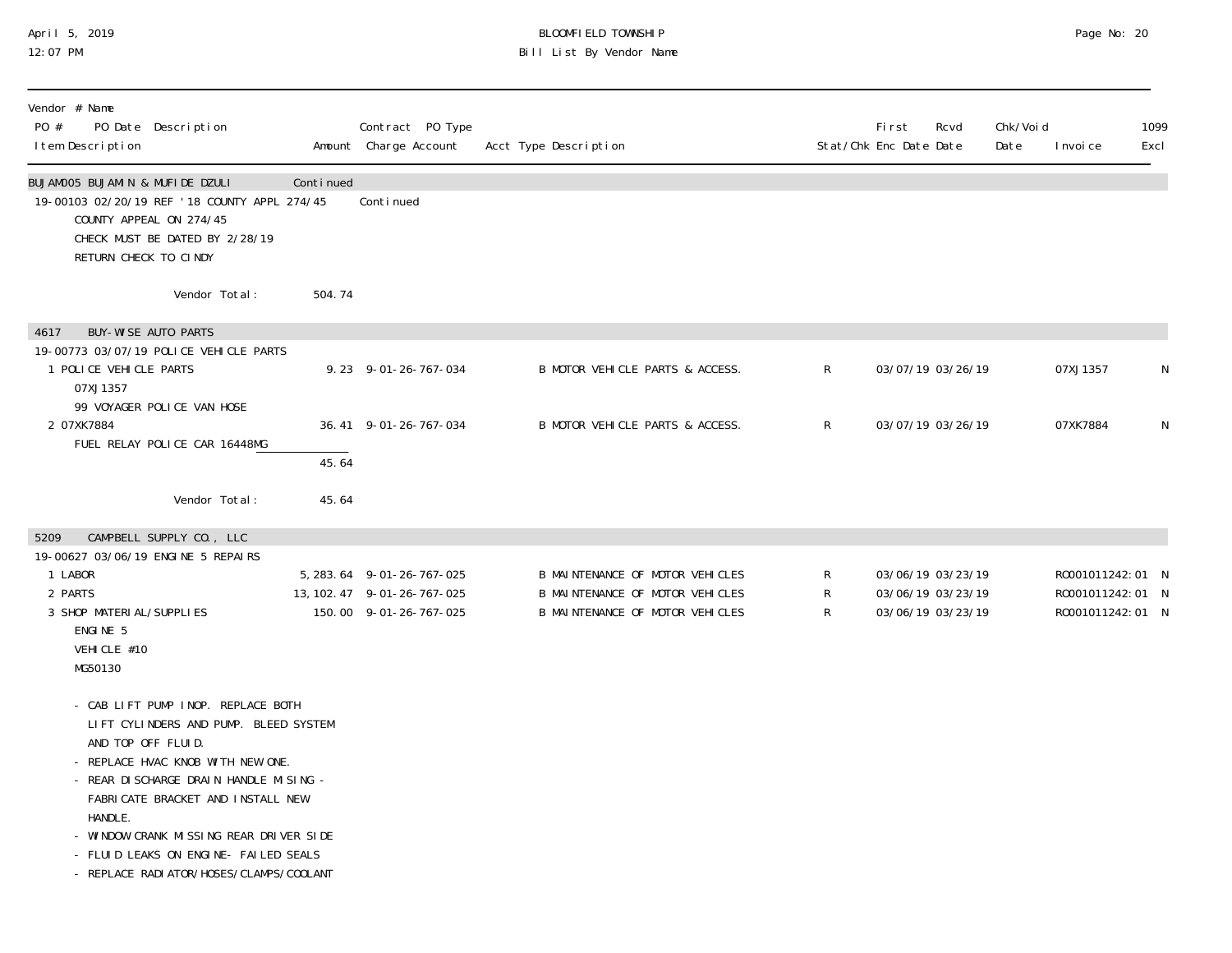## April 5, 2019 BLOOMFIELD TOWNSHIP Page No: 21 12:07 PM Bill List By Vendor Name

| Vendor # Name<br>PO #<br>PO Date Description<br>I tem Description                                                                                                                                                                                                                                                                                                                                                        |                          | Contract PO Type<br>Amount Charge Account                                          | Acct Type Description                                                                                 |             | <b>First</b><br>Rcvd<br>Stat/Chk Enc Date Date              | Chk/Voi d<br>Date | I nvoi ce                                                | 1099<br>Excl |
|--------------------------------------------------------------------------------------------------------------------------------------------------------------------------------------------------------------------------------------------------------------------------------------------------------------------------------------------------------------------------------------------------------------------------|--------------------------|------------------------------------------------------------------------------------|-------------------------------------------------------------------------------------------------------|-------------|-------------------------------------------------------------|-------------------|----------------------------------------------------------|--------------|
| 5209<br>CAMPBELL SUPPLY CO., LLC<br>19-00627 03/06/19 ENGINE 5 REPAIRS<br>& REPLACE ENGINE AIR FILTER                                                                                                                                                                                                                                                                                                                    | Continued<br>18, 536. 11 | Continued                                                                          |                                                                                                       |             |                                                             |                   |                                                          |              |
| 19-00912 03/18/19 E5-REPAIR BRAKES, PUMP, INTAKE<br>1 LABOR<br>2 PARTS/OTHER<br>3 SHOP MATERI ALS/SUPPLIES<br>ENGINE #5<br>VEHICLE #10<br>MG50130                                                                                                                                                                                                                                                                        |                          | 1, 612.00 9-01-26-767-025<br>378.63 9-01-26-767-025<br>139.34 9-01-26-767-025      | B MAINTENANCE OF MOTOR VEHICLES<br>B MAINTENANCE OF MOTOR VEHICLES<br>B MAINTENANCE OF MOTOR VEHICLES | R<br>R<br>R | 03/18/19 04/05/19<br>03/18/19 04/05/19<br>03/18/19 04/05/19 |                   | R0001011297:01 N<br>R0001011297:01 N<br>R0001011297:01 N |              |
| BRAKE REPAIRS. CRACKED CHECK VALVE/<br>GOVERNOR OUT OF ADJUSTMENT/FAILED<br>DASH GAUGE. INSTALLED NEW GAUGE. OK.<br>FIRE PUMP REPAIR. WATER LEAK IN PUMP<br>ENCLOSURE. FAILED PRIMER LINE FITTING.<br>REMOVED AND REPLACED FITTING.<br>FAILED MASTER INTAKE GAUGE. REMOVED &<br>REPLACED MASTER INTAKE GAUGE. ALSO<br><b>FOUND</b><br>THAT DISCHARGE NO. 5, NO. 1, NO. 3, AND<br>AERIAL DI SCHARGE GAUGES ARE ALSO INOP. | 2, 129.97                |                                                                                    |                                                                                                       |             |                                                             |                   |                                                          |              |
| 19-00946 03/18/19 REPAIRS TO RESCUE 1<br>1 LABOR<br>2 PARTS/OTHER<br>3 SHOP MATERIALS / SUPPLIES<br>RESCUE 1<br>VEHICLE #15<br>MG88518                                                                                                                                                                                                                                                                                   |                          | 4, 695. 74 9-01-26-767-025<br>4, 054. 03 9-01-26-767-025<br>150.00 9-01-26-767-025 | B MAINTENANCE OF MOTOR VEHICLES<br>B MAINTENANCE OF MOTOR VEHICLES<br>B MAINTENANCE OF MOTOR VEHICLES | R<br>R<br>R | 03/18/19 04/05/19<br>03/18/19 04/05/19<br>03/18/19 04/05/19 |                   | R0001011293:01 N<br>R0001011293:01 N<br>R0001011293:01 N |              |
| REPAIR INOPERABLE SNOW CHAINS<br>REPAIR WINDSHIELD WIPERS - REPLACED<br>SWITCH. SUBLET FREIGHTLINER CODES.<br>CHASSIS PM SERVICE                                                                                                                                                                                                                                                                                         |                          |                                                                                    |                                                                                                       |             |                                                             |                   |                                                          |              |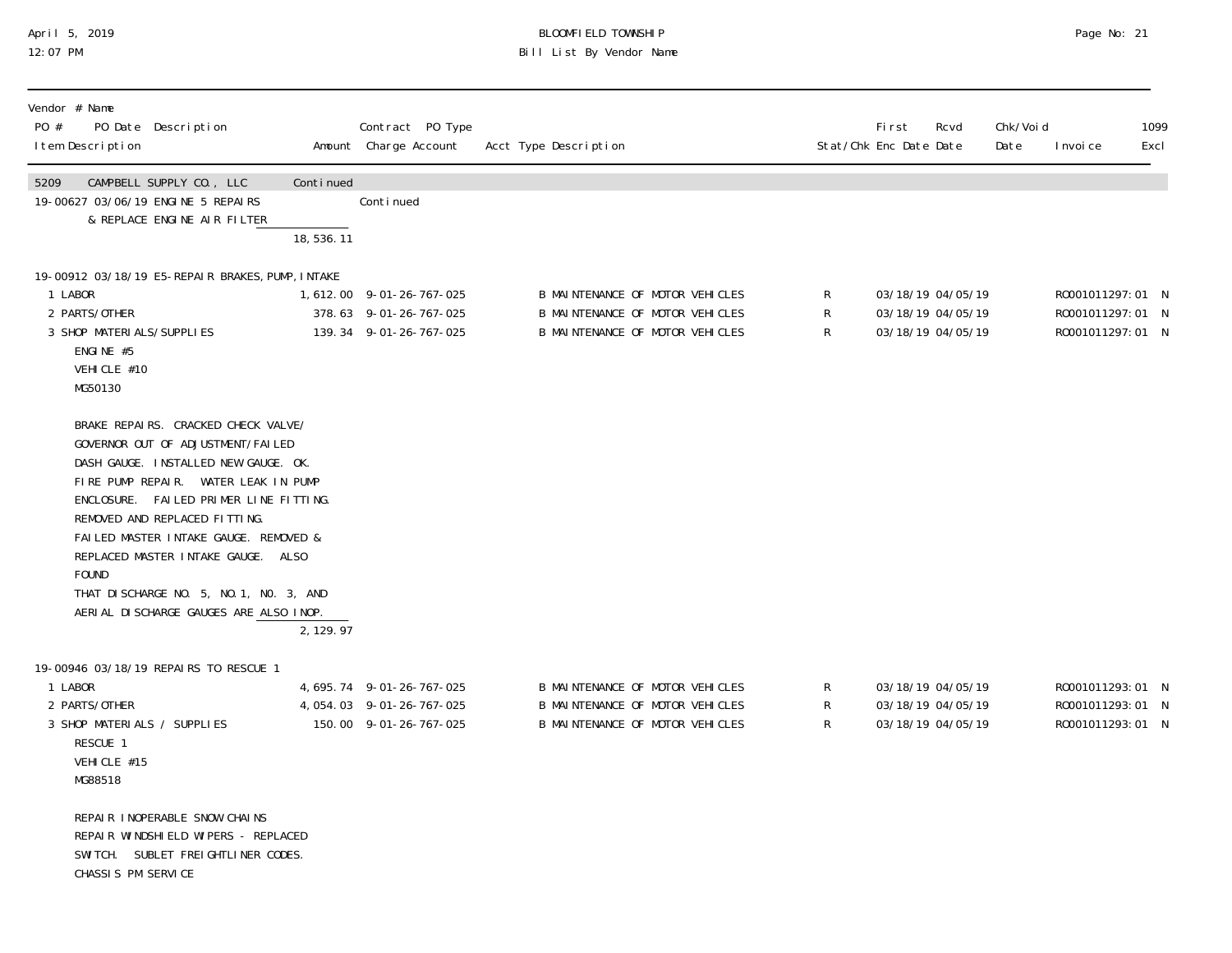#### April 5, 2019 BLOOMFIELD TOWNSHIP Page No: 22 12:07 PM Bill List By Vendor Name

| Vendor # Name<br>PO #<br>PO Date Description<br>I tem Description                                                                                                                                                                                                                                     |             | Contract PO Type<br>Amount Charge Account | Acct Type Description                       |              | <b>First</b><br>Stat/Chk Enc Date Date | Rcvd              | Chk/Voi d<br>Date | I nvoi ce | 1099<br>Excl |
|-------------------------------------------------------------------------------------------------------------------------------------------------------------------------------------------------------------------------------------------------------------------------------------------------------|-------------|-------------------------------------------|---------------------------------------------|--------------|----------------------------------------|-------------------|-------------------|-----------|--------------|
| 5209<br>CAMPBELL SUPPLY CO., LLC<br>19-00946 03/18/19 REPAIRS TO RESCUE 1<br><b>GENERATOR PM SERVICE</b>                                                                                                                                                                                              | Continued   | Conti nued                                |                                             |              |                                        |                   |                   |           |              |
| EVALUATED DEFICIENCIES AND CORRECTED.                                                                                                                                                                                                                                                                 | 8,899.77    |                                           |                                             |              |                                        |                   |                   |           |              |
| Vendor Total:                                                                                                                                                                                                                                                                                         | 29, 565. 85 |                                           |                                             |              |                                        |                   |                   |           |              |
| CAROLOO5 CAROL A. ERICKSON                                                                                                                                                                                                                                                                            |             |                                           |                                             |              |                                        |                   |                   |           |              |
| 19-00509 02/28/19 SINGER FOR SENIOR CITIZEN<br>1 SINGER FOR SENIOR CITIZEN<br>HOLIDAY EVENT                                                                                                                                                                                                           |             | 100.00 R-14-20-854-030                    | <b>B MATERIALS &amp; SUPPLIES</b>           | $\mathsf{R}$ |                                        | 02/28/19 03/28/19 |                   | 121       | N            |
| Vendor Total:                                                                                                                                                                                                                                                                                         | 100.00      |                                           |                                             |              |                                        |                   |                   |           |              |
| CDW-GOVERNMENT<br>5579                                                                                                                                                                                                                                                                                |             |                                           |                                             |              |                                        |                   |                   |           |              |
| 19-00240 02/20/19 TH BATTERY REPLACEMENT<br>1 TH BATTERY REPLACEMENT<br>TH BATTERY REPLACEMENT                                                                                                                                                                                                        |             | 486.99 8-01-20-707-029                    | <b>B OTHER CONTRACTUAL ITEMS</b>            | $\mathsf{R}$ |                                        | 02/20/19 04/04/19 |                   |           | N            |
| 2 TH BATTERY REPLACEMENT<br>TH VARIOUS UPGRADES                                                                                                                                                                                                                                                       |             | 757.23 8-01-20-707-029                    | <b>B OTHER CONTRACTUAL ITEMS</b>            | $\mathsf{R}$ |                                        | 02/20/19 04/04/19 |                   |           | N            |
|                                                                                                                                                                                                                                                                                                       | 1, 244.22   |                                           |                                             |              |                                        |                   |                   |           |              |
| 19-00755 03/06/19 PD RECORDS PRINTER UPGRADE<br>1 PD RECORDS PRINTER UPGRADE<br>PD RECORDS DIVISION PRINTER UPGRADE                                                                                                                                                                                   |             | 349.13 C-04-55-702-940                    | B NEW SERVER, COMPUTERS & DIGITAL SIGNAGE R |              |                                        | 03/06/19 04/05/19 |                   |           | N            |
| Vendor Total:                                                                                                                                                                                                                                                                                         | 1,593.35    |                                           |                                             |              |                                        |                   |                   |           |              |
| CITY OF NEWARK WATER DEPT.<br>34200                                                                                                                                                                                                                                                                   |             |                                           |                                             |              |                                        |                   |                   |           |              |
| 19-01213 04/03/19 N 13TH ST WATER - MARCH 2019<br>1 N 13TH ST WATER - MARCH 2019<br>Acct NumberAddress<br><b>MARCH</b><br>0034780 69 N 13TH STREET\$33.54<br>0034781 73 N 13TH STREET\$24.05<br>0034782 75 N 13TH STREET\$85.99<br>0034783 79 N 13TH STREET\$51.14<br>0034784 81 N 13TH STREET\$27.40 |             | 991.16 9-05-20-514-072                    | <b>B PURCHASE OF WATER</b>                  | $\mathsf{R}$ |                                        | 04/03/19 04/03/19 |                   |           | N            |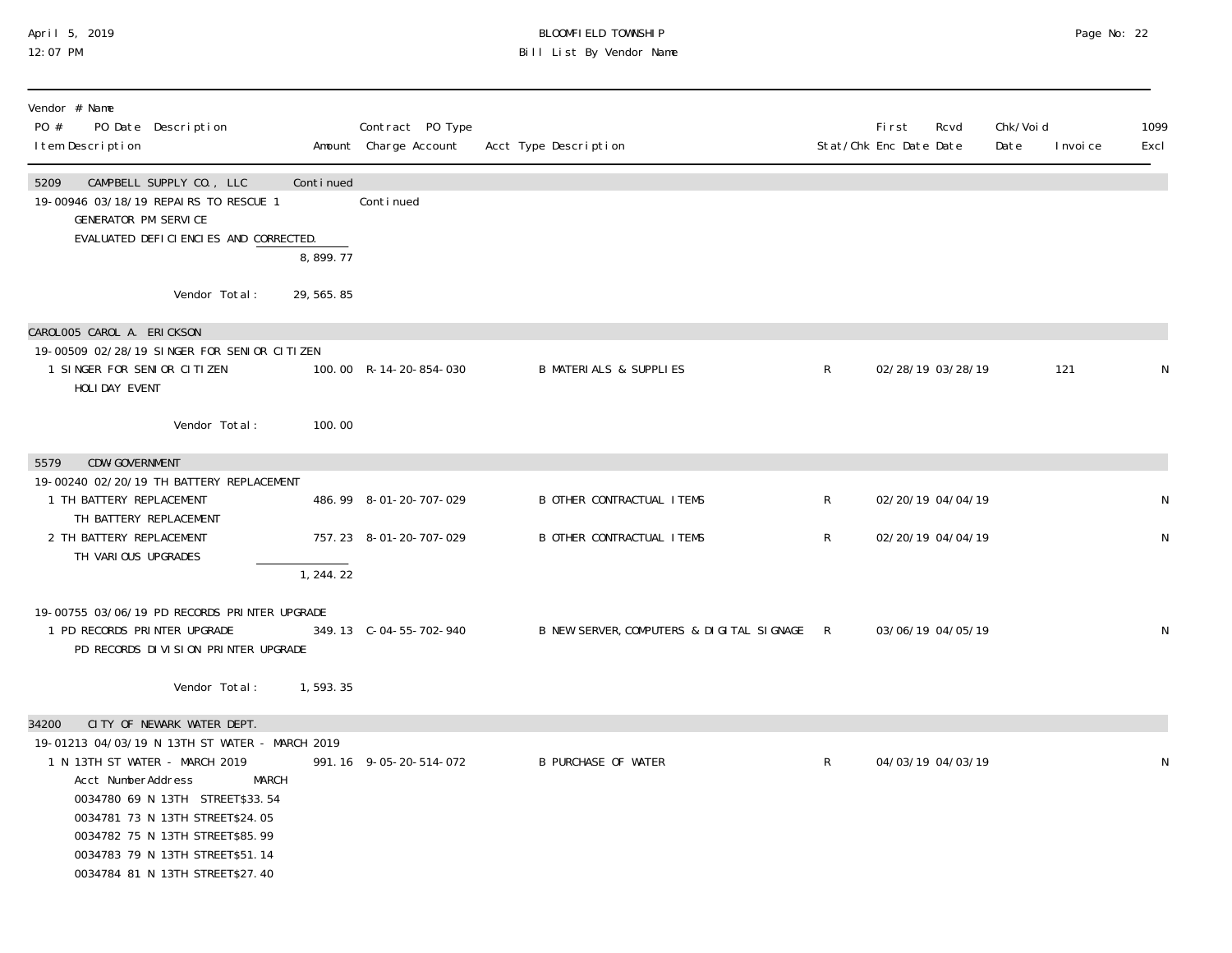## April 5, 2019 BLOOMFIELD TOWNSHIP Page No: 23 12:07 PM Bill List By Vendor Name

| Vendor # Name<br>PO #<br>I tem Description | PO Date Description                                                                                                                                                                                                                                                                                                                                                                                                                                  |           | Contract PO Type<br>Amount Charge Account | Acct Type Description                       |                | Fi rst<br>Stat/Chk Enc Date Date | Rcvd | Chk/Void<br>Date | I nvoi ce | 1099<br>Excl |
|--------------------------------------------|------------------------------------------------------------------------------------------------------------------------------------------------------------------------------------------------------------------------------------------------------------------------------------------------------------------------------------------------------------------------------------------------------------------------------------------------------|-----------|-------------------------------------------|---------------------------------------------|----------------|----------------------------------|------|------------------|-----------|--------------|
| 34200                                      | CITY OF NEWARK WATER DEPT.<br>19-01213 04/03/19 N 13TH ST WATER - MARCH 2019<br>0034785 85 N 13TH STREET\$145.80<br>0034786 87 N 13TH STREET\$76.02<br>0034787 91 N 13TH STREET-\$30.19<br>0034788 93 N 13TH STREET\$40.34<br>0034789 97 N 13TH STREET\$103.14<br>0034790 101 N 13TH STREET\$66.00<br>0034791 105 N 13TH STREET-\$22.60<br>0034792 107 N 13TH STREET\$49.83<br>0034793 109 N 13TH STREET\$40.15<br>0038071 406 N 13TH STREET\$247.76 | Continued | Continued                                 |                                             |                |                                  |      |                  |           |              |
|                                            | Vendor Total:                                                                                                                                                                                                                                                                                                                                                                                                                                        | 991.16    |                                           |                                             |                |                                  |      |                  |           |              |
| COLDROO5 COLD RIVER LAND, LLC.             | 19-01189 04/03/19 REFUND STOP PAY FEE, DEP. LOST<br>1 REFUND STOP PAY FEE, DEP. LOST<br>REFUND OF STOP PAYMENT FEE ON<br>CHECK/DEPOSIT LOST IN TRANSIT FROM TAX<br>OFFICE TO BANK. REFUND FEE TO PAYER FOR<br>STOP PAYMENT AND REPLACEMENT.                                                                                                                                                                                                          |           | 31.00 9-01-20-708-028                     | <b>B CONSULTANT &amp; PROFESSIONAL SERV</b> | $\mathsf{R}^-$ | 04/03/19 04/05/19                |      |                  |           | N            |
| RETURN CHECK TO CINDY.                     |                                                                                                                                                                                                                                                                                                                                                                                                                                                      |           |                                           |                                             |                |                                  |      |                  |           |              |
|                                            | Vendor Total:                                                                                                                                                                                                                                                                                                                                                                                                                                        | 31.00     |                                           |                                             |                |                                  |      |                  |           |              |
| COMCAST<br>6645<br>1 DIR. OFFICE CABLE SVS | 19-00853 03/18/19 DIR. OFFICE CABLE SVS<br>ACCT#8499 05 324 0456418                                                                                                                                                                                                                                                                                                                                                                                  |           | 120.82 9-01-25-745-030                    | <b>B MATERIALS &amp; SUPPLIES</b>           | $\mathsf{R}^-$ | 03/18/19 03/23/19                |      |                  |           | $\mathsf{N}$ |
| $3/2/19 - 4/1/19$                          |                                                                                                                                                                                                                                                                                                                                                                                                                                                      |           |                                           |                                             |                |                                  |      |                  |           |              |
| 1 TH/REC/DPW VPN CONNECTION                | 19-00968 03/20/19 TH/REC/DPW VPN CONNECTION<br>TH/REC/DPW COMCAST FIBER VPN CONNECTION                                                                                                                                                                                                                                                                                                                                                               |           | 1,782.00 9-01-31-820-077                  | <b>B TELECOMMUNI CATIONS</b>                | R              | 03/20/19 03/23/19                |      |                  | 77835107  | N            |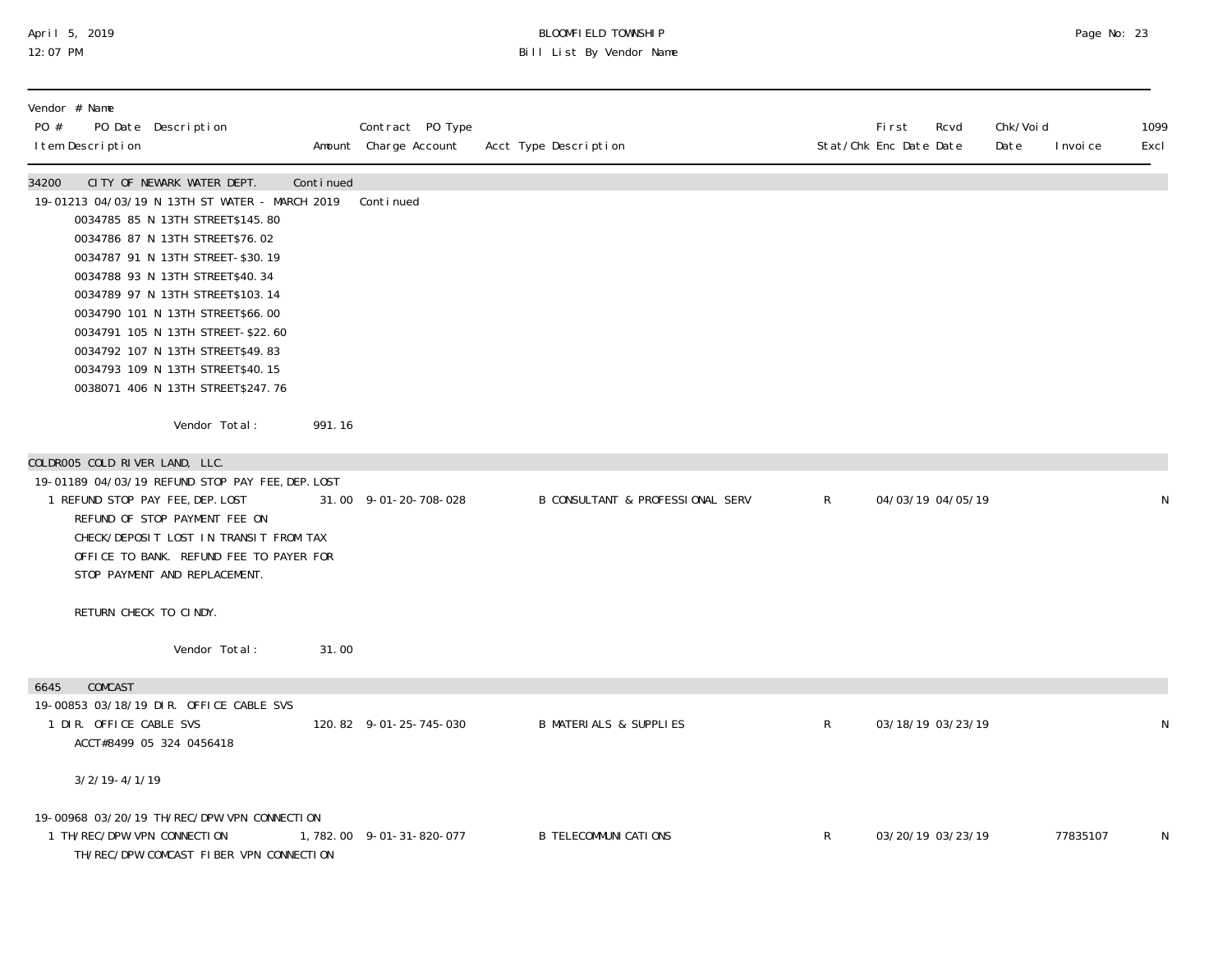## April 5, 2019 BLOOMFIELD TOWNSHIP Page No: 24 12:07 PM Bill List By Vendor Name

| Vendor # Name<br>PO #<br>PO Date Description<br>I tem Description          |           | Contract PO Type<br>Amount Charge Account | Acct Type Description             |              | <b>First</b><br>Stat/Chk Enc Date Date | Rcvd | Chk/Voi d<br>Date<br>I nvoi ce | 1099<br>Excl |
|----------------------------------------------------------------------------|-----------|-------------------------------------------|-----------------------------------|--------------|----------------------------------------|------|--------------------------------|--------------|
| COMCAST<br>6645<br>19-00968 03/20/19 TH/REC/DPW VPN CONNECTION<br>1782.00  | Continued | Conti nued                                |                                   |              |                                        |      |                                |              |
| I NVOI CE# 77835107                                                        |           |                                           |                                   |              |                                        |      |                                |              |
| 19-00972 03/20/19 TH VARIOUS COMCAST ACCOUNTS                              |           |                                           |                                   |              |                                        |      |                                |              |
| 1 TH VARIOUS COMCAST ACCOUNTS<br>PULASKI PARK<br>483.91                    |           | 483.91 9-01-31-820-077                    | <b>B TELECOMMUNI CATIONS</b>      | $R_{\perp}$  | 03/20/19 03/23/19                      |      |                                | ${\sf N}$    |
| 2 TH VARIOUS COMCAST ACCOUNTS                                              |           | 202.97 9-01-31-820-077                    | <b>B TELECOMMUNICATIONS</b>       | R            | 03/20/19 03/23/19                      |      |                                | ${\sf N}$    |
| MEMORIAL PARK 202.97<br>3 TH VARIOUS COMCAST ACCOUNTS<br>TH WIFI<br>364.80 |           | 364.80 9-01-31-820-077                    | <b>B TELECOMMUNI CATIONS</b>      | R            | 03/20/19 03/23/19                      |      |                                | ${\sf N}$    |
| 4 TH VARIOUS COMCAST ACCOUNTS<br>FIRE HQ WIFI 157.10                       |           | 157.10 9-01-31-820-077                    | <b>B TELECOMMUNI CATIONS</b>      | R            | 03/20/19 03/23/19                      |      |                                | ${\sf N}$    |
|                                                                            | 1, 208.78 |                                           |                                   |              |                                        |      |                                |              |
| 19-00973 03/20/19 PD DIRECTORS OFFICE WIFI                                 |           |                                           |                                   |              |                                        |      |                                |              |
| 1 PD DIRECTORS OFFICE WIFI<br>PD DIRECTORS OFFICE WIFI                     | 521.60    | 521.60 9-01-20-707-024                    | B POLICE COMPUTER MAINT. & SUPPOR | $\mathsf{R}$ | 03/20/19 03/23/19                      |      |                                | N            |
| 19-01162 04/03/19 TH COMCAST VARIOUS BILLS                                 |           |                                           |                                   |              |                                        |      |                                |              |
| 1 TH COMCAST VARIOUS BILLS<br>ACCT# 8499053240453902                       | 322.90    | 322.90 9-01-31-820-077                    | <b>B TELECOMMUNICATIONS</b>       | $\mathsf{R}$ | 04/03/19 04/05/19                      |      |                                | ${\sf N}$    |
| 2 TH COMCAST VARIOUS BILLS                                                 |           | 140.55 9-01-31-820-077                    | <b>B TELECOMMUNICATIONS</b>       | R            | 04/03/19 04/05/19                      |      |                                | ${\sf N}$    |
| ACT# 8499052340508796<br>3 TH COMCAST VARIOUS BILLS                        | 140.55    | 152.50 9-01-31-820-077                    | <b>B TELECOMMUNI CATIONS</b>      | R            | 04/03/19 04/05/19                      |      |                                | ${\sf N}$    |
| ACCT# 8499053240528331<br>4 TH COMCAST VARIOUS BILLS                       | 152.50    | 88.43 9-01-31-820-077                     | <b>B TELECOMMUNI CATIONS</b>      | R.           | 04/03/19 04/05/19                      |      |                                | ${\sf N}$    |
| ACCT# 8499053240408278                                                     | 88.43     |                                           |                                   |              |                                        |      |                                |              |
| 5 TH COMCAST VARIOUS BILLS<br>ACCT# 8499053240448290                       | 167.97    | 167.97 9-01-31-820-077                    | <b>B TELECOMMUNICATIONS</b>       | $\mathsf{R}$ | 04/03/19 04/05/19                      |      |                                | ${\sf N}$    |
|                                                                            | 872.35    |                                           |                                   |              |                                        |      |                                |              |
| 19-01163 04/03/19 PD COMCAST VARIOUS BILLS                                 |           |                                           |                                   |              |                                        |      |                                |              |
| 1 PD COMCAST VARIOUS BILLS                                                 |           | 263.16 9-01-20-707-024                    | B POLICE COMPUTER MAINT. & SUPPOR | R            | 04/03/19 04/05/19                      |      |                                | N            |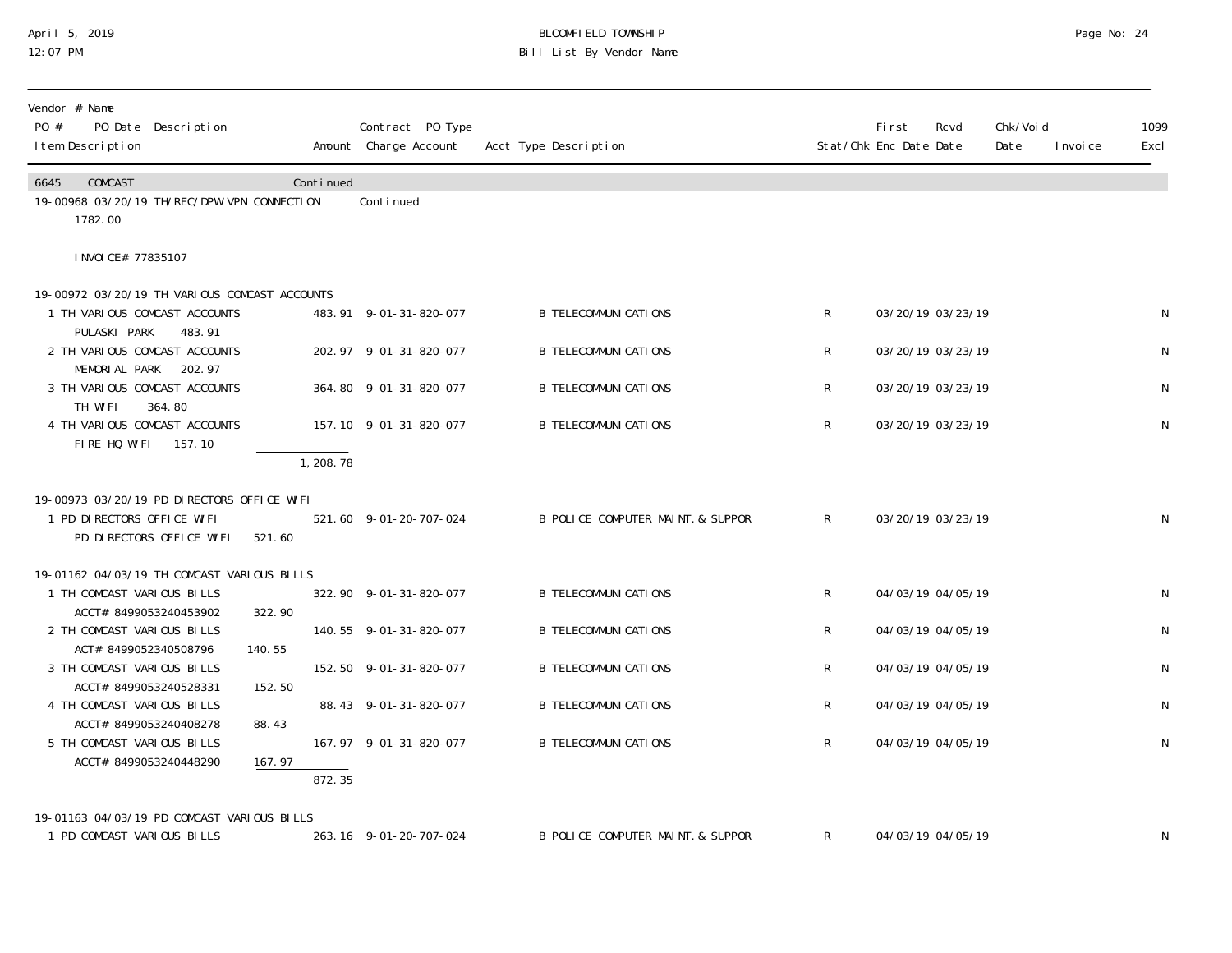## April 5, 2019 BLOOMFIELD TOWNSHIP Page No: 25 12:07 PM Bill List By Vendor Name

| Vendor # Name<br>PO #<br>I tem Description                                          | PO Date Description                                                                           |           | Contract PO Type<br>Amount Charge Account | Acct Type Description             |              | First<br>Stat/Chk Enc Date Date | Rcvd | Chk/Voi d<br>Date | I nvoi ce | 1099<br>Excl |
|-------------------------------------------------------------------------------------|-----------------------------------------------------------------------------------------------|-----------|-------------------------------------------|-----------------------------------|--------------|---------------------------------|------|-------------------|-----------|--------------|
| 6645<br>COMCAST<br>ACCT# 8499053240448431                                           | 19-01163 04/03/19 PD COMCAST VARIOUS BILLS<br>263.16                                          | Continued | Continued                                 |                                   |              |                                 |      |                   |           |              |
|                                                                                     | Vendor Total:                                                                                 | 4,768.71  |                                           |                                   |              |                                 |      |                   |           |              |
| 6658<br>1 TRAINING ASSIGNMENT                                                       | CONNELL CONSULTING LLC<br>19-00867 03/18/19 TRAINING ASSIGNMENT<br>"OPRA FOR PRACTI TI ONERS" |           | 100.00 9-01-25-745-042                    | <b>B EDUCATION &amp; TRAINING</b> | $\mathsf{R}$ | 03/18/19 03/26/19               |      |                   |           | N            |
| APRIL 25, 2019                                                                      |                                                                                               |           |                                           |                                   |              |                                 |      |                   |           |              |
| CAPT. WI EGAND<br>P.A. HOLDER                                                       |                                                                                               |           |                                           |                                   |              |                                 |      |                   |           |              |
| 19-00923 03/18/19 OPRA SEMINAR<br>1 OPRA SEMINAR<br>April 25, 2019                  | 6 seats for OPRA practitioner seminar                                                         |           | 300.00 9-01-20-701-042                    | <b>B EDUCATION &amp; TRAINING</b> | $\mathsf{R}$ | 03/18/19 03/28/19               |      |                   | 3577-19   | N            |
| A. Schneider<br>K. Duva<br>D. Aviles<br>S. Martino<br>M. Parl avecchi o<br>J. Bruno |                                                                                               |           |                                           |                                   |              |                                 |      |                   |           |              |
|                                                                                     | Vendor Total:                                                                                 | 400.00    |                                           |                                   |              |                                 |      |                   |           |              |
| CONSOLE VAULT<br>6737<br>1 FLOOR CONSOLE W/ COMBO LOCK<br>FORD EXPLORER             | 19-00915 03/18/19 FLOOR CONSOLE W/ COMBO LOCK                                                 |           | 249.00 9-01-25-745-030                    | <b>B MATERIALS &amp; SUPPLIES</b> | $\mathsf{R}$ | 03/18/19 04/04/19               |      |                   | 1983      | N            |
| QUOTE#018-109                                                                       |                                                                                               |           |                                           |                                   |              |                                 |      |                   |           |              |
|                                                                                     | Vendor Total:                                                                                 | 249.00    |                                           |                                   |              |                                 |      |                   |           |              |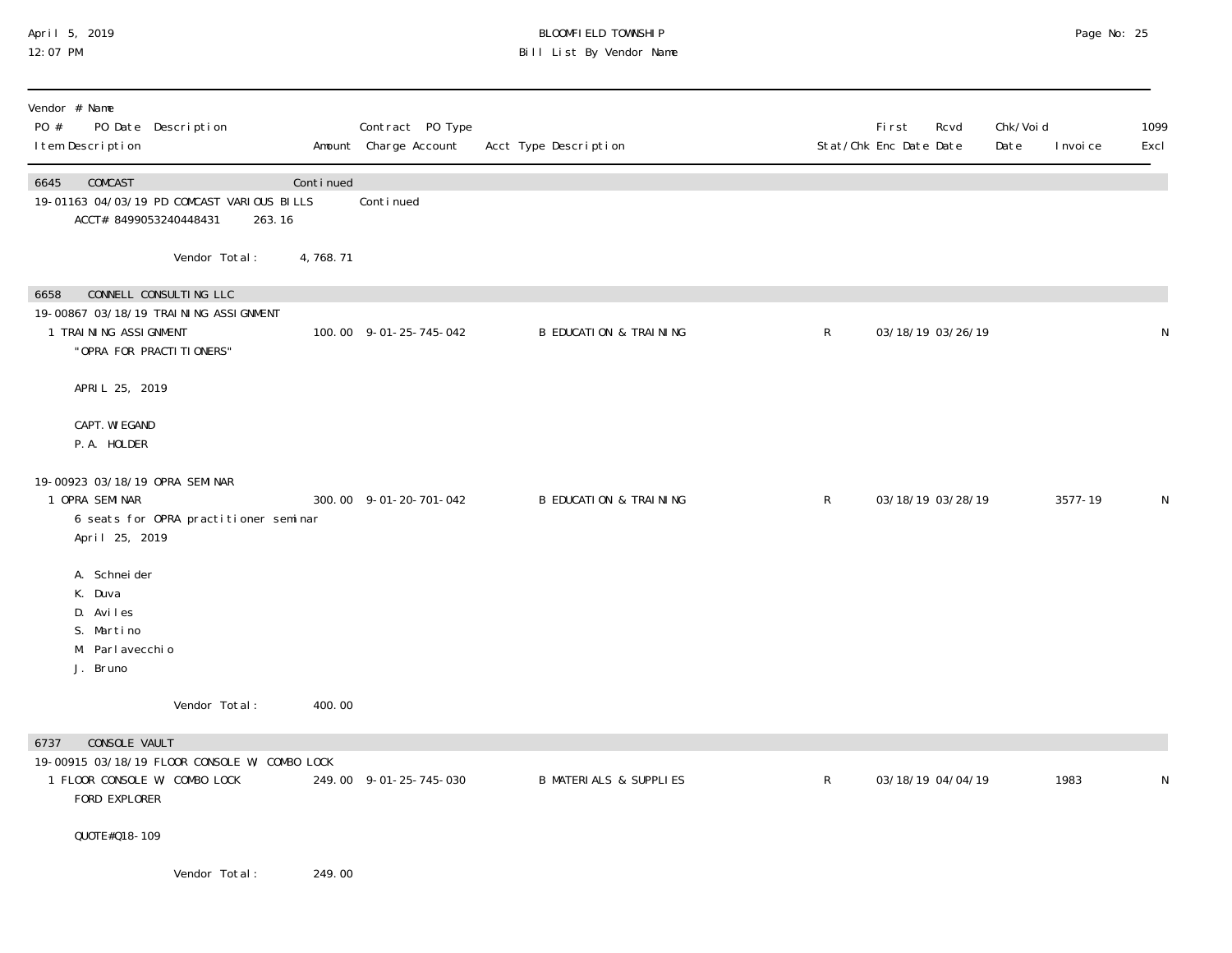### April 5, 2019 BLOOMFIELD TOWNSHIP Page No: 26 12:07 PM Bill List By Vendor Name

| Vendor # Name<br>PO Date Description<br>PO #<br>I tem Description                                             | Contract PO Type<br>Amount Charge Account | Acct Type Description                        | First<br>Stat/Chk Enc Date Date | Rcvd              | Chk/Voi d<br>Date | I nvoi ce        | 1099<br>Excl |
|---------------------------------------------------------------------------------------------------------------|-------------------------------------------|----------------------------------------------|---------------------------------|-------------------|-------------------|------------------|--------------|
| CORBETT LOCK & SECURITY, LLC<br>6736<br>19-00583 03/06/19 SECURITY UPGRADES - LEB<br>1 SECURITY UPGRADE - LEB | 1,087.40 C-04-55-713-947                  | B IMPROVEMENTS MUNICIPAL BUILDING & GROUND R |                                 | 03/06/19 04/04/19 |                   | $01 - 21 - 2019$ | N            |
| JOB DATE: 1/21/2019                                                                                           |                                           |                                              |                                 |                   |                   |                  |              |
| BOOKING ROOM SECURITY UPGRADES IN THE<br>LAW ENFORCEMENT BUILDING                                             |                                           |                                              |                                 |                   |                   |                  |              |
| 19-00584 03/06/19 SECURITY UPGRADES - LEB<br>1 SECURITY UPGRADES - LEB                                        |                                           | B IMPROVEMENTS MUNICIPAL BUILDING & GROUND R |                                 | 03/06/19 04/04/19 |                   | $01 - 24 - 2019$ | N            |
| JOB DATE; 1/24/2019                                                                                           |                                           |                                              |                                 |                   |                   |                  |              |
| ROLL CALL DOOR AND ARMORY DOOR SECURITY<br>UPGRADES IN THE LAW ENFORCEMENT BUILDING                           |                                           |                                              |                                 |                   |                   |                  |              |
| 19-00585 03/06/19 SECURITY UPGRADES - LEB<br>1 SECURITY UPGRADES - LEB                                        | 823.40 C-04-55-713-947                    | B IMPROVEMENTS MUNICIPAL BUILDING & GROUND R |                                 | 03/06/19 04/04/19 |                   | $01 - 29 - 19$   | N            |
| JOB DATE: 1/29/2019                                                                                           |                                           |                                              |                                 |                   |                   |                  |              |
| SECURITY UPGRADES IN POLICE HEADQUARTERS<br>BATHROOMS IN THE LOBBY OF THE LAW<br>ENFORCEMENT BUILDING         |                                           |                                              |                                 |                   |                   |                  |              |

Vendor Total: 3,917.60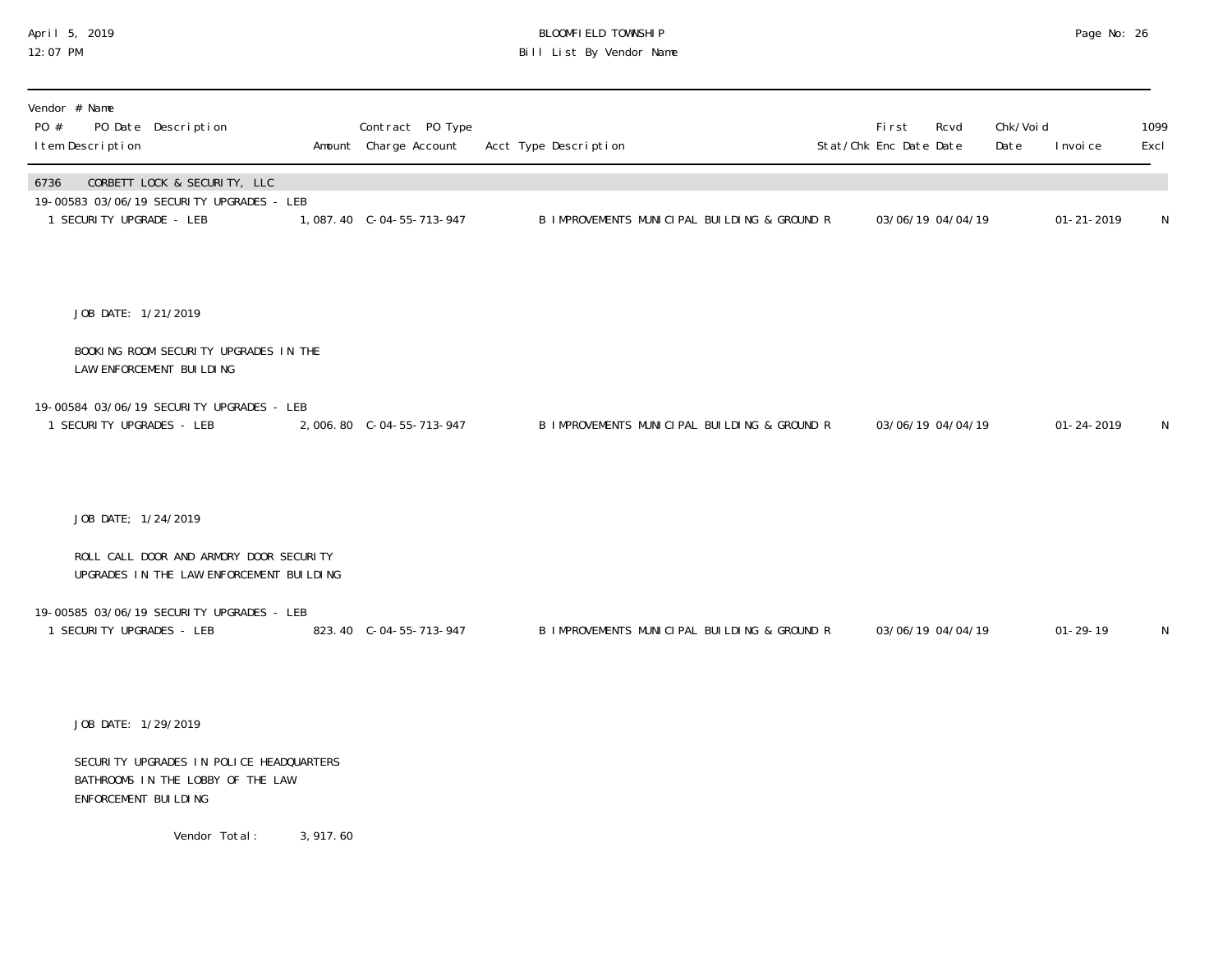# April 5, 2019 BLOOMFIELD TOWNSHIP Page No: 27 Bill List By Vendor Name

| Vendor # Name<br>PO #<br>PO Date Description<br>I tem Description                                                                                       |           | Contract PO Type<br>Amount Charge Account                                                       | Acct Type Description                                                                                                                         |                   | <b>First</b><br>Stat/Chk Enc Date Date | Rcvd                                                                             | Chk/Void<br>Date | I nvoi ce                            | 1099<br>Excl                        |
|---------------------------------------------------------------------------------------------------------------------------------------------------------|-----------|-------------------------------------------------------------------------------------------------|-----------------------------------------------------------------------------------------------------------------------------------------------|-------------------|----------------------------------------|----------------------------------------------------------------------------------|------------------|--------------------------------------|-------------------------------------|
| CROSSTOWN PLUMBING SUPPLY<br>6905<br>19-00990 03/22/19 INVOICE 296615<br>1 INVOICE 296615 BALL VALVE                                                    |           | 17.02 9-05-26-511-055                                                                           | B PLUMBING SUPPLIES, ETC.                                                                                                                     | $\mathsf{R}$      |                                        | 03/22/19 04/04/19                                                                |                  | 296615                               | N                                   |
| Vendor Total:                                                                                                                                           | 17.02     |                                                                                                 |                                                                                                                                               |                   |                                        |                                                                                  |                  |                                      |                                     |
| <b>CUSTOM BANDAG-LINDEN</b><br>6738<br>19-00614 03/06/19 TIRES<br>1 TIRFS<br>I NVOI CE 60165755<br>DPW TRUCK 901 TIRES REPLACED AND<br><b>INSTALLED</b> |           | 1, 239.88 9-01-26-767-025                                                                       | B MAINTENANCE OF MOTOR VEHICLES                                                                                                               | $\mathsf{R}$      |                                        | 03/06/19 04/04/19                                                                |                  | 60165755                             | N                                   |
| 19-00721 03/06/19 TIRES INV 60165373<br>1 TIRES INV 60165373<br>TIRES FOR ANIMAL CONTROL MG77661                                                        |           | 499.45 9-01-26-767-034                                                                          | B MOTOR VEHICLE PARTS & ACCESS.                                                                                                               | R.                |                                        | 03/06/19 04/04/19                                                                |                  | 60165373                             | N                                   |
| 19-00988 03/22/19 INV 60166354 STOCK TIRES<br>1 INV 60166354 STOCK TIRES DPW<br>2 INV 60166354 STCK TIRES POLICE                                        | 2,498.64  | 902.40 9-01-26-767-034<br>1,596.24 9-01-26-767-034                                              | B MOTOR VEHICLE PARTS & ACCESS.<br>B MOTOR VEHICLE PARTS & ACCESS.                                                                            | R<br>$\mathsf{R}$ |                                        | 03/22/19 04/05/19<br>03/22/19 04/05/19                                           |                  | 60166354<br>60166354                 | $\mathsf{N}$<br>$\mathsf N$         |
| Vendor Total:                                                                                                                                           | 4, 237.97 |                                                                                                 |                                                                                                                                               |                   |                                        |                                                                                  |                  |                                      |                                     |
| DAVID WEBER OIL CO.<br>7830<br>19-00860 03/18/19 INV 466219 HYDR OIL 55 GAL<br>1 INV 466219 HYDR OIL 55 GAL<br>Vendor Total:                            | 547.80    | 547.80 9-01-31-820-074                                                                          | <b>B GASOLINE &amp; DIESEL FUEL</b>                                                                                                           | $\mathsf{R}$      |                                        | 03/18/19 04/04/19                                                                |                  | 466219                               | $\mathsf N$                         |
| DEE'S JFK SERVICE, INC.<br>8165                                                                                                                         |           |                                                                                                 |                                                                                                                                               |                   |                                        |                                                                                  |                  |                                      |                                     |
| 19-00683 03/06/19 GAS 2/11-2/15/19<br>1 GAS 2/11-2/15/19 MG97179<br>674758                                                                              |           | 27.00 9-01-31-820-074                                                                           | <b>B GASOLINE &amp; DIESEL FUEL</b>                                                                                                           | R                 |                                        | 03/06/19 03/25/19                                                                |                  | 674758                               | N                                   |
| 2 674761 28075MG<br>3 674759 28076MG<br>4 674760 23027MG<br>5 674762 21252MG                                                                            |           | 10.00 9-01-31-820-074<br>17.00 9-01-31-820-074<br>27.00 9-01-31-820-074<br>7.00 9-01-31-820-074 | <b>B GASOLINE &amp; DIESEL FUEL</b><br><b>B GASOLINE &amp; DIESEL FUEL</b><br><b>B GASOLINE &amp; DIESEL FUEL</b><br>B GASOLINE & DIESEL FUEL | R<br>R<br>R<br>R  |                                        | 03/06/19 03/25/19<br>03/06/19 03/25/19<br>03/06/19 03/25/19<br>03/06/19 03/25/19 |                  | 674761<br>674759<br>674760<br>674762 | ${\sf N}$<br>N<br>$\mathsf{N}$<br>N |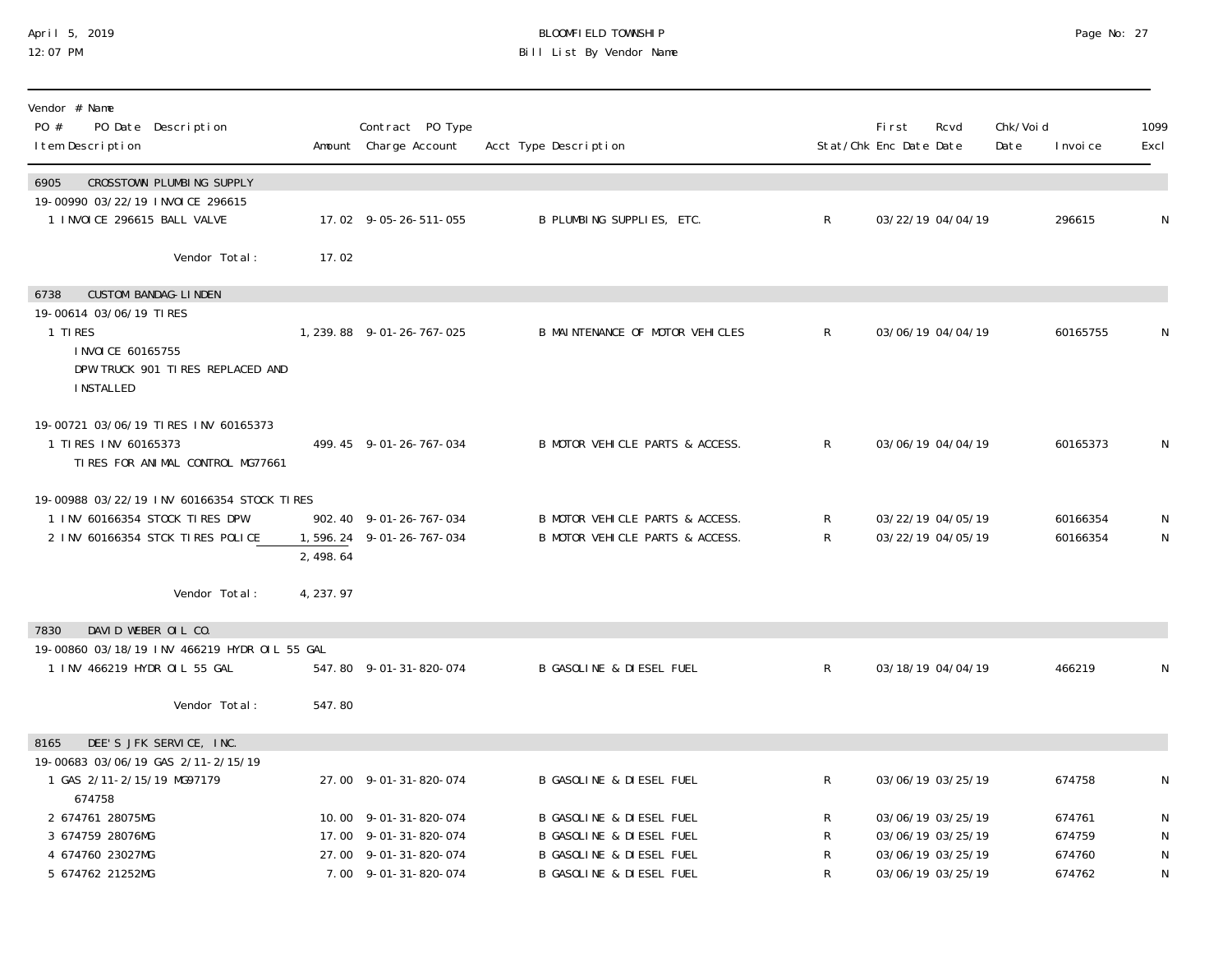# April 5, 2019 BLOOMFIELD TOWNSHIP Page No: 28 Bill List By Vendor Name

| Vendor # Name<br>PO #<br>PO Date Description<br>I tem Description |           | Contract PO Type<br>Amount Charge Account | Acct Type Description               |              | <b>First</b><br>Stat/Chk Enc Date Date | Rcvd              | Chk/Voi d<br>Date | I nvoi ce | 1099<br>Excl |
|-------------------------------------------------------------------|-----------|-------------------------------------------|-------------------------------------|--------------|----------------------------------------|-------------------|-------------------|-----------|--------------|
| DEE'S JFK SERVICE, INC.<br>8165                                   | Continued |                                           |                                     |              |                                        |                   |                   |           |              |
| 19-00683 03/06/19 GAS 2/11-2/15/19                                |           | Continued                                 |                                     |              |                                        |                   |                   |           |              |
| 6 674764 16483MG                                                  |           | 22.00 9-01-31-820-074                     | <b>B GASOLINE &amp; DIESEL FUEL</b> | R            |                                        | 03/06/19 03/25/19 |                   | 674764    |              |
| 7 674763 28078MG                                                  |           | 14.00 9-01-31-820-074                     | B GASOLINE & DIESEL FUEL            | R            |                                        | 03/06/19 03/25/19 |                   | 674763    | N            |
| 8 674765 16879MG                                                  |           | 12.00 9-01-31-820-074                     | <b>B GASOLINE &amp; DIESEL FUEL</b> | R            |                                        | 03/06/19 03/25/19 |                   | 674765    | N            |
| 9 674767 0P5648                                                   |           | 71.20 9-01-31-820-074                     | <b>B GASOLINE &amp; DIESEL FUEL</b> | R            |                                        | 03/06/19 03/25/19 |                   | 674767    | N            |
| 10 674771 14449MG                                                 |           | 25.75 9-01-31-820-074                     | <b>B GASOLINE &amp; DIESEL FUEL</b> | R            |                                        | 03/06/19 03/25/19 |                   | 674771    | N            |
| 11 674770 28077MG                                                 |           | 19.00 9-01-31-820-074                     | <b>B GASOLINE &amp; DIESEL FUEL</b> | R            |                                        | 03/06/19 03/25/19 |                   | 674770    | N            |
| 12 674769 21252MG                                                 |           | 16.00 9-01-31-820-074                     | <b>B GASOLINE &amp; DIESEL FUEL</b> | R            |                                        | 03/06/19 03/25/19 |                   | 674769    | N            |
| 13 674784 28078MG                                                 |           | 10.00 9-01-31-820-074                     | <b>B GASOLINE &amp; DIESEL FUEL</b> | R            |                                        | 03/06/19 03/25/19 |                   | 674784    | N            |
| 14 674783 1646MG                                                  |           | 33.00 9-01-31-820-074                     | <b>B GASOLINE &amp; DIESEL FUEL</b> | R            |                                        | 03/06/19 03/25/19 |                   | 674783    | N            |
| 15 674772 28076MG                                                 |           | 16.00 9-01-31-820-074                     | <b>B GASOLINE &amp; DIESEL FUEL</b> | R            |                                        | 03/06/19 03/25/19 |                   | 674772    |              |
| 16 674773 16879MG                                                 |           | 18.00 9-01-31-820-074                     | <b>B GASOLINE &amp; DIESEL FUEL</b> | R            |                                        | 03/06/19 03/25/19 |                   | 674773    | N            |
| 17 674777 16473MG                                                 |           | 28.00 9-01-31-820-074                     | B GASOLINE & DIESEL FUEL            | R            |                                        | 03/06/19 03/25/19 |                   | 674777    | N            |
| 18 674782 14448MG                                                 | 22.00     | 9-01-31-820-074                           | <b>B GASOLINE &amp; DIESEL FUEL</b> | R            |                                        | 03/06/19 03/25/19 |                   | 674782    | N            |
| 19 674776 21251MG                                                 |           | 34.00 9-01-31-820-074                     | <b>B GASOLINE &amp; DIESEL FUEL</b> | R            |                                        | 03/06/19 03/25/19 |                   | 674776    | N            |
| 20 674788 R436X                                                   |           | 22.10 9-01-31-820-074                     | <b>B GASOLINE &amp; DIESEL FUEL</b> | R            |                                        | 03/06/19 03/25/19 |                   | 674788    | N            |
| 21 974617 MG65482                                                 |           | 46.35 9-01-31-820-074                     | <b>B GASOLINE &amp; DIESEL FUEL</b> | R            |                                        | 03/06/19 03/25/19 |                   | 974617    | N            |
| 22 974621 23027MG                                                 |           | 39.75 9-01-31-820-074                     | <b>B GASOLINE &amp; DIESEL FUEL</b> | R            |                                        | 03/06/19 03/25/19 |                   | 974621    | N            |
| 23 974619 28075MG                                                 |           | 33.50 9-01-31-820-074                     | <b>B GASOLINE &amp; DIESEL FUEL</b> | R            |                                        | 03/06/19 03/25/19 |                   | 974619    | N            |
| 24 974618 T61GFX                                                  |           | 15.40 9-01-31-820-074                     | <b>B GASOLINE &amp; DIESEL FUEL</b> | R            |                                        | 03/06/19 03/25/19 |                   | 974618    | N            |
| 25 974608 16471MG                                                 | 63.50     | 9-01-31-820-074                           | <b>B GASOLINE &amp; DIESEL FUEL</b> | R            |                                        | 03/06/19 03/25/19 |                   | 974608    | N            |
| 26 974616 MG85137                                                 | 44.75     | 9-01-31-820-074                           | <b>B GASOLINE &amp; DIESEL FUEL</b> | ${\sf R}$    |                                        | 03/06/19 03/25/19 |                   | 974616    | N            |
| 27 974615 N56EYN                                                  | 19.00     | 9-01-31-820-074                           | <b>B GASOLINE &amp; DIESEL FUEL</b> | $\mathsf{R}$ |                                        | 03/06/19 03/25/19 |                   | 974615    | N            |
| 28 974614 A41FMM                                                  |           | 35.10 9-01-31-820-074                     | <b>B GASOLINE &amp; DIESEL FUEL</b> | R            |                                        | 03/06/19 03/25/19 |                   | 974614    | N            |
| 29 974613 21252MG                                                 |           | 35.00 9-01-31-820-074                     | <b>B GASOLINE &amp; DIESEL FUEL</b> | R            |                                        | 03/06/19 03/25/19 |                   | 974613    | N            |
| 30 974612 A77EZA                                                  |           | 24.00 9-01-31-820-074                     | <b>B GASOLINE &amp; DIESEL FUEL</b> | R            |                                        | 03/06/19 03/25/19 |                   | 974612    |              |
| 31 974611 T136LB                                                  | 28.00     | 9-01-31-820-074                           | <b>B GASOLINE &amp; DIESEL FUEL</b> | R            |                                        | 03/06/19 03/25/19 |                   | 974611    |              |
| 32 974610 16461MG                                                 | 32.00     | 9-01-31-820-074                           | B GASOLINE & DIESEL FUEL            | R            |                                        | 03/06/19 03/25/19 |                   | 974610    |              |
| 33 974609 MG95588                                                 |           | 39.30 9-01-31-820-074                     | <b>B GASOLINE &amp; DIESEL FUEL</b> | ${\sf R}$    |                                        | 03/06/19 03/25/19 |                   | 974609    | N            |
| 34 974605 28078MG                                                 | 35.00     | 9-01-31-820-074                           | <b>B GASOLINE &amp; DIESEL FUEL</b> | R            |                                        | 03/06/19 03/25/19 |                   | 974605    | N            |
|                                                                   | 941.70    |                                           |                                     |              |                                        |                   |                   |           |              |

Vendor Total: 941.70

8579 DIAMOND ROCK SPRING WATER

19-00998 03/22/19 WATER FOR CIVIC CENTER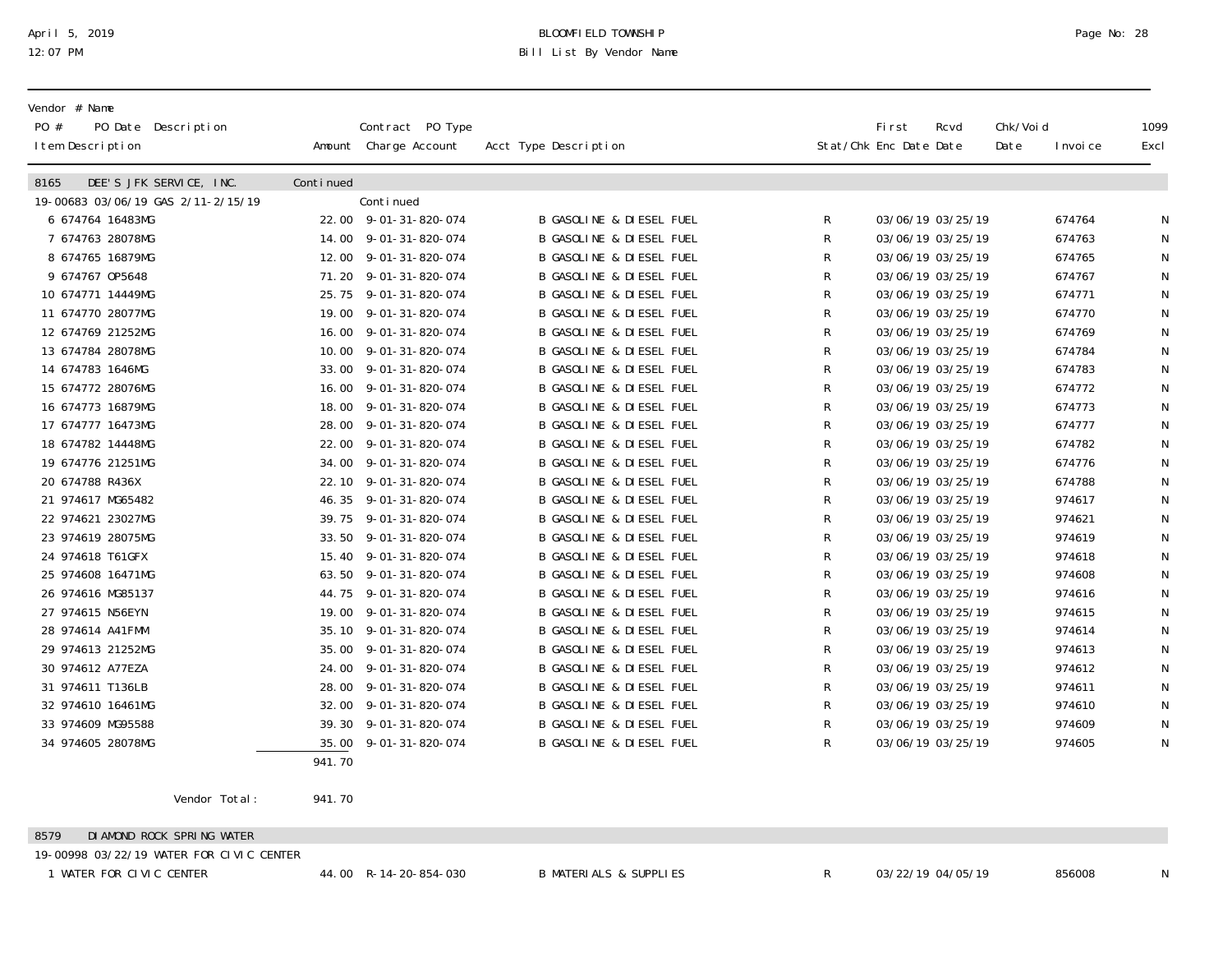### April 5, 2019 BLOOMFIELD TOWNSHIP Page No: 29 12:07 PM Bill List By Vendor Name

| Vendor # Name<br>PO # | I tem Description            | PO Date Description                                                                                                    |           | Contract PO Type<br>Amount Charge Account | Acct Type Description                       |              | First<br>Stat/Chk Enc Date Date | Rcvd | Chk/Voi d<br>Date | I nvoi ce | 1099<br>Excl |
|-----------------------|------------------------------|------------------------------------------------------------------------------------------------------------------------|-----------|-------------------------------------------|---------------------------------------------|--------------|---------------------------------|------|-------------------|-----------|--------------|
| 8579                  | INV# 856008                  | DI AMOND ROCK SPRING WATER<br>19-00998 03/22/19 WATER FOR CIVIC CENTER                                                 | Continued | Continued                                 |                                             |              |                                 |      |                   |           |              |
|                       |                              | Vendor Total:                                                                                                          | 44.00     |                                           |                                             |              |                                 |      |                   |           |              |
|                       |                              | DOCUMOO5 DOCUMENT SOLUTIONS LLC<br>19-00646 03/06/19 WATER FILTER SYS. FOR STATIONS<br>4 MARCH 2019-WATERFILTER SYSTEM |           | B<br>256.00 9-01-25-752-024               | B MAINT. OF BLDG'S & FACILITIES             | $\mathsf{R}$ | 03/06/19 03/26/19               |      |                   | 389161    | N            |
|                       | ACCOUNT #BF06                |                                                                                                                        |           |                                           |                                             |              |                                 |      |                   |           |              |
|                       |                              | MONTHLY CHARGE - 3/17/19 - 4/16/19                                                                                     |           |                                           |                                             |              |                                 |      |                   |           |              |
|                       | PAYMENT #3                   |                                                                                                                        |           |                                           |                                             |              |                                 |      |                   |           |              |
|                       | FIRE STATIONS                | WATER FILTERING SYSTEM FOR ALL FOUR                                                                                    |           |                                           |                                             |              |                                 |      |                   |           |              |
|                       |                              | Vendor Total:                                                                                                          | 256.00    |                                           |                                             |              |                                 |      |                   |           |              |
| 1034                  |                              | DR. MARYANN ALESSIO                                                                                                    |           |                                           |                                             |              |                                 |      |                   |           |              |
|                       |                              | 19-00551 03/06/19 NURSING-CHILDRENS CLINIC-01/19<br>1 NURSI NG-CHI LDRENS CLI NI C-01/19<br>CHILDREN'S HEALTH CLINIC   |           | 600.00 9-01-27-785-028                    | <b>B CONSULTANT &amp; PROFESSIONAL SERV</b> | $\mathsf{R}$ | 03/06/19 03/26/19               |      |                   |           | N            |
|                       | JANUARY 02, 2019<br>\$150.00 |                                                                                                                        |           |                                           |                                             |              |                                 |      |                   |           |              |
|                       | JANUARY 09, 2019<br>\$150.00 |                                                                                                                        |           |                                           |                                             |              |                                 |      |                   |           |              |
|                       | JANUARY 23, 2019<br>\$150.00 |                                                                                                                        |           |                                           |                                             |              |                                 |      |                   |           |              |
|                       | JANUARY 30, 2019<br>\$150.00 |                                                                                                                        |           |                                           |                                             |              |                                 |      |                   |           |              |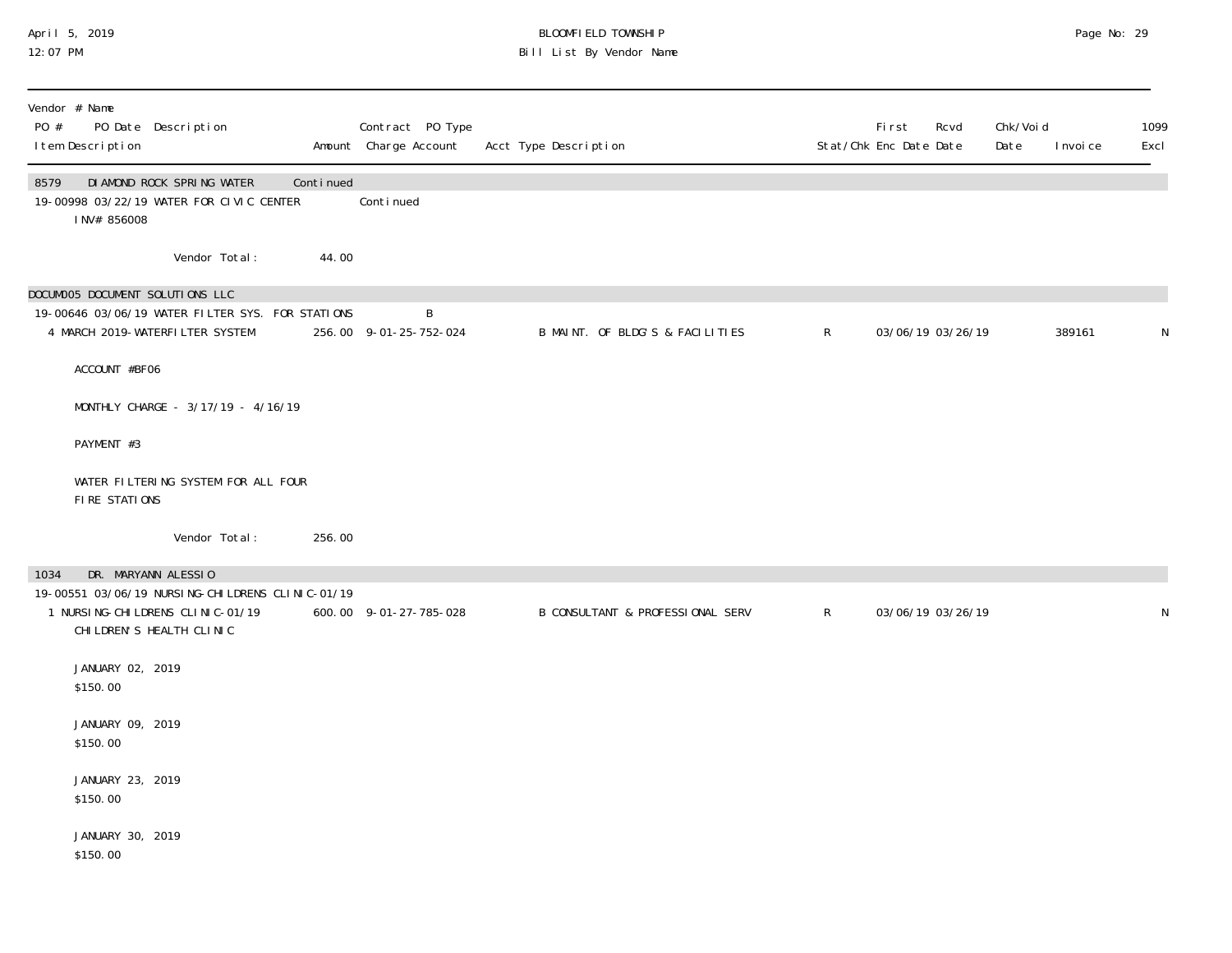# April 5, 2019 BLOOMFIELD TOWNSHIP Page No: 30 Bill List By Vendor Name

| Vendor # Name<br>PO #<br>PO Date Description<br>I tem Description                                                    |           | Contract PO Type<br>Amount Charge Account | Acct Type Description                            | First<br>Stat/Chk Enc Date Date | Rcvd              | Chk/Void<br>Date | I nvoi ce | 1099<br>Excl |
|----------------------------------------------------------------------------------------------------------------------|-----------|-------------------------------------------|--------------------------------------------------|---------------------------------|-------------------|------------------|-----------|--------------|
| DR. MARYANN ALESSIO<br>1034<br>19-00551 03/06/19 NURSING-CHILDRENS CLINIC-01/19 Continued<br>TOTAL=\$600.00          | Continued |                                           |                                                  |                                 |                   |                  |           |              |
| 19-00607 03/06/19 NURSING-SCHOOL PHYSICIAN 01/19<br>1 NURSING-SCHOOL PHYSICIAN 01/19<br>SCHOOL PHYSICIAN<br>\$200.00 |           | 200.00 9-01-27-785-028                    | $\mathsf{R}$<br>B CONSULTANT & PROFESSIONAL SERV |                                 | 03/06/19 03/26/19 |                  |           | ${\sf N}$    |
| ST THOMAS THE APOSTLE SCHOOL                                                                                         |           |                                           |                                                  |                                 |                   |                  |           |              |
| JANUARY 2019                                                                                                         |           |                                           |                                                  |                                 |                   |                  |           |              |
| 19-00822 03/18/19 NURSING-CHILDRENS CLINIC 02/19<br>1 NURSING-CHILDRENS CLINIC 02/19<br>CHI LDREN'S HEALTH CLINIC    |           | 450.00 9-01-27-785-028                    | B CONSULTANT & PROFESSIONAL SERV<br>$\mathsf{R}$ |                                 | 03/18/19 04/05/19 |                  |           | N            |
| FEBRUARY 06, 2019<br>\$150.00                                                                                        |           |                                           |                                                  |                                 |                   |                  |           |              |
| FEBRUARY 13, 2019<br>\$150.00                                                                                        |           |                                           |                                                  |                                 |                   |                  |           |              |
| FEBRUARY 27, 2019<br>\$150.00                                                                                        |           |                                           |                                                  |                                 |                   |                  |           |              |
| Vendor Total:                                                                                                        | 1,250.00  |                                           |                                                  |                                 |                   |                  |           |              |
| DRUMMOO5 DRUMMOND PLUMBING & HEATING                                                                                 |           |                                           |                                                  |                                 |                   |                  |           |              |
| 19-00893 03/18/19 UPGRADES AT FIRE HEADQUARTERS<br>1 UPGRADES AT FIRE HEADQUARTERS                                   |           | 2, 250.00 C-04-55-713-947                 | B IMPROVEMENTS MUNICIPAL BUILDING & GROUND R     |                                 | 03/18/19 04/05/19 |                  | 1187      | ${\sf N}$    |

INVOICE #1187

VARIOUS PLUMBING/RESTROOM UPGRADES AT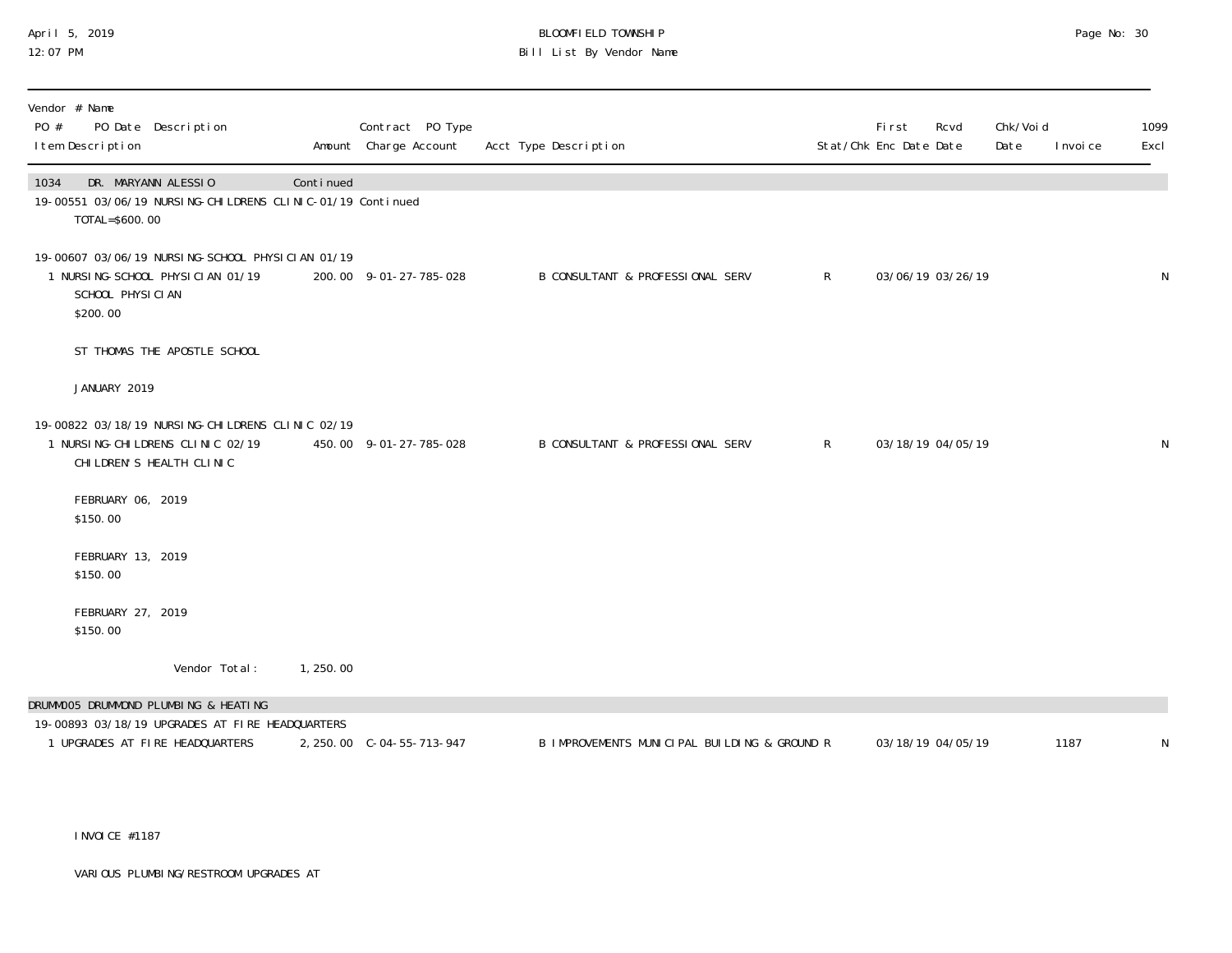# April 5, 2019 BLOOMFIELD TOWNSHIP Page No: 31 Bill List By Vendor Name

| Vendor # Name<br>PO Date Description<br>PO #<br>I tem Description                                                                                                                                                                                       |                                             | Contract PO Type<br>Amount Charge Account                                                                                              | Acct Type Description                                                                                                                                                                       |                       | Fi rst<br>Rcvd<br>Stat/Chk Enc Date Date                                                              | Chk/Voi d<br>Date | I nvoi ce                                           | 1099<br>Excl          |
|---------------------------------------------------------------------------------------------------------------------------------------------------------------------------------------------------------------------------------------------------------|---------------------------------------------|----------------------------------------------------------------------------------------------------------------------------------------|---------------------------------------------------------------------------------------------------------------------------------------------------------------------------------------------|-----------------------|-------------------------------------------------------------------------------------------------------|-------------------|-----------------------------------------------------|-----------------------|
| DRUMMOO5 DRUMMOND PLUMBING & HEATING<br>19-00893 03/18/19 UPGRADES AT FIRE HEADQUARTERS Continued<br>BLOOMFIELD FIRE HEADQUARTERS,<br>375 FRANKLIN STREET, BLOOMFIELD, NJ                                                                               | Continued                                   |                                                                                                                                        |                                                                                                                                                                                             |                       |                                                                                                       |                   |                                                     |                       |
|                                                                                                                                                                                                                                                         | Vendor Total:<br>2, 250.00                  |                                                                                                                                        |                                                                                                                                                                                             |                       |                                                                                                       |                   |                                                     |                       |
| DUKE MULTIMEDIA PRODUCTIONS<br>9571<br>19-00982 03/20/19 WBMA-TV STATION MANAGEMENT<br>1 WBMA-TV STATION MANAGEMENT<br>WBMA-TV STATION MANAGEMENT SERVICES                                                                                              |                                             | 5, 416.67 9-01-20-723-028                                                                                                              | B CONSULTANT & PROFESSIONAL SERVICES                                                                                                                                                        | $\mathsf{R}$          | 03/20/19 04/04/19                                                                                     |                   | 1104                                                | N                     |
| I NVOI CE# 1104                                                                                                                                                                                                                                         |                                             |                                                                                                                                        |                                                                                                                                                                                             |                       |                                                                                                       |                   |                                                     |                       |
|                                                                                                                                                                                                                                                         | Vendor Total:<br>5, 416. 67                 |                                                                                                                                        |                                                                                                                                                                                             |                       |                                                                                                       |                   |                                                     |                       |
| DYNAMIC TRAFFIC<br>9809<br>19-00344 02/28/19 ESCROW PAYMENT<br>1 WESTINGHOUSE PB<br>2 WESTINGHOUSE PB<br>3 614 BLMFLD AVE/LACKAWANNA STN<br>4 614 BLMFLD. AVE/LACKAWANNA STN<br>5 614 BLMFLD. AVE/LACKAWANNA STN<br>EDGE BUSINESS ALLIANZ, LLC<br>10367 | 10, 784. 44<br>Vendor Total:<br>10, 784. 44 | 559.34 M-13-56-013-P80<br>285.00 M-13-56-013-P80<br>1,861.66 M-13-56-013-P91<br>5, 327.01 M-13-56-013-P91<br>2, 751.43 M-13-56-013-P91 | <b>B WESTINGHOUSE DEVELOPMENT</b><br><b>B WESTINGHOUSE DEVELOPMENT</b><br>B ROYAL DEVELOPMENT - 614 BLMFD AVE<br>B ROYAL DEVELOPMENT - 614 BLMFD AVE<br>B ROYAL DEVELOPMENT - 614 BLMFD AVE | R<br>R<br>R<br>R<br>R | 02/28/19 04/05/19<br>02/28/19 04/05/19<br>02/28/19 04/05/19<br>02/28/19 04/05/19<br>02/28/19 04/05/19 |                   | 0105100<br>0106096<br>0107634<br>0105021<br>0106127 | N<br>N<br>N<br>N<br>N |
| 19-00680 03/06/19 ACCTG SERVICES BPA: JAN 2019<br>1 ACCTG SERVICES BPA: JAN 2019<br>INV #: EBA1399                                                                                                                                                      |                                             | 3,800.00 9-07-20-512-029                                                                                                               | B ACCOUNTING BOOKKEEPING PROF. SERVICES                                                                                                                                                     | R.                    | 03/06/19 03/26/19                                                                                     |                   | EBA1399                                             | N                     |
| 19-01026 03/26/19 ACCTG SERVICES BPA: FEB 2019<br>1 ACCTG SERVICES BPA: FEB 2019<br>INV #: EBA1408                                                                                                                                                      |                                             | 3,800.00 9-07-20-512-029                                                                                                               | B ACCOUNTING BOOKKEEPING PROF. SERVICES                                                                                                                                                     | R                     | 03/26/19 04/05/19                                                                                     |                   | EBA1408                                             | N                     |
|                                                                                                                                                                                                                                                         | Vendor Total:<br>7,600.00                   |                                                                                                                                        |                                                                                                                                                                                             |                       |                                                                                                       |                   |                                                     |                       |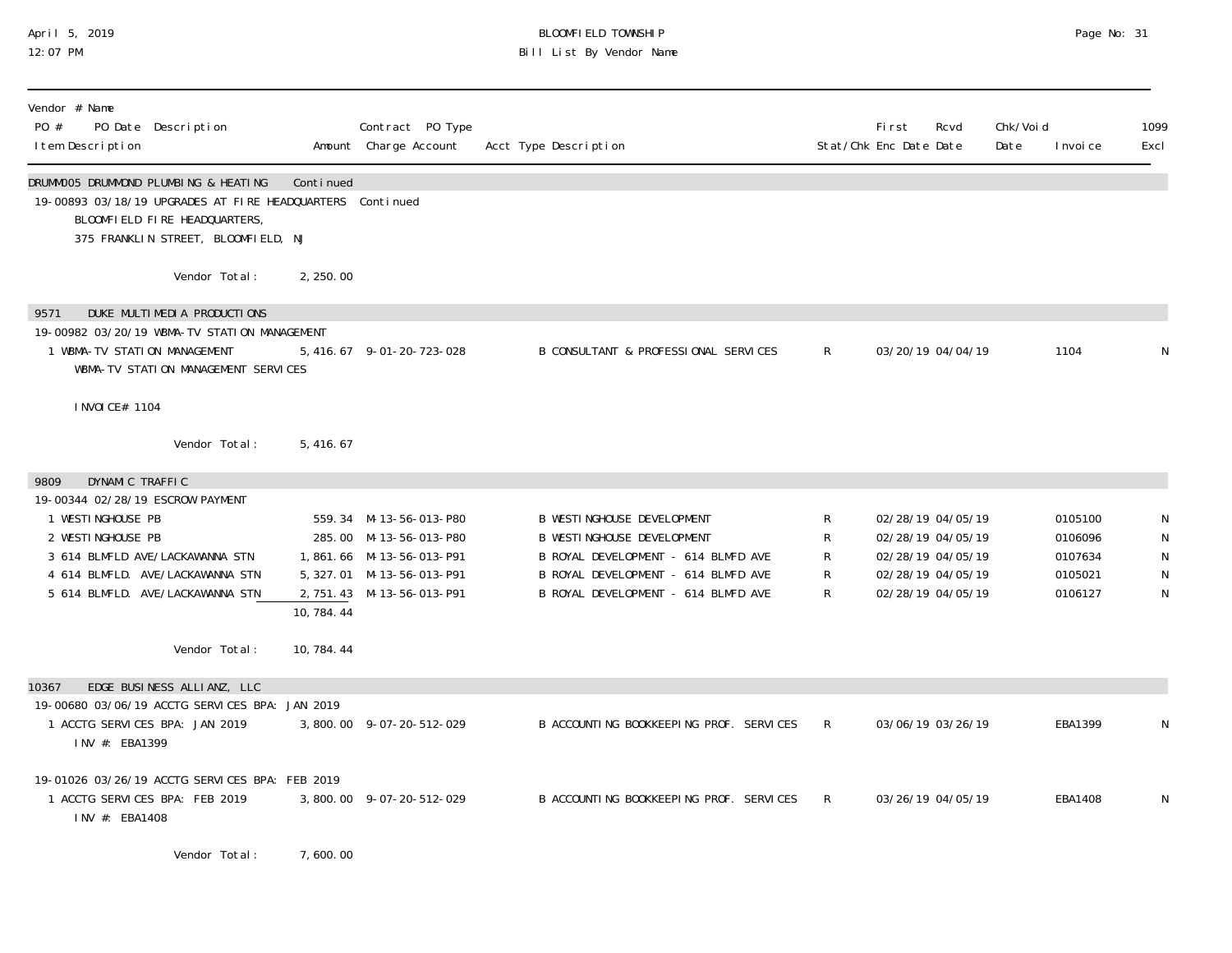## April 5, 2019 BLOOMFIELD TOWNSHIP Page No: 32 12:07 PM Bill List By Vendor Name

| Vendor # Name<br>PO #<br>PO Date Description<br>I tem Description                                                                                                                                                                  |           | Contract PO Type<br>Amount Charge Account | Acct Type Description                       |              | <b>First</b><br>Rcvd<br>Stat/Chk Enc Date Date | Chk/Void<br>Date<br>I nvoi ce | 1099<br>Excl |
|------------------------------------------------------------------------------------------------------------------------------------------------------------------------------------------------------------------------------------|-----------|-------------------------------------------|---------------------------------------------|--------------|------------------------------------------------|-------------------------------|--------------|
| ELIZA015 ELIZABETH & RUDEL RODRIGUEZ<br>19-00197 02/20/19 REF 2018 TAX OVERPAY 1453/13<br>1 REF 2018 TAX OVERPAY 1453/13<br>REFUND OF 2018 TAX OVERPAYMENT ON<br>1453/13 DUE TO DUPLICATE ON LINE WIPP<br>PAYMENT MADE ON 1/14/19. |           | 6, 824. 91 8-01-20-520-018                | B TAX O/P - CURRENT 2018                    | $\mathsf{R}$ | 02/20/19 02/21/19                              |                               | N            |
| RETURN CHECK TO CINDY                                                                                                                                                                                                              |           |                                           |                                             |              |                                                |                               |              |
| Vendor Total:                                                                                                                                                                                                                      | 6,824.91  |                                           |                                             |              |                                                |                               |              |
| ERINWO10 ERIN WILSON<br>19-00931 03/18/19 NURSING-TRAVEL EXPENSES<br>1 NURSI NG-TRAVEL EXPENSES<br>SCHOOL AUDIT AT CHILD CARE CENTER                                                                                               |           | 10.86 9-01-27-785-042                     | <b>B EDUCATION &amp; TRAINING</b>           | $\mathsf{R}$ | 03/18/19 03/26/19                              |                               | N            |
| <b>TRAVEL</b><br>BLOOMFIELD TO MOUNTAIN LAKES<br>\$10.86                                                                                                                                                                           |           |                                           |                                             |              |                                                |                               |              |
| Vendor Total:                                                                                                                                                                                                                      | 10.86     |                                           |                                             |              |                                                |                               |              |
| ESSEX COUNTY FIRE CHIEFS ASSOC<br>11978<br>19-00652 03/06/19 2019 DUES<br>1 2019 DUES                                                                                                                                              |           | 400.00 9-01-25-752-044                    | B PROFESSIONAL ASSOCIATION DUES             | $\mathsf{R}$ | 03/06/19 04/05/19                              |                               | N            |
| <b>MEMBERS:</b>                                                                                                                                                                                                                    |           |                                           |                                             |              |                                                |                               |              |
| FIRE CHIEF LOUIS VENEZI<br>DEPUTY FIRE CHIEF BRIAN MCDADE                                                                                                                                                                          |           |                                           |                                             |              |                                                |                               |              |
| Vendor Total:                                                                                                                                                                                                                      | 400.00    |                                           |                                             |              |                                                |                               |              |
| 13397<br>FERRAIOLI, WIELKOTZ, CERULLO<br>19-00986 03/22/19 PROGRESS BILLING 1 2018 AUDIT<br>1 PROGRESS BILLING 1 2018 AUDIT                                                                                                        |           | 25,000.00 8-01-20-706-028                 | <b>B CONSULTANT &amp; PROFESSIONAL SERV</b> | $\mathsf{R}$ | 03/22/19 03/28/19                              | 12/5/18                       | N            |
| Vendor Total:                                                                                                                                                                                                                      | 25,000.00 |                                           |                                             |              |                                                |                               |              |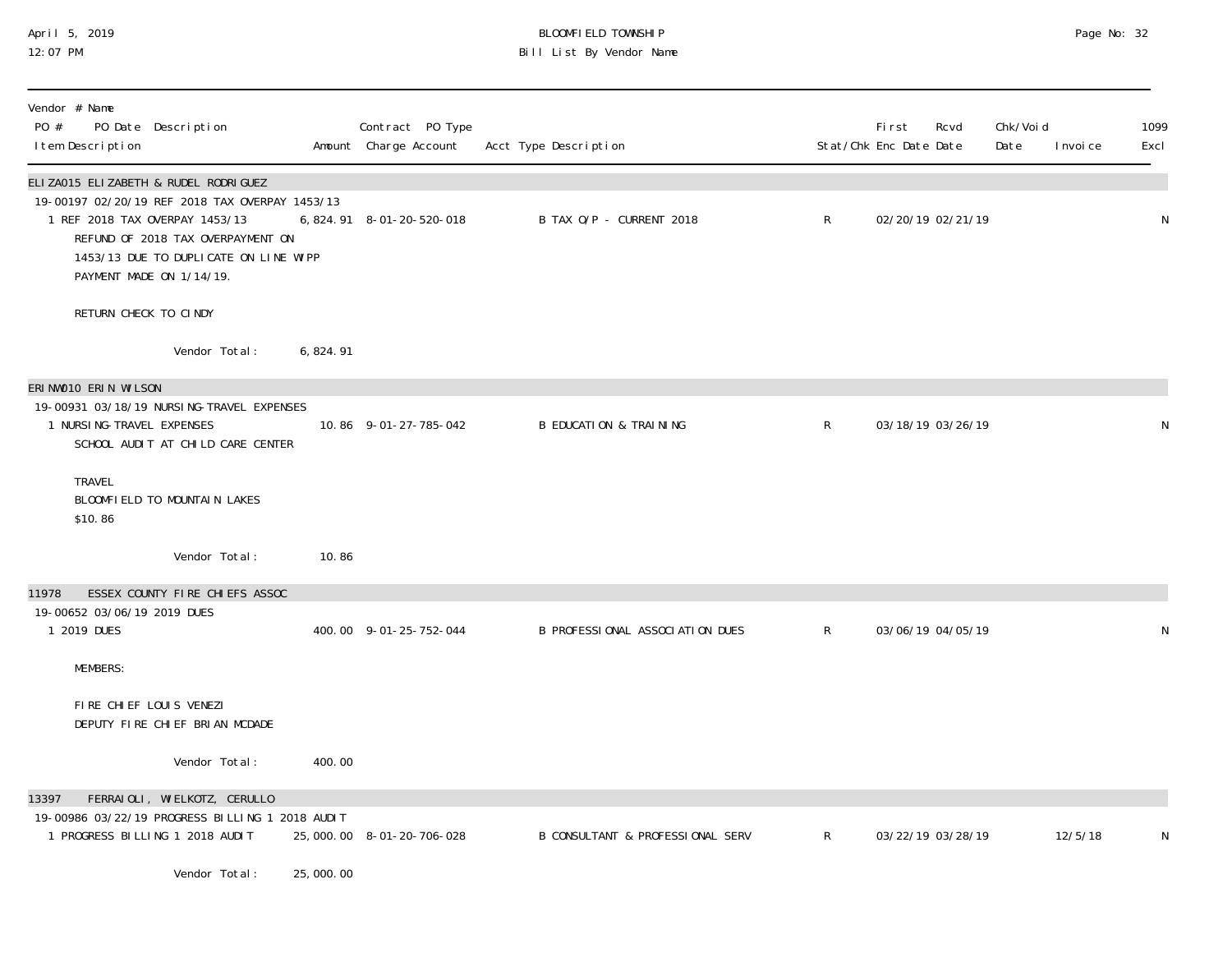## April 5, 2019 BLOOMFIELD TOWNSHIP Page No: 33 12:07 PM Bill List By Vendor Name

| Vendor # Name<br>PO #<br>PO Date Description<br>I tem Description                                                                                                                                                                |            | Contract PO Type<br>Amount Charge Account | Acct Type Description                      |              | First<br>Stat/Chk Enc Date Date | Rcvd              | Chk/Voi d<br>Date | I nvoi ce         | 1099<br>Excl |
|----------------------------------------------------------------------------------------------------------------------------------------------------------------------------------------------------------------------------------|------------|-------------------------------------------|--------------------------------------------|--------------|---------------------------------|-------------------|-------------------|-------------------|--------------|
| 13788<br>FILE BANK<br>19-01005 03/22/19 MARCH-APRIL 2019 STORAGE<br>1 MARCH-APRIL 2019 STORAGE<br>INVOICE #0089819 - MARCH 2019 - \$868.53<br>INVOICE #0091001 - APRIL 2019 - \$868.53<br>CUSTOMER NO. 0502                      |            | 1, 737.06 9-01-20-704-028                 | B CONSULTANT & PROFESSIONAL SERV           | $\mathsf{R}$ |                                 | 03/22/19 04/04/19 |                   | 0091001/0089819 N |              |
| Vendor Total:                                                                                                                                                                                                                    | 1,737.06   |                                           |                                            |              |                                 |                   |                   |                   |              |
| <b>FIS</b><br>83887<br>19-01068 03/27/19 REFUND OF 2019 TAX 1264/26<br>1 REFUND OF 2019 TAX 1264/26<br>REFUND OF PROPERTY TAXES ON 1264/26 TO<br>FIS. INV#34492088. CREDIT CARD REVERSED<br>ON A WIPP PAYMENT BY PROPERTY OWNER. |            | 3, 343. 67 9-01-20-520-019                | B TAX 0/P - 2019 TAXES                     | $\mathsf{R}$ |                                 | 03/27/19 04/04/19 |                   |                   | N            |
| RETURN CHECK TO CINDY                                                                                                                                                                                                            |            |                                           |                                            |              |                                 |                   |                   |                   |              |
| Vendor Total:                                                                                                                                                                                                                    | 3, 343, 67 |                                           |                                            |              |                                 |                   |                   |                   |              |
| FLORE005 FLORENCE ROLLINO<br>19-00816 03/18/19 REIMBURSMENT<br>1 REIMBURSMENT<br>REIMBURSEMENT FOR 6 LITER STAINLESS<br>STEEL COMPOST PAIL AND HANDLE WITH LIDS                                                                  |            | 166.95 G-02-40-390-001                    | B SUSTAINABLE JERSEY GRANT 2018            | $\mathsf{R}$ |                                 | 03/18/19 03/28/19 |                   | 39696105          | N            |
| Vendor Total:                                                                                                                                                                                                                    | 166.95     |                                           |                                            |              |                                 |                   |                   |                   |              |
| FOREMOO5 FOREMOST ENTERPRISES INC.<br>19-00902 03/18/19 REFUSE BASKETS MESH RECEPTACLE<br>1 REFUSE BASKETS MESH RECEPTACLE                                                                                                       |            | 4, 175.00 G-02-40-390-005                 | B STATE OF NJ SFY 2018 CLEAN COMMUNITIES R |              | 03/18/19 04/04/19               |                   |                   | 03-12-2019        | N            |
| Vendor Total:                                                                                                                                                                                                                    | 4, 175.00  |                                           |                                            |              |                                 |                   |                   |                   |              |
| FRED DEVENS CONSTRUCTION<br>8519<br>19-00892 03/18/19 METERING IMPROVEMENTS                                                                                                                                                      |            |                                           |                                            |              |                                 |                   |                   |                   |              |
| 1 METERING IMPROVEMENTS                                                                                                                                                                                                          |            | 742.00 W-06-55-592-500                    | <b>B IMPROVEMENTS &amp; UPGRADES</b>       | R            |                                 | 03/18/19 04/05/19 |                   |                   | N            |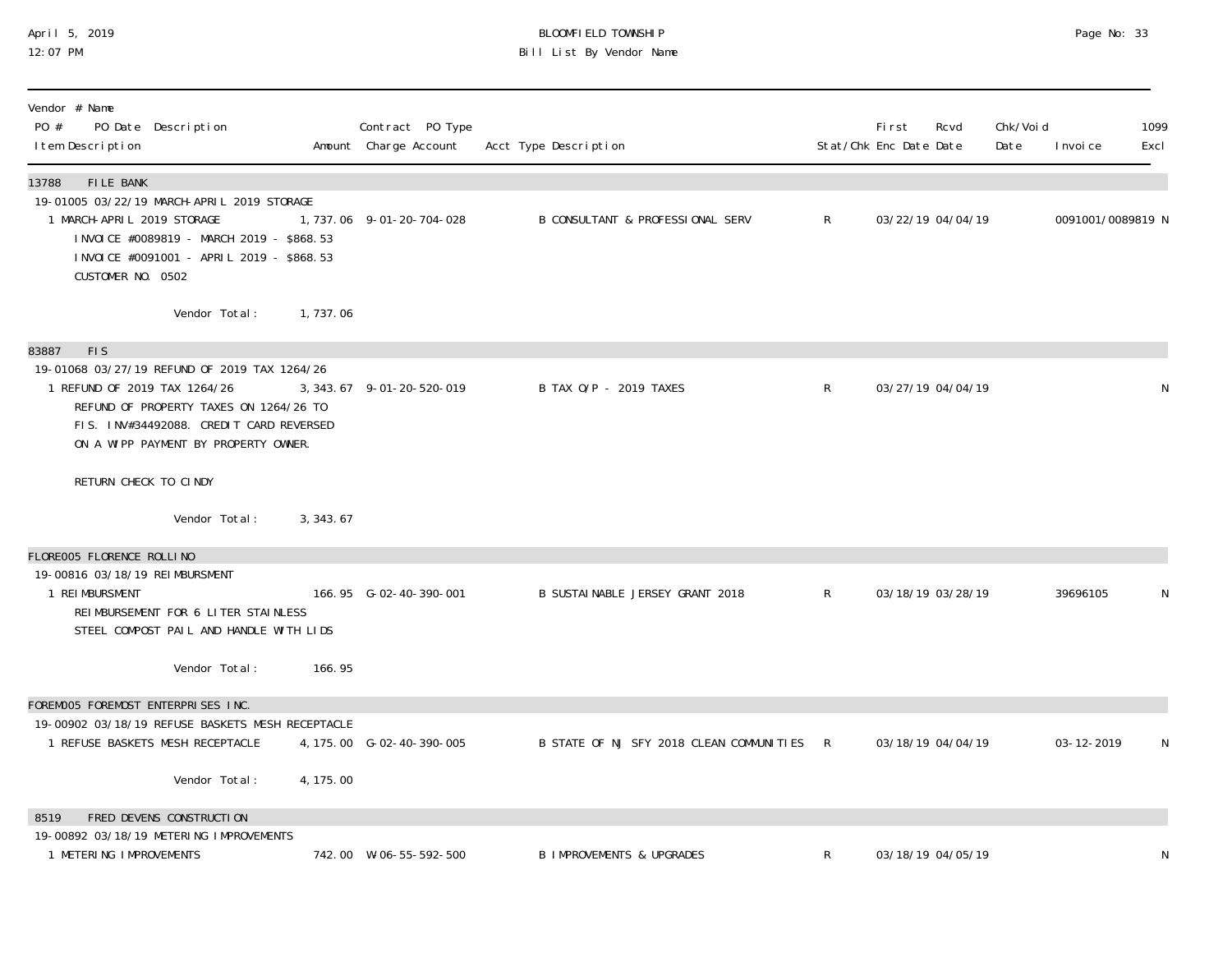#### April 5, 2019 BLOOMFIELD TOWNSHIP Page No: 34 12:07 PM Bill List By Vendor Name

| Vendor # Name<br>PO #<br>PO Date Description<br>I tem Description                                                                                                |           | Contract PO Type<br>Amount Charge Account | Acct Type Description                 |              | First<br>Rcvd<br>Stat/Chk Enc Date Date | Chk/Voi d<br>Date<br>I nvoi ce | 1099<br>Excl |
|------------------------------------------------------------------------------------------------------------------------------------------------------------------|-----------|-------------------------------------------|---------------------------------------|--------------|-----------------------------------------|--------------------------------|--------------|
| FRED DEVENS CONSTRUCTION<br>8519<br>19-00892 03/18/19 METERING IMPROVEMENTS<br>UPGRADE TO TOWNSHIP INTERCONNECTION<br><b>METERING</b>                            | Continued | Continued                                 |                                       |              |                                         |                                |              |
| JOB DATE: 2/22/2019                                                                                                                                              |           |                                           |                                       |              |                                         |                                |              |
| REPLACE RADIO BOARD ON SCADA SYSTEM<br><b>GROVE STREET</b>                                                                                                       |           |                                           |                                       |              |                                         |                                |              |
| Vendor Total:                                                                                                                                                    | 742.00    |                                           |                                       |              |                                         |                                |              |
| <b>GANN LAW BOOKS</b><br>15608                                                                                                                                   |           |                                           |                                       |              |                                         |                                |              |
| 19-00507 02/28/19 2019 nj police manual<br>1 2019 nj police manual<br>2019 edition nj police manual                                                              |           | 86.00 9-01-33-830-033                     | <b>B BOOKS &amp; PUBLICATIONS</b>     | $\mathsf{R}$ | 02/28/19 03/23/19                       | D616635                        | N            |
| Vendor Total:                                                                                                                                                    | 86.00     |                                           |                                       |              |                                         |                                |              |
| GEESE CHASERS NORTH JERSEY LLC<br>15996                                                                                                                          |           |                                           |                                       |              |                                         |                                |              |
| 19-00847 03/18/19 PEST MONTHLY SERVICE<br>1 PEST CONTROL - MARCH 2019<br>GOOSE CONTROL AT BROOKSIDE PARK,<br>MEMORIAL FIELDS, WRIGHT'S FIELD AND<br>CLARK'S POND |           | 1,016.16 9-01-27-785-028                  | B CONSULTANT & PROFESSIONAL SERV      | $\mathsf{R}$ | 03/18/19 04/05/19                       | 522808                         | N            |
| Vendor Total:                                                                                                                                                    | 1,016.16  |                                           |                                       |              |                                         |                                |              |
| GILBY005 GILBY'S                                                                                                                                                 |           |                                           |                                       |              |                                         |                                |              |
| 19-00981 03/20/19 PHYSICAL TRAINING GEAR<br>1 PHYSICAL TRAINING GEAR                                                                                             |           | 740.00 C-04-55-726-985                    | B PURCHASE OF TURN-OUT GEAR FIRE DEPT | $\mathsf{R}$ | 03/20/19 04/05/19                       | 0227                           | N            |
| GEAR FOR TRAINING AT ACADEMY:                                                                                                                                    |           |                                           |                                       |              |                                         |                                |              |
| FF CLAUDIO CARCHIA<br>FF ANTHONY COCO<br>FF SEAN LIND                                                                                                            |           |                                           |                                       |              |                                         |                                |              |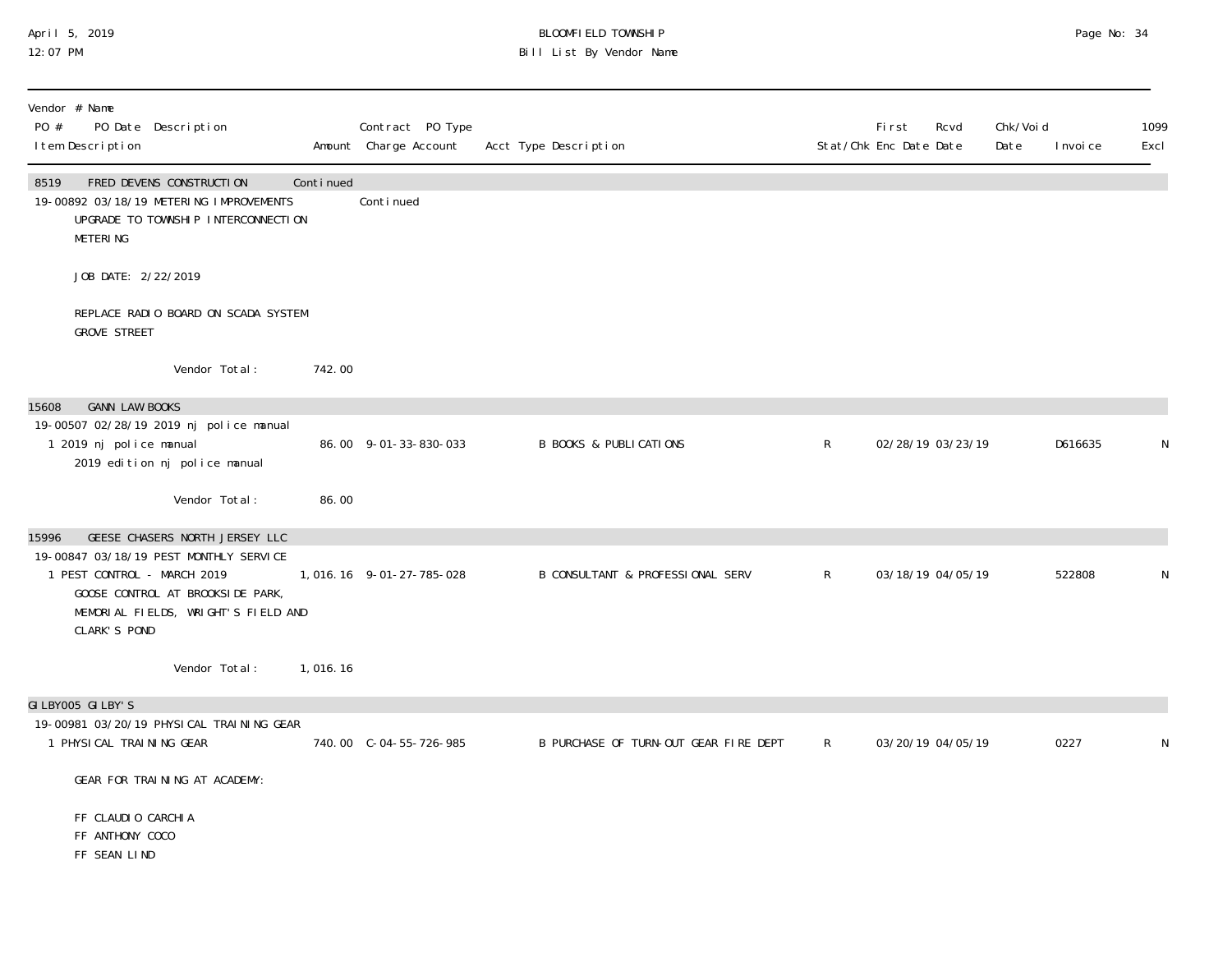## April 5, 2019 BLOOMFIELD TOWNSHIP Page No: 35 12:07 PM Bill List By Vendor Name

| Vendor # Name<br>PO #<br>PO Date Description<br>I tem Description                                                  |           | Contract PO Type<br>Amount Charge Account | Acct Type Description             |              | First<br>Stat/Chk Enc Date Date | Rcvd | Chk/Voi d<br>Date | I nvoi ce        | 1099<br>Excl |
|--------------------------------------------------------------------------------------------------------------------|-----------|-------------------------------------------|-----------------------------------|--------------|---------------------------------|------|-------------------|------------------|--------------|
| GILBY005 GILBY'S<br>19-00981 03/20/19 PHYSICAL TRAINING GEAR<br>FF PATRICK THOMAS                                  | Continued | Continued                                 |                                   |              |                                 |      |                   |                  |              |
| Vendor Total:                                                                                                      | 740.00    |                                           |                                   |              |                                 |      |                   |                  |              |
| GLENRI DGE RECREATION<br>16702                                                                                     |           |                                           |                                   |              |                                 |      |                   |                  |              |
| 19-00995 03/22/19 2019 SUBURBAN SOFTBALL<br>1 2019 SUBURBAN SOFTBALL<br>REGI STRATION FEE                          |           | 149.15 R-14-20-854-030                    | <b>B MATERIALS &amp; SUPPLIES</b> | $\mathsf{R}$ | 03/22/19 03/26/19               |      |                   | BLOOMFIELD REC N |              |
| Vendor Total:                                                                                                      | 149.15    |                                           |                                   |              |                                 |      |                   |                  |              |
| <b>GRAMCO BUSINESS COMMUNICATIONS</b><br>17298                                                                     |           |                                           |                                   |              |                                 |      |                   |                  |              |
| 19-00941 03/18/19 BLANK RECORDING CD'S<br>1 BLANK RECORDING CD'S                                                   |           | 555.00 9-01-33-830-036                    | <b>B OFFICE SUPPLIES</b>          | $\mathsf{R}$ | 03/18/19 04/04/19               |      |                   | $19 - 207$       | N            |
| Vendor Total:                                                                                                      | 555.00    |                                           |                                   |              |                                 |      |                   |                  |              |
| GREENOO5 GREENER BY DESIGN LLC                                                                                     |           |                                           |                                   |              |                                 |      |                   |                  |              |
| 19-01050 03/27/19 PROFESSIONAL SERVICES                                                                            |           |                                           |                                   |              |                                 |      |                   |                  |              |
| 1 PROFESSIONAL SERVICES                                                                                            |           | 3, 962. 50 9-01-20-715-028                | B CONSULTANT & PROFESSIONAL SVC.  | $\mathsf{R}$ | 03/27/19 04/05/19               |      |                   | 2486             | N            |
| I NVOI CE #2486                                                                                                    |           |                                           |                                   |              |                                 |      |                   |                  |              |
| ALTERNATIVE ENERGY CONSULTING                                                                                      |           |                                           |                                   |              |                                 |      |                   |                  |              |
| Vendor Total:                                                                                                      | 3,962.50  |                                           |                                   |              |                                 |      |                   |                  |              |
| 18704<br>HEWLETT-PACKARD ENTERPRISE CO.                                                                            |           |                                           |                                   |              |                                 |      |                   |                  |              |
| 18-04008 11/01/18 TH-MSA 2050 SAS 15K SRVER UPGD<br>1 TH-MSA 2050 SAS 15K SRVER UPGD<br>HEWLETT PACKARD ENTERPRISE |           | 43, 467. 36 C-04-55-732-006               | B IT UPGRADES CY 2018             | $\mathsf{R}$ | 11/01/18 04/04/19               |      |                   | 2502870981       | N            |
| HPE PROLIANT DL380 GEN10 SERVER<br>HPE MSA 900GB 12G SAS 15K SFF W/3YEAR                                           |           |                                           |                                   |              |                                 |      |                   |                  |              |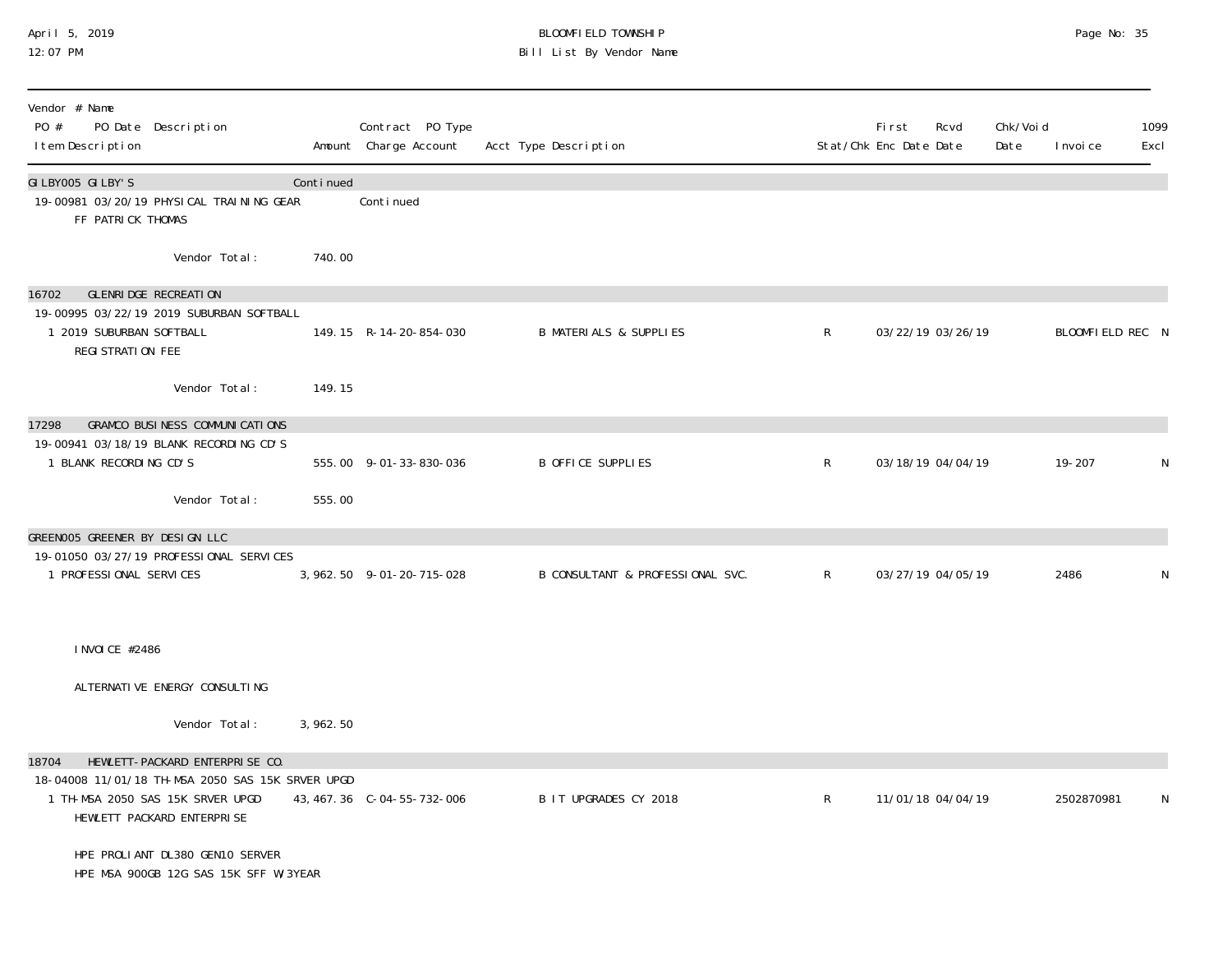## April 5, 2019 BLOOMFIELD TOWNSHIP Page No: 36 12:07 PM Bill List By Vendor Name

| Vendor # Name<br>PO #<br>PO Date Description<br>I tem Description                                     |                                                                                                        |             | Contract PO Type<br>Amount Charge Account      | Acct Type Description                                      |              | Fi rst<br>Rcvd<br>Stat/Chk Enc Date Date | Chk/Voi d<br>Date<br>I nvoi ce | 1099<br>Excl |
|-------------------------------------------------------------------------------------------------------|--------------------------------------------------------------------------------------------------------|-------------|------------------------------------------------|------------------------------------------------------------|--------------|------------------------------------------|--------------------------------|--------------|
| 18704<br>WARRANTY                                                                                     | HEWLETT-PACKARD ENTERPRISE CO. Continued<br>18-04008 11/01/18 TH-MSA 2050 SAS 15K SRVER UPGD Continued |             |                                                |                                                            |              |                                          |                                |              |
| 3000 HANOVER ST.<br>PALO ALTO CALI FORNI A<br>94304-1112<br>PHONE 1-800-607-3567                      | HEWLETT PACKARD ENTERPRISE UNITED STATES<br>WW CORPORATE HEADQUTERS - PALO ALTO, CA                    |             |                                                |                                                            |              |                                          |                                |              |
| QUOTE# 50599322<br>GEN10/MSA 2050 (SAS 15K)                                                           | QUOTE NAME: BLOOMFIELD TWP-2X DL380                                                                    |             |                                                |                                                            |              |                                          |                                |              |
|                                                                                                       | Vendor Total:                                                                                          | 43, 467. 36 |                                                |                                                            |              |                                          |                                |              |
| HOME DEPOT H/A - 5250<br>19617<br>1 ENVI RONMENTAL-SUPPLI ES<br>\$3.88                                | 19-01100 03/29/19 ENVI RONMENTAL-SUPPLI ES<br>4 GREASE MONKEY ICE SCRAPERS                             |             | 16.55 9-01-27-785-030                          | <b>B MATERIALS &amp; SUPPLIES</b>                          | $\mathsf{R}$ | 03/29/19 04/05/19                        |                                | N            |
| TOTAL=\$16.55                                                                                         |                                                                                                        |             |                                                |                                                            |              |                                          |                                |              |
|                                                                                                       | Vendor Total:                                                                                          | 16.55       |                                                |                                                            |              |                                          |                                |              |
| HUBERT COMPANY<br>20206                                                                               |                                                                                                        |             |                                                |                                                            |              |                                          |                                |              |
| 19-00262 02/20/19 PACKAGING MATERIALS<br>1 PACKAGING MATERIALS                                        |                                                                                                        |             | 50.58 G-02-40-363-004                          | B CY 2018 EAT WELL & BE FIT                                | $\mathsf{R}$ | 02/20/19 03/26/19                        | 238420B1                       | N            |
|                                                                                                       | Vendor Total:                                                                                          | 50.58       |                                                |                                                            |              |                                          |                                |              |
| I.D.M MEDICAL GAS CO.<br>21404                                                                        |                                                                                                        |             |                                                |                                                            |              |                                          |                                |              |
| 19-00668 03/06/19 REFILL OXYGEN D SIZE CYLINDER<br>1 REFILL OXYGEN D SIZE CYLINDERS<br>2 DELIVERY FEE |                                                                                                        |             | 53.00 9-01-25-752-026<br>25.00 9-01-25-752-026 | B MAINT. OF OTHER EQUIPMENT<br>B MAINT. OF OTHER EQUIPMENT | R<br>R       | 03/06/19 03/23/19<br>03/06/19 03/23/19   | E4150<br>E4150                 | N<br>N       |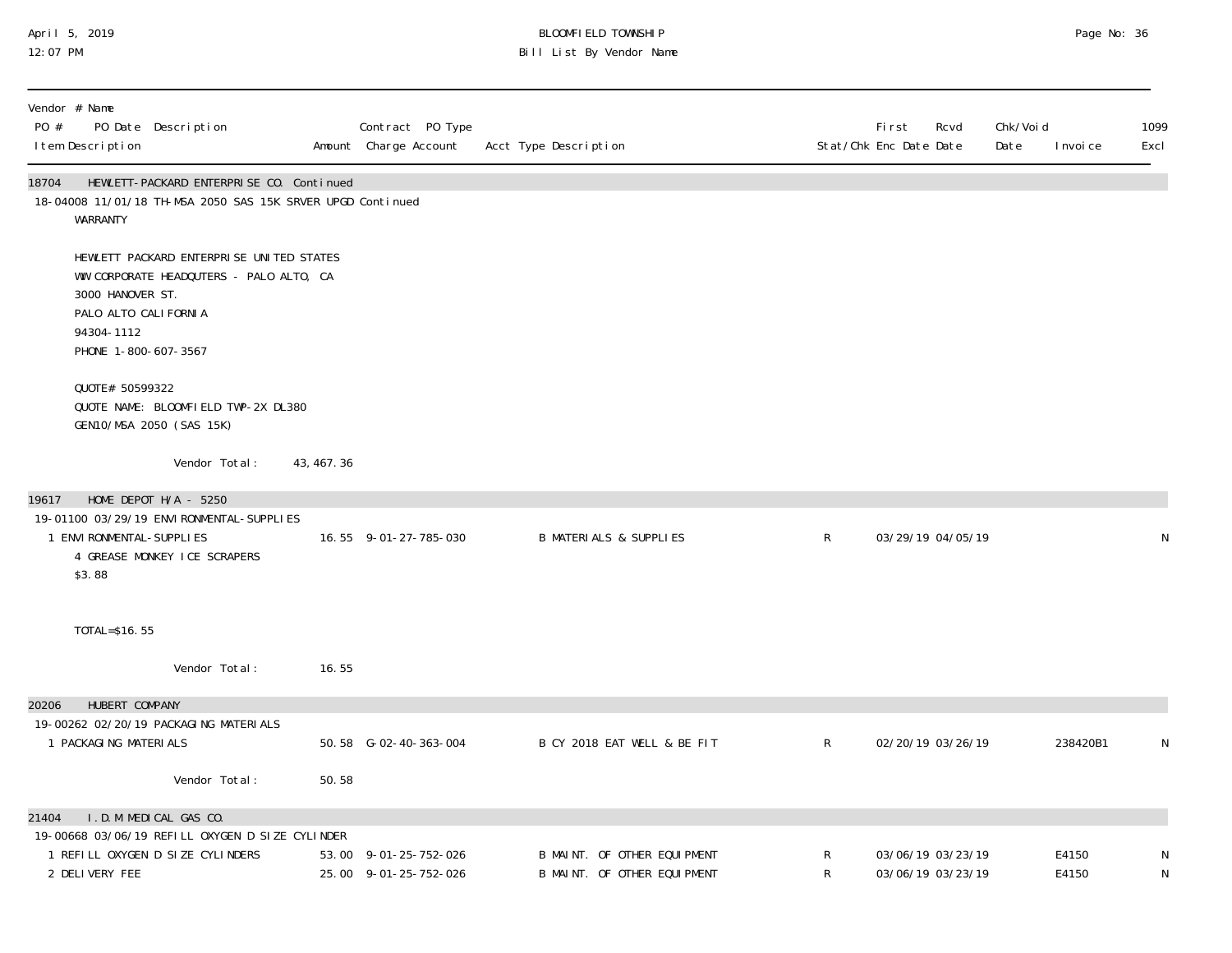# April 5, 2019 BLOOMFIELD TOWNSHIP Page No: 37 Bill List By Vendor Name

| Vendor # Name<br>PO #<br>PO Date Description<br>I tem Description                                                                                                |                    | Contract PO Type<br>Amount Charge Account                                | Acct Type Description                                                                                 |              | First<br>Stat/Chk Enc Date Date                             | Rcvd | Chk/Voi d<br>Date | I nvoi ce               | 1099<br>Excl |
|------------------------------------------------------------------------------------------------------------------------------------------------------------------|--------------------|--------------------------------------------------------------------------|-------------------------------------------------------------------------------------------------------|--------------|-------------------------------------------------------------|------|-------------------|-------------------------|--------------|
| I.D.M MEDICAL GAS CO.<br>21404<br>19-00668 03/06/19 REFILL OXYGEN D SIZE CYLINDER Continued<br>REFILL OXYGEN CYLINDERS                                           | Continued<br>78.00 |                                                                          |                                                                                                       |              |                                                             |      |                   |                         |              |
| Vendor Total:                                                                                                                                                    | 78.00              |                                                                          |                                                                                                       |              |                                                             |      |                   |                         |              |
| I AFC - INTERNATIONAL ASSOC. OF<br>22000<br>19-00906 03/18/19 MEMBERSHIP DUES<br>1 IAFC MEMBERSHIP DUES<br>2 EASTERN DIVISION DUES<br>3 SAFETY HEALTH & SURVIVAL |                    | 195.00 9-01-25-752-044<br>20.00 9-01-25-745-044<br>25.00 9-01-25-745-044 | B PROFESSIONAL ASSOCIATION DUES<br>B PROFESSIONAL ASSOCIATION DUES<br>B PROFESSIONAL ASSOCIATION DUES | R<br>R<br>R  | 03/18/19 03/23/19<br>03/18/19 03/23/19<br>03/18/19 03/23/19 |      |                   | 96498<br>96498<br>96498 | N            |
| MEMBERSHIP DUES FOR CHIEF VENEZIA                                                                                                                                | 240.00             |                                                                          |                                                                                                       |              |                                                             |      |                   |                         |              |
| Vendor Total:                                                                                                                                                    | 240.00             |                                                                          |                                                                                                       |              |                                                             |      |                   |                         |              |
| <b>I MMEDI CENTER</b><br>21415<br>19-00508 02/28/19 NEW HIRE PHYSICAL<br>1 NEW HIRE PHYSICAL<br>CROSSING GUARD                                                   |                    | 50.00 9-01-23-733-093                                                    | <b>B MEDICAL EXPENSES</b>                                                                             | $\mathsf{R}$ | 02/28/19 03/23/19                                           |      |                   |                         |              |
| DOS<br>2/19/19                                                                                                                                                   |                    |                                                                          |                                                                                                       |              |                                                             |      |                   |                         |              |
| 19-00522 02/28/19 NEW HIRE PHYSICAL<br>1 NEW HIRE PHYSICAL<br><b>DI SPATCHER</b><br>ALIYA HUGHES                                                                 |                    | 185.00 9-01-23-733-093                                                   | <b>B MEDICAL EXPENSES</b>                                                                             | $\mathsf{R}$ | 02/28/19 03/23/19                                           |      |                   |                         | N            |
| 2/13/19<br>2/14/19                                                                                                                                               |                    |                                                                          |                                                                                                       |              |                                                             |      |                   |                         |              |
| Vander Total.                                                                                                                                                    | <b>ODE OO</b>      |                                                                          |                                                                                                       |              |                                                             |      |                   |                         |              |

Vendor Total: 235.00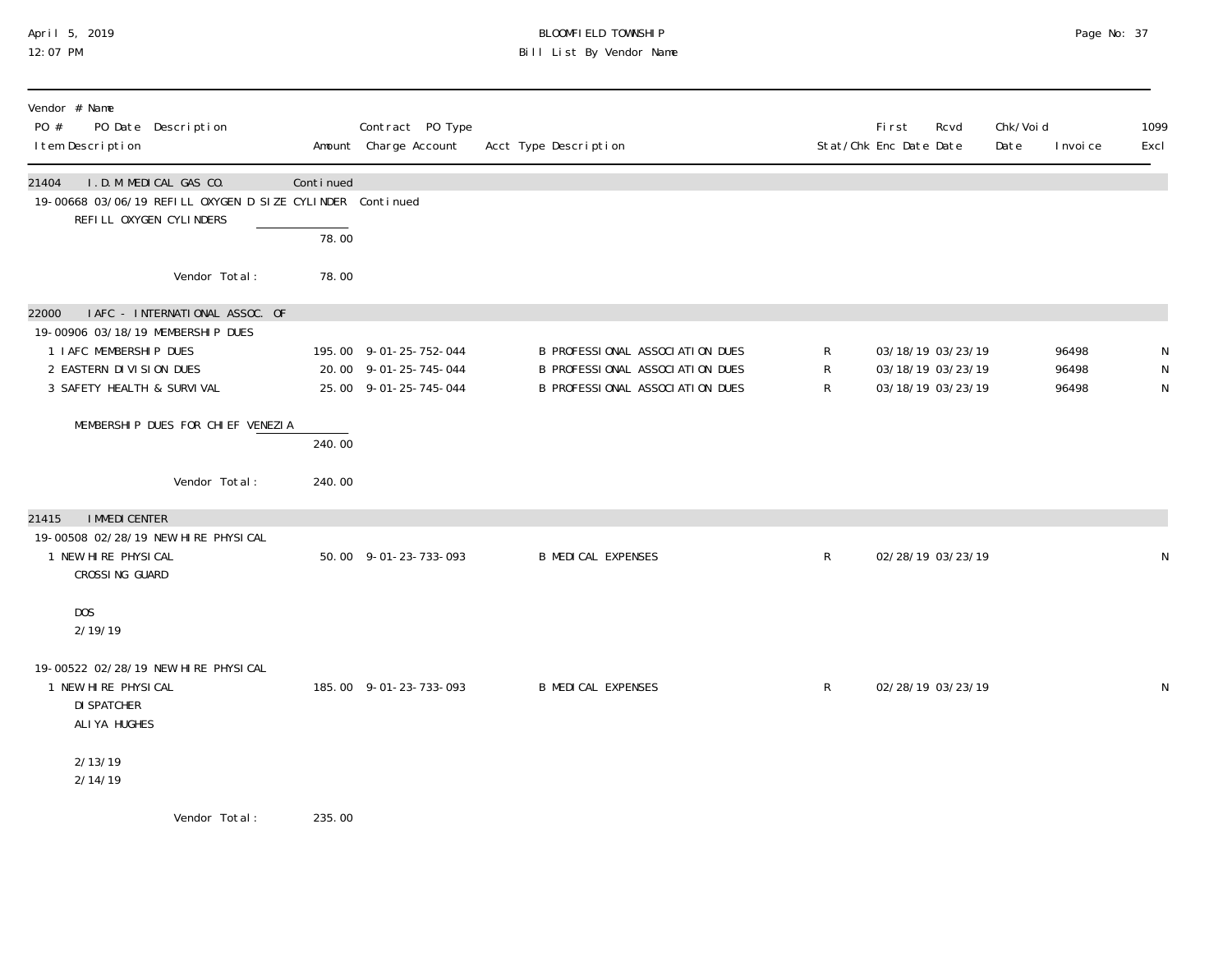## April 5, 2019 BLOOMFIELD TOWNSHIP Page No: 38 12:07 PM Bill List By Vendor Name

| Vendor # Name<br>PO #<br>PO Date Description<br>I tem Description |           | Contract PO Type<br>Amount Charge Account | Acct Type Description              |              | <b>First</b><br>Stat/Chk Enc Date Date | Rcvd              | Chk/Voi d<br>Date | I nvoi ce | 1099<br>Excl |
|-------------------------------------------------------------------|-----------|-------------------------------------------|------------------------------------|--------------|----------------------------------------|-------------------|-------------------|-----------|--------------|
| IMPEROO5 IMPERIAL BAG & PAPER CO. LLC                             |           |                                           |                                    |              |                                        |                   |                   |           |              |
| 19-00716 03/06/19 ASSORTED SUPPLIES FOR STATIONS                  |           |                                           |                                    |              |                                        |                   |                   |           |              |
| 1 PLYTI SSUE-CAREFREE TOIL TI SSUE                                |           | 140.96 9-01-25-752-035                    | B JANI TORI AL & HOUSEHOLD SUPPLY  | R            |                                        | 03/06/19 03/23/19 |                   |           | N            |
| 2 MP46 LINER BLK 40X47 2PLY 100P                                  |           | 169.20 9-01-25-752-035                    | B JANI TORI AL & HOUSEHOLD SUPPLY  | R            |                                        | 03/06/19 03/23/19 |                   |           | $\mathsf{N}$ |
| 3 019 XCELENTE ALL PURP CLEAN                                     |           | 252.40 9-01-25-752-035                    | B JANI TORI AL & HOUSEHOLD SUPPLY  | R            |                                        | 03/06/19 03/23/19 |                   |           | $\mathsf{N}$ |
| 4 W44040 WHT. ROLL TOW PREM6/1000                                 |           | 533.25 9-01-25-752-035                    | B JANITORIAL & HOUSEHOLD SUPPLY    | R            |                                        | 03/06/19 03/23/19 |                   |           | N            |
| 5 3019004 QUAT 64 PINE DISINFEC                                   |           | 190.00 9-01-25-752-035                    | B JANITORIAL & HOUSEHOLD SUPPLY    | R            |                                        | 03/06/19 03/23/19 |                   |           | ${\sf N}$    |
| 6 FTUFF6 CF TUFF COAT FLOOR                                       |           | 560.00 9-01-25-752-035                    | B JANI TORI AL & HOUSEHOLD SUPPLY  | R            |                                        | 03/06/19 03/23/19 |                   |           | N            |
| 7 C105829 BARE BONES STRIPPER                                     |           | 404.00 9-01-25-752-035                    | B JANI TORI AL & HOUSEHOLD SUPPLY  | $\mathsf R$  |                                        | 03/06/19 03/23/19 |                   |           | N            |
| 8 PALMOLIVE DISH 9 BOT/850 ML                                     |           | 118.48 9-01-25-752-035                    | B JANITORIAL & HOUSEHOLD SUPPLY    | $\mathsf{R}$ |                                        | 03/06/19 03/23/19 |                   |           | $\mathsf N$  |
| ASSORTED SUPPLIES FOR ALL FIRE STATIONS                           | 2, 368.29 |                                           |                                    |              |                                        |                   |                   |           |              |
|                                                                   |           |                                           |                                    |              |                                        |                   |                   |           |              |
| Vendor Total:                                                     | 2,368.29  |                                           |                                    |              |                                        |                   |                   |           |              |
| INGLEOO5 INGLESINO, WEBSTER, WYCISKALA &                          |           |                                           |                                    |              |                                        |                   |                   |           |              |
| 19-01008 03/22/19 Tax appeal s                                    |           |                                           |                                    |              |                                        |                   |                   |           |              |
| 1 Tax appeal s                                                    |           | 150.40 9-01-20-712-027                    | <b>B LEGALS SERVICES</b>           | R            |                                        | 03/22/19 04/04/19 |                   | 34727     |              |
| 2 Block 197, lot 8                                                |           | 75.10 9-01-20-712-027                     | <b>B LEGALS SERVICES</b>           | R            |                                        | 03/22/19 04/04/19 |                   | 34728     | N            |
| 3 Block 322, lot 6                                                |           | 75.10 9-01-20-712-027                     | <b>B LEGALS SERVICES</b>           | R            |                                        | 03/22/19 04/04/19 |                   | 34729     | ${\sf N}$    |
| 4 Block 226, lot 32                                               |           | 45.00 9-01-20-712-027                     | <b>B LEGALS SERVICES</b>           | R            |                                        | 03/22/19 04/04/19 |                   | 34730     | ${\sf N}$    |
| 5 Block 970, lot 1                                                |           | 75.20 9-01-20-712-027                     | <b>B LEGALS SERVICES</b>           | R            |                                        | 03/22/19 04/04/19 |                   | 34731     | $\mathsf{N}$ |
| 6 Block 1171, lot 10                                              |           | 1, 046. 15 9-01-20-712-027                | <b>B LEGALS SERVICES</b>           | $\mathsf{R}$ |                                        | 03/22/19 04/04/19 |                   | 34732     | N            |
|                                                                   | 1,466.95  |                                           |                                    |              |                                        |                   |                   |           |              |
| Vendor Total:                                                     | 1,466.95  |                                           |                                    |              |                                        |                   |                   |           |              |
| INNA GELIN OR JACK GELIN<br>15951                                 |           |                                           |                                    |              |                                        |                   |                   |           |              |
| 19-01129 04/01/19 REDEEM TSC#18-00027, 158/5                      |           |                                           |                                    |              |                                        |                   |                   |           |              |
| 1 TSC #18-00027, 158/5                                            |           | 313.54 T-13-22-856-C30                    | <b>B TAX TITLE LIEN REDEMPTION</b> | R            |                                        | 04/01/19 04/04/19 |                   |           | N            |
| 2 RECORDING FEE                                                   |           | 65.00 T-13-22-856-C30                     | <b>B TAX TITLE LIEN REDEMPTION</b> | R            |                                        | 04/01/19 04/04/19 |                   |           | $\mathsf{N}$ |
| 3 SUBS PAID                                                       |           | 2, 724.93 T-13-22-856-C30                 | <b>B TAX TITLE LIEN REDEMPTION</b> | R            |                                        | 04/01/19 04/04/19 |                   |           | ${\sf N}$    |
| 4 INTEREST AND 2% EARNED                                          |           | 127.78 T-13-22-856-C30                    | B TAX TITLE LIEN REDEMPTION        | R            |                                        | 04/01/19 04/04/19 |                   |           | N            |
| 5 PREMI UM HELD                                                   |           | 4, 100.00 T-13-22-856-C30                 | <b>B TAX TITLE LIEN REDEMPTION</b> | R            |                                        | 04/01/19 04/04/19 |                   |           | N            |
| TSC #18-00027, 158/5 REDEEMED ON 4/9/19                           |           |                                           |                                    |              |                                        |                   |                   |           |              |

BY PROPERTY OWNER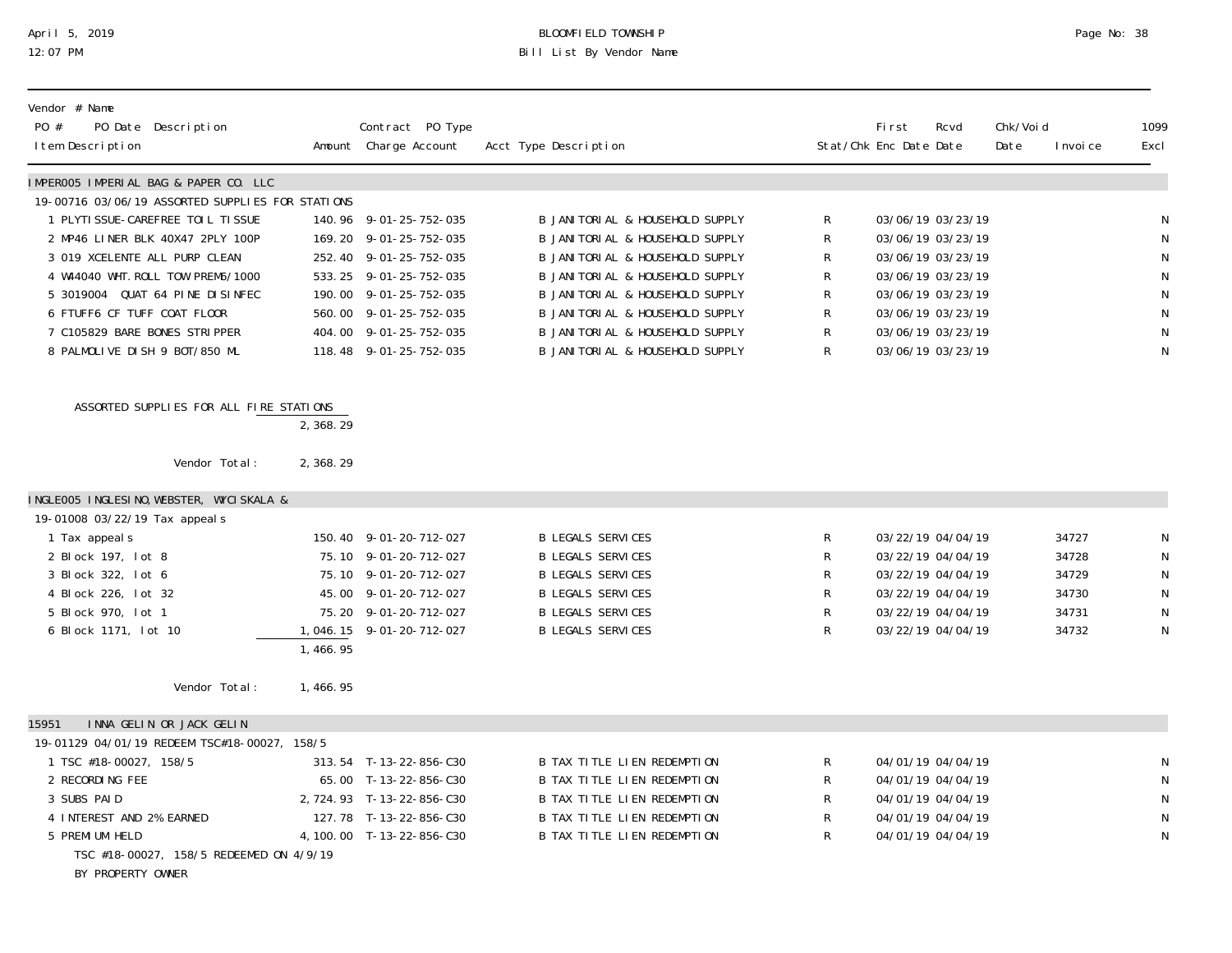## April 5, 2019 BLOOMFIELD TOWNSHIP Page No: 39 12:07 PM Bill List By Vendor Name

| Vendor # Name<br>$P0 \#$<br>PO Date Description<br>I tem Description                                                                                                                                                                                                                               |                                        | Contract PO Type<br>Amount Charge Account                                                                                                    | Acct Type Description                                                                                                                                                 |                                 | First<br>Stat/Chk Enc Date Date                                                                       | Rcvd | Chk/Voi d<br>Date | I nvoi ce | 1099<br>Excl     |
|----------------------------------------------------------------------------------------------------------------------------------------------------------------------------------------------------------------------------------------------------------------------------------------------------|----------------------------------------|----------------------------------------------------------------------------------------------------------------------------------------------|-----------------------------------------------------------------------------------------------------------------------------------------------------------------------|---------------------------------|-------------------------------------------------------------------------------------------------------|------|-------------------|-----------|------------------|
| 15951<br>INNA GELIN OR JACK GELIN<br>19-01129 04/01/19 REDEEM TSC#18-00027, 158/5<br>CHECK MUST BE DATED BY 4/9/19<br>RETURN CHECK TO CINDY                                                                                                                                                        | Continued                              | Conti nued                                                                                                                                   |                                                                                                                                                                       |                                 |                                                                                                       |      |                   |           |                  |
|                                                                                                                                                                                                                                                                                                    | 7,331.25                               |                                                                                                                                              |                                                                                                                                                                       |                                 |                                                                                                       |      |                   |           |                  |
| 19-01140 04/01/19 REDEEM TSC #15-00163, 731/20<br>1 TSC #15-00163, 731/20<br>2 RECORDING FEE<br>3 SUBS PAID<br>4 INTEREST EARNED<br>5 PREMI UM HELD<br>TSC #15-00163, 731/20 REDEEMED 4/9/19 BY<br><b>SLS</b><br>CHECK MUST BE DATED BY 4/9/19<br>RETURN CHECK TO CINDY                            |                                        | 100.84 T-13-22-856-C30<br>55.00 T-13-22-856-C30<br>3, 408.42 T-13-22-856-C30<br>1,063.58 T-13-22-856-C30<br>300.00 T-13-22-856-C30           | B TAX TITLE LIEN REDEMPTION<br>B TAX TITLE LIEN REDEMPTION<br>B TAX TITLE LIEN REDEMPTION<br><b>B TAX TITLE LIEN REDEMPTION</b><br><b>B TAX TITLE LIEN REDEMPTION</b> | R<br>R<br>$\mathsf R$<br>R<br>R | 04/01/19 04/04/19<br>04/01/19 04/04/19<br>04/01/19 04/04/19<br>04/01/19 04/04/19<br>04/01/19 04/04/19 |      |                   |           | $\mathsf N$<br>N |
| 19-01212 04/03/19 REDEEM TSC#17-00143, 724/30<br>1 TSC #17-00143, 724/30<br>2 RECORDING FEE<br>3 SUBS PAID<br>4 INTEREST AND 2% EARNED<br>5 PREMI UM HELD<br>TSC #17-00143, 724/30 REDEEMED 4/9/19 BY<br>PROPERTY OWNER<br>CHECK MUST BE DATED BY 4/9/19<br>RETURN CHECK TO CINDY<br>Vendor Total: | 4,927.84<br>46, 178. 66<br>58, 437. 75 | 2,086.43 T-13-22-856-C30<br>65.00 T-13-22-856-C30<br>17, 912. 86 T-13-22-856-C30<br>3, 414. 37 T-13-22-856-C30<br>22, 700.00 T-13-22-856-C30 | <b>B TAX TITLE LIEN REDEMPTION</b><br>B TAX TITLE LIEN REDEMPTION<br>B TAX TITLE LIEN REDEMPTION<br>B TAX TITLE LIEN REDEMPTION<br>B TAX TITLE LIEN REDEMPTION        | R<br>R<br>R<br>R<br>R           | 04/03/19 04/03/19<br>04/03/19 04/03/19<br>04/03/19 04/03/19<br>04/03/19 04/03/19<br>04/03/19 04/03/19 |      |                   |           |                  |
| INSTITUTE FOR FORENSIC PSYCH.<br>22092                                                                                                                                                                                                                                                             |                                        |                                                                                                                                              |                                                                                                                                                                       |                                 |                                                                                                       |      |                   |           |                  |
| 19-00936 03/18/19 NEW HIRE PSYCH EVALUATION<br>1 NEW HIRE PSYCH EVALUATION<br>DOS 2/15/19<br>DI SP. ALI YA HUGHES                                                                                                                                                                                  |                                        | 375.00 9-01-23-733-093                                                                                                                       | <b>B MEDICAL EXPENSES</b>                                                                                                                                             | R                               | 03/18/19 03/26/19                                                                                     |      |                   | 12669     |                  |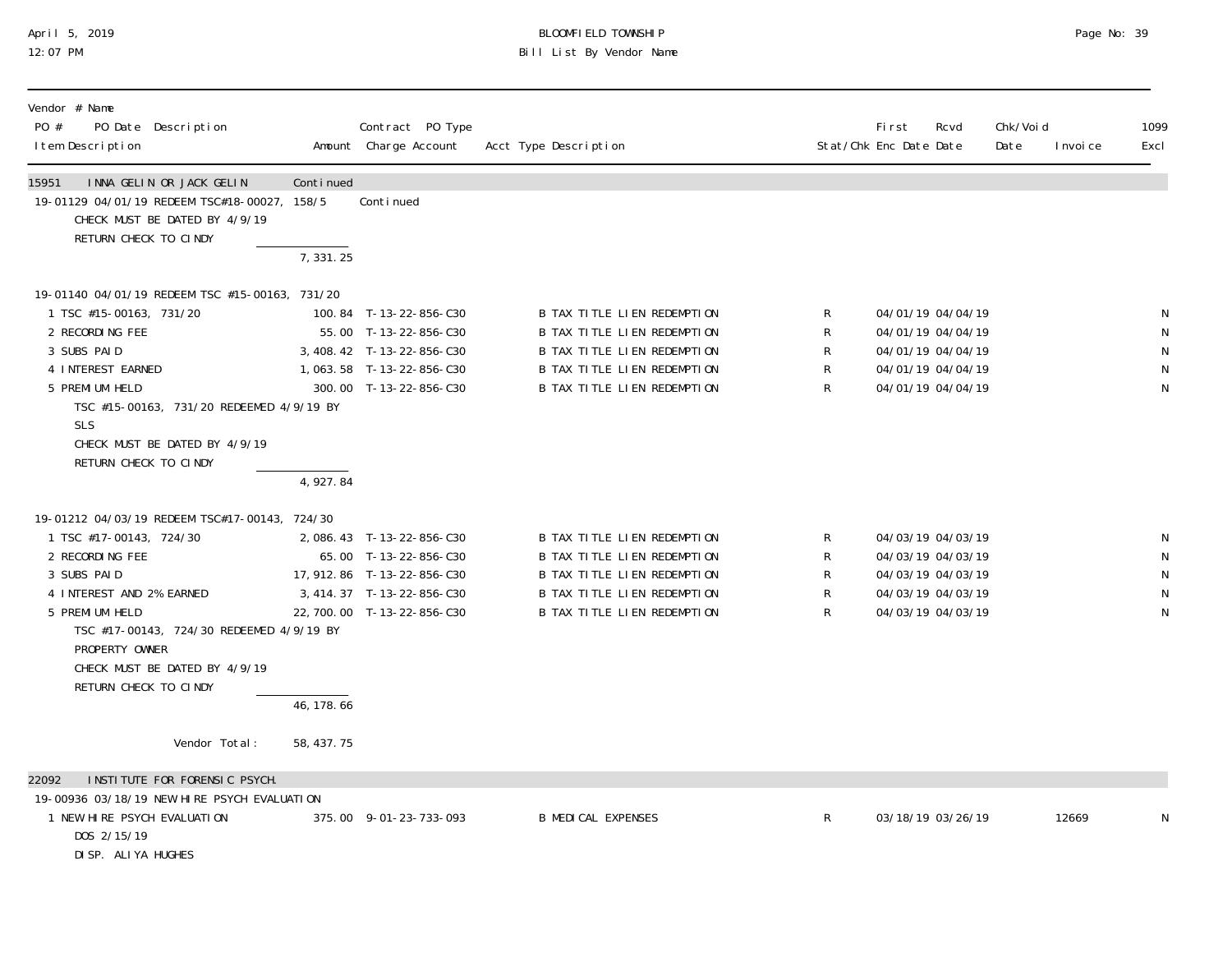### April 5, 2019 BLOOMFIELD TOWNSHIP Page No: 40 12:07 PM Bill List By Vendor Name

| Vendor # Name<br>PO #<br>I tem Description                                                                                       | PO Date Description                                                                                                                                           |        | Contract PO Type<br>Amount Charge Account                                                          | Acct Type Description                                                                                               |                  | First<br>Stat/Chk Enc Date Date        | Rcvd                                   | Chk/Voi d<br>Date | I nvoi ce                                            | 1099<br>Excl               |
|----------------------------------------------------------------------------------------------------------------------------------|---------------------------------------------------------------------------------------------------------------------------------------------------------------|--------|----------------------------------------------------------------------------------------------------|---------------------------------------------------------------------------------------------------------------------|------------------|----------------------------------------|----------------------------------------|-------------------|------------------------------------------------------|----------------------------|
| 22092<br>INV#12669                                                                                                               | INSTITUTE FOR FORENSIC PSYCH. Continued<br>19-00936 03/18/19 NEW HIRE PSYCH EVALUATION                                                                        |        | Continued                                                                                          |                                                                                                                     |                  |                                        |                                        |                   |                                                      |                            |
|                                                                                                                                  | Vendor Total:                                                                                                                                                 | 375.00 |                                                                                                    |                                                                                                                     |                  |                                        |                                        |                   |                                                      |                            |
| 22007<br>1 3400L15NJ - 15 NJ FIRE CODE<br>2 3000S15 15 IBC SOFT<br>3 3400S15 15 IFC SOFT                                         | INTERNATIONAL CODE COUNCIL, INC<br>19-00717 03/06/19 BOOK INSPECTOR CLASS - DEVITO<br>4 FREIGHT / SHIPPING & HANDLING<br>BOOKS FOR INSPECTOR'S CLASS - DEVITO | 340.50 | 119.00 9-01-25-752-042<br>110.00 9-01-25-752-042<br>89.50 9-01-25-752-042<br>22.00 9-01-25-752-042 | <b>B EDUCATION AND TRAINING</b><br>B EDUCATION AND TRAINING<br>B EDUCATION AND TRAINING<br>B EDUCATION AND TRAINING | R<br>R<br>R<br>R | 03/06/19 03/26/19<br>03/06/19 03/26/19 | 03/06/19 03/26/19<br>03/06/19 03/26/19 |                   | 1001012304<br>1001012304<br>1001012304<br>1001012304 | N<br>N<br>N<br>$\mathsf N$ |
|                                                                                                                                  | Vendor Total:                                                                                                                                                 | 340.50 |                                                                                                    |                                                                                                                     |                  |                                        |                                        |                   |                                                      |                            |
| J. HARRIS ACADEMY<br>24902<br>19-00391 02/28/19 TRAI NI NG<br>1 TRAINING                                                         | "SEARCH & SEIZURE FOR PROACTIVE PO'S"                                                                                                                         |        | 340.00 9-01-25-745-042                                                                             | <b>B EDUCATION &amp; TRAINING</b>                                                                                   | $\mathsf{R}$     |                                        | 02/28/19 04/04/19                      |                   | 1234                                                 | N                          |
| 5/3/19<br>PO MAZZOLLA<br>PO DI MARCO<br>PO KOECK<br>PO FERRENTI NO<br>19-00394 02/28/19 TRAI NI NG<br>1 TRAINING<br>I NCI DENTS" | "2019 EFFECTIVE REVIEW OF USE OF FORCE                                                                                                                        |        | 500.00 9-01-25-745-042                                                                             | <b>B EDUCATION &amp; TRAINING</b>                                                                                   | $\mathsf{R}$     | 02/28/19 03/23/19                      |                                        |                   |                                                      | N                          |
| MARCH 15, 2019<br>LT. PROSKEY<br>LT. ARGENTO                                                                                     |                                                                                                                                                               |        |                                                                                                    |                                                                                                                     |                  |                                        |                                        |                   |                                                      |                            |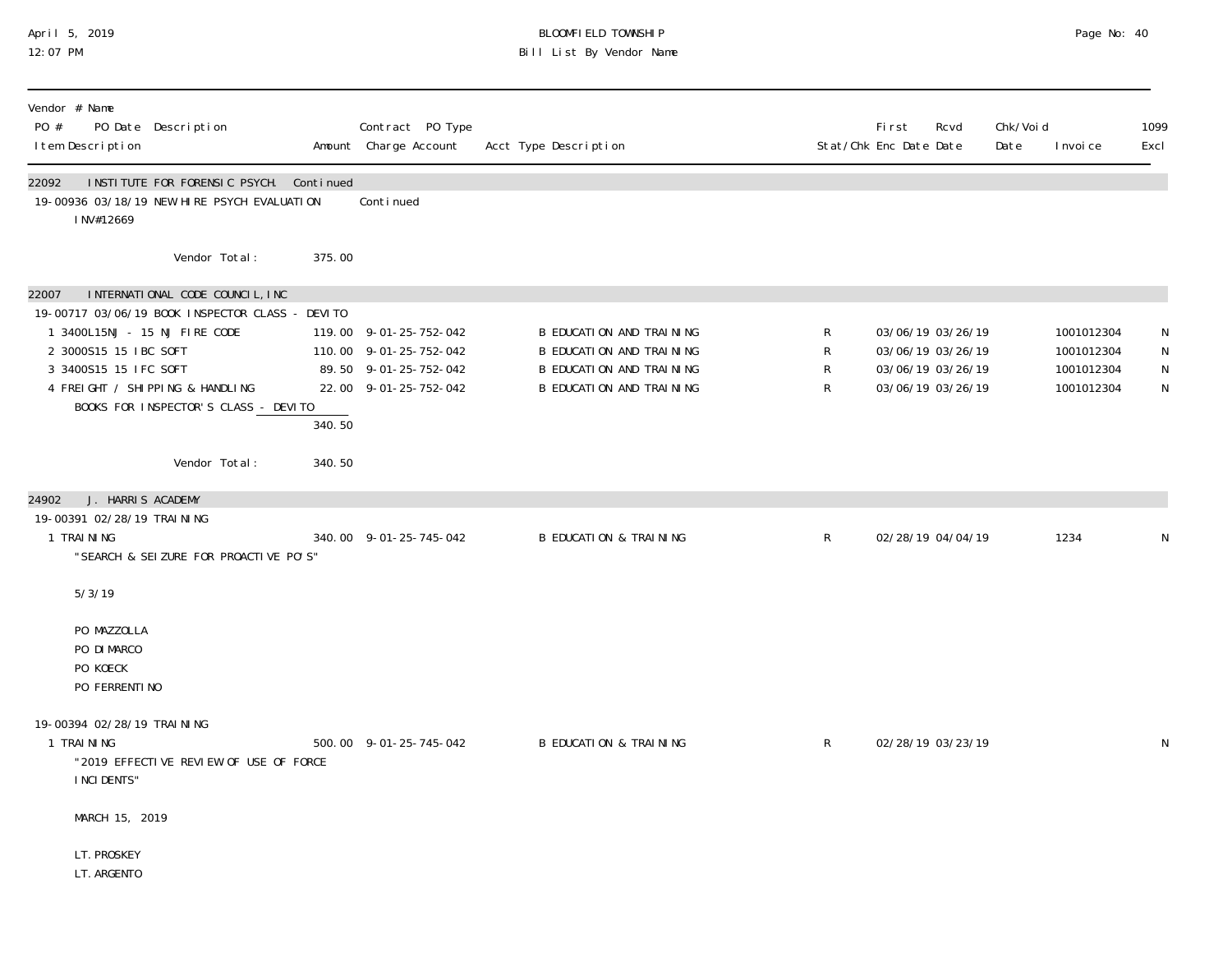## April 5, 2019 BLOOMFIELD TOWNSHIP Page No: 41 12:07 PM Bill List By Vendor Name

| Vendor # Name<br>PO #<br>I tem Description                                               | PO Date Description                                                                                                                                      |           | Contract PO Type<br>Amount Charge Account | Acct Type Description                       |              | <b>First</b><br>Stat/Chk Enc Date Date | Rcvd              | Chk/Voi d<br>Date | I nvoi ce | 1099<br>Excl |
|------------------------------------------------------------------------------------------|----------------------------------------------------------------------------------------------------------------------------------------------------------|-----------|-------------------------------------------|---------------------------------------------|--------------|----------------------------------------|-------------------|-------------------|-----------|--------------|
| 24902<br>J. HARRIS ACADEMY<br>19-00394 02/28/19 TRAI NI NG<br>LT. FURFARO<br>LT. MOLESKI |                                                                                                                                                          | Continued | Continued                                 |                                             |              |                                        |                   |                   |           |              |
|                                                                                          | Vendor Total:                                                                                                                                            | 840.00    |                                           |                                             |              |                                        |                   |                   |           |              |
| 23800<br>INV #: 9735                                                                     | JATS CLEANING SERVICES, LLC<br>19-00894 03/18/19 BPA CLEANING SERVICES-FEB 2019<br>1 BPA CLEANING SERVICES-FEB 2019                                      |           | 340.00 9-07-20-512-024                    | B CLEANING & MAINT. BUILDING & FACILITIES R |              |                                        | 03/18/19 04/04/19 |                   | 9735      |              |
|                                                                                          | (NOTE: DO NOT PAY SALES TAX)                                                                                                                             |           |                                           |                                             |              |                                        |                   |                   |           |              |
|                                                                                          | Vendor Total:                                                                                                                                            | 340.00    |                                           |                                             |              |                                        |                   |                   |           |              |
| 23824<br>1 REPAIR T-STAT IN CONF. ROOM                                                   | JERSEY REFRIGERATION<br>19-00672 03/06/19 REPAIR T-STAT IN CONF. ROOM                                                                                    |           | 350.00 9-01-25-752-024                    | B MAINT. OF BLDG'S & FACILITIES             | $\mathsf{R}$ |                                        | 03/06/19 03/23/19 |                   | 012119    | N            |
| RESET BOARD.<br>SECURE COVER.<br>FINE.                                                   | RTU-3 HEAT NOT WORKING T-STAT IN<br>CONFERENCE ROOM. TEST UNIT ON HARD<br>LOCKOUT AND FOUND COVER LOOSE ON UNIT.<br>CHECK SUPPLY TEMP 107 SYSTEM WORKING |           |                                           |                                             |              |                                        |                   |                   |           |              |
|                                                                                          | Vendor Total:                                                                                                                                            | 350.00    |                                           |                                             |              |                                        |                   |                   |           |              |
| JOHNSOO5 JOHNS DELI<br>1 LUNCH FOR MEETING W/ ADMINS<br>ADMI NI STRATORS                 | 19-00851 03/18/19 LUNCH FOR MEETING W/ ADMINS<br>LUNCH FOR ADMINISTRATORS MEETING OF<br>MARCH 6, 2019 WITH SURROUNDING TOWN                              |           | 150.00 9-01-20-701-028                    | <b>B CONSULTANT &amp; PROFESSIONAL</b>      | $\mathsf{R}$ |                                        | 03/18/19 03/28/19 |                   | 807985    |              |
|                                                                                          | Vendor Total:                                                                                                                                            | 150.00    |                                           |                                             |              |                                        |                   |                   |           |              |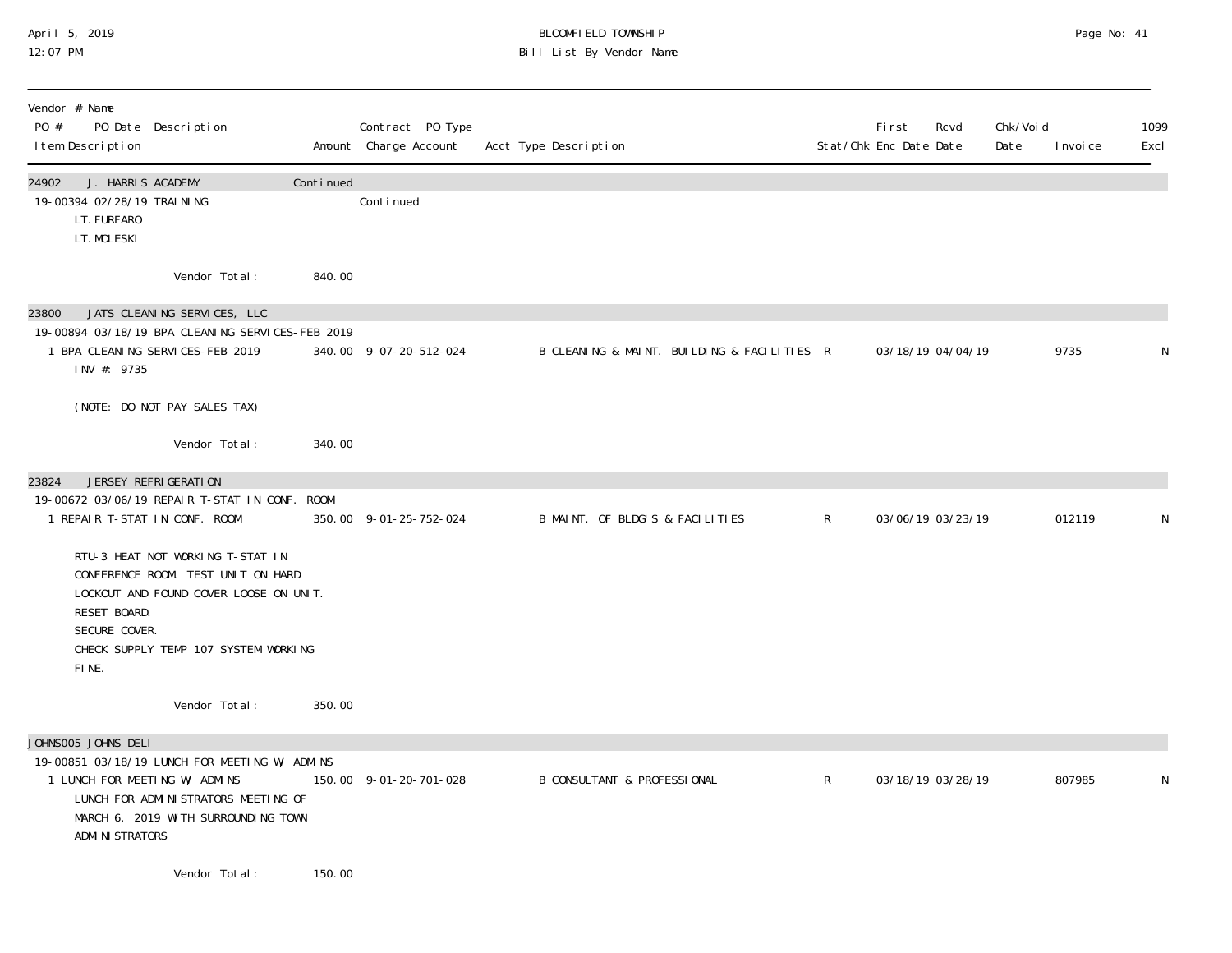## April 5, 2019 BLOOMFIELD TOWNSHIP Page No: 42 12:07 PM Bill List By Vendor Name

| Vendor # Name<br>PO #<br>PO Date Description<br>I tem Description                                                                    |           | Contract PO Type<br>Amount Charge Account | Acct Type Description                |              | <b>First</b><br>Stat/Chk Enc Date Date | Rcvd              | Chk/Voi d<br>Date<br>I nvoi ce | 1099<br>Excl |
|--------------------------------------------------------------------------------------------------------------------------------------|-----------|-------------------------------------------|--------------------------------------|--------------|----------------------------------------|-------------------|--------------------------------|--------------|
| KPAP0005 K. PAPOCCHIA, LLC                                                                                                           |           |                                           |                                      |              |                                        |                   |                                |              |
| 19-00535 03/06/19 TREE REMOVAL SERVICES<br>1 TREE REMOVAL SERVICES<br>I NVOI CE: 3371                                                |           | 950.00 B-19-16-433-028                    | B CONSULTANT & PROFESSIONAL SERVICES | $\mathsf{R}$ |                                        | 03/06/19 04/05/19 | 3371                           | N            |
| 52 OLIVE STREET<br>2 TREE REMOVAL SERVICES<br>I NVOI CE: 3370                                                                        |           | 5,400.00 9-01-26-776-029                  | <b>B OTHER CONTRACTUAL ITEMS</b>     | $\mathsf{R}$ |                                        | 03/06/19 04/05/19 | 3370                           | ${\sf N}$    |
| 18 OLIVE STREET REMOVAL OF TWO LARGE<br>TOWNSHIP TREES                                                                               |           |                                           |                                      |              |                                        |                   |                                |              |
|                                                                                                                                      | 6, 350.00 |                                           |                                      |              |                                        |                   |                                |              |
| Vendor Total:                                                                                                                        | 6, 350.00 |                                           |                                      |              |                                        |                   |                                |              |
| <b>KAREN LORE</b><br>30007                                                                                                           |           |                                           |                                      |              |                                        |                   |                                |              |
| 19-00863 03/18/19 1ST QTR CELL PHONE REIMBURSE.<br>1 1ST QTR CELL PHONE REIMBURSE.<br>JAN. 54.99<br>FEB. 54.99<br><b>MARCH 54.99</b> |           | 164.97 9-01-31-820-077                    | <b>B TELECOMMUNI CATIONS</b>         | $\mathsf{R}$ |                                        | 03/18/19 03/26/19 |                                | N            |
| Vendor Total:                                                                                                                        | 164.97    |                                           |                                      |              |                                        |                   |                                |              |
| <b>KAREN LORE</b><br>30008                                                                                                           |           |                                           |                                      |              |                                        |                   |                                |              |
| 19-00933 03/18/19 PETTY CASH START UP 2019<br>1 PETTY CASH START UP 2019                                                             |           | 150.00 9-01-27-785-030                    | <b>B MATERIALS &amp; SUPPLIES</b>    | $\mathsf{R}$ |                                        | 03/18/19 03/23/19 |                                | N            |
| Vendor Total:                                                                                                                        | 150.00    |                                           |                                      |              |                                        |                   |                                |              |
| KIM DOLAN<br>9106                                                                                                                    |           |                                           |                                      |              |                                        |                   |                                |              |
| 19-00414 02/28/19 CLINIC HOURS JANUARY 2019<br>1 CLINIC HOURS JANUARY 2019<br>1/22/2019 6.5 HRS                                      |           | 910.00 9-01-27-794-028                    | B CONSULTING & PROFESS. SERVICES     | $\mathsf{R}$ |                                        | 02/28/19 04/05/19 |                                | ${\sf N}$    |
| 19-00813 03/18/19 CLINIC HOURS<br>1 CLINIC HOURS<br>2/5/19 4.5 HRS<br>2/19/19 4.5 HRS                                                |           | 1,890.00 9-01-27-794-028                  | B CONSULTING & PROFESS. SERVICES     | $\mathsf{R}$ |                                        | 03/18/19 04/05/19 |                                | ${\sf N}$    |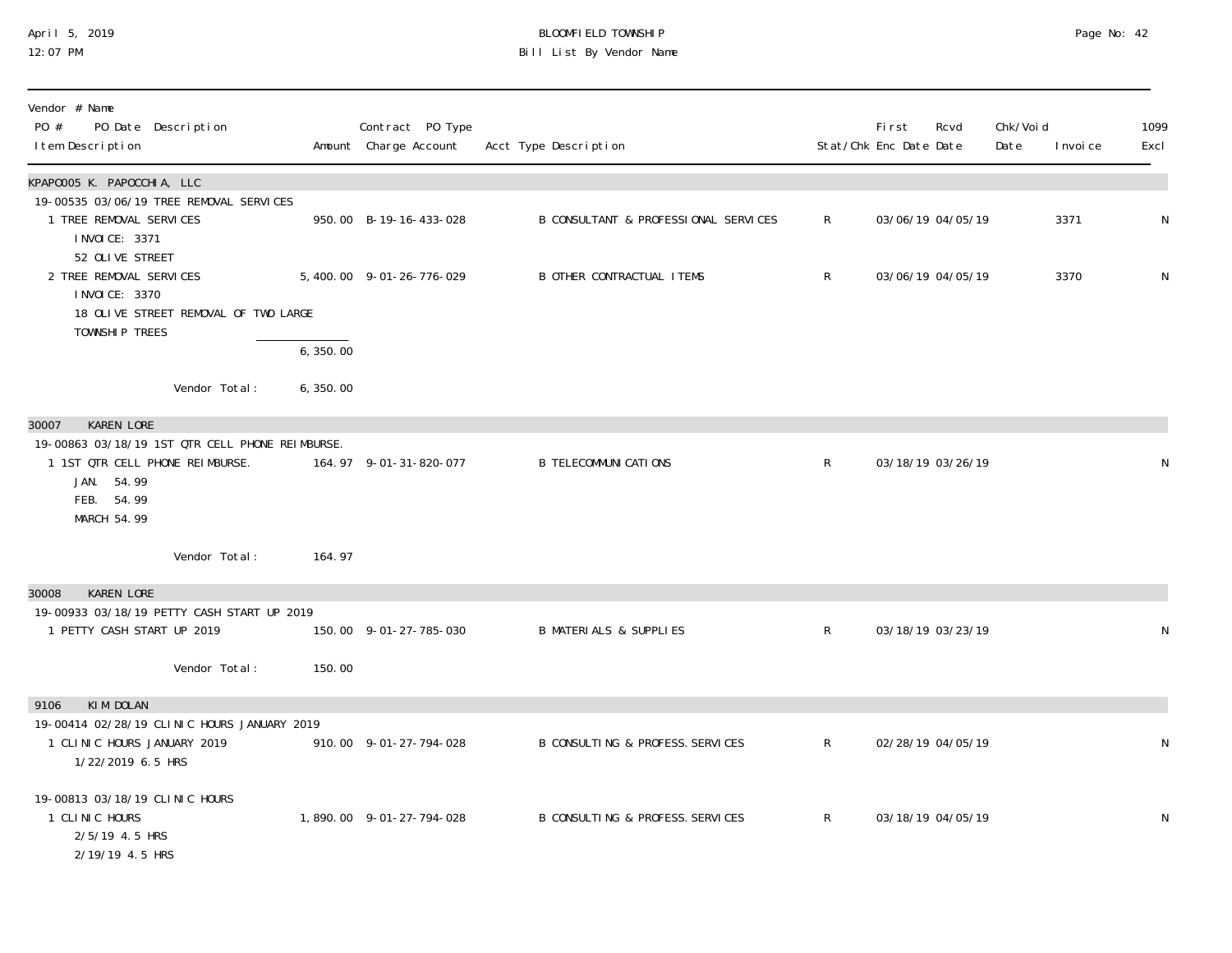## April 5, 2019 BLOOMFIELD TOWNSHIP Page No: 43 12:07 PM Bill List By Vendor Name

| Vendor # Name<br>PO Date Description<br>PO #<br>I tem Description                                                                                               |            | Contract PO Type<br>Amount Charge Account | Acct Type Description                  |              | <b>First</b><br>Rcvd<br>Stat/Chk Enc Date Date | Chk/Voi d<br>Date<br>I nvoi ce | 1099<br>Excl |
|-----------------------------------------------------------------------------------------------------------------------------------------------------------------|------------|-------------------------------------------|----------------------------------------|--------------|------------------------------------------------|--------------------------------|--------------|
| KIM DOLAN<br>9106<br>19-00813 03/18/19 CLINIC HOURS<br>3/5/19 4.5 HRS                                                                                           | Continued  | Continued                                 |                                        |              |                                                |                                |              |
| Vendor Total:                                                                                                                                                   | 2,800.00   |                                           |                                        |              |                                                |                                |              |
| KUNZMOO5 KUNZMAN CONSTRUCTION LLC<br>19-01138 04/01/19 COLLINS HOUSE RESTORATION<br>1 COLLINS HOUSE RESTORATION                                                 |            | 14, 210. 00 C-04-55-722-940               | B IMPROVEMENTS VAR. BUI LDI NG/GROUNDS | $\mathsf{R}$ | 04/01/19 04/05/19                              |                                | N            |
| COLLINS HOUSE HISTORIC<br>RESTORATION-EXTERIOR AND THERMAL<br>ENVELOPE                                                                                          |            |                                           |                                        |              |                                                |                                |              |
| ESTIMATE #7                                                                                                                                                     |            |                                           |                                        |              |                                                |                                |              |
| ORIGINAL CONTRACT AMOUNT: \$263,500.00                                                                                                                          |            |                                           |                                        |              |                                                |                                |              |
| WORK COMPLETED TO DATE:<br>\$88, 207.18<br>LESS 2% RETAINAGE:<br>$($ \$ 1,764.14)<br>EARNED TO DATE:<br>\$86,443.04<br>LESS PREVIOUS PROJECT:<br>(\$72, 233.04) |            |                                           |                                        |              |                                                |                                |              |
| PAYMENT DUE THIS ESTIMATE: \$ 14, 210.00                                                                                                                        |            |                                           |                                        |              |                                                |                                |              |
| Vendor Total:                                                                                                                                                   | 14, 210.00 |                                           |                                        |              |                                                |                                |              |
| 28553<br>LANGUAGE SERVICES ASSOCIATES<br>19-00944 03/18/19 TELEPHONIC INTERPRETING SERVIC<br>1 TELEPHONIC INTERPRETING SERVIC<br>Vendor Total:                  | 58.00      | 58.00 9-01-33-830-028                     | B CONSULTANT & PROFESSIONAL SERV       | $\mathsf{R}$ | 03/18/19 04/04/19                              | 1171062                        | N            |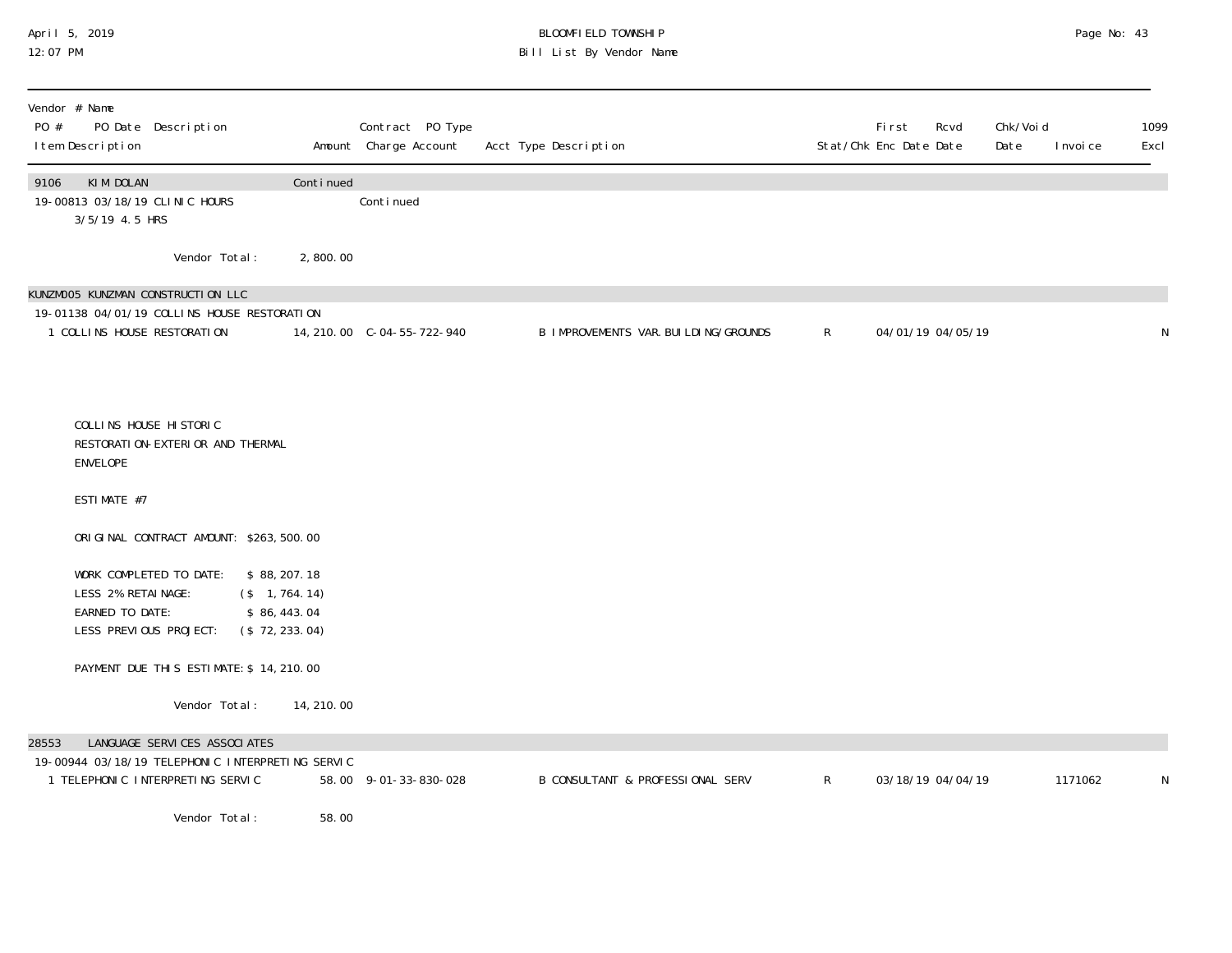# April 5, 2019 BLOOMFIELD TOWNSHIP Page No: 44 Bill List By Vendor Name

| Vendor # Name<br>PO #<br>PO Date Description<br>I tem Description                                                                                                                       |           | Contract PO Type<br>Amount Charge Account | Acct Type Description                       |                | Fi rst<br>Rcvd<br>Stat/Chk Enc Date Date | Chk/Voi d<br>Date | I nvoi ce   | 1099<br>Excl |
|-----------------------------------------------------------------------------------------------------------------------------------------------------------------------------------------|-----------|-------------------------------------------|---------------------------------------------|----------------|------------------------------------------|-------------------|-------------|--------------|
| LAW OFFICE OF JOSEPH C. ANGELO<br>83771<br>19-01006 03/22/19 Assistant Prosecutor<br>1 Assistant Prosecutor                                                                             |           | 300.00 9-01-20-712-028                    | <b>B CONSULTANT &amp; PROFESS. SERVICES</b> | $\mathsf{R}^-$ | 03/22/19 04/04/19                        |                   | MARCH 20    | N            |
| Vendor Total:                                                                                                                                                                           | 300.00    |                                           |                                             |                |                                          |                   |             |              |
| LAW OFFICE OF KEVIN P. BARRY<br>2733<br>19-00684 03/06/19 February prosecutor<br>1 February prosecutor<br>dates of 6 am and pm<br>7<br>13 am and pm<br>14, 20, 21<br>27 am and pm<br>28 |           | 2, 200.00 9-01-33-857-028                 | <b>B CONSULTANT &amp; PROFESSIONAL SERV</b> | R              | 03/06/19 03/23/19                        |                   | FEBRUARY 28 | N            |
| Vendor Total:                                                                                                                                                                           | 2, 200.00 |                                           |                                             |                |                                          |                   |             |              |
| LEAGUE OF MUNICIPALITIES<br>28968<br>19-00925 03/18/19 WEBINAR - DUVA<br>1 WEBINAR - DUVA<br>WEBINAR MARCH 13TH, 2019 - NJ MINIMUM<br>WAGE                                              |           | 35.00 9-01-20-701-042                     | <b>B EDUCATION &amp; TRAINING</b>           | R              | 03/18/19 03/28/19                        |                   | S-177767    | ${\sf N}$    |
| K. DUVA                                                                                                                                                                                 |           |                                           |                                             |                |                                          |                   |             |              |
| 19-01040 03/26/19 CONF 4/29/19 M WATKINS<br>1 CONF 4/29/19 M WATKINS                                                                                                                    |           | 25.00 9-01-20-701-042                     | <b>B EDUCATION &amp; TRAINING</b>           | R              | 03/26/19 03/28/19                        |                   |             | N            |
| 19-01041 03/26/19 SEMINAR - 3/27/19<br>1 SEMINAR - 3/27/19<br>MEDICAL MARIJUANA - WHAT PUBLIC<br>EMPLOYERS NEED TO KNOW IN NEW JERSEY                                                   |           | 90.00 9-01-20-701-042                     | <b>B EDUCATION &amp; TRAINING</b>           | $\mathsf{R}$   | 03/26/19 03/28/19                        |                   |             | ${\sf N}$    |
| Vendor Total:                                                                                                                                                                           | 150.00    |                                           |                                             |                |                                          |                   |             |              |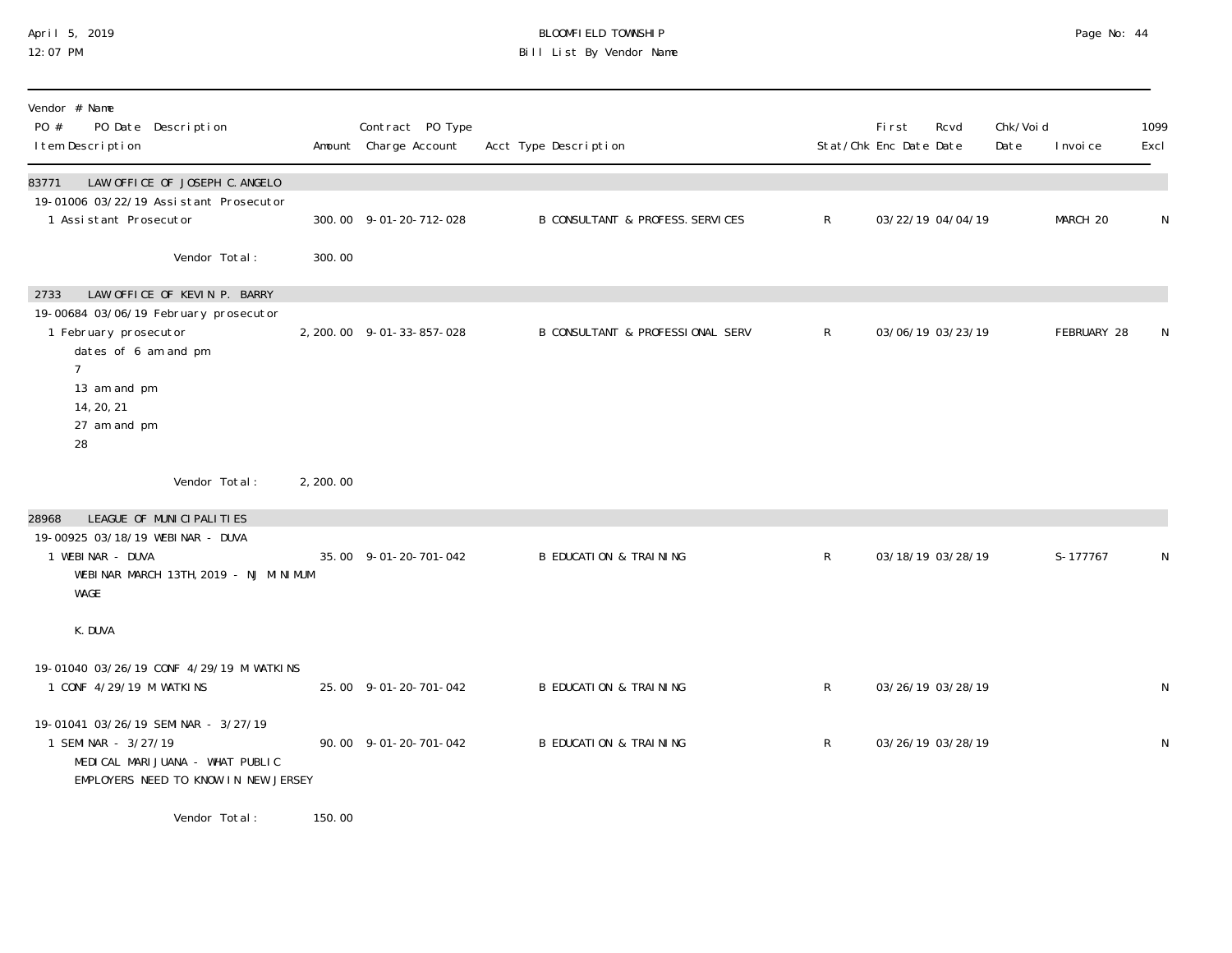## April 5, 2019 BLOOMFIELD TOWNSHIP Page No: 45 12:07 PM Bill List By Vendor Name

| Vendor # Name<br>PO #<br>PO Date Description<br>I tem Description                                                                   |           | Contract PO Type<br>Amount Charge Account | Acct Type Description             |              | First<br>Stat/Chk Enc Date Date | Rcvd              | Chk/Void<br>Date | I nvoi ce   | 1099<br>Excl |
|-------------------------------------------------------------------------------------------------------------------------------------|-----------|-------------------------------------------|-----------------------------------|--------------|---------------------------------|-------------------|------------------|-------------|--------------|
| LEXI S/NEXI S MATTHEW BENDER<br>3009<br>19-00625 03/06/19 SUBSCRIPTION-NJ ADMIN CODE<br>1 SUBSCRIPTION-NJ ADMIN CODE                |           | 78.00 9-01-25-752-133                     | <b>B BOOKS &amp; PUBLICATIONS</b> | $\mathsf{R}$ |                                 | 03/06/19 04/05/19 |                  | 00992008677 | N            |
| ACCOUNT #0099208677                                                                                                                 |           |                                           |                                   |              |                                 |                   |                  |             |              |
| SERVICE PERIOD 5/19 - 4/20<br>NJ ADMIN CODE TITLE A<br>CIVIL SERVICES W/SERVICE                                                     |           |                                           |                                   |              |                                 |                   |                  |             |              |
| Vendor Total:                                                                                                                       | 78.00     |                                           |                                   |              |                                 |                   |                  |             |              |
| LIBEROO5 LIBERTY ASSOCIATES, LLC<br>19-00838 03/18/19 RENT<br>1 RENT<br>RAQUEL LEDESMA<br>189 LIBERTY STREET<br>BLOOMFIELD NJ 07003 |           | 2, 230.00 G-02-40-359-003                 | B CY 2019 SSH GRANT               | $\mathsf{R}$ |                                 | 03/18/19 04/05/19 |                  |             | $\mathsf N$  |
| PLEASE EMAIL PURCHASE ORDER TO:                                                                                                     |           |                                           |                                   |              |                                 |                   |                  |             |              |
| TPAUL@AFILIATEDMGMT.COM                                                                                                             |           |                                           |                                   |              |                                 |                   |                  |             |              |
| Vendor Total:                                                                                                                       | 2, 230.00 |                                           |                                   |              |                                 |                   |                  |             |              |
| LI SA GEARHART<br>15726<br>19-00820 03/18/19 NURSI NG-CONFERENCE<br>1 NURSI NG-CONFERENCE<br>2019 NJ IMMUNIZATION CONFERENCE        |           | 55.00 9-01-27-785-042                     | <b>B EDUCATION &amp; TRAINING</b> | $\mathsf R$  |                                 | 03/18/19 03/26/19 |                  |             | $\mathsf N$  |
| 05/29/2019                                                                                                                          |           |                                           |                                   |              |                                 |                   |                  |             |              |
| Vendor Total:                                                                                                                       | 55.00     |                                           |                                   |              |                                 |                   |                  |             |              |
| LOIS MC AULIFFE<br>31394                                                                                                            |           |                                           |                                   |              |                                 |                   |                  |             |              |
| 19-01083 03/29/19 ASSOCI ATI ON OF SOCI AL WORK<br>1 ASSOCIATION OF SOCIAL WORK                                                     |           | 260.00 9-01-27-794-044                    | B PROFESSIONAL ASSOCIATION DUES   | R            |                                 | 03/29/19 04/05/19 |                  |             | N            |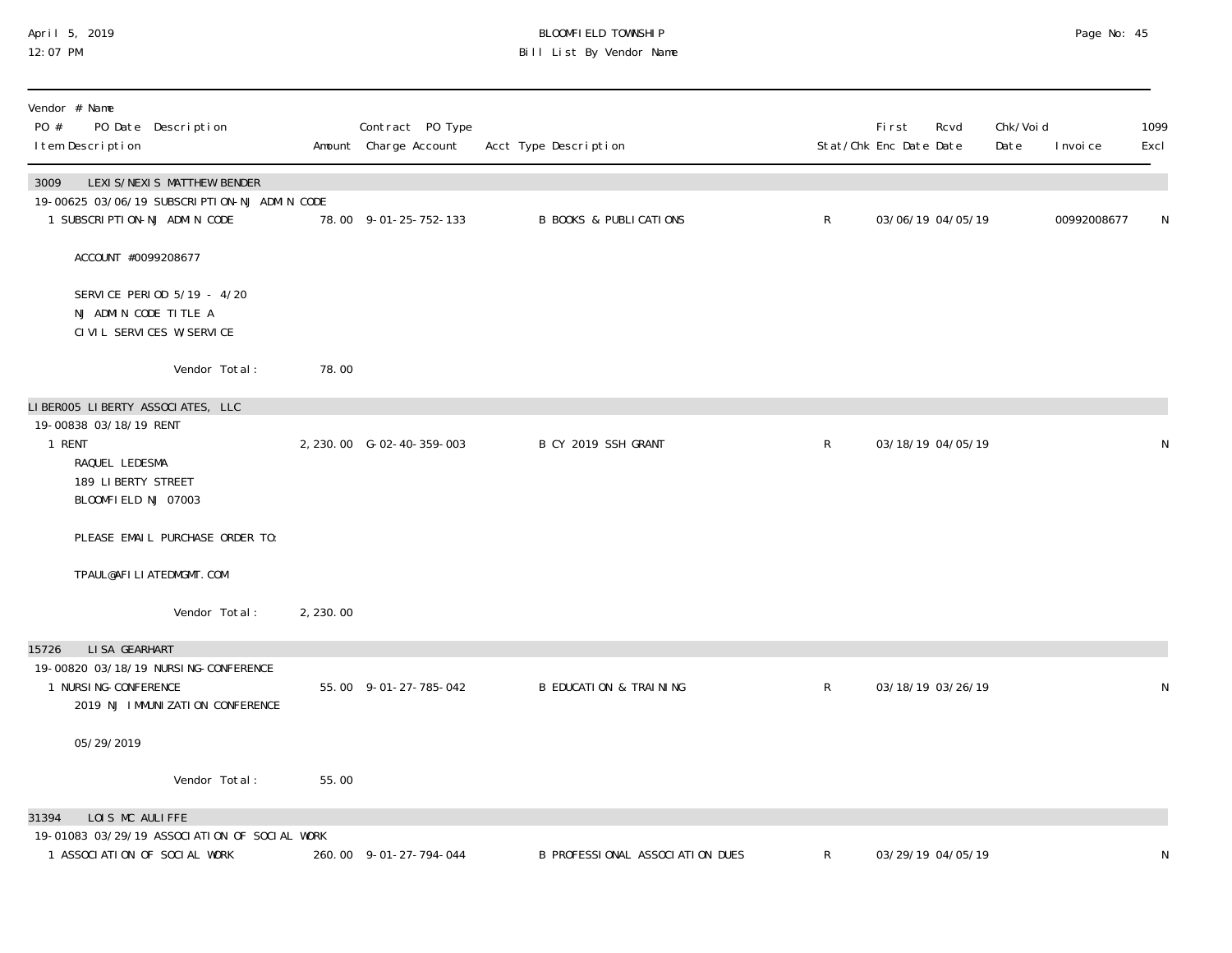### April 5, 2019 BLOOMFIELD TOWNSHIP Page No: 46 12:07 PM Bill List By Vendor Name

| Vendor # Name<br>PO #<br>PO Date Description<br>I tem Description                               |           | Contract PO Type<br>Amount Charge Account | Acct Type Description                        |              | First<br>Stat/Chk Enc Date Date | Rcvd              | Chk/Voi d<br>Date | I nvoi ce    | 1099<br>Excl |
|-------------------------------------------------------------------------------------------------|-----------|-------------------------------------------|----------------------------------------------|--------------|---------------------------------|-------------------|-------------------|--------------|--------------|
| LOIS MC AULIFFE<br>31394                                                                        | Continued |                                           |                                              |              |                                 |                   |                   |              |              |
| 19-01084 03/29/19 NASW RENEWAL-<br>1 NASW RENEWAL-                                              |           | 225.00 9-01-27-794-044                    | B PROFESSIONAL ASSOCIATION DUES              | $\mathsf{R}$ |                                 | 03/29/19 04/05/19 |                   | 866799653    | N            |
| Vendor Total:                                                                                   | 485.00    |                                           |                                              |              |                                 |                   |                   |              |              |
| LOUIS VENEZIA<br>55033                                                                          |           |                                           |                                              |              |                                 |                   |                   |              |              |
| 19-01012 03/25/19 REIMBURSE REGISTRATION FEE<br>1 REIMBURSE REGISTRATION FEE                    |           | 325.00 9-01-25-752-042                    | <b>B EDUCATION AND TRAINING</b>              | $\mathsf{R}$ |                                 | 03/25/19 04/04/19 |                   | 26861-553551 | N            |
| REIMBURSE FEE PAID FOR TRAINING CLASS:                                                          |           |                                           |                                              |              |                                 |                   |                   |              |              |
| "MANAGING DISCIPLINARY CHALLENGES" IN<br>THE FIRE SERVICE                                       |           |                                           |                                              |              |                                 |                   |                   |              |              |
| EVESHAM FIRE RESCUE - MARLTON, NJ                                                               |           |                                           |                                              |              |                                 |                   |                   |              |              |
| DATES: 4/8/19 - 4/9/19                                                                          |           |                                           |                                              |              |                                 |                   |                   |              |              |
| Vendor Total:                                                                                   | 325.00    |                                           |                                              |              |                                 |                   |                   |              |              |
| MACKENZIE AUTOMATIC DOORS, INC.<br>30659                                                        |           |                                           |                                              |              |                                 |                   |                   |              |              |
| 19-00953 03/18/19 UPGRADE DOOR-MUNICIPAL BLDG.<br>1 UPGRADE DOOR - MUNICIPAL BLDG.              |           | 307.00 C-04-55-713-947                    | B IMPROVEMENTS MUNICIPAL BUILDING & GROUND R |              |                                 | 03/18/19 04/05/19 |                   | 329856       | N            |
|                                                                                                 |           |                                           |                                              |              |                                 |                   |                   |              |              |
| I NVOI CE #329856<br>CUSTOMER #BL0007                                                           |           |                                           |                                              |              |                                 |                   |                   |              |              |
| UPGRADE AND REPLACE MOTOR AND CONTROL<br>FOR AUTOMATIC FRONT DOORS IN THE<br>MUNICIPAL BUILDING |           |                                           |                                              |              |                                 |                   |                   |              |              |
| 19-00954 03/18/19 UPGRADE DOOR - MUNICIPAL BLDG.<br>1 UPGRADE DOOR - MUNICIPAL BLDG.            |           | 2, 184.50 C-04-55-713-947                 | B IMPROVEMENTS MUNICIPAL BUILDING & GROUND R |              |                                 | 03/18/19 04/05/19 |                   | 328889       | N            |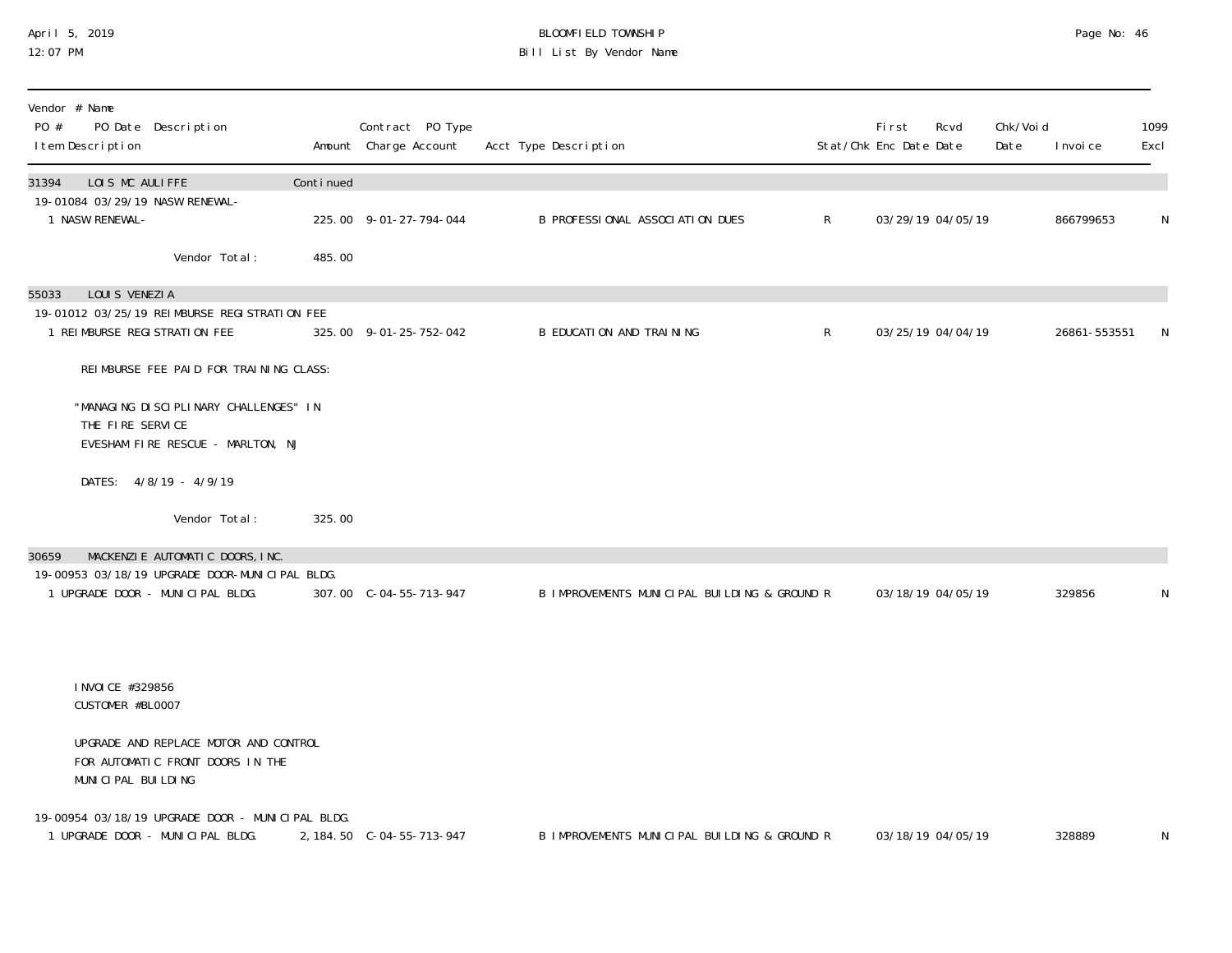## April 5, 2019 BLOOMFIELD TOWNSHIP Page No: 47 12:07 PM Bill List By Vendor Name

| Vendor # Name<br>PO #<br>PO Date Description<br>I tem Description                                                                                                  |                                                                           |          | Contract PO Type<br>Amount Charge Account | Acct Type Description                       |              | <b>First</b><br>Rcvd<br>Stat/Chk Enc Date Date | Chk/Voi d<br>Date | I nvoi ce    | 1099<br>Excl |
|--------------------------------------------------------------------------------------------------------------------------------------------------------------------|---------------------------------------------------------------------------|----------|-------------------------------------------|---------------------------------------------|--------------|------------------------------------------------|-------------------|--------------|--------------|
| 30659<br>19-00954 03/18/19 UPGRADE DOOR - MUNICIPAL BLDG. Continued<br>I NVOI CE #328889<br>CUSTOMER NO. BLOO07                                                    | MACKENZIE AUTOMATIC DOORS, INC. Continued                                 |          |                                           |                                             |              |                                                |                   |              |              |
| MUNICIPAL BUILDING                                                                                                                                                 | UPGRADE AND REPLACE MOTOR AND CONTROL<br>FOR AUTOMATIC FRONT DOORS IN THE |          |                                           |                                             |              |                                                |                   |              |              |
|                                                                                                                                                                    | Vendor Total:                                                             | 2,491.50 |                                           |                                             |              |                                                |                   |              |              |
| MATTHEW U. WATKINS<br>57256<br>19-00814 03/18/19 REIMBURSEMENT FOR ICMA 2019<br>1 REIMBURSEMENT FOR ICMA 2019<br>REGIONAL CONFERENCE FOR ICMA                      | REIMBURSEMENT FOR 2019 NORTHEAST                                          |          | 329.00 9-01-20-701-042                    | <b>B EDUCATION &amp; TRAINING</b>           | $\mathsf{R}$ | 03/18/19 03/28/19                              |                   | BAOP2BCC4C56 | N            |
|                                                                                                                                                                    | Vendor Total:                                                             | 329.00   |                                           |                                             |              |                                                |                   |              |              |
| MCNERNEY & ASSOCIATES, INC.<br>31404<br>19-01019 03/26/19 RESTRICTED APPRL-BL516 LOT 1<br>1 RESTRICTED APPRL-BL516 LOT 1<br>223 BROAD STREET<br>BLOCK 516<br>L0T 1 |                                                                           |          | 1,500.00 8-01-20-710-028                  | <b>B CONSULTANT &amp; PROFESSIONAL SERV</b> | $\mathsf{R}$ | 03/26/19 04/04/19                              |                   | 2019-005     | N            |
| TOTAL \$1,500.00                                                                                                                                                   |                                                                           |          |                                           |                                             |              |                                                |                   |              |              |
| I NVOI CE #2019-005<br>1/8/2019                                                                                                                                    |                                                                           |          |                                           |                                             |              |                                                |                   |              |              |
|                                                                                                                                                                    | Vendor Total:                                                             | 1,500.00 |                                           |                                             |              |                                                |                   |              |              |
| METROPOLITAN CENTER FOR<br>31804<br>19-00671 03/06/19 PRE-EMPLOY PSYCHOLOGICAL EVALS<br>1 PRE-EMPLOY PSYCHOLOGICAL EVALS<br>FOR PROFESSIONAL SERVICES              |                                                                           |          | 1,800.00 9-01-23-733-093                  | <b>B MEDICAL EXPENSES</b>                   | $\mathsf{R}$ | 03/06/19 03/23/19                              |                   | 012419       | N            |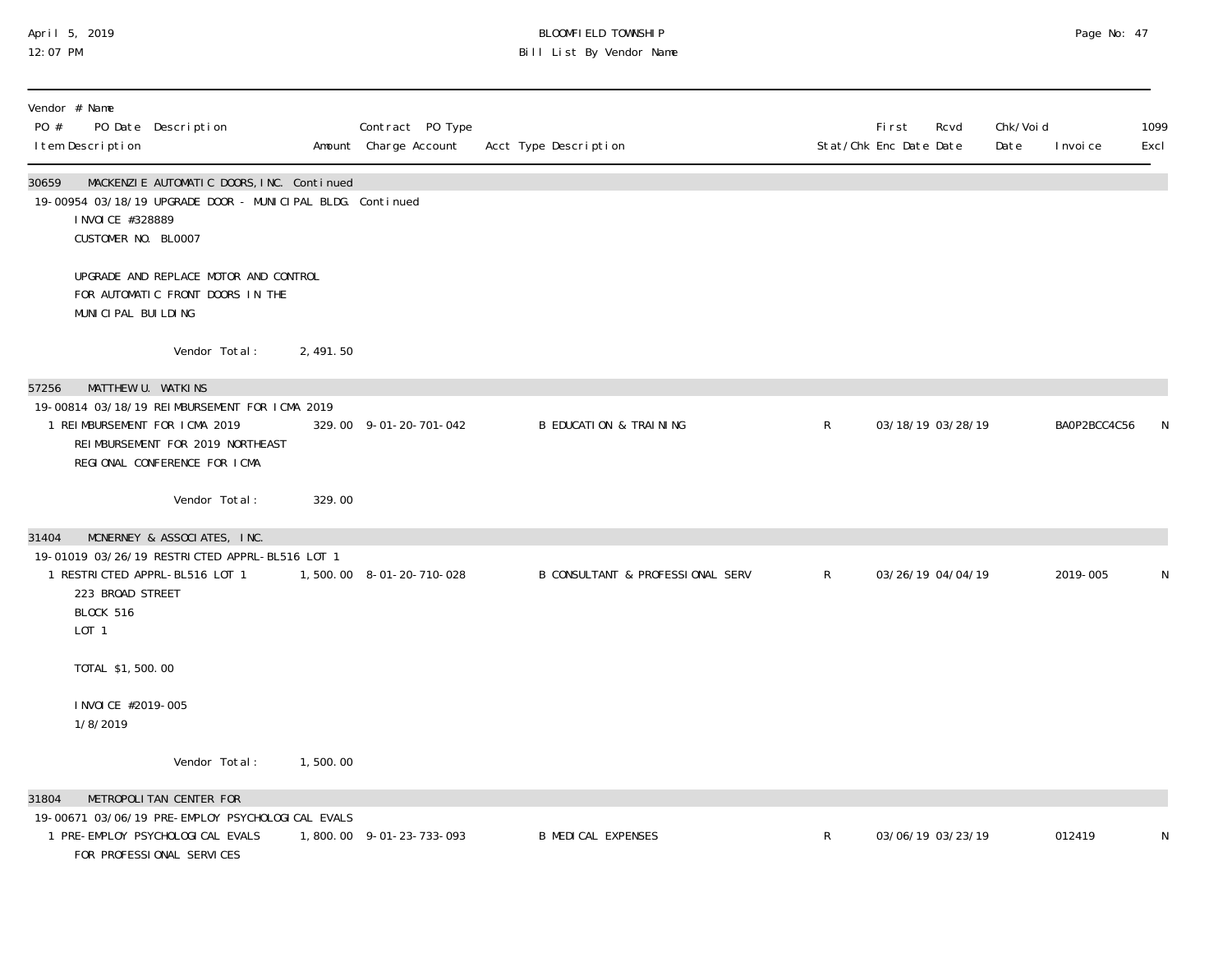## April 5, 2019 BLOOMFIELD TOWNSHIP Page No: 48 12:07 PM Bill List By Vendor Name

| Vendor # Name<br>PO #<br>PO Date Description<br>I tem Description                                                                                                                                                                                  |           | Contract PO Type<br>Amount Charge Account | Acct Type Description             |   | First<br>Rcvd<br>Stat/Chk Enc Date Date | Chk/Voi d<br>Date | I nvoi ce        | 1099<br>Excl |
|----------------------------------------------------------------------------------------------------------------------------------------------------------------------------------------------------------------------------------------------------|-----------|-------------------------------------------|-----------------------------------|---|-----------------------------------------|-------------------|------------------|--------------|
| METROPOLITAN CENTER FOR<br>31804<br>19-00671 03/06/19 PRE-EMPLOY PSYCHOLOGICAL EVALS Continued<br>1/23/19 - CANDI DATE ANTHONY COCO<br>1/23/19 - CANDIDATE FRANCIS PROSS<br>1/23/19 - CANDIDATE SEAN LIND<br>1/24/19 - CANDI DATE I SRAEL RENJI FO | Continued |                                           |                                   |   |                                         |                   |                  |              |
| 4 PSYCH EVALS AT 450.00 EACH                                                                                                                                                                                                                       |           |                                           |                                   |   |                                         |                   |                  |              |
| Vendor Total:                                                                                                                                                                                                                                      | 1,800.00  |                                           |                                   |   |                                         |                   |                  |              |
| MIDDLESEX COUNTY FIRE<br>32205<br>19-01013 03/25/19 FIRE OFFICIAL CLASS<br>1 FIRE OFFICIAL CLASS                                                                                                                                                   |           | 210.00 9-01-25-752-042                    | B EDUCATION AND TRAINING          | R | 03/25/19 04/04/19                       |                   |                  | N            |
|                                                                                                                                                                                                                                                    |           |                                           |                                   |   |                                         |                   |                  |              |
| FIRE OFFICIAL COURSE #01-1802-19<br>COURSE DATES: 5/21-6/20                                                                                                                                                                                        |           |                                           |                                   |   |                                         |                   |                  |              |
| FF GENNARO I LARIA                                                                                                                                                                                                                                 |           |                                           |                                   |   |                                         |                   |                  |              |
| Vendor Total:                                                                                                                                                                                                                                      | 210.00    |                                           |                                   |   |                                         |                   |                  |              |
| MI LLBURN RECREATION DEPT.<br>32040<br>19-00999 03/22/19 TRACK AND FIELD LEAGUE FEE                                                                                                                                                                |           |                                           |                                   |   |                                         |                   |                  |              |
| 1 TRACK AND FIELD LEAGUE FEE                                                                                                                                                                                                                       |           | 75.00 R-14-20-854-030                     | <b>B MATERIALS &amp; SUPPLIES</b> | R | 03/22/19 03/26/19                       |                   | BLOOMFIELD REC N |              |
| Vendor Total:                                                                                                                                                                                                                                      | 75.00     |                                           |                                   |   |                                         |                   |                  |              |
| MORTON SALT INC.<br>32756<br>19-00353 02/28/19 BULK SAFE-T-SALT<br>1 BULK SAFE-T-SALT<br>ESSEX COUNTY CO-OP<br>I NVOI CE: 5401784921<br>TI CKETS:<br>58331<br>58370                                                                                |           | 5,080.66 T-13-56-013-SR1                  | <b>B SNOW REMOVAL</b>             | R | 02/28/19 03/26/19                       |                   | 5401784921       | N            |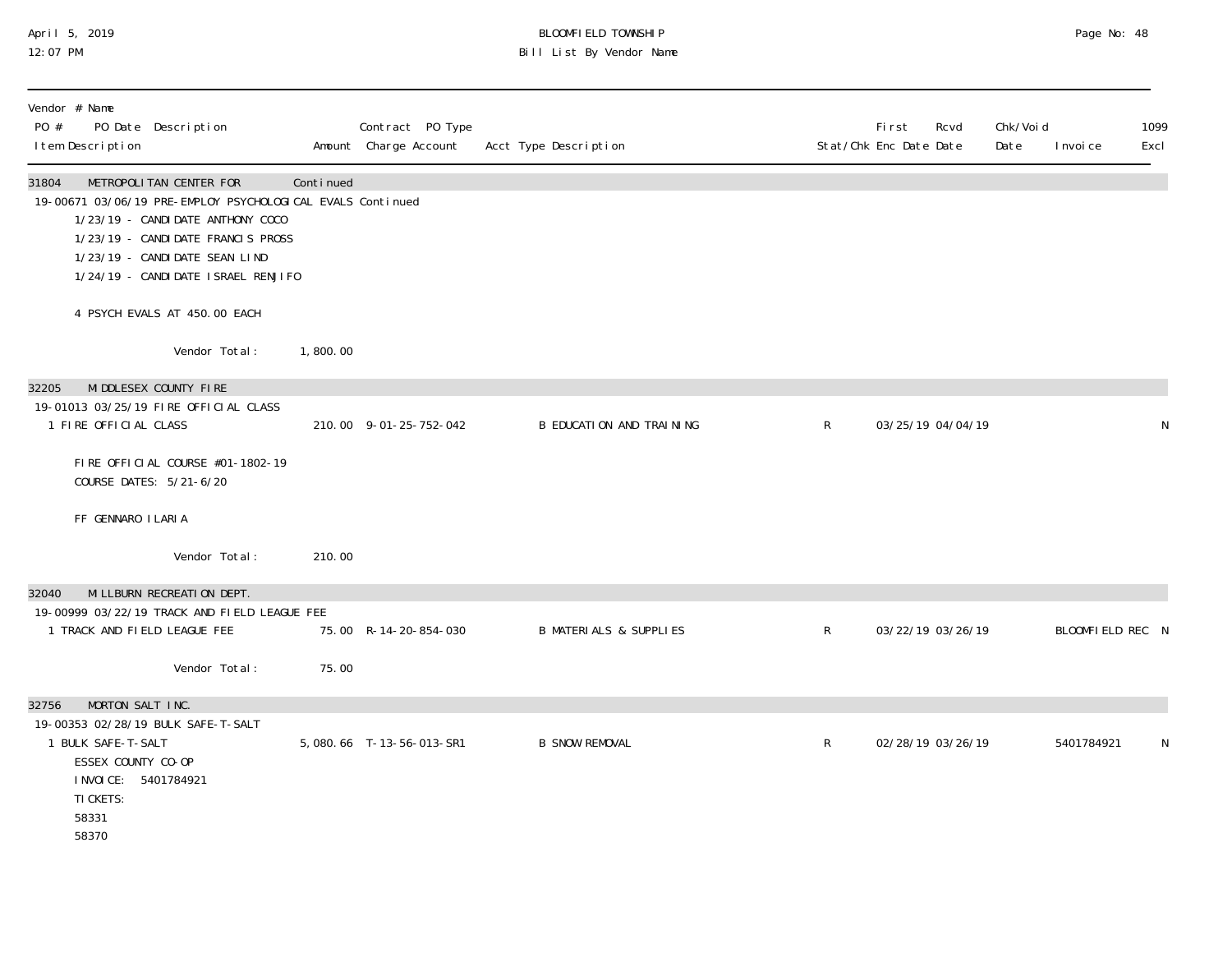### April 5, 2019 BLOOMFIELD TOWNSHIP Page No: 49 12:07 PM Bill List By Vendor Name

| Vendor # Name<br>PO #<br>PO Date Description<br>I tem Description                                   |            | Contract PO Type<br>Amount Charge Account | Acct Type Description                |             | First<br>Stat/Chk Enc Date Date | Rcvd              | Chk/Voi d<br>Date | I nvoi ce       | 1099<br>Excl |
|-----------------------------------------------------------------------------------------------------|------------|-------------------------------------------|--------------------------------------|-------------|---------------------------------|-------------------|-------------------|-----------------|--------------|
| 32756<br>MORTON SALT INC.<br>19-00353 02/28/19 BULK SAFE-T-SALT<br>58373                            | Continued  | Continued                                 |                                      |             |                                 |                   |                   |                 |              |
| Vendor Total:                                                                                       | 5,080.66   |                                           |                                      |             |                                 |                   |                   |                 |              |
| MUNICIPAL CAPITAL CORP.<br>33199                                                                    |            |                                           |                                      |             |                                 |                   |                   |                 |              |
| 19-01046 03/26/19 2019 COPIERS - 02<br>1 Q2 CONTRACT#13500/#185833<br>HVP:                          |            | 888.00 H-21-18-821-028                    | B CONSULTANT & PROFESSIONAL SERVICES | $\mathsf R$ |                                 | 03/26/19 03/28/19 |                   |                 | N            |
| April - \$298.00 (Contract#13500 Ends)<br>May - \$295.00 (Contract#185833 Start)<br>June - \$295.00 |            |                                           |                                      |             |                                 |                   |                   |                 |              |
| 2 Q2 CONTRACT#19031<br><b>BPU</b>                                                                   |            | 477.00 9-01-20-722-053                    | <b>B OFFICE EQUIPMENT</b>            | R           |                                 | 03/26/19 03/28/19 |                   | 19031-14T016    | N            |
| 3 Q2 CONTRACT#19173<br><b>BPU</b>                                                                   |            | 255.00 9-01-20-722-053                    | <b>B OFFICE EQUIPMENT</b>            | R           |                                 | 03/26/19 03/28/19 |                   | 19173-12T014    | N            |
| 4 Q2 CONTRACT#19432<br>REC/COURT/ENGINEERING/FIRE                                                   |            | 3, 114.00 9-01-28-795-029                 | <b>B OTHER CONTRACTUAL</b>           | R           |                                 | 03/26/19 03/28/19 |                   | 19432-10T012    | <sup>N</sup> |
| 5 Q2 CONTRACT#173488<br>CDBG                                                                        |            | 1,587.00 B-19-18-455-028                  | B CONSULTANT & PROFESSIONAL SERVICES | R           |                                 | 03/26/19 03/28/19 |                   | 173488-17T019 N |              |
| 6 Q2 CONTRACT#179159<br>POL/FIN/CLERK/PARKS/REC                                                     |            | 9, 336.00 9-01-20-722-053                 | <b>B OFFICE EQUIPMENT</b>            | R           |                                 | 03/26/19 03/28/19 |                   | 179159-10T012 N |              |
| 7 02 CONTRACT#180806<br><b>TAX</b>                                                                  |            | 5, 745.00 9-01-20-722-053                 | <b>B OFFICE EQUIPMENT</b>            | R           |                                 | 03/26/19 03/28/19 |                   | 180806-07T009   | <sup>N</sup> |
| 8 Q2 CONTRACT#185832<br>*NEW CONTRACT: MAYOR/I A/PD RECORDS<br>MAY - \$498.00<br>JUNE - 498.00      |            | 996.00 9-01-20-722-053                    | <b>B OFFICE EQUIPMENT</b>            | R           |                                 | 03/26/19 03/28/19 |                   |                 | N            |
|                                                                                                     | 22, 398.00 |                                           |                                      |             |                                 |                   |                   |                 |              |
| Vendor Total:                                                                                       | 22, 398.00 |                                           |                                      |             |                                 |                   |                   |                 |              |
| 33200<br>MUNICIPAL INSPECTION CORP.                                                                 |            |                                           |                                      |             |                                 |                   |                   |                 |              |
| 19-01025 03/26/19 Elevator Inspection<br>1 Elevator Inspection<br>Invoice date: 2/29/2019           |            | 3,016.00 T-13-22-256-U27                  | <b>B ELEVATOR INSPECTION FEES</b>    | $\mathsf R$ |                                 | 03/26/19 04/04/19 |                   | 2/29/2019       | N            |
| 2 Elevator Inspection                                                                               |            | 476.00 T-13-22-256-U27                    | <b>B ELEVATOR INSPECTION FEES</b>    | R           |                                 | 03/26/19 04/04/19 |                   | 12/31/2019      | ${\sf N}$    |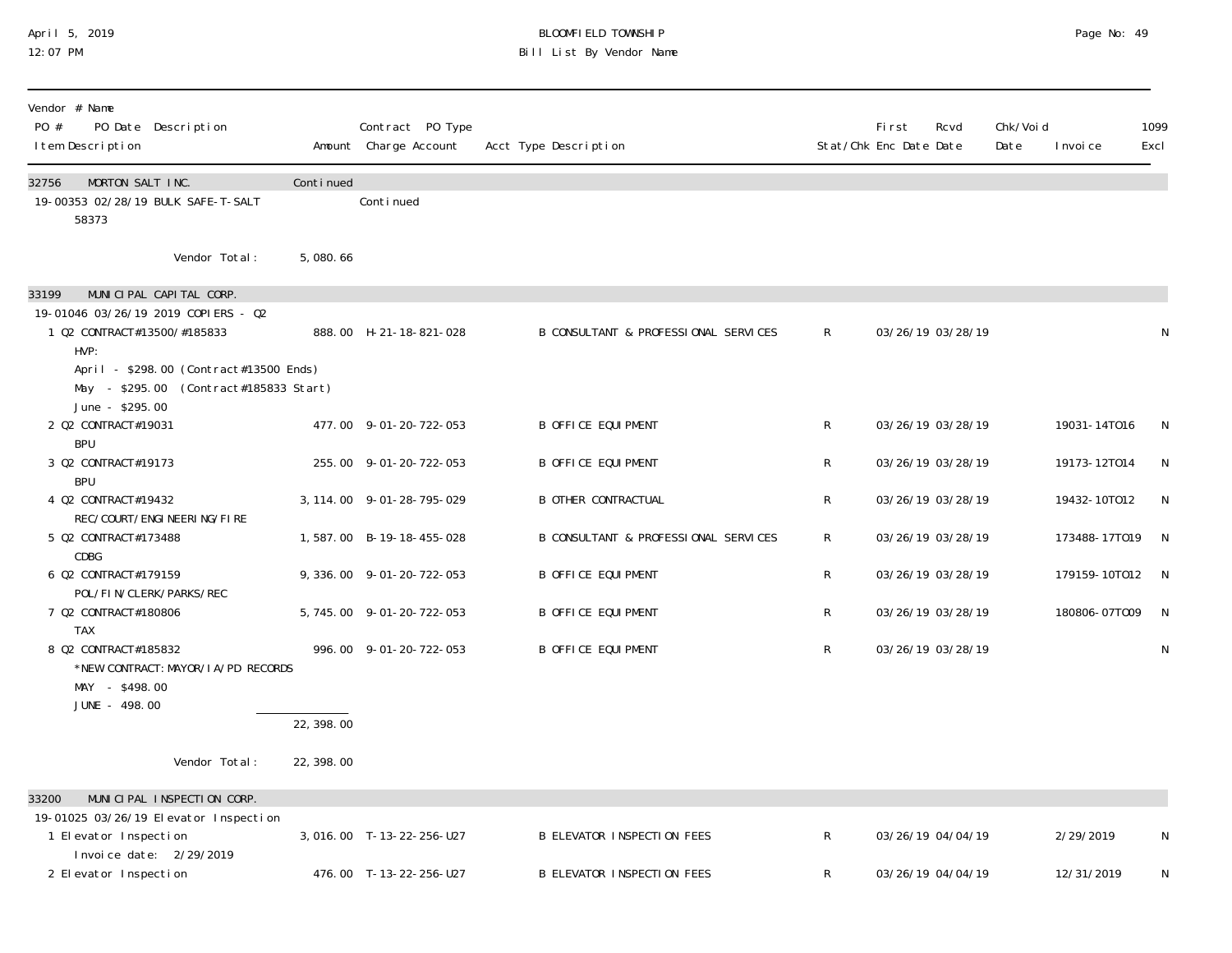### April 5, 2019 BLOOMFIELD TOWNSHIP Page No: 50 12:07 PM Bill List By Vendor Name

| Vendor # Name<br>PO #<br>PO Date Description<br>I tem Description                                       |           | Contract PO Type<br>Amount Charge Account | Acct Type Description             |              | <b>First</b><br>Rcvd<br>Stat/Chk Enc Date Date | Chk/Voi d<br>Date | I nvoi ce  | 1099<br>Excl |
|---------------------------------------------------------------------------------------------------------|-----------|-------------------------------------------|-----------------------------------|--------------|------------------------------------------------|-------------------|------------|--------------|
| 33200<br>MUNICIPAL INSPECTION CORP.<br>19-01025 03/26/19 Elevator Inspection<br>Invoice date 12/31/2019 | Continued | Continued                                 |                                   |              |                                                |                   |            |              |
|                                                                                                         | 3,492.00  |                                           |                                   |              |                                                |                   |            |              |
| Vendor Total:                                                                                           | 3,492.00  |                                           |                                   |              |                                                |                   |            |              |
| NASW - NATIONAL ASSOCIATION OF<br>33819                                                                 |           |                                           |                                   |              |                                                |                   |            |              |
| 19-00415 02/28/19 KAREN LORE CONFERENCE 4/28/19<br>1 KAREN LORE<br>APRIL 28, 2019                       |           | 500.00 9-01-27-794-042                    | <b>B EDUCATION &amp; TRAINING</b> | $\mathsf{R}$ | 02/28/19 03/23/19                              |                   |            | N            |
| NASW ANNUAL CONFERENCE, ATLANTIC CITY                                                                   |           |                                           |                                   |              |                                                |                   |            |              |
| Vendor Total:                                                                                           | 500.00    |                                           |                                   |              |                                                |                   |            |              |
| 33799<br>NATIONAL METERING SERVICES, INC                                                                |           |                                           |                                   |              |                                                |                   |            |              |
| 19-00594 03/06/19 INV TB2018-01<br>1 INV TB2018-01<br>INDEPENDENT TESTING OF WATER METER                |           | 45.50 9-05-26-511-028                     | B CONSULTANT & PROFESSIONAL SERV  | R.           | 03/06/19 04/04/19                              |                   | TB2018-01  | N            |
| #42423703<br>214 AMPERE PKWAY - METER FAILED TESTING                                                    |           |                                           |                                   |              |                                                |                   |            |              |
| 2 INV TB2018-01 SHIPPING                                                                                | 120.50    | 75.00 9-05-26-511-028                     | B CONSULTANT & PROFESSIONAL SERV  | R            | 03/06/19 04/04/19                              |                   | TB2018-01  | N            |
| Vendor Total:                                                                                           | 120.50    |                                           |                                   |              |                                                |                   |            |              |
| NATURE'S CHOICE CORP.<br>33855                                                                          |           |                                           |                                   |              |                                                |                   |            |              |
| 19-00039 02/20/19 REM OF VEG WASTE 11/18 12/18<br>1 REMOVAL OF VEG WASTE 11/18<br>FORMAL BID 6864       |           | 585.00 8-01-32-827-127                    | B GARB. &TRASH REMOVAL-CONTRACT.  | R            | 02/20/19 04/04/19                              |                   | 0051346-IN | N            |
| 0051346-IN<br>2 REMOVAL OF VEG WASTE 11/18                                                              |           | 585.00 8-01-32-827-127                    | B GARB. & TRASH REMOVAL-CONTRACT. | R            | 02/20/19 04/04/19                              |                   | 0051285-IN | N            |
| 0051285-IN<br>3 REMOVAL OF VEG WASTE 11/18<br>0051284-IN                                                |           | 585.00 8-01-32-827-127                    | B GARB. &TRASH REMOVAL-CONTRACT.  | R            | 02/20/19 04/04/19                              |                   | 0051284-IN | N            |
| 4 REMOVAL OF VEG WASTE 11/18<br>0051166-IN                                                              |           | 585.00 8-01-32-827-127                    | B GARB. &TRASH REMOVAL-CONTRACT.  | R            | 02/20/19 04/04/19                              |                   | 0051166-IN | N            |
| 5 REMOVAL OF VEG WASTE 11/18                                                                            |           | 585.00 8-01-32-827-127                    | B GARB. & TRASH REMOVAL-CONTRACT. | R            | 02/20/19 04/04/19                              |                   | 0051165-IN | N            |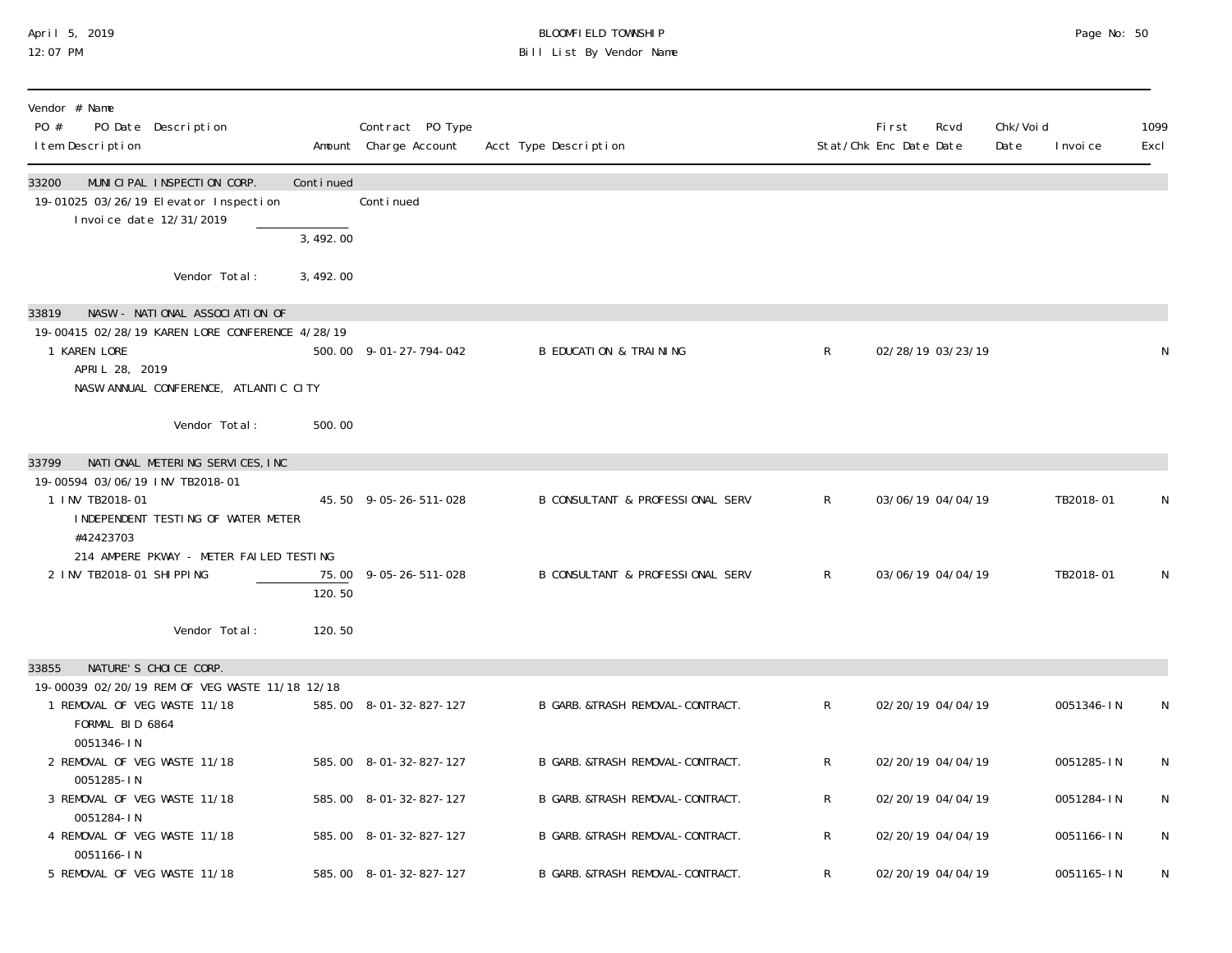### April 5, 2019 BLOOMFIELD TOWNSHIP Page No: 51 12:07 PM Bill List By Vendor Name

| Vendor # Name<br>PO #<br>PO Date Description<br>I tem Description |           | Contract PO Type<br>Amount Charge Account | Acct Type Description             |   | <b>First</b><br>Stat/Chk Enc Date Date | Rcvd              | Chk/Voi d<br>Date | I nvoi ce   | 1099<br>Excl |
|-------------------------------------------------------------------|-----------|-------------------------------------------|-----------------------------------|---|----------------------------------------|-------------------|-------------------|-------------|--------------|
| NATURE'S CHOICE CORP.<br>33855                                    | Continued |                                           |                                   |   |                                        |                   |                   |             |              |
| 19-00039 02/20/19 REM OF VEG WASTE 11/18 12/18<br>0051165-IN      |           | Continued                                 |                                   |   |                                        |                   |                   |             |              |
| 6 REMOVAL OF VEG WASTE 11/18<br>0051055-IN                        |           | 585.00 8-01-32-827-127                    | B GARB. &TRASH REMOVAL-CONTRACT.  | R |                                        | 02/20/19 04/04/19 |                   | 00510055-IN | N            |
| 7 REMOVAL OF VEG WASTE 11/18<br>0051054-IN                        |           | 585.00 8-01-32-827-127                    | B GARB. &TRASH REMOVAL-CONTRACT.  | R |                                        | 02/20/19 04/04/19 |                   | 00510054-IN | N            |
| 8 REMOVAL OF VEG WASTE 11/18<br>0051053-IN                        |           | 585.00 8-01-32-827-127                    | B GARB. & TRASH REMOVAL-CONTRACT. | R |                                        | 02/20/19 04/04/19 |                   | 0051053-IN  | N            |
| 9 REMOVAL OF VEG WASTE 11/18<br>0051052-IN                        |           | 585.00 8-01-32-827-127                    | B GARB. & TRASH REMOVAL-CONTRACT. | R |                                        | 02/20/19 04/04/19 |                   | 0051052-IN  | N            |
| 10 REMOVAL OF VEG WASTE 11/18<br>0051051-IN                       |           | 585.00 8-01-32-827-127                    | B GARB. & TRASH REMOVAL-CONTRACT. | R |                                        | 02/20/19 04/04/19 |                   | 0051051-IN  | N            |
| 11 REMOVAL OF VEG WASTE 11/18<br>0051040-IN                       |           | 585.00 8-01-32-827-127                    | B GARB. & TRASH REMOVAL-CONTRACT. | R |                                        | 02/20/19 04/04/19 |                   | 0051040-IN  | N            |
| 12 REMOVAL OF VEG WASTE 11/18<br>0050980-IN                       |           | 585.00 8-01-32-827-127                    | B GARB. & TRASH REMOVAL-CONTRACT. | R |                                        | 02/20/19 04/04/19 |                   | 0050980-IN  | N            |
| 13 REMOVAL OF VEG WASTE 11/18<br>0050979-IN                       |           | 585.00 8-01-32-827-127                    | B GARB. & TRASH REMOVAL-CONTRACT. | R |                                        | 02/20/19 04/04/19 |                   | 0050979-IN  | $\mathsf N$  |
| 14 REMOVAL OF VEG WASTE 11/18<br>0050865-IN                       |           | 585.00 8-01-32-827-127                    | B GARB. &TRASH REMOVAL-CONTRACT.  | R |                                        | 02/20/19 04/04/19 |                   | 0050865-IN  | N            |
| 15 REMOVAL OF VEG WASTE 11/18<br>0050864-IN                       |           | 585.00 8-01-32-827-127                    | B GARB. & TRASH REMOVAL-CONTRACT. | R |                                        | 02/20/19 04/04/19 |                   | 0050864-IN  | N            |
| 16 REMOVAL OF VEG WASTE 11/18<br>0050766-IN                       |           | 585.00 8-01-32-827-127                    | B GARB. &TRASH REMOVAL-CONTRACT.  | R |                                        | 02/20/19 04/04/19 |                   | 0050766-IN  | N            |
| 17 REMOVAL OF VEG WASTE 12/18<br>0051443-IN                       |           | 585.00 8-01-32-827-127                    | B GARB. &TRASH REMOVAL-CONTRACT.  | R |                                        | 02/20/19 04/04/19 |                   | 0051443-IN  | $\mathsf N$  |
| 18 REMOVAL OF VEG WASTE 12/18<br>0051444-IN                       |           | 585.00 8-01-32-827-127                    | B GARB. &TRASH REMOVAL-CONTRACT.  | R |                                        | 02/20/19 04/04/19 |                   | 0051444-IN  | N            |
| 19 REMOVAL OF VEG WASTE 12/18<br>0051467-IN                       |           | 585.00 8-01-32-827-127                    | B GARB. & TRASH REMOVAL-CONTRACT. | R |                                        | 02/20/19 04/04/19 |                   | 0051467-IN  | N            |
| 20 REMOVAL OF VEG WASTE 12/18<br>0051468-IN                       |           | 585.00 8-01-32-827-127                    | B GARB. &TRASH REMOVAL-CONTRACT.  | R |                                        | 02/20/19 04/04/19 |                   | 0051468-IN  | N            |
| 21 REMOVAL OF VEG WASTE 12/18<br>0051572-IN                       |           | 585.00 8-01-32-827-127                    | B GARB. &TRASH REMOVAL-CONTRACT.  | R |                                        | 02/20/19 04/04/19 |                   | 0051572-IN  | N            |
| 22 REMOVAL OF VEG WASTE 12/18<br>0051574-IN                       |           | 585.00 8-01-32-827-127                    | B GARB. &TRASH REMOVAL-CONTRACT.  | R |                                        | 02/20/19 04/04/19 |                   | 0051574-IN  | N            |
| 23 REMOVAL OF VEG WASTE 12/18                                     |           | 585.00 8-01-32-827-127                    | B GARB. & TRASH REMOVAL-CONTRACT. | R |                                        | 02/20/19 04/04/19 |                   | 0051632-IN  | N            |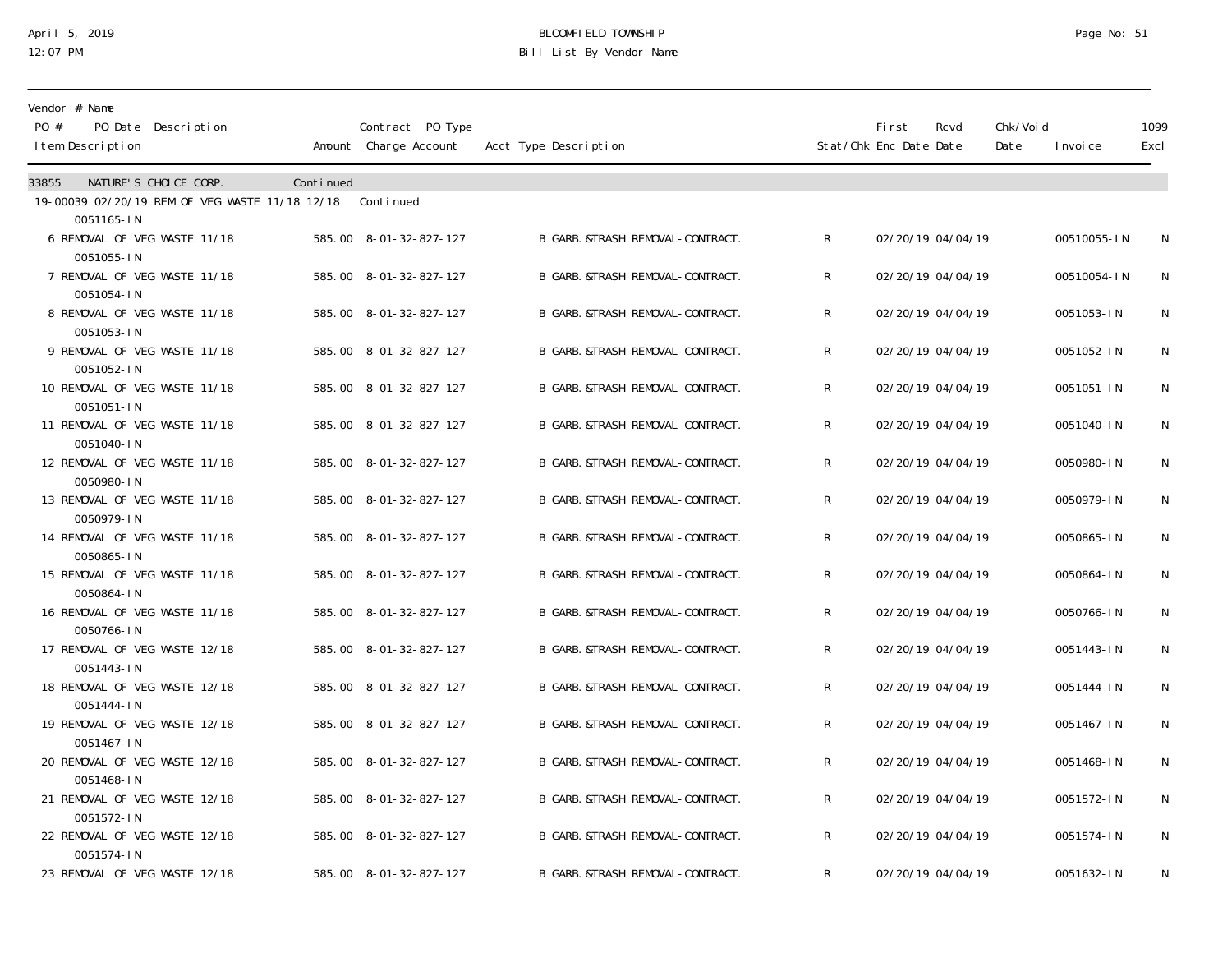### April 5, 2019 BLOOMFIELD TOWNSHIP Page No: 52 12:07 PM Bill List By Vendor Name

| Vendor # Name<br>PO #<br>PO Date Description<br>I tem Description      |           | Contract PO Type<br>Amount Charge Account | Acct Type Description             |   | <b>First</b><br>Stat/Chk Enc Date Date | Rcvd              | Chk/Voi d<br>Date | I nvoi ce  | 1099<br>Excl |
|------------------------------------------------------------------------|-----------|-------------------------------------------|-----------------------------------|---|----------------------------------------|-------------------|-------------------|------------|--------------|
| NATURE'S CHOICE CORP.<br>33855                                         | Continued |                                           |                                   |   |                                        |                   |                   |            |              |
| 19-00039 02/20/19 REM OF VEG WASTE 11/18 12/18 Continued<br>0051632-IN |           |                                           |                                   |   |                                        |                   |                   |            |              |
| 24 REMOVAL OF VEG WASTE 12/18<br>0051648-IN                            |           | 585.00 8-01-32-827-127                    | B GARB. &TRASH REMOVAL-CONTRACT.  | R |                                        | 02/20/19 04/04/19 |                   | 0051648-IN | N            |
| 25 REMOVAL OF VEG WASTE 12/18<br>0051649-IN                            |           | 585.00 8-01-32-827-127                    | B GARB. &TRASH REMOVAL-CONTRACT.  | R |                                        | 02/20/19 04/04/19 |                   | 0051649-IN | ${\sf N}$    |
| 26 REMOVAL OF VEG WASTE 12/18<br>0051650-IN                            |           | 585.00 8-01-32-827-127                    | B GARB. & TRASH REMOVAL-CONTRACT. | R |                                        | 02/20/19 04/04/19 |                   | 0051650-IN | N            |
| 27 REMOVAL OF VEG WASTE 12/18                                          |           | 585.00 8-01-32-827-127                    | B GARB. & TRASH REMOVAL-CONTRACT. | R |                                        | 02/20/19 04/04/19 |                   | 0051651-IN | N            |
| 0051651-IN<br>28 REMOVAL OF VEG WASTE 12/18<br>0051842-IN              |           | 585.00 8-01-32-827-127                    | B GARB. & TRASH REMOVAL-CONTRACT. | R |                                        | 02/20/19 04/04/19 |                   | 0051842-IN | N            |
| 29 REMOVAL OF VEG WASTE 12/18<br>0051843-IN                            |           | 585.00 8-01-32-827-127                    | B GARB. &TRASH REMOVAL-CONTRACT.  | R |                                        | 02/20/19 04/04/19 |                   | 0051843-IN | N            |
| 30 REMOVAL OF VEG WASTE 12/18<br>0051844-IN                            |           | 585.00 8-01-32-827-127                    | B GARB. & TRASH REMOVAL-CONTRACT. | R |                                        | 02/20/19 04/04/19 |                   | 0051844-IN | N            |
| 31 REMOVAL OF VEG WASTE 12/18<br>0051938-IN                            |           | 585.00 8-01-32-827-127                    | B GARB. &TRASH REMOVAL-CONTRACT.  | R |                                        | 02/20/19 04/04/19 |                   | 0051938-IN | ${\sf N}$    |
| 32 REMOVAL OF VEG WASTE 12/18<br>0051939-IN                            |           | 585.00 8-01-32-827-127                    | B GARB. & TRASH REMOVAL-CONTRACT. | R |                                        | 02/20/19 04/04/19 |                   | 0051939-IN | N            |
| 33 REMOVAL OF VEG WASTE 12/18<br>0051972-IN                            |           | 585.00 8-01-32-827-127                    | B GARB. & TRASH REMOVAL-CONTRACT. | R |                                        | 02/20/19 04/04/19 |                   | 0051972-IN | N            |
| 34 REMOVAL OF VEG WASTE 12/18<br>0051974-IN                            |           | 585.00 8-01-32-827-127                    | B GARB. & TRASH REMOVAL-CONTRACT. | R |                                        | 02/20/19 04/04/19 |                   | 0051974-IN | N            |
| 35 REMOVAL OF VEG WASTE 12/18<br>0051975-IN                            |           | 585.00 8-01-32-827-127                    | B GARB. & TRASH REMOVAL-CONTRACT. | R |                                        | 02/20/19 04/04/19 |                   | 0051975-IN | N            |
| 36 REMOVAL OF VEG WASTE 12/18<br>0052044-IN                            |           | 585.00 8-01-32-827-127                    | B GARB. &TRASH REMOVAL-CONTRACT.  | R |                                        | 02/20/19 04/04/19 |                   | 0052044-IN | N            |
| 37 REMOVAL OF VEG WASTE 12/18<br>0052101-IN                            |           | 585.00 8-01-32-827-127                    | B GARB. & TRASH REMOVAL-CONTRACT. | R |                                        | 02/20/19 04/04/19 |                   | 0052101-IN | N            |
| 38 REMOVAL OF VEG WASTE 12/18<br>0052102-IN                            |           | 585.00 8-01-32-827-127                    | B GARB. &TRASH REMOVAL-CONTRACT.  | R |                                        | 02/20/19 04/04/19 |                   | 0052102-IN | N            |
| 39 REMOVAL OF VEG WASTE 12/18<br>0052183-IN                            |           | 585.00 8-01-32-827-127                    | B GARB. & TRASH REMOVAL-CONTRACT. | R |                                        | 02/20/19 04/04/19 |                   | 0052183-IN | N            |
| 40 REMOVAL OF VEG WASTE 12/18                                          |           | 585.00 8-01-32-827-127                    | B GARB. & TRASH REMOVAL-CONTRACT. | R |                                        | 02/20/19 04/04/19 |                   | 0052184-IN | N            |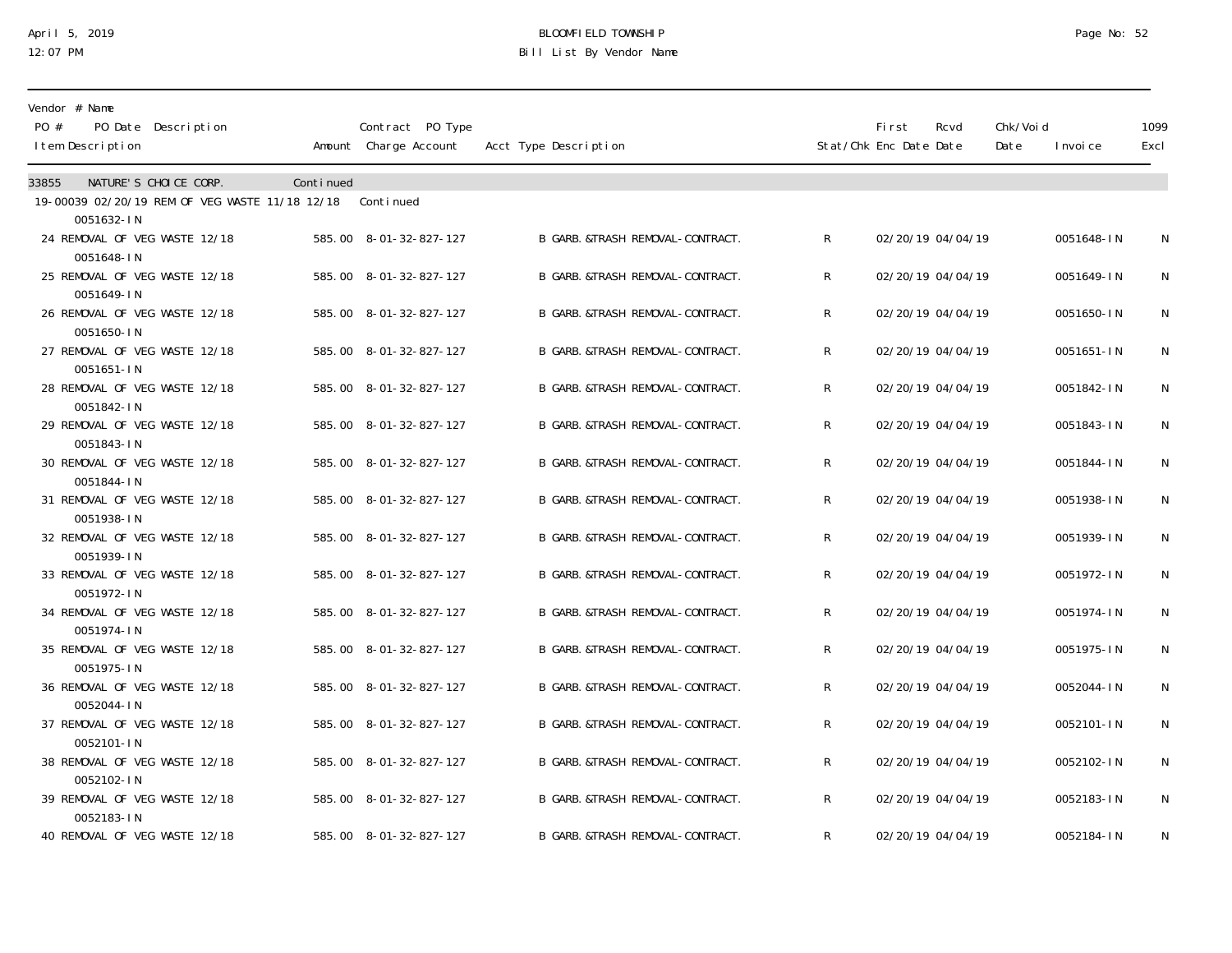# April 5, 2019 BLOOMFIELD TOWNSHIP Page No: 53 Bill List By Vendor Name

| Vendor # Name<br>PO #<br>PO Date Description<br>I tem Description                              |           | Contract PO Type<br>Amount Charge Account | Acct Type Description             |                | <b>First</b><br>Stat/Chk Enc Date Date | Rcvd              | Chk/Voi d<br>Date | I nvoi ce  | 1099<br>Excl |
|------------------------------------------------------------------------------------------------|-----------|-------------------------------------------|-----------------------------------|----------------|----------------------------------------|-------------------|-------------------|------------|--------------|
| 33855<br>NATURE'S CHOICE CORP.<br>19-00039 02/20/19 REM OF VEG WASTE 11/18 12/18<br>0052184-IN | Continued | Continued                                 |                                   |                |                                        |                   |                   |            |              |
|                                                                                                | 23,400.00 |                                           |                                   |                |                                        |                   |                   |            |              |
| 19-00624 03/06/19 REMOVAL OF VEG WASTE DPW YARD                                                |           |                                           |                                   |                |                                        |                   |                   |            |              |
| 1 REMOVAL OF VEG WASTE DPW YARD<br>FORMAL BID 6864<br>I NVOI CE 0052305-IN                     |           | 585.00 9-01-32-827-127                    | B GARB. &TRASH REMOVAL-CONTRACT.  | $\mathsf{R}^-$ |                                        | 03/06/19 04/04/19 |                   | 0052305-IN | N            |
| 2 0052379-IN                                                                                   |           | 585.00 9-01-32-827-127                    | B GARB. & TRASH REMOVAL-CONTRACT. | R              |                                        | 03/06/19 04/04/19 |                   | 0052379-IN | N            |
| 3 0052452-IN                                                                                   |           | 585.00 9-01-32-827-127                    | B GARB. &TRASH REMOVAL-CONTRACT.  | R              |                                        | 03/06/19 04/04/19 |                   | 0052452-IN | N            |
| 4 0052453-IN                                                                                   |           | 585.00 9-01-32-827-127                    | B GARB. &TRASH REMOVAL-CONTRACT.  | R              |                                        | 03/06/19 04/04/19 |                   | 0052453-IN | N            |
| 5 0052543-IN                                                                                   |           | 585.00 9-01-32-827-127                    | B GARB. &TRASH REMOVAL-CONTRACT.  | R              |                                        | 03/06/19 04/04/19 |                   | 0052543-IN | $\mathsf N$  |
| 6 0052544-IN                                                                                   |           | 585.00 9-01-32-827-127                    | B GARB. &TRASH REMOVAL-CONTRACT.  | R              |                                        | 03/06/19 04/04/19 |                   | 0052544-IN | $\mathsf N$  |
| 7 0052711-IN                                                                                   |           | 585.00 9-01-32-827-127                    | B GARB. &TRASH REMOVAL-CONTRACT.  | R              |                                        | 03/06/19 04/04/19 |                   | 0052711-IN | $\mathsf N$  |
| 8 0052808-IN                                                                                   |           | 585.00 9-01-32-827-127                    | B GARB. &TRASH REMOVAL-CONTRACT.  | R              |                                        | 03/06/19 04/04/19 |                   | 0052808-IN | N            |
| 9 0052942-IN                                                                                   | 5, 265.00 | 585.00 9-01-32-827-127                    | B GARB. &TRASH REMOVAL-CONTRACT.  | $\mathsf{R}$   |                                        | 03/06/19 04/04/19 |                   | 0052942-IN | N            |
| 19-00626 03/06/19 REMOVAL OF VEG WASTE DPW YARD                                                |           |                                           |                                   |                |                                        |                   |                   |            |              |
| 1 REMOVAL OF VEG WASTE DPW YARD<br>FORMAL BID 6864<br>I NVOI CE 0053521-IN                     |           | 585.00 9-01-32-827-127                    | B GARB. &TRASH REMOVAL-CONTRACT.  | $\mathsf R$    |                                        | 03/06/19 04/04/19 |                   | 0053521-IN | N            |
| 2 0053607-IN                                                                                   |           | 468.00 9-01-32-827-127                    | B GARB. &TRASH REMOVAL-CONTRACT.  | R              |                                        | 03/06/19 04/04/19 |                   | 0053607-IN | N            |
| 3 0053480-IN                                                                                   |           | 468.00 9-01-32-827-127                    | B GARB. & TRASH REMOVAL-CONTRACT. | R              |                                        | 03/06/19 04/04/19 |                   | 0053480-IN | N            |
| 4 0053375-IN                                                                                   |           | 585.00 9-01-32-827-127                    | B GARB. &TRASH REMOVAL-CONTRACT.  | R              |                                        | 03/06/19 04/04/19 |                   | 0053375-IN | $\mathsf N$  |
| 5 0053320-IN                                                                                   |           | 585.00 9-01-32-827-127                    | B GARB. &TRASH REMOVAL-CONTRACT.  | R              |                                        | 03/06/19 04/04/19 |                   | 0053320-IN | ${\sf N}$    |
| 6 0053374-IN                                                                                   |           | 585.00 9-01-32-827-127                    | B GARB. &TRASH REMOVAL-CONTRACT.  | R              |                                        | 03/06/19 04/04/19 |                   | 0053374-IN | ${\sf N}$    |
| 7 0053319-IN                                                                                   |           | 585.00 9-01-32-827-127                    | B GARB. &TRASH REMOVAL-CONTRACT.  | R              |                                        | 03/06/19 04/04/19 |                   | 0053319-IN | $\mathsf{N}$ |
| 8 0052492-IN                                                                                   |           | 585.00 9-01-32-827-127                    | B GARB. &TRASH REMOVAL-CONTRACT.  | R              |                                        | 03/06/19 04/04/19 |                   | 0052492-IN | $\mathsf N$  |
| 9 0052491-IN                                                                                   |           | 585.00 9-01-32-827-127                    | B GARB. &TRASH REMOVAL-CONTRACT.  | R              |                                        | 03/06/19 04/04/19 |                   | 0052491-IN | ${\sf N}$    |
| 10 0053196-IN                                                                                  | 5,616.00  | 585.00 9-01-32-827-127                    | B GARB. &TRASH REMOVAL-CONTRACT.  | R              |                                        | 03/06/19 04/04/19 |                   | 0053196-IN | N            |
| 19-00628 03/06/19 REMOVAL OF VEG WASTE DPW YARD                                                |           |                                           |                                   |                |                                        |                   |                   |            |              |
| 1 REMOVAL OF VEG WASTE DPW YARD<br>FORMAL BID 6864<br>I NVOI CE 0053195-I N                    |           | 585.00 9-01-32-827-127                    | B GARB. &TRASH REMOVAL-CONTRACT.  | $\mathsf R$    |                                        | 03/06/19 04/04/19 |                   | 0053195-IN | N            |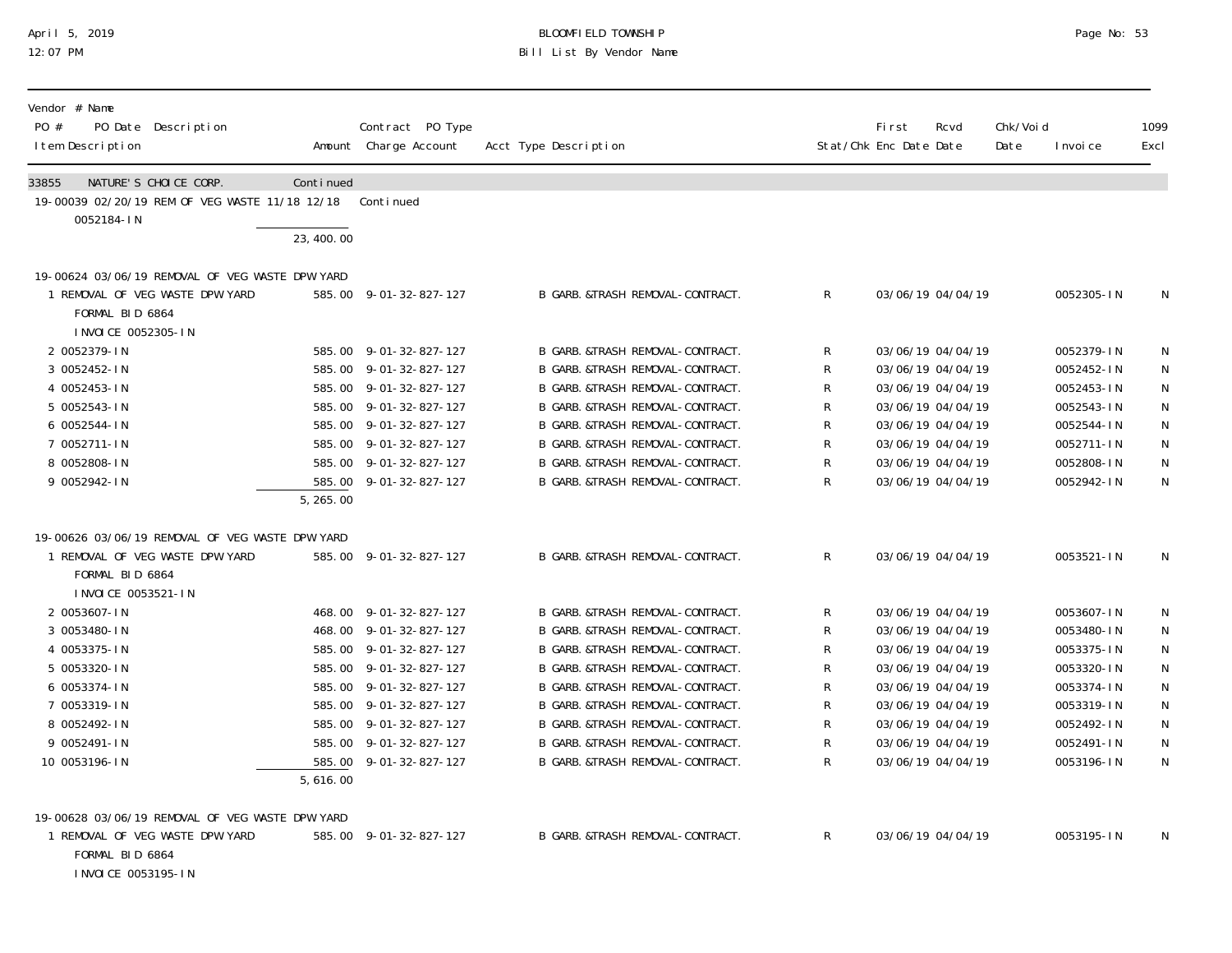## April 5, 2019 BLOOMFIELD TOWNSHIP Page No: 54 12:07 PM Bill List By Vendor Name

| Vendor # Name<br>PO #<br>PO Date Description<br>I tem Description    |            | Contract PO Type<br>Amount Charge Account        | Acct Type Description                                                |              | Fi rst<br>Stat/Chk Enc Date Date | Rcvd                                   | Chk/Voi d<br>Date | I nvoi ce                | 1099<br>Excl |
|----------------------------------------------------------------------|------------|--------------------------------------------------|----------------------------------------------------------------------|--------------|----------------------------------|----------------------------------------|-------------------|--------------------------|--------------|
| NATURE'S CHOICE CORP.<br>33855                                       | Continued  |                                                  |                                                                      |              |                                  |                                        |                   |                          |              |
| 19-00628 03/06/19 REMOVAL OF VEG WASTE DPW YARD Continued            |            |                                                  |                                                                      |              |                                  |                                        |                   |                          |              |
| 2 0053182-IN                                                         |            | 585.00 9-01-32-827-127                           | B GARB. &TRASH REMOVAL-CONTRACT.                                     | R            |                                  | 03/06/19 04/04/19                      |                   | 0053182-IN               | N            |
| 3 0053005-IN                                                         |            | 585.00 9-01-32-827-127                           | B GARB. &TRASH REMOVAL-CONTRACT.                                     | R            |                                  | 03/06/19 04/04/19                      |                   | 0053005-IN               | N            |
| 4 0052351-IN                                                         |            | 585.00 9-01-32-827-127                           | B GARB. &TRASH REMOVAL-CONTRACT.                                     | R            |                                  | 03/06/19 04/04/19                      |                   | 0052351-IN               | $\mathsf N$  |
| 5 0053546-IN<br>6 0053808-IN                                         |            | 468.00 9-01-32-827-127<br>468.00 9-01-32-827-127 | B GARB. &TRASH REMOVAL-CONTRACT.<br>B GARB. &TRASH REMOVAL-CONTRACT. | R<br>R       |                                  | 03/06/19 04/04/19<br>03/06/19 04/04/19 |                   | 0053546-IN<br>0053808-IN | N            |
| 7 0053739-IN                                                         |            | 585.00 9-01-32-827-127                           | B GARB. &TRASH REMOVAL-CONTRACT.                                     | R            |                                  | 03/06/19 04/04/19                      |                   | 0053739-IN               | ${\sf N}$    |
| 8 0053586-IN                                                         |            | 468.00 9-01-32-827-127                           | B GARB. &TRASH REMOVAL-CONTRACT.                                     | R            |                                  | 03/06/19 04/04/19                      |                   | 0053586-IN               | N<br>N       |
| 9 0053555-IN                                                         |            | 468.00 9-01-32-827-127                           | B GARB. &TRASH REMOVAL-CONTRACT.                                     | R            |                                  | 03/06/19 04/04/19                      |                   | 0053555-IN               | $\mathsf{N}$ |
|                                                                      | 4,797.00   |                                                  |                                                                      |              |                                  |                                        |                   |                          |              |
| Vendor Total:                                                        | 39,078.00  |                                                  |                                                                      |              |                                  |                                        |                   |                          |              |
| <b>NCHEC</b><br>33811                                                |            |                                                  |                                                                      |              |                                  |                                        |                   |                          |              |
| 19-00559 03/06/19 JESSI CHOLEWCZYNSKI                                |            |                                                  |                                                                      |              |                                  |                                        |                   |                          |              |
| 1 JESSI CHOLEWCZYNSKI                                                |            | 55.00 9-01-27-785-029                            | <b>B LICENSURE</b>                                                   | R            |                                  | 03/06/19 04/05/19                      |                   |                          | N            |
| 19-00666 03/06/19 LINDSAY DESTEFANO                                  |            |                                                  |                                                                      |              |                                  |                                        |                   |                          |              |
| 1 LINDSAY DESTEFANO                                                  |            | 55.00 9-01-27-785-029                            | <b>B LICENSURE</b>                                                   | $\mathsf{R}$ |                                  | 03/06/19 04/05/19                      |                   | 24907                    | $\mathsf N$  |
| Vendor Total:                                                        | 110.00     |                                                  |                                                                      |              |                                  |                                        |                   |                          |              |
| NETWORKFLEET, INC.<br>34192                                          |            |                                                  |                                                                      |              |                                  |                                        |                   |                          |              |
| 19-00977 03/20/19 TH VERIZON NETWORKFLEET                            |            |                                                  |                                                                      |              |                                  |                                        |                   |                          |              |
| 1 TH VERIZON NETWORKFLEET                                            |            | 1, 126. 70 9-01-31-820-076                       | <b>B TELEPHONE</b>                                                   | R            |                                  | 03/20/19 03/23/19                      |                   | 0SV000001701946 N        |              |
| TH VERIZON NETWORKFLEET 0SV000001701946<br>2 TH VERIZON NETWORKFLEET |            | 208.45 9-01-31-820-076                           | <b>B TELEPHONE</b>                                                   | R            |                                  | 03/20/19 03/23/19                      |                   | 0SV000001701947 N        |              |
| REC VERIZON NETWORKFLEET                                             |            |                                                  |                                                                      |              |                                  |                                        |                   |                          |              |
| I NVOI CE# 0SV000001701947                                           |            |                                                  |                                                                      |              |                                  |                                        |                   |                          |              |
|                                                                      | 1, 335.15  |                                                  |                                                                      |              |                                  |                                        |                   |                          |              |
| Vendor Total:                                                        | 1, 335. 15 |                                                  |                                                                      |              |                                  |                                        |                   |                          |              |
| NEWARK ASHPALT CORP.<br>34203                                        |            |                                                  |                                                                      |              |                                  |                                        |                   |                          |              |
| 19-00843 03/18/19 ASPHALT 58453 FORMAL BID 7043                      |            |                                                  |                                                                      |              |                                  |                                        |                   |                          |              |
| 1 ASPHALT 58453 FORMAL BID 7043                                      |            | 260.55 9-05-26-511-030                           | <b>B MATERIALS &amp; SUPPLIES</b>                                    | R            |                                  | 03/18/19 04/04/19                      |                   | 58453                    | N            |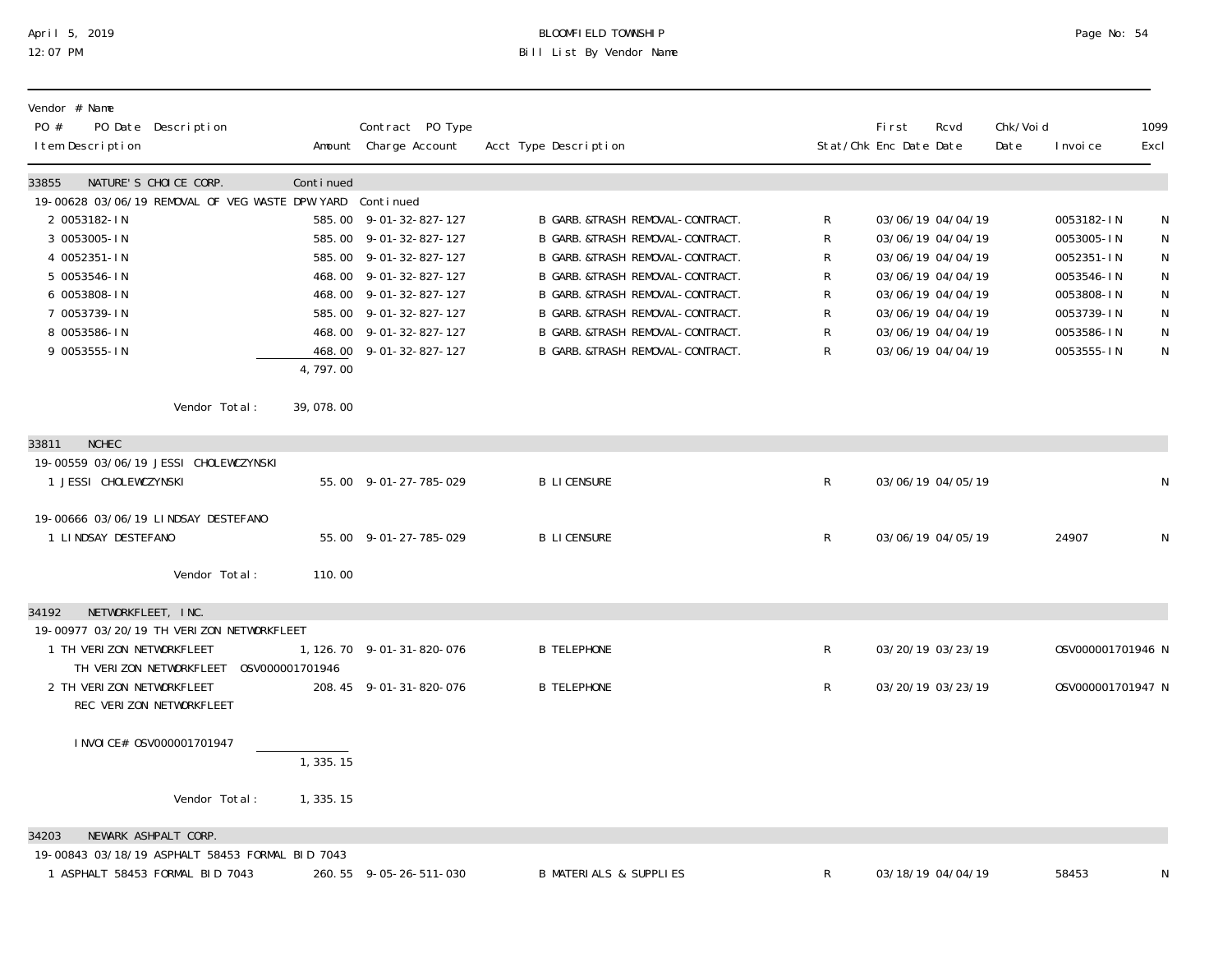## April 5, 2019 BLOOMFIELD TOWNSHIP Page No: 55 12:07 PM Bill List By Vendor Name

| Vendor # Name<br>PO #<br>PO Date Description<br>I tem Description                                                                                                                            |           | Contract PO Type<br>Amount Charge Account | Acct Type Description               |              | First<br>Stat/Chk Enc Date Date | Rcvd              | Chk/Voi d<br>Date | I nvoi ce | 1099<br>Excl |
|----------------------------------------------------------------------------------------------------------------------------------------------------------------------------------------------|-----------|-------------------------------------------|-------------------------------------|--------------|---------------------------------|-------------------|-------------------|-----------|--------------|
| NEWARK ASHPALT CORP.<br>34203                                                                                                                                                                | Continued |                                           |                                     |              |                                 |                   |                   |           |              |
| 19-00843 03/18/19 ASPHALT 58453 FORMAL BID 7043 Continued<br>TICKET 363636 WINTER MIX                                                                                                        |           |                                           |                                     |              |                                 |                   |                   |           |              |
| 2 ASPHALT 58453 FORMAL BID 7043                                                                                                                                                              |           | 264.60 9-05-26-511-030                    | <b>B MATERIALS &amp; SUPPLIES</b>   | R            |                                 | 03/18/19 04/04/19 |                   | 58453     | N            |
| TICKET 361637 WINTER MIX                                                                                                                                                                     |           |                                           |                                     |              |                                 |                   |                   |           |              |
| 3 ASPHALT 58453 FORMAL BID 7043                                                                                                                                                              |           | 55.00 9-05-26-511-030                     | <b>B MATERIALS &amp; SUPPLIES</b>   | R            |                                 | 03/18/19 04/04/19 |                   | 58453     | N            |
| TICKET 361638 RC TACK 5 GAL<br>4 ASPHALT 58453 FORMAL BID 7043                                                                                                                               |           | 297.00 9-05-26-511-030                    | <b>B MATERIALS &amp; SUPPLIES</b>   | R            |                                 | 03/18/19 04/04/19 |                   | 58453     | ${\sf N}$    |
| TICKET 361639 WINTER MIX                                                                                                                                                                     |           |                                           |                                     |              |                                 |                   |                   |           |              |
|                                                                                                                                                                                              | 877.15    |                                           |                                     |              |                                 |                   |                   |           |              |
| Vendor Total:                                                                                                                                                                                | 877.15    |                                           |                                     |              |                                 |                   |                   |           |              |
| NJ CONSERVATION FOUNDATION<br>34698                                                                                                                                                          |           |                                           |                                     |              |                                 |                   |                   |           |              |
| 19-01060 03/27/19 NJ LAND CONSERVATION RALLY<br>1 NJ LAND CONSERVATION RALLY<br>EARLY BIRD TICKETS FOR THE 2019 ANNUAL<br>NJ LAND CONSERVATION RALLY ON APRIL 12,<br>2019 FOR THE FOLLOWING: |           | 170.00 T-31-56-020-001                    | B RESERVE FOR OPEN SPACE TRUST FUND | $\mathsf{R}$ |                                 | 03/27/19 04/05/19 |                   | 917837241 | N            |
| COUNCILMAN NI COLAS JOANOW<br>SUSAN HEBERT                                                                                                                                                   |           |                                           |                                     |              |                                 |                   |                   |           |              |
| Vendor Total:                                                                                                                                                                                | 170.00    |                                           |                                     |              |                                 |                   |                   |           |              |
| NJ E-ZPASS<br>34720                                                                                                                                                                          |           |                                           |                                     |              |                                 |                   |                   |           |              |
| 19-00901 03/18/19 ACCOUNT REPLENI SHMENT<br>1 ACCOUNT REPLENI SHMENT<br>POLICE DEPT.                                                                                                         |           | 100.00 9-01-25-745-030                    | <b>B MATERIALS &amp; SUPPLIES</b>   | $\mathsf{R}$ |                                 | 03/18/19 03/26/19 |                   |           | N            |
| ACCT#2000115430514                                                                                                                                                                           |           |                                           |                                     |              |                                 |                   |                   |           |              |
| Vendor Total:                                                                                                                                                                                | 100.00    |                                           |                                     |              |                                 |                   |                   |           |              |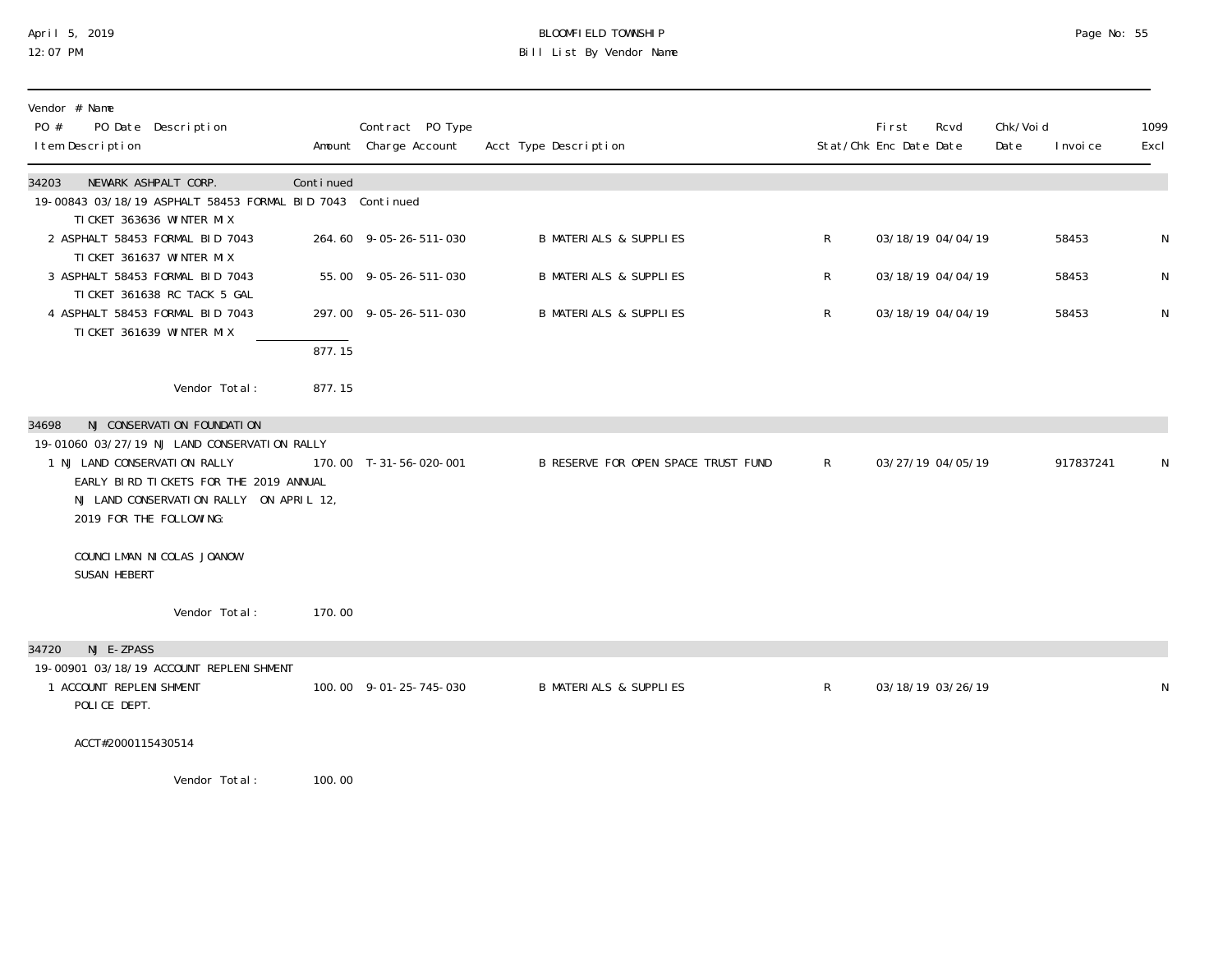# April 5, 2019 BLOOMFIELD TOWNSHIP Page No: 56 Bill List By Vendor Name

| Vendor # Name<br>PO #<br>PO Date Description<br>I tem Description                                                                                                                                          |         | Contract PO Type<br>Amount Charge Account | Acct Type Description             |              | Fi rst<br>Rcvd<br>Stat/Chk Enc Date Date | Chk/Voi d<br>Date<br>I nvoi ce | 1099<br>Excl |
|------------------------------------------------------------------------------------------------------------------------------------------------------------------------------------------------------------|---------|-------------------------------------------|-----------------------------------|--------------|------------------------------------------|--------------------------------|--------------|
| NJ STATE DEPT OF HEALTH<br>34747<br>19-01170 04/03/19 MARCH 2019 DOG LICENSE REPORT<br>1 MARCH 2019 DOG LICENSE REPORT                                                                                     |         | 48.60 D-03-20-853-023                     | <b>B PRINTING</b>                 | $\mathsf{R}$ | 04/03/19 04/03/19                        |                                | N            |
| Vendor Total:                                                                                                                                                                                              | 48.60   |                                           |                                   |              |                                          |                                |              |
| <b>NJACCHO</b><br>34503<br>19-00537 03/06/19 REGI STRATI ON MAYA, LI NDSAY, GI NA<br>1 REGI STRATI ON MAYA, LI NDSAY, GI NA<br>MAYA LORDO<br>LINDSAY DE STEFANO<br>GINA BEHRE<br><b>MEAGAN TRUSDELL</b>    |         | 200.00 9-01-27-785-042                    | <b>B EDUCATION &amp; TRAINING</b> | $\mathsf{R}$ | 03/06/19 04/05/19                        |                                | N            |
| THURSDAY FEBRUARY 21, 2019<br>604 BARTHOLOMEW RD.<br>PISCATAWAY, NJ 08854                                                                                                                                  |         |                                           |                                   |              |                                          |                                |              |
| Vendor Total:                                                                                                                                                                                              | 200.00  |                                           |                                   |              |                                          |                                |              |
| <b>NJMMA</b><br>34684<br>19-00870 03/18/19 NJMMA SPRING CONFERENCE REG.<br>1 NJMMA SPRING CONFERENCE REG.<br>2019 SPRING CONFERENCE REGISTRATION FOR<br>KIMBERLY DUVA FOR MAY 15, 2019 AND MAY<br>16, 2019 |         | 250.00 9-01-20-703-042                    | <b>B EDUCATION &amp; TRANING</b>  | $\mathsf{R}$ | 03/18/19 03/28/19                        |                                | N            |
| 19-01042 03/26/19 SPRING CONFERENCE 5/15/19<br>1 SPRING CONFERENCE 5/15/19<br>5/15 TO 5/16/19 - MATTHEW WATKINS                                                                                            |         | 250.00 9-01-20-701-042                    | <b>B EDUCATION &amp; TRAINING</b> | $\mathsf{R}$ | 03/26/19 03/28/19                        |                                | $\mathsf N$  |
| 19-01043 03/26/19 NJMMA SPRING CONF. D AVILES<br>1 NJMMA SPRING CONF. D AVILES<br>SPRING CONFERENCE 5/15 TO 5/16/19                                                                                        |         | 250.00 9-01-20-703-042                    | <b>B EDUCATION &amp; TRANING</b>  | $\mathsf{R}$ | 03/26/19 04/05/19                        |                                | N            |
| Vondor Total .                                                                                                                                                                                             | 750. UV |                                           |                                   |              |                                          |                                |              |

Vendor Total: 750.00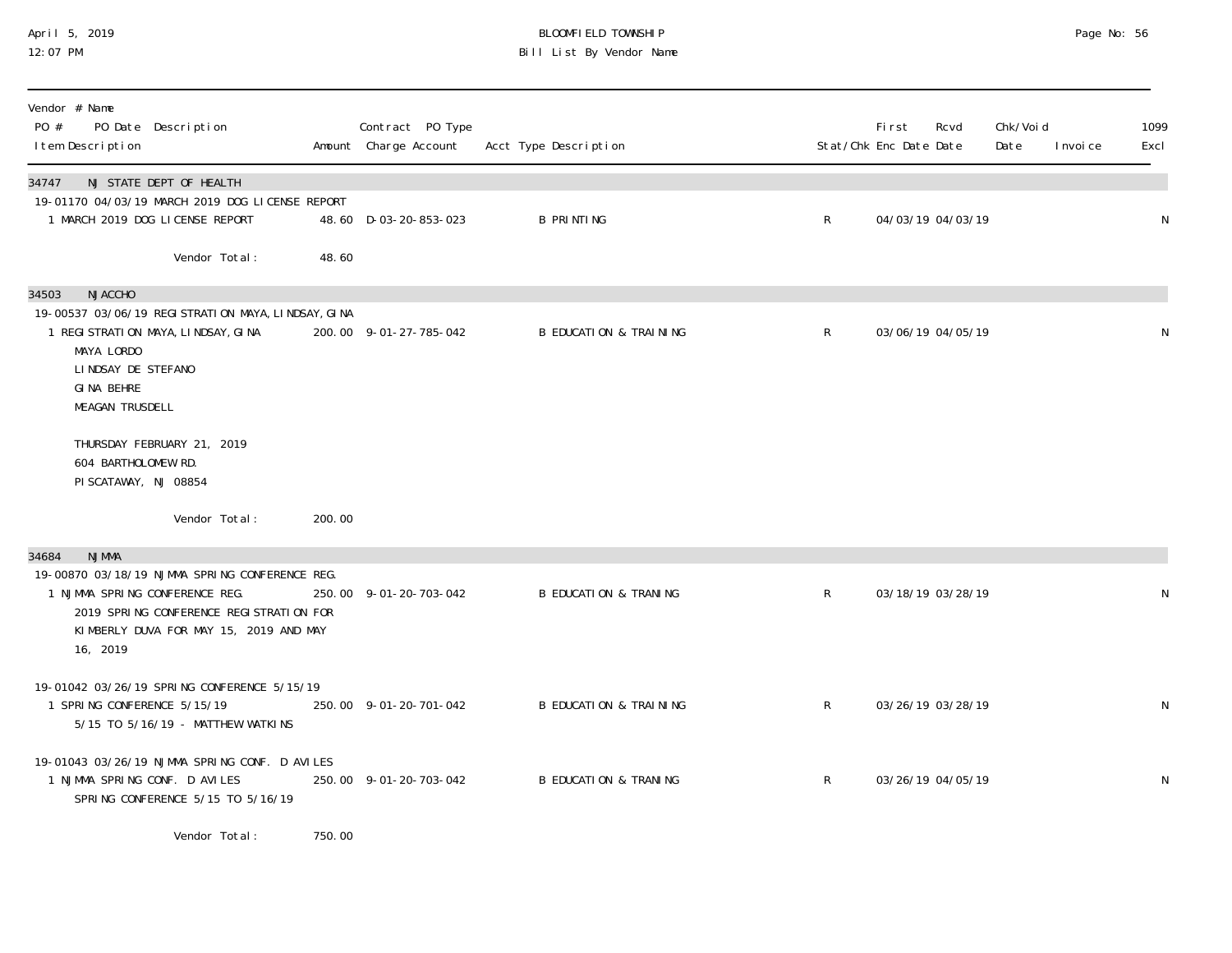## April 5, 2019 BLOOMFIELD TOWNSHIP Page No: 57 12:07 PM Bill List By Vendor Name

| Vendor # Name<br>PO #<br>PO Date Description<br>I tem Description                                                                                |            | Contract PO Type<br>Amount Charge Account | Acct Type Description            |              | First<br>Rcvd<br>Stat/Chk Enc Date Date | Chk/Voi d<br>Date<br>I nvoi ce | 1099<br>Excl |
|--------------------------------------------------------------------------------------------------------------------------------------------------|------------|-------------------------------------------|----------------------------------|--------------|-----------------------------------------|--------------------------------|--------------|
| 34688<br>NJMS GOBAL TUBERCULOSIS INSTIT<br>19-00101 02/20/19 NURSING-PHYSICIAN SERVICES<br>1 NURSI NG-PHYSI CI AN SERVICES<br>PHYSICIAN SERVICES |            | 3, 492. 72 8-01-27-785-028                | B CONSULTANT & PROFESSIONAL SERV | $\mathsf{R}$ | 02/20/19 03/26/19                       |                                | ${\sf N}$    |
| <b>JULY 2018</b><br>\$529.20                                                                                                                     |            |                                           |                                  |              |                                         |                                |              |
| AUGUST 2018<br>\$529.20                                                                                                                          |            |                                           |                                  |              |                                         |                                |              |
| SEPTEMBER 2018<br>\$529.20                                                                                                                       |            |                                           |                                  |              |                                         |                                |              |
| OCTOBER 2018<br>\$529.20                                                                                                                         |            |                                           |                                  |              |                                         |                                |              |
| NOVEMBER 2018<br>\$529.20                                                                                                                        |            |                                           |                                  |              |                                         |                                |              |
| DECEMBER 2018<br>\$529.20                                                                                                                        |            |                                           |                                  |              |                                         |                                |              |
| ADMI NI STRATI VE FEE<br>\$317.52                                                                                                                |            |                                           |                                  |              |                                         |                                |              |
| TOTAL=\$3, 492. 72                                                                                                                               |            |                                           |                                  |              |                                         |                                |              |
| Vendor Total:                                                                                                                                    | 3, 492. 72 |                                           |                                  |              |                                         |                                |              |
| $NV5$ , $Inc.$<br>44250<br>19-00898 03/18/19 ESCROW PAYMENT<br>1 13-17 LAWRENCE STREET PB                                                        |            | 2,543.86 M-13-56-013-P81                  | B 13-17 LAWRENCE STREET          | $\mathsf{R}$ | 03/18/19 04/05/19                       | 118083                         | N            |
| Vendor Total:                                                                                                                                    | 2,543.86   |                                           |                                  |              |                                         |                                |              |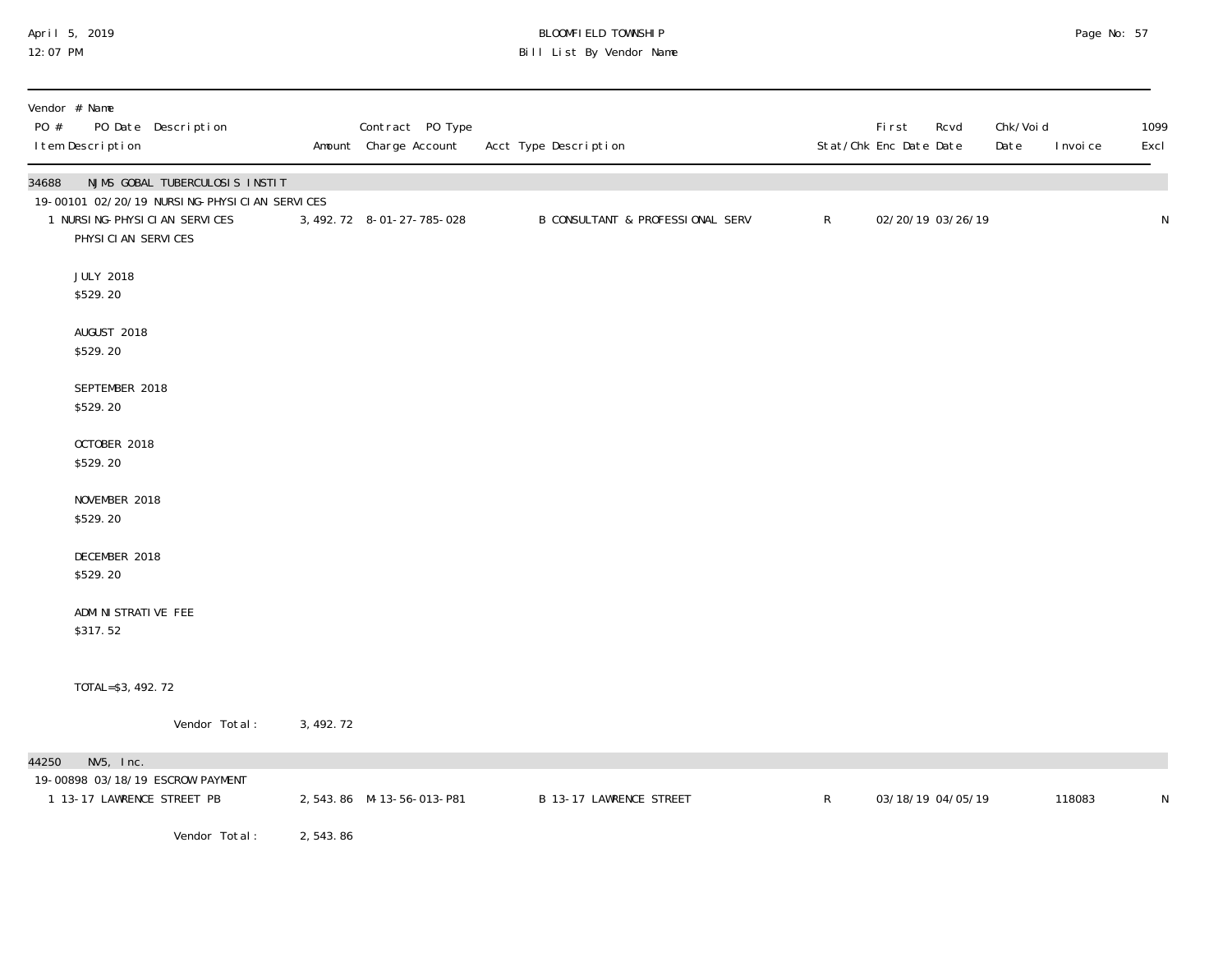## April 5, 2019 BLOOMFIELD TOWNSHIP Page No: 58 12:07 PM Bill List By Vendor Name

| NW FINANCIAL GROUP, LLC<br>35805<br>19-00951 03/18/19 VARIOUS INVOICES DUE ANALYSIS<br>662.50 C-04-55-721-999<br><b>B SECTION 20 EXPENSES</b><br>03/18/19 04/04/19<br>22675<br>1 FINANCIAL ADVISORY SVCS GENERL<br>$\mathsf{R}^-$<br>INV #: 22675 (DATED: 10/31/2016)<br><b>B SECTION 20 EXPENSES</b><br>03/18/19 04/04/19<br>N<br>2 FINANCIAL ADVISORY SERVICES<br>2, 246. 25 C-04-55-721-999<br>R<br>23010<br>INV #: 23010 (DATED: 2/28/2017)<br>3 FINANCIAL ADVISORY SVCS GENERL<br><b>B SECTION 20 EXPENSES</b><br>03/18/19 04/04/19<br>23622<br>$\mathsf{R}^-$<br>INV #: 23622 (DATED: 11/30/2017)<br><b>B SECTION 20 EXPENSES</b><br>03/18/19 04/04/19<br>4 DEBT ISSUANCE FINANCIAL SVCS<br>$\mathsf{R}^-$<br>1/10/2018<br>INV #: 1/10/2018 (DATED: 1/10/2018)<br><b>B SECTION 20 EXPENSES</b><br>$\mathsf{R}$<br>23883<br>5 DEBT ISSUANCE FINANCIAL SVCS<br>03/18/19 04/04/19<br>INV #: 23883 (DATED: 3/31/2018)<br>N<br>8 FINANCIAL ADVISORY SERVICES<br>B SECTION 20 EXPENSES<br>$\mathsf{R}^-$<br>03/18/19 04/04/19<br>24789<br>INV #: 24789 (DATED: 11/30/2018)<br>9 FINANCIAL ADVISORY SVCS GENERL<br><b>B SECTION 20 EXPENSES</b><br>$\mathsf{R}^-$<br>03/18/19 04/04/19<br>24612<br>INV #: 24612 (DATED: 10/31/2018)<br><b>B SECTION 20 EXPENSES</b><br>10 FINANCIAL ADVISORY SERVICES<br>$\mathsf{R}^-$<br>03/18/19 04/04/19<br>24862<br>INV #: 24862 (DATED: 12/31/2018) | Vendor # Name<br>PO #<br>PO Date Description<br>I tem Description | Contract PO Type<br>Amount Charge Account | Acct Type Description |              | First<br>Stat/Chk Enc Date Date | Rcvd | Chk/Voi d<br>Date | I nvoi ce | 1099<br>Excl |
|------------------------------------------------------------------------------------------------------------------------------------------------------------------------------------------------------------------------------------------------------------------------------------------------------------------------------------------------------------------------------------------------------------------------------------------------------------------------------------------------------------------------------------------------------------------------------------------------------------------------------------------------------------------------------------------------------------------------------------------------------------------------------------------------------------------------------------------------------------------------------------------------------------------------------------------------------------------------------------------------------------------------------------------------------------------------------------------------------------------------------------------------------------------------------------------------------------------------------------------------------------------------------------------------------------------------------------------------------------------------------------------|-------------------------------------------------------------------|-------------------------------------------|-----------------------|--------------|---------------------------------|------|-------------------|-----------|--------------|
|                                                                                                                                                                                                                                                                                                                                                                                                                                                                                                                                                                                                                                                                                                                                                                                                                                                                                                                                                                                                                                                                                                                                                                                                                                                                                                                                                                                          |                                                                   |                                           |                       |              |                                 |      |                   |           |              |
|                                                                                                                                                                                                                                                                                                                                                                                                                                                                                                                                                                                                                                                                                                                                                                                                                                                                                                                                                                                                                                                                                                                                                                                                                                                                                                                                                                                          |                                                                   |                                           |                       |              |                                 |      |                   |           |              |
|                                                                                                                                                                                                                                                                                                                                                                                                                                                                                                                                                                                                                                                                                                                                                                                                                                                                                                                                                                                                                                                                                                                                                                                                                                                                                                                                                                                          |                                                                   |                                           |                       |              |                                 |      |                   |           | N            |
|                                                                                                                                                                                                                                                                                                                                                                                                                                                                                                                                                                                                                                                                                                                                                                                                                                                                                                                                                                                                                                                                                                                                                                                                                                                                                                                                                                                          |                                                                   |                                           |                       |              |                                 |      |                   |           |              |
|                                                                                                                                                                                                                                                                                                                                                                                                                                                                                                                                                                                                                                                                                                                                                                                                                                                                                                                                                                                                                                                                                                                                                                                                                                                                                                                                                                                          |                                                                   |                                           |                       |              |                                 |      |                   |           |              |
|                                                                                                                                                                                                                                                                                                                                                                                                                                                                                                                                                                                                                                                                                                                                                                                                                                                                                                                                                                                                                                                                                                                                                                                                                                                                                                                                                                                          |                                                                   |                                           |                       |              |                                 |      |                   |           | N            |
|                                                                                                                                                                                                                                                                                                                                                                                                                                                                                                                                                                                                                                                                                                                                                                                                                                                                                                                                                                                                                                                                                                                                                                                                                                                                                                                                                                                          |                                                                   |                                           |                       |              |                                 |      |                   |           |              |
|                                                                                                                                                                                                                                                                                                                                                                                                                                                                                                                                                                                                                                                                                                                                                                                                                                                                                                                                                                                                                                                                                                                                                                                                                                                                                                                                                                                          |                                                                   |                                           |                       |              |                                 |      |                   |           | N            |
|                                                                                                                                                                                                                                                                                                                                                                                                                                                                                                                                                                                                                                                                                                                                                                                                                                                                                                                                                                                                                                                                                                                                                                                                                                                                                                                                                                                          |                                                                   |                                           |                       |              |                                 |      |                   |           |              |
|                                                                                                                                                                                                                                                                                                                                                                                                                                                                                                                                                                                                                                                                                                                                                                                                                                                                                                                                                                                                                                                                                                                                                                                                                                                                                                                                                                                          |                                                                   |                                           |                       |              |                                 |      |                   |           | N            |
|                                                                                                                                                                                                                                                                                                                                                                                                                                                                                                                                                                                                                                                                                                                                                                                                                                                                                                                                                                                                                                                                                                                                                                                                                                                                                                                                                                                          |                                                                   |                                           |                       |              |                                 |      |                   |           |              |
|                                                                                                                                                                                                                                                                                                                                                                                                                                                                                                                                                                                                                                                                                                                                                                                                                                                                                                                                                                                                                                                                                                                                                                                                                                                                                                                                                                                          |                                                                   |                                           |                       |              |                                 |      |                   |           |              |
|                                                                                                                                                                                                                                                                                                                                                                                                                                                                                                                                                                                                                                                                                                                                                                                                                                                                                                                                                                                                                                                                                                                                                                                                                                                                                                                                                                                          |                                                                   |                                           |                       |              |                                 |      |                   |           | N            |
|                                                                                                                                                                                                                                                                                                                                                                                                                                                                                                                                                                                                                                                                                                                                                                                                                                                                                                                                                                                                                                                                                                                                                                                                                                                                                                                                                                                          |                                                                   |                                           |                       |              |                                 |      |                   |           |              |
|                                                                                                                                                                                                                                                                                                                                                                                                                                                                                                                                                                                                                                                                                                                                                                                                                                                                                                                                                                                                                                                                                                                                                                                                                                                                                                                                                                                          |                                                                   |                                           |                       |              |                                 |      |                   |           | N            |
|                                                                                                                                                                                                                                                                                                                                                                                                                                                                                                                                                                                                                                                                                                                                                                                                                                                                                                                                                                                                                                                                                                                                                                                                                                                                                                                                                                                          |                                                                   |                                           |                       |              |                                 |      |                   |           |              |
| 03/18/19 04/04/19                                                                                                                                                                                                                                                                                                                                                                                                                                                                                                                                                                                                                                                                                                                                                                                                                                                                                                                                                                                                                                                                                                                                                                                                                                                                                                                                                                        | 11 FA SERVICES-SCHOOL REDEVELOPMT                                 |                                           | B LEGALS, ETC.        | $\mathsf{R}$ |                                 |      |                   | 24940     | N            |
| INV #: 24940 (DATED: 12/31/2018)                                                                                                                                                                                                                                                                                                                                                                                                                                                                                                                                                                                                                                                                                                                                                                                                                                                                                                                                                                                                                                                                                                                                                                                                                                                                                                                                                         |                                                                   |                                           |                       |              |                                 |      |                   |           |              |
| 12 FINANCIAL ADVISORY SERVICES<br><b>B SECTION 20 EXPENSES</b><br>$\mathsf{R}$<br>03/18/19 04/04/19<br>24949                                                                                                                                                                                                                                                                                                                                                                                                                                                                                                                                                                                                                                                                                                                                                                                                                                                                                                                                                                                                                                                                                                                                                                                                                                                                             |                                                                   |                                           |                       |              |                                 |      |                   |           | N            |
| INV #: 24949 (DATED: 1/31/2019)                                                                                                                                                                                                                                                                                                                                                                                                                                                                                                                                                                                                                                                                                                                                                                                                                                                                                                                                                                                                                                                                                                                                                                                                                                                                                                                                                          |                                                                   |                                           |                       |              |                                 |      |                   |           |              |
| 36, 974.42                                                                                                                                                                                                                                                                                                                                                                                                                                                                                                                                                                                                                                                                                                                                                                                                                                                                                                                                                                                                                                                                                                                                                                                                                                                                                                                                                                               |                                                                   |                                           |                       |              |                                 |      |                   |           |              |
| 19-01051 03/27/19 DEVELOPER ESCROW PYMNT                                                                                                                                                                                                                                                                                                                                                                                                                                                                                                                                                                                                                                                                                                                                                                                                                                                                                                                                                                                                                                                                                                                                                                                                                                                                                                                                                 |                                                                   |                                           |                       |              |                                 |      |                   |           |              |
| B 2-6 & 26-34 FARRAND ST.<br>1 FARRAND STREET-PB<br>731.25 M-13-56-013-P11<br>03/27/19 04/05/19<br>22674<br>R.                                                                                                                                                                                                                                                                                                                                                                                                                                                                                                                                                                                                                                                                                                                                                                                                                                                                                                                                                                                                                                                                                                                                                                                                                                                                           |                                                                   |                                           |                       |              |                                 |      |                   |           |              |
| 2 FARRAND STREET-PB<br>R<br>22759<br>585.00 M-13-56-013-P11<br>B 2-6 & 26-34 FARRAND ST.<br>03/27/19 04/05/19                                                                                                                                                                                                                                                                                                                                                                                                                                                                                                                                                                                                                                                                                                                                                                                                                                                                                                                                                                                                                                                                                                                                                                                                                                                                            |                                                                   |                                           |                       |              |                                 |      |                   |           |              |
| $\mathsf{R}$<br>3 FARRAND STREET-PB<br>2, 340.00 M-13-56-013-P11<br>B 2-6 & 26-34 FARRAND ST.<br>03/27/19 04/05/19<br>22812                                                                                                                                                                                                                                                                                                                                                                                                                                                                                                                                                                                                                                                                                                                                                                                                                                                                                                                                                                                                                                                                                                                                                                                                                                                              |                                                                   |                                           |                       |              |                                 |      |                   |           | N            |
| 4 FARRAND STREET-PB<br>3, 023. 75 M-13-56-013-P11<br>B 2-6 & 26-34 FARRAND ST.<br>R.<br>03/27/19 04/05/19<br>23569                                                                                                                                                                                                                                                                                                                                                                                                                                                                                                                                                                                                                                                                                                                                                                                                                                                                                                                                                                                                                                                                                                                                                                                                                                                                       |                                                                   |                                           |                       |              |                                 |      |                   |           | N            |
| 5 FARRAND STREET-PB<br>$\mathsf{R}$<br>506.25 M-13-56-013-P11<br>B 2-6 & 26-34 FARRAND ST.<br>03/27/19 04/05/19<br>24041                                                                                                                                                                                                                                                                                                                                                                                                                                                                                                                                                                                                                                                                                                                                                                                                                                                                                                                                                                                                                                                                                                                                                                                                                                                                 |                                                                   |                                           |                       |              |                                 |      |                   |           | N            |
| 7, 186.25                                                                                                                                                                                                                                                                                                                                                                                                                                                                                                                                                                                                                                                                                                                                                                                                                                                                                                                                                                                                                                                                                                                                                                                                                                                                                                                                                                                |                                                                   |                                           |                       |              |                                 |      |                   |           |              |
| Vendor Total:<br>44, 160, 67                                                                                                                                                                                                                                                                                                                                                                                                                                                                                                                                                                                                                                                                                                                                                                                                                                                                                                                                                                                                                                                                                                                                                                                                                                                                                                                                                             |                                                                   |                                           |                       |              |                                 |      |                   |           |              |
|                                                                                                                                                                                                                                                                                                                                                                                                                                                                                                                                                                                                                                                                                                                                                                                                                                                                                                                                                                                                                                                                                                                                                                                                                                                                                                                                                                                          |                                                                   |                                           |                       |              |                                 |      |                   |           |              |
| O'DONNELL MC CORD PC<br>36703<br>19-01037 03/26/19 OCT. 2018 SERVICES                                                                                                                                                                                                                                                                                                                                                                                                                                                                                                                                                                                                                                                                                                                                                                                                                                                                                                                                                                                                                                                                                                                                                                                                                                                                                                                    |                                                                   |                                           |                       |              |                                 |      |                   |           |              |
| 1 OCT. 2018 SERVICES<br>5,060.00 8-01-20-712-027<br><b>B LEGALS SERVICES</b><br>03/26/19 03/26/19<br>103118<br>R.                                                                                                                                                                                                                                                                                                                                                                                                                                                                                                                                                                                                                                                                                                                                                                                                                                                                                                                                                                                                                                                                                                                                                                                                                                                                        |                                                                   |                                           |                       |              |                                 |      |                   |           | N            |
| PROFESSIONAL SERVICES RENDERED FOR THE                                                                                                                                                                                                                                                                                                                                                                                                                                                                                                                                                                                                                                                                                                                                                                                                                                                                                                                                                                                                                                                                                                                                                                                                                                                                                                                                                   |                                                                   |                                           |                       |              |                                 |      |                   |           |              |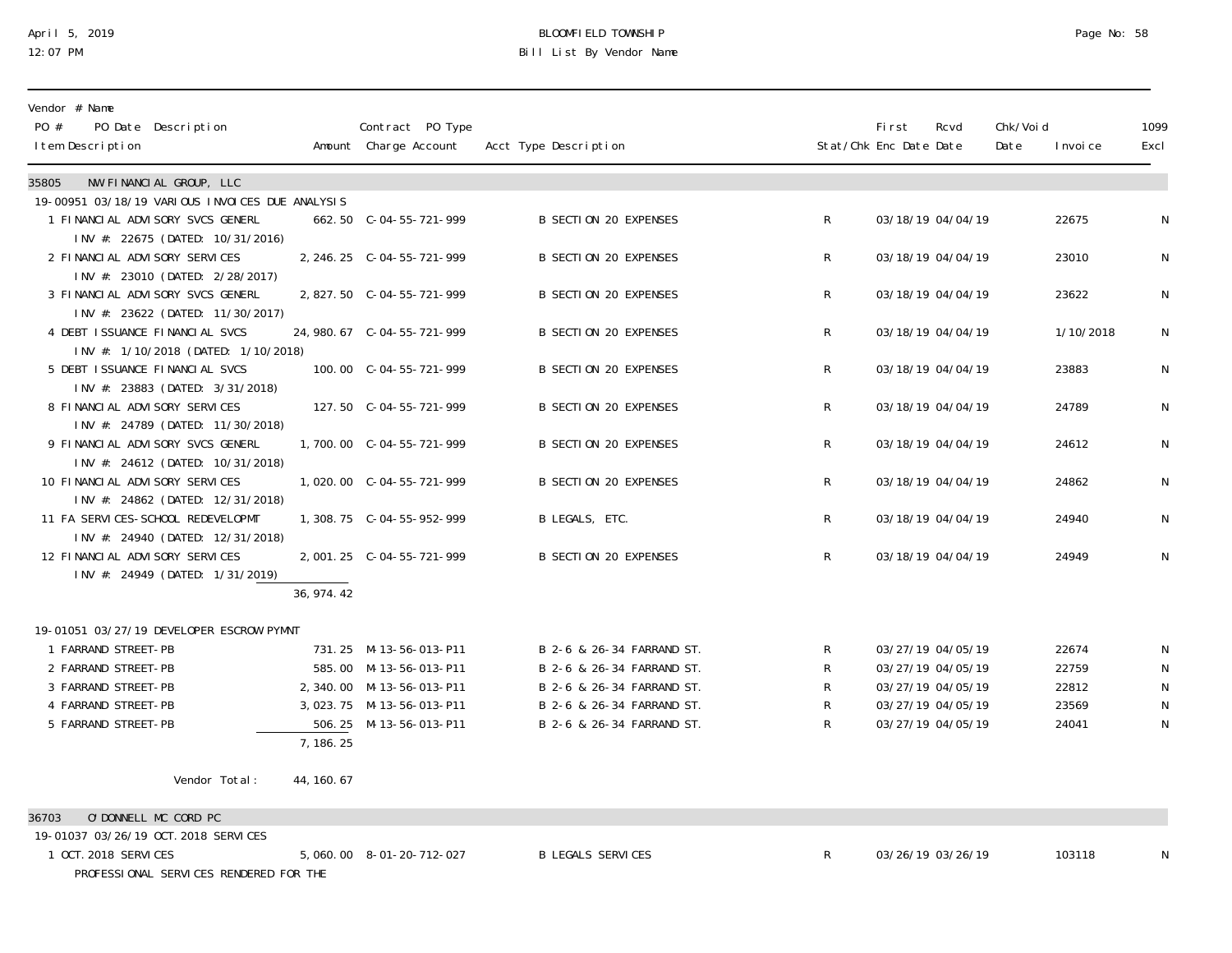## April 5, 2019 BLOOMFIELD TOWNSHIP Page No: 59 12:07 PM Bill List By Vendor Name

| Vendor # Name<br>PO #<br>PO Date Description<br>I tem Description                                                                                                  |           | Contract PO Type<br>Amount Charge Account | Acct Type Description             |                | <b>First</b><br>Stat/Chk Enc Date Date | Rcvd              | Chk/Voi d<br>Date | I nvoi ce | 1099<br>Excl |
|--------------------------------------------------------------------------------------------------------------------------------------------------------------------|-----------|-------------------------------------------|-----------------------------------|----------------|----------------------------------------|-------------------|-------------------|-----------|--------------|
| 36703<br>O'DONNELL MC CORD PC<br>19-01037 03/26/19 OCT. 2018 SERVICES<br>MONTH OF OCTOBER - VARIOUS FILES                                                          | Continued | Conti nued                                |                                   |                |                                        |                   |                   |           |              |
| 19-01038 03/26/19 NOV. 2018 SERVICES<br>1 NOV. 2018 SERVICES<br>PROFESSIONAL SERVICES RENDERED FOR THE<br>MONTH OF NOVEMBER - VARIOUS FILES                        |           | 4, 565.00 8-01-20-712-027                 | <b>B LEGALS SERVICES</b>          | $\mathsf{R}$   |                                        | 03/26/19 03/26/19 |                   | 113018    | N            |
| 19-01039 03/26/19 AUGUST 2018 SERVICES<br>1 AUGUST 2018 SERVICES<br>PROFESSIONAL SERVICES RENDERED FOR THE<br>MONTH OF AUGUST - VARIOUS FILES                      |           | 4, 395.00 8-01-20-712-027                 | <b>B LEGALS SERVICES</b>          | $\mathsf{R}$   |                                        | 03/26/19 03/26/19 |                   | 083118    | N            |
| Vendor Total:                                                                                                                                                      | 14,020.00 |                                           |                                   |                |                                        |                   |                   |           |              |
| OCEAN PLACE HILTON RESORT<br>36498<br>19-00495 02/28/19 mcaa of nj spring conference<br>1 mcaa of nj spring conference<br>may 8 thru 10, 2019<br>spring conference |           | 224.12 9-01-33-830-042                    | <b>B EDUCATION &amp; TRAINING</b> | R              |                                        | 02/28/19 04/05/19 |                   | 437760524 | N            |
| Vendor Total:                                                                                                                                                      | 224.12    |                                           |                                   |                |                                        |                   |                   |           |              |
| ONE CALL CONCEPTS, INC.<br>37531                                                                                                                                   |           |                                           |                                   |                |                                        |                   |                   |           |              |
| 19-00839 03/18/19 FEB 2019 LOCATES 9025045<br>1 FEB 2019 LOCATES 9025045                                                                                           |           | 399.84 9-05-26-511-137                    | B MAIN. OF COMMUNICATION EQUIPM.  | R              |                                        | 03/18/19 04/04/19 |                   | 9025045   | N            |
| REGULAR LOCATES<br>2 FEB 2019 LOCATES 9025045                                                                                                                      |           | 25.00 9-05-26-511-137                     | B MAIN. OF COMMUNICATION EQUIPM.  | $\mathsf{R}^-$ |                                        | 03/18/19 04/04/19 |                   | 9025045   | $\mathsf{N}$ |
| VOI CE TI CKET DELI VERY                                                                                                                                           | 424.84    |                                           |                                   |                |                                        |                   |                   |           |              |
| Vendor Total:                                                                                                                                                      | 424.84    |                                           |                                   |                |                                        |                   |                   |           |              |
| PARKSIDE BISTRO<br>38959                                                                                                                                           |           |                                           |                                   |                |                                        |                   |                   |           |              |
| 19-00700 03/06/19 BMAC<br>1 BMAC<br>02/22/2019                                                                                                                     |           | 94.94 G-02-40-390-006                     | B SFY 2019 MUNICIPAL ALLIANCE     | $\mathsf{R}$   |                                        | 03/06/19 04/04/19 |                   |           | N            |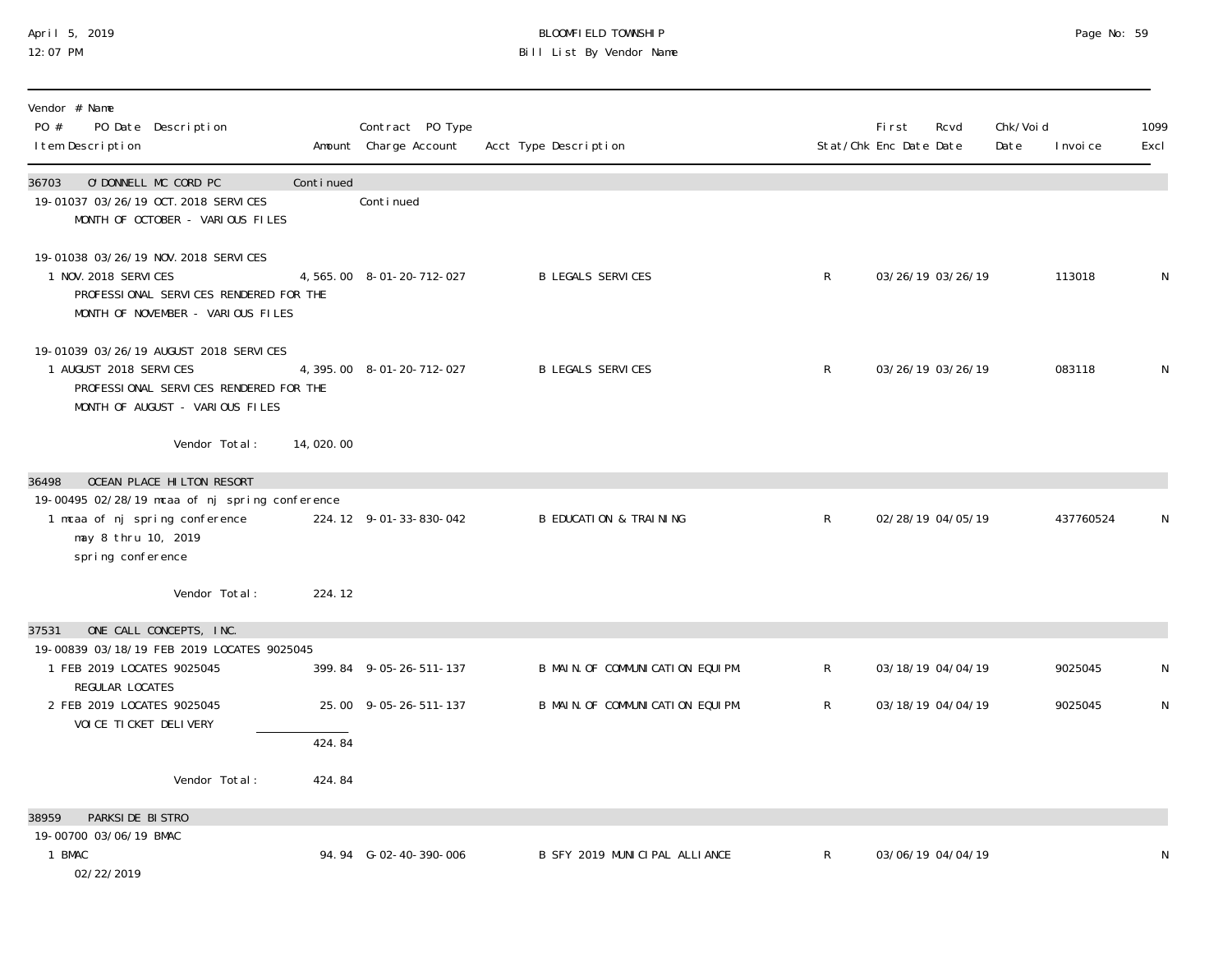# April 5, 2019 BLOOMFIELD TOWNSHIP Page No: 60 Bill List By Vendor Name

| Vendor # Name<br>PO #<br>PO Date Description<br>I tem Description                                                                               |            | Contract PO Type<br>Amount Charge Account       | Acct Type Description                       |              | <b>First</b><br>Rcvd<br>Stat/Chk Enc Date Date | Chk/Voi d<br>Date | I nvoi ce        | 1099<br>Excl |
|-------------------------------------------------------------------------------------------------------------------------------------------------|------------|-------------------------------------------------|---------------------------------------------|--------------|------------------------------------------------|-------------------|------------------|--------------|
| 38959<br>PARKSIDE BISTRO<br>19-00938 03/18/19 FOOD FOR TENDERS - WATER WATCH<br>1 16" PIZZA PIES<br>2 2-LITER SODAS                             | Continued  | 120.00 9-01-25-752-156<br>16.50 9-01-25-752-156 | <b>B FIRE AUXILIARY</b><br>B FIRE AUXILIARY | R<br>R       | 03/18/19 04/05/19<br>03/18/19 04/05/19         |                   | 463567<br>463567 | N<br>N       |
| FOOD FOR TENDERS WHO CAME IN<br>DURING WATER SHUTDOWN BY<br>NEWARK WATER SUPPLY.                                                                | 136.50     |                                                 |                                             |              |                                                |                   |                  |              |
| Vendor Total:                                                                                                                                   | 231.44     |                                                 |                                             |              |                                                |                   |                  |              |
| PARTAC PEAT CORP.<br>38710                                                                                                                      |            |                                                 |                                             |              |                                                |                   |                  |              |
| 19-00883 03/18/19 ATHLETIC EQUIPMENT / SUPPLIES<br>1 ATHLETIC EQUIPMENT / SUPPLIES<br>27 TONS OF ASH - \$1949.40<br>27 TONS OF CLAY - \$2205.90 |            |                                                 | B 2018 UPGRADES TO REC PROPERTIES           | $\mathsf{R}$ | 03/18/19 04/05/19                              |                   | 2019-37489       | N            |
| #65MCESCCPS<br>BID# ESCNJ 17/18-31<br>2 ATHLETIC EQUIPMENT / SUPPLIES                                                                           | 4,021.18   | 2, 126.65 C-04-55-732-004                       | B 2018 UPGRADES TO REC PROPERTIES           | $\mathsf{R}$ | 04/05/19 04/05/19                              |                   | 2019-374909      | N            |
| Vendor Total:                                                                                                                                   | 4,021.18   |                                                 |                                             |              |                                                |                   |                  |              |
| PORTER LEE CORPORATION<br>40216<br>19-00855 03/18/19 EVIDENCE BEAST LABELS<br>1 EVIDENCE BEAST LABELS<br>QTY.5                                  |            | 328.46 9-01-25-745-030                          | <b>B MATERIALS &amp; SUPPLIES</b>           | R            | 03/18/19 04/04/19                              |                   | 21977            | N            |
| PRINTER RIBBONS<br>QTY.5                                                                                                                        |            |                                                 |                                             |              |                                                |                   |                  |              |
| QUOTE#6834                                                                                                                                      |            |                                                 |                                             |              |                                                |                   |                  |              |
| <i>Ucadora</i> Total.                                                                                                                           | $220 \t11$ |                                                 |                                             |              |                                                |                   |                  |              |

Vendor Total: 328.46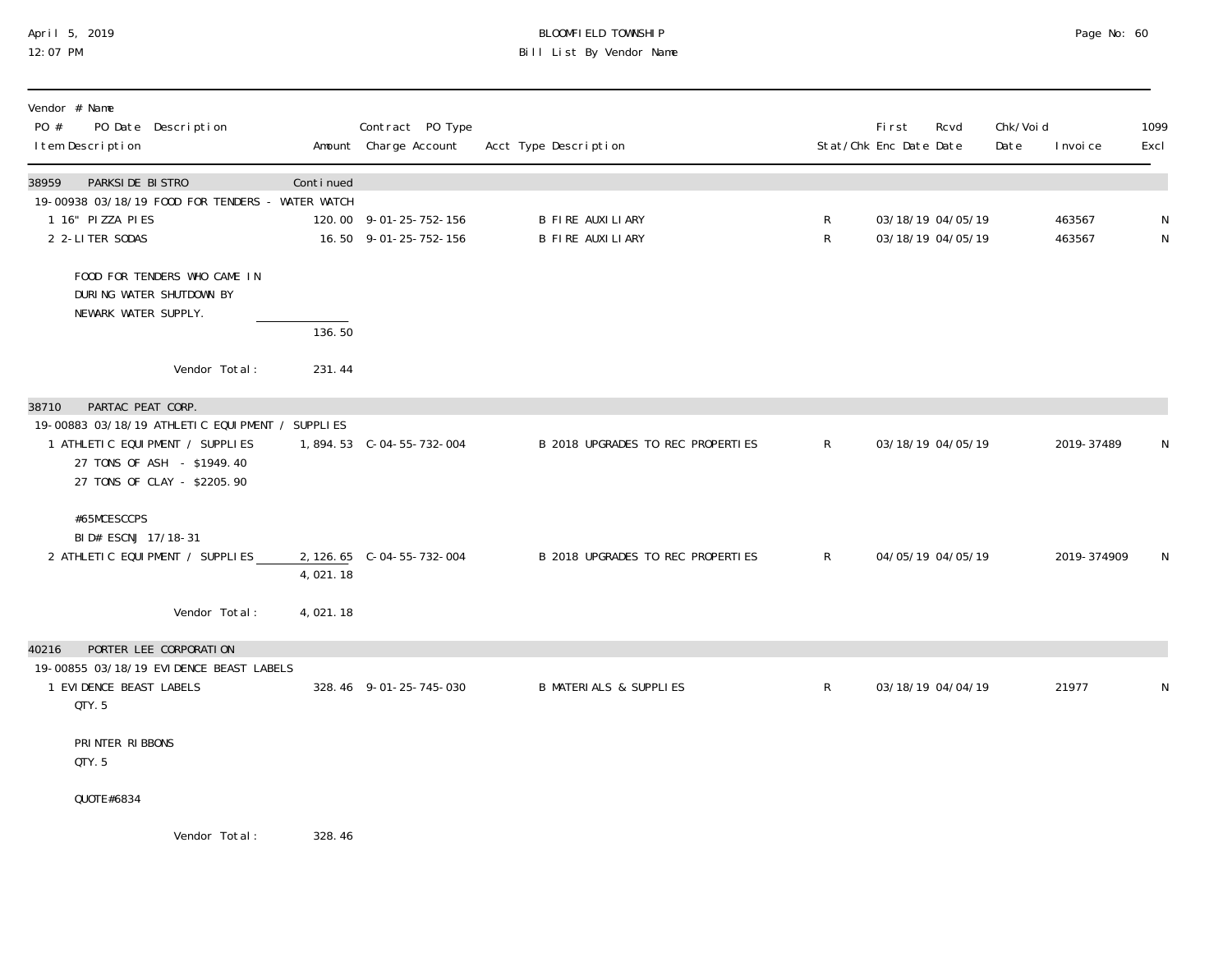## April 5, 2019 BLOOMFIELD TOWNSHIP Page No: 61 12:07 PM Bill List By Vendor Name

| Vendor # Name<br>PO #<br>I tem Description                              | PO Date Description                                                          |           | Contract PO Type<br>Amount Charge Account | Acct Type Description                       |                | <b>First</b><br>Stat/Chk Enc Date Date | Rcvd              | Chk/Voi d<br>Date | I nvoi ce | 1099<br>Excl |
|-------------------------------------------------------------------------|------------------------------------------------------------------------------|-----------|-------------------------------------------|---------------------------------------------|----------------|----------------------------------------|-------------------|-------------------|-----------|--------------|
|                                                                         | POWER010 POWERPRO ELECTRICAL CONTRACTOR                                      |           |                                           |                                             |                |                                        |                   |                   |           |              |
| 1 ELECTRIC WORK IN HQ LOBBY                                             | 19-00873 03/18/19 ELECTRIC WORK IN HQ LOBBY<br>(12) 2X2 LED DROP-IN FIXTURES |           | 3,500.00 9-01-25-745-028                  | <b>B CONSULTANT &amp; PROFESSIONAL</b>      | R              |                                        | 03/18/19 03/26/19 |                   | 16630     | N            |
|                                                                         | Vendor Total:                                                                | 3,500.00  |                                           |                                             |                |                                        |                   |                   |           |              |
| 40663                                                                   | PRECISION TECHNOLOGY SOLUTIONS                                               |           |                                           |                                             |                |                                        |                   |                   |           |              |
| 1 SERVIC PRKG EQUIP-GATE ARM 12'<br>INV #: 76213<br>INV DATE: 2/28/2019 | 19-00845 03/18/19 SERVIC PRKG EQUIP-GATE ARM 12'                             |           | 945.00 9-07-20-512-024                    | B CLEANING & MAINT. BUILDING & FACILITIES R |                |                                        | 03/18/19 03/26/19 |                   | 76213     | N            |
|                                                                         | Vendor Total:                                                                | 945.00    |                                           |                                             |                |                                        |                   |                   |           |              |
|                                                                         | PREMI 005 PREMI ER PRODUCT DEVELOPMNT LLC                                    |           |                                           |                                             |                |                                        |                   |                   |           |              |
| 19-00826 03/18/19 LIONGATE                                              |                                                                              |           |                                           |                                             |                |                                        |                   |                   |           |              |
| 1 LI ONGATE                                                             |                                                                              |           | 2, 727.10 T-31-56-020-001                 | B RESERVE FOR OPEN SPACE TRUST FUND         | R              |                                        | 03/18/19 03/28/19 |                   | 356       | N            |
| I NVOI CE NO:<br>2 LI ONGATE<br>LION GATE                               | 356                                                                          |           | 5, 425.00 T-31-56-020-001                 | B RESERVE FOR OPEN SPACE TRUST FUND         | $\mathsf{R}$   |                                        | 03/18/19 03/28/19 |                   | 358       | N            |
| I NOVICE NO:                                                            | 358                                                                          | 8, 152.10 |                                           |                                             |                |                                        |                   |                   |           |              |
| 19-00869 03/18/19 LIONGATE<br>1 LIONGATE<br>I NVOI CE NO: 360           |                                                                              |           | 13, 185. 48 T-31-56-020-001               | B RESERVE FOR OPEN SPACE TRUST FUND         | $R_{\perp}$    |                                        | 03/18/19 03/28/19 |                   | 360       | $\mathsf N$  |
| 1 CONSULTING FEES FOR MEMORIAL<br>PARK LIGHTING PROJECT                 | 19-00885 03/18/19 CONSULTING FEES FOR MEMORIAL                               |           | 437.50 B-19-17-454-028                    | B CONSULTANT & PROFESSIONAL SERVICES        | $\mathsf{R}^-$ |                                        | 03/18/19 03/23/19 |                   | 361       | N            |
| INV# 361                                                                |                                                                              |           |                                           |                                             |                |                                        |                   |                   |           |              |

Vendor Total: 21,775.08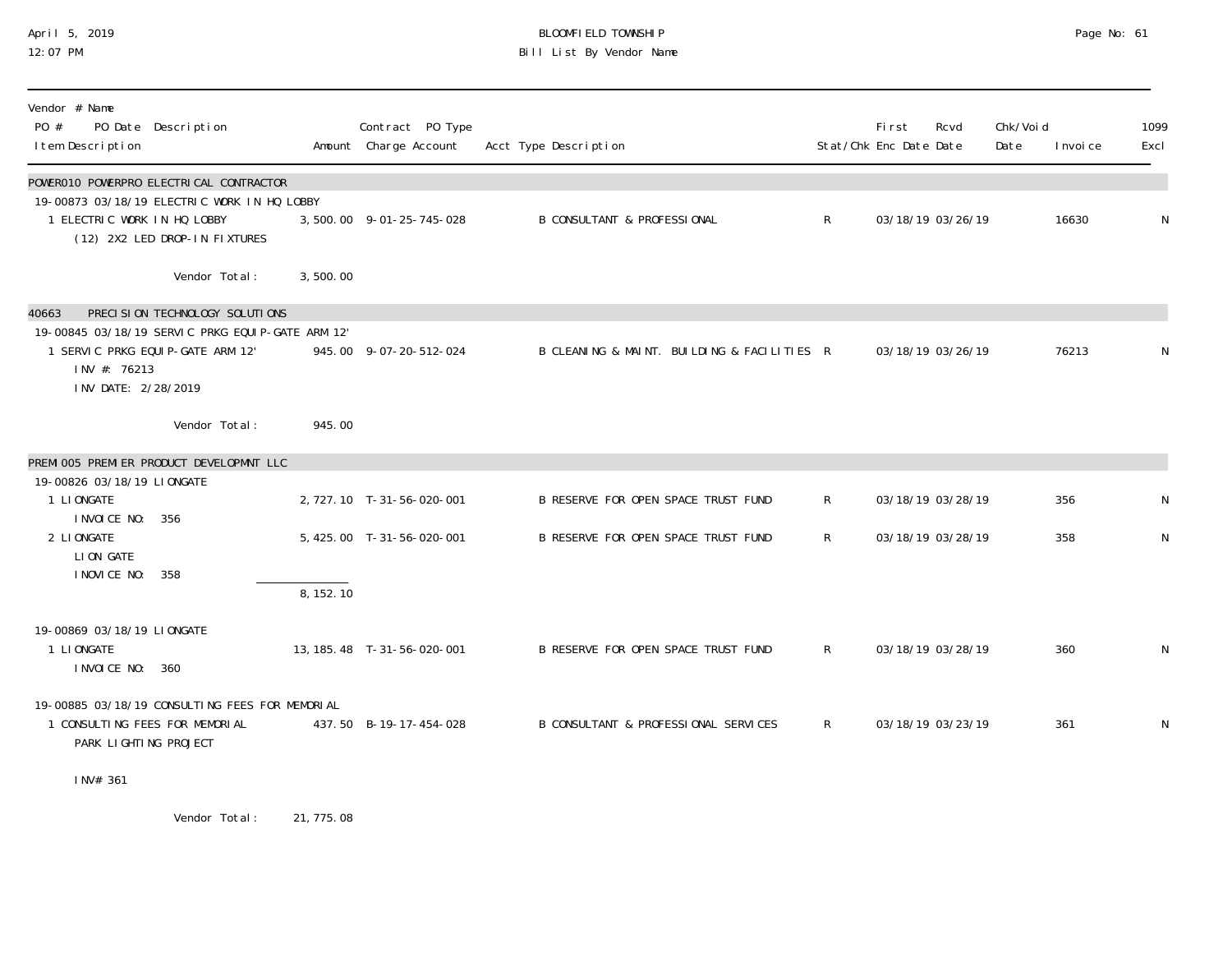### April 5, 2019 BLOOMFIELD TOWNSHIP Page No: 62 12:07 PM Bill List By Vendor Name

| Vendor # Name<br>PO #<br>PO Date Description<br>I tem Description                                                                                     |           | Contract PO Type<br>Amount Charge Account | Acct Type Description                |              | First<br>Stat/Chk Enc Date Date | Rcvd              | Chk/Voi d<br>Date<br>I nvoi ce | 1099<br>Excl |
|-------------------------------------------------------------------------------------------------------------------------------------------------------|-----------|-------------------------------------------|--------------------------------------|--------------|---------------------------------|-------------------|--------------------------------|--------------|
| PRI SCOO5 PRI SCI LLA RIVERA OLI VER<br>19-00880 03/18/19 RENT<br>1 RENT<br><b>IVY MAGU</b><br>100 WATSESSING AVE UNIT 11<br>BLOOMFIELD NJ            |           | 5, 100.00 G-02-40-359-003                 | B CY 2019 SSH GRANT                  | $\mathsf{R}$ |                                 | 03/18/19 04/05/19 |                                | ${\sf N}$    |
| Vendor Total:                                                                                                                                         | 5, 100.00 |                                           |                                      |              |                                 |                   |                                |              |
| PROPARK AMERICA<br>40739<br>19-00844 03/18/19 PARKING MGMT - MAR 2019<br>1 PARKING MGMT - MAR 2019<br>INV #: INV-000872<br>INV DATE: MAR 01, 2019     |           | 3,000.00 9-07-20-512-028                  | B CONSULTANT & PROFESSIONAL SERVICES | R            |                                 | 03/18/19 03/26/19 | I NV-000872                    | N            |
| Vendor Total:                                                                                                                                         | 3,000.00  |                                           |                                      |              |                                 |                   |                                |              |
| PROSHOO5 PROSHRED SECURITY<br>19-00741 03/06/19 PD SHREDDING SVS<br>1 PD SHREDDING SVS<br>SVS 2/28/19                                                 |           | 30.00 9-01-25-745-030                     | <b>B MATERIALS &amp; SUPPLIES</b>    | $\mathsf R$  |                                 | 03/06/19 03/23/19 | 100266                         | N            |
| INV#100266                                                                                                                                            |           |                                           |                                      |              |                                 |                   |                                |              |
| Vendor Total:                                                                                                                                         | 30.00     |                                           |                                      |              |                                 |                   |                                |              |
| PSE&G CO<br>41002<br>19-01071 03/28/19 BPA-GAS/ELECTRIC - 03/14/19<br>1 BPA-296 GLENWOOD #5904 3/18/19<br>INV #: 602105631628<br>ACC #: 71 259 859 04 |           | 1, 151. 25 9-07-20-512-071                | <b>B ELECTRICITY &amp; GAS</b>       | $\mathsf{R}$ |                                 | 03/28/19 04/05/19 | 602105631628                   | N            |
| *PLEASE RETURN STUB REMITTANCE WITH<br>CHECK PAYMENT<br>2 BPA-23 LACKAWNA #5706 3/14/19<br>INV #: 603006216487<br>ACC #: 72 454 157 06                |           | 321.19 9-07-20-512-071                    | <b>B ELECTRICITY &amp; GAS</b>       | $\mathsf{R}$ |                                 | 03/28/19 04/05/19 | 603006216487                   | N            |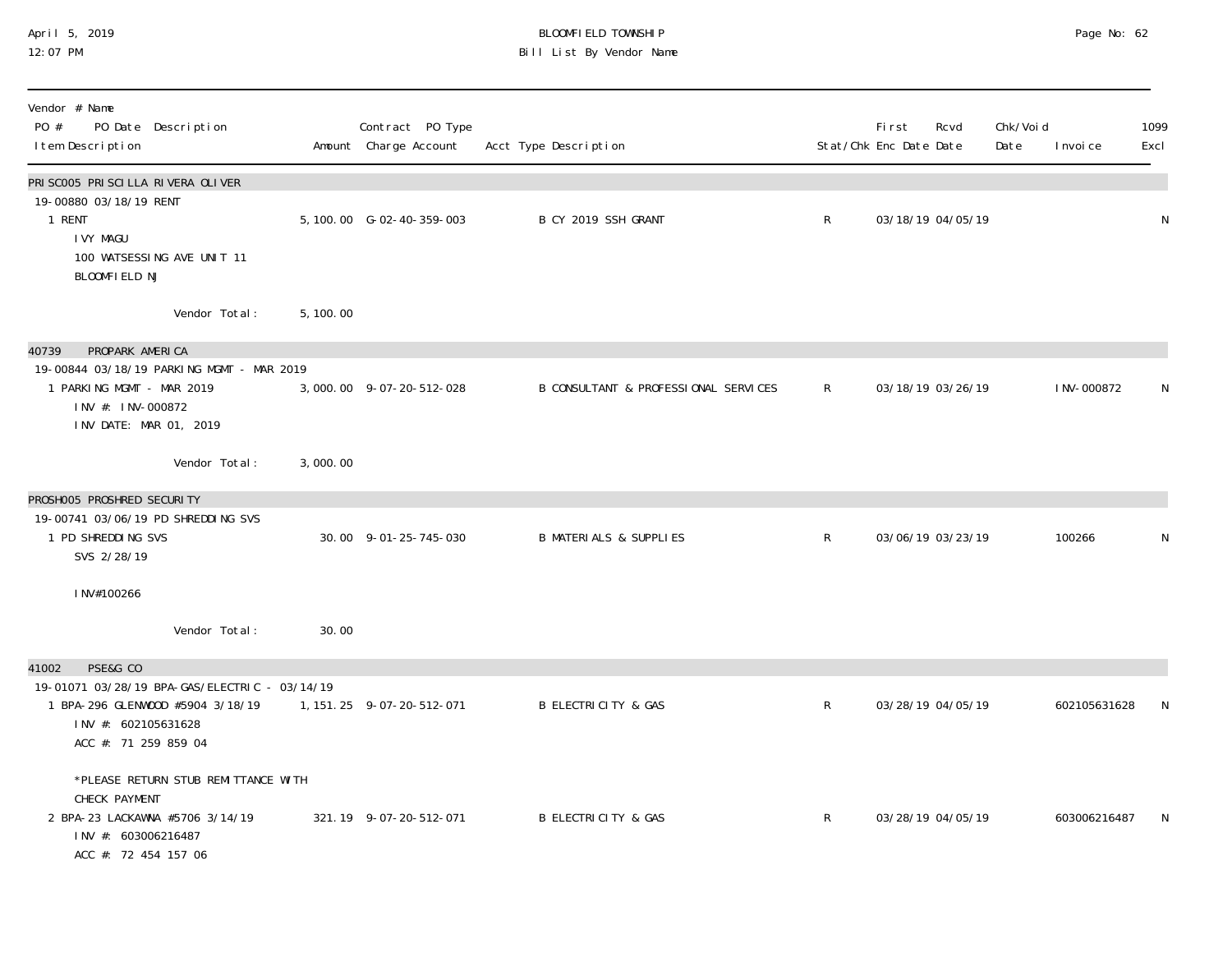## April 5, 2019 BLOOMFIELD TOWNSHIP Page No: 63 12:07 PM Bill List By Vendor Name

| Vendor # Name<br>PO #<br>PO Date Description<br>I tem Description                                                                                                                                                                                                              |            | Contract PO Type<br>Amount Charge Account | Acct Type Description             |              | First<br>Stat/Chk Enc Date Date | Rcvd | Chk/Voi d<br>Date | I nvoi ce | 1099<br>Excl |
|--------------------------------------------------------------------------------------------------------------------------------------------------------------------------------------------------------------------------------------------------------------------------------|------------|-------------------------------------------|-----------------------------------|--------------|---------------------------------|------|-------------------|-----------|--------------|
| PSE&G CO<br>41002<br>19-01071 03/28/19 BPA-GAS/ELECTRIC - 03/14/19<br>*PLEASE RETURN STUB REMITTANCE WITH<br>CHECK PAYMENT                                                                                                                                                     | Continued  | Conti nued                                |                                   |              |                                 |      |                   |           |              |
|                                                                                                                                                                                                                                                                                | 1,472.44   |                                           |                                   |              |                                 |      |                   |           |              |
| Vendor Total:                                                                                                                                                                                                                                                                  | 1, 472.44  |                                           |                                   |              |                                 |      |                   |           |              |
| PUBLIC SAFETY TRAINING<br>40993<br>19-00404 02/28/19 TRAI NI NG<br>1 TRAINING<br>NECI BASIC 911/NJ EMD/CPR                                                                                                                                                                     |            | 500.00 9-01-25-746-042                    | <b>B EDUCATION &amp; TRAINING</b> | $\mathsf{R}$ | 02/28/19 03/26/19               |      |                   | 19005     | N            |
| 1/14-1/24, 2019<br>DI SP. ETHAN FELIX                                                                                                                                                                                                                                          |            |                                           |                                   |              |                                 |      |                   |           |              |
| INV#BPD19005                                                                                                                                                                                                                                                                   |            |                                           |                                   |              |                                 |      |                   |           |              |
| Vendor Total:                                                                                                                                                                                                                                                                  | 500.00     |                                           |                                   |              |                                 |      |                   |           |              |
| PYRO ENGINEERING, INC.<br>41047                                                                                                                                                                                                                                                |            |                                           |                                   |              |                                 |      |                   |           |              |
| 19-00795 03/12/19 PAYMENT 1 OF 2<br>1 PAYMENT 1 OF 2                                                                                                                                                                                                                           |            | 19-00001 C<br>11,500.00 9-01-28-797-029   | <b>B OTHER CONTRACTUAL ITEMS</b>  | $\mathsf{R}$ | 03/12/19 04/05/19               |      |                   |           | N            |
| 19-00796 03/12/19 PAYMENT 2 OF 2<br>1 PAYMENT 2 OF 2                                                                                                                                                                                                                           |            | 19-00001 C<br>11, 625.00 9-01-28-797-029  | <b>B OTHER CONTRACTUAL ITEMS</b>  | $\mathsf{R}$ | 03/12/19 04/05/19               |      |                   |           | N            |
| Vendor Total:                                                                                                                                                                                                                                                                  | 23, 125.00 |                                           |                                   |              |                                 |      |                   |           |              |
| R. ROTHMAN<br>45639<br>19-01010 03/22/19 REFUND '16 TAX OVERPAY 725/29<br>1 REFUND ' 16 TAX OVERPAY 725/29<br>REFUND LIEN HOLDER SUBSEQUENT ON 725/29<br>THAT WAS OVERPAID ON TAXES DUE TO 2015<br>YEP NOT GIVEN TO LIEN IN ERROR AND LIEN<br>HOLDER PAID AS A TAX SUBSEQUENT. |            | 673.00 9-01-20-520-018                    | B TAX 0/P - CURRENT 2018          | $\mathsf{R}$ | 03/22/19 04/04/19               |      |                   |           | N            |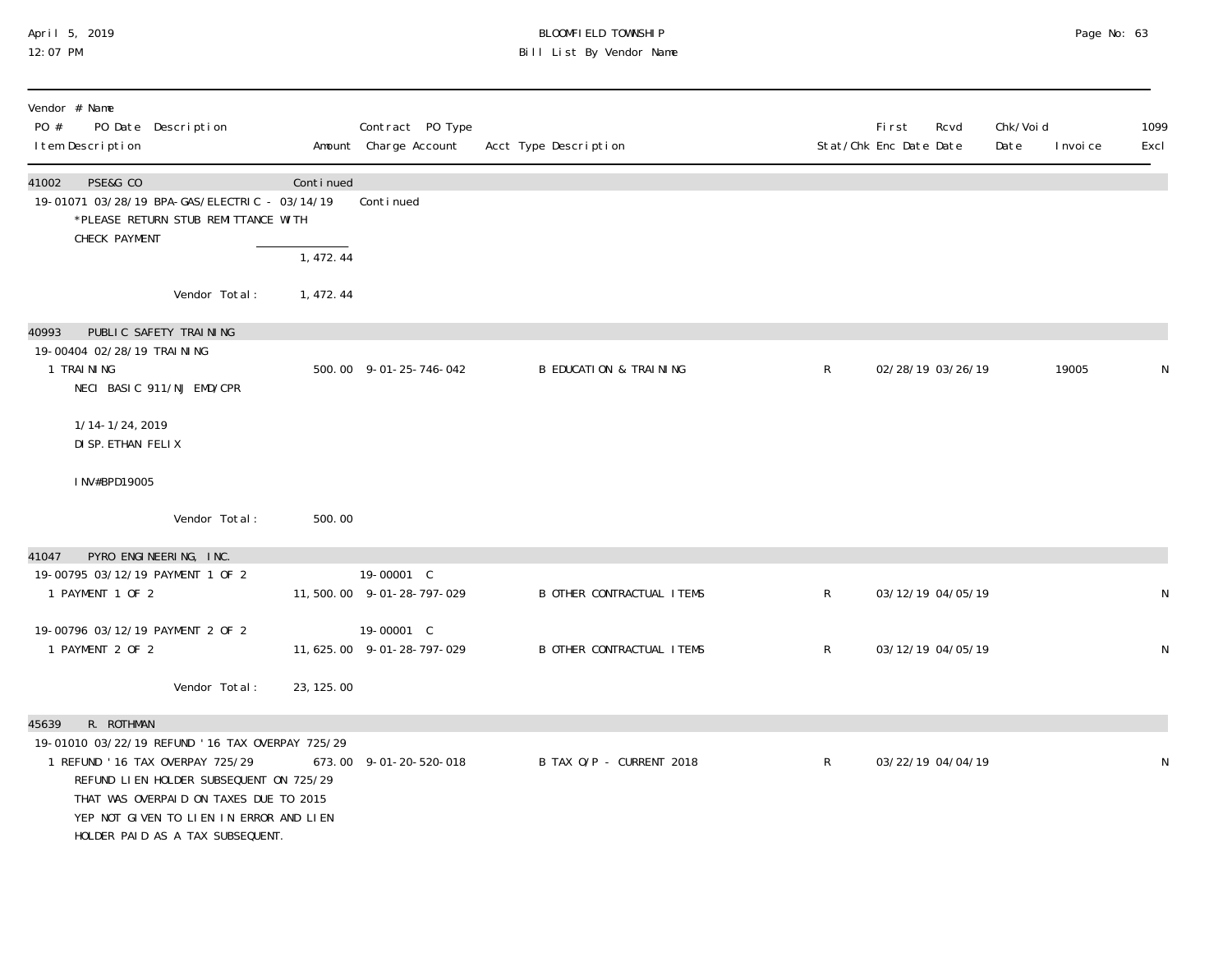### April 5, 2019 BLOOMFIELD TOWNSHIP Page No: 64 12:07 PM Bill List By Vendor Name

| Vendor # Name<br>PO #<br>PO Date Description<br>I tem Description                                                                                                                   |           | Contract PO Type<br>Amount Charge Account | Acct Type Description                       |              | <b>First</b><br>Stat/Chk Enc Date Date | Rcvd              | Chk/Void<br>Date | I nvoi ce       | 1099<br>Excl |
|-------------------------------------------------------------------------------------------------------------------------------------------------------------------------------------|-----------|-------------------------------------------|---------------------------------------------|--------------|----------------------------------------|-------------------|------------------|-----------------|--------------|
| 45639<br>R. ROTHMAN<br>19-01010 03/22/19 REFUND '16 TAX OVERPAY 725/29 Continued<br>RETURN CHECK TO CINDY                                                                           | Continued |                                           |                                             |              |                                        |                   |                  |                 |              |
| Vendor Total:                                                                                                                                                                       | 673.00    |                                           |                                             |              |                                        |                   |                  |                 |              |
| READY REFRESH BY NESTLE<br>43991                                                                                                                                                    |           |                                           |                                             |              |                                        |                   |                  |                 |              |
| 19-00420 02/28/19 water<br>1 water<br>ACCT#0448376475                                                                                                                               |           | 60.05 9-01-25-745-030                     | <b>B MATERIALS &amp; SUPPLIES</b>           | $\mathsf{R}$ |                                        | 02/28/19 04/04/19 |                  | 09B0448376475   |              |
| INV#09B0448376475                                                                                                                                                                   |           |                                           |                                             |              |                                        |                   |                  |                 |              |
| 19-00421 02/28/19 BPD WATER SUPPLY<br>1 BPD WATER SUPPLY<br>ACCT#0447823899                                                                                                         |           | 207.79 9-01-25-745-030                    | <b>B MATERIALS &amp; SUPPLIES</b>           | $\mathsf{R}$ |                                        | 02/28/19 04/04/19 |                  | 09B0447823899 N |              |
| INV#09B0447823899                                                                                                                                                                   |           |                                           |                                             |              |                                        |                   |                  |                 |              |
| DOS<br>1/25/19<br>1/28/19                                                                                                                                                           |           |                                           |                                             |              |                                        |                   |                  |                 |              |
| Vendor Total:                                                                                                                                                                       | 267.84    |                                           |                                             |              |                                        |                   |                  |                 |              |
| REDDIN MASRI, LLC<br>31411                                                                                                                                                          |           |                                           |                                             |              |                                        |                   |                  |                 |              |
| 19-01007 03/22/19 Public Defender February<br>1 Public Defender February<br>professional services redered<br>for the following dates in February<br>5, 7, 12, 14, 21, 25, 26 and 28 |           | 1,600.00 9-01-20-712-028                  | <b>B CONSULTANT &amp; PROFESS. SERVICES</b> | $\mathsf{R}$ |                                        | 03/22/19 04/05/19 |                  | <b>FEB 28</b>   | N            |
| Vendor Total:                                                                                                                                                                       | 1,600.00  |                                           |                                             |              |                                        |                   |                  |                 |              |
| REMINGTON AND VERNICK ENGINEER<br>44405                                                                                                                                             |           |                                           |                                             |              |                                        |                   |                  |                 |              |
| 19-00810 03/18/19 2018 TAX MAP MAINT. & REVISION<br>1 2018 TAX MAP MAINT. & REVISION<br>.50 2018 TAX MAP MAINTENANCE-DEED REVIEW                                                    |           | 436.50 9-01-20-710-028                    | <b>B CONSULTANT &amp; PROFESSIONAL SERV</b> | $\mathsf{R}$ |                                        | 03/18/19 04/04/19 |                  | 0702T014-2      | N            |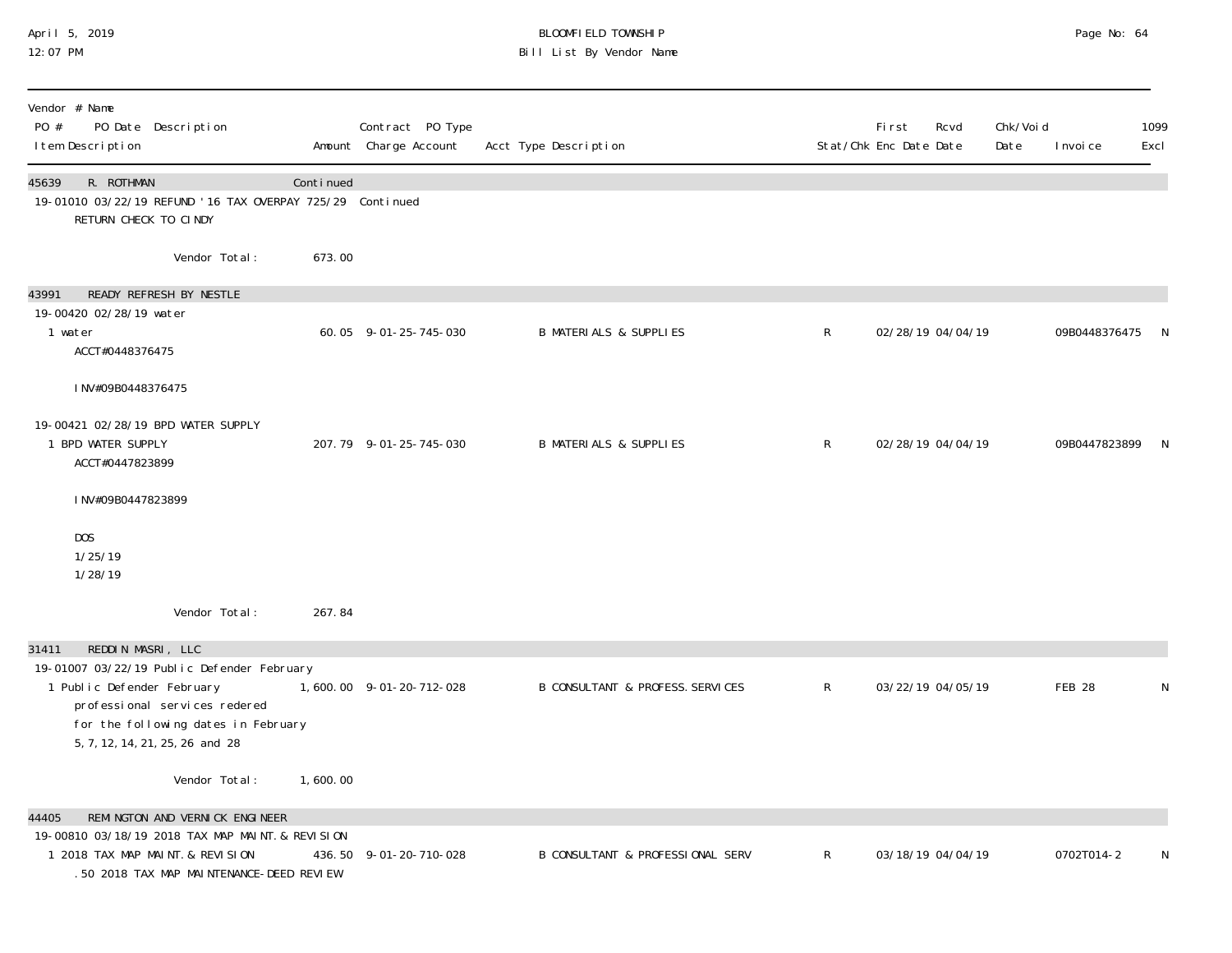### April 5, 2019 BLOOMFIELD TOWNSHIP Page No: 65 12:07 PM Bill List By Vendor Name

| PO #  | Vendor # Name<br>I tem Description                                                       | PO Date Description                                                                                                                |                                                     | Contract PO Type<br>Amount Charge Account | Acct Type Description              |              | Rcvd<br>Fi rst<br>Stat/Chk Enc Date Date | Chk/Voi d<br>Date | I nvoi ce | 1099<br>Excl |
|-------|------------------------------------------------------------------------------------------|------------------------------------------------------------------------------------------------------------------------------------|-----------------------------------------------------|-------------------------------------------|------------------------------------|--------------|------------------------------------------|-------------------|-----------|--------------|
| 44405 | \$71.50                                                                                  | REMINGTON AND VERNICK ENGINEER Continued<br>19-00810 03/18/19 2018 TAX MAP MAINT. & REVISION Continued<br>AND PROTRACTION. 1-30-19 |                                                     |                                           |                                    |              |                                          |                   |           |              |
|       | \$143.00                                                                                 | 1.00 2018 TAX MAP MAINTENANCE-DEED<br>REVIEW AND PROTRACTION. 1-31-19                                                              |                                                     |                                           |                                    |              |                                          |                   |           |              |
|       | REVIEW. 1-31-19<br>\$222.00                                                              | 2.50 TAX MAPS - STATE COMMENTS PER                                                                                                 |                                                     |                                           |                                    |              |                                          |                   |           |              |
|       | <b>GRAND TOTAL</b>                                                                       |                                                                                                                                    | \$436.50                                            |                                           |                                    |              |                                          |                   |           |              |
|       | $2 - 19 - 19$                                                                            |                                                                                                                                    |                                                     |                                           |                                    |              |                                          |                   |           |              |
|       | TAX MAP REVISION<br>CONDOMI NI UM DETAI LI NG<br>FORMAL STATE APPROVAL<br><b>PROCESS</b> | 19-01020 03/26/19 PROFESSIONAL SERV. DEC. 31, 2018<br>1 PROFESSIONAL SERV. DEC. 31, 2018<br>PRI NTI NG/PLOTTI NG/REPRODUCTI ON     | \$5,000.00<br>\$10,000.00<br>\$5,712.00<br>\$234.00 | 20, 946.00 8-01-20-710-028                | B CONSULTANT & PROFESSIONAL SERV   | $\mathsf{R}$ | 03/26/19 04/05/19                        |                   |           | ${\sf N}$    |
|       | <b>GRAND TOTAL</b>                                                                       |                                                                                                                                    | \$20,946.00                                         |                                           |                                    |              |                                          |                   |           |              |
|       | I NVOI CE 0702T013-9<br>1/17/2019                                                        |                                                                                                                                    |                                                     |                                           |                                    |              |                                          |                   |           |              |
|       |                                                                                          | Vendor Total:                                                                                                                      | 21, 382. 50                                         |                                           |                                    |              |                                          |                   |           |              |
| 45056 | 1 BUILDING SUPPLIES - LEB                                                                | RICCIARDI BROTHERS INC.<br>19-00858 03/18/19 BUILDING SUPPLIES - LEB                                                               |                                                     | 97.38 9-01-26-772-024                     | B CLEAN. &MAIN. OF BLDG'S & FACIL. | $\mathsf{R}$ | 03/18/19 04/04/19                        |                   | 216932    | N            |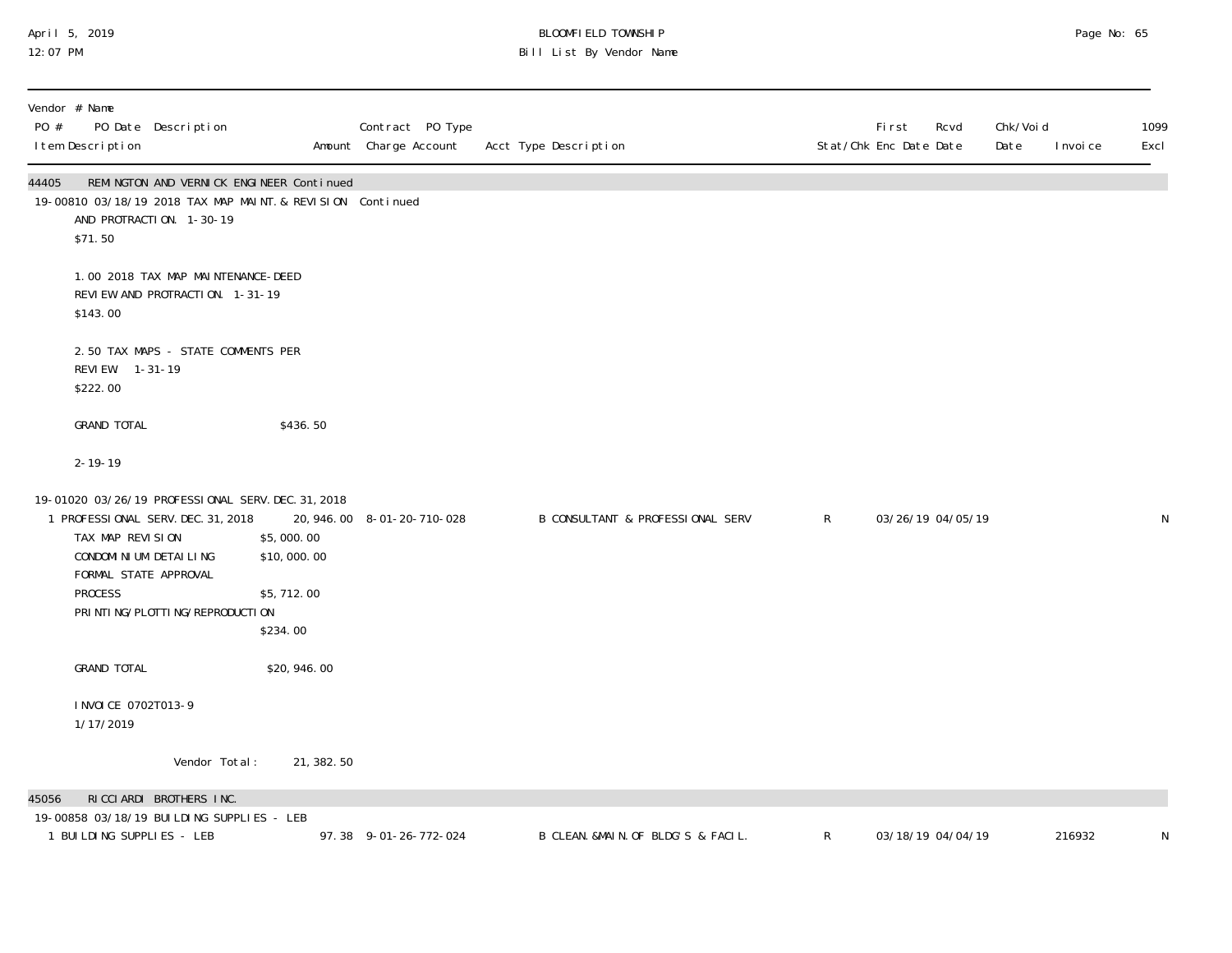### April 5, 2019 BLOOMFIELD TOWNSHIP Page No: 66 12:07 PM Bill List By Vendor Name

| Vendor # Name<br>PO Date Description<br>PO #<br>I tem Description                                                                                                                        |           | Contract PO Type<br>Amount Charge Account | Acct Type Description            |              | First<br>Stat/Chk Enc Date Date | Rcvd | Chk/Voi d<br>Date | 1099<br>Excl<br>I nvoi ce |
|------------------------------------------------------------------------------------------------------------------------------------------------------------------------------------------|-----------|-------------------------------------------|----------------------------------|--------------|---------------------------------|------|-------------------|---------------------------|
| RICCIARDI BROTHERS INC.<br>45056<br>19-00858 03/18/19 BUILDING SUPPLIES - LEB<br>I NVOI CE #216932<br>CUSTOMER #9410                                                                     | Continued | Continued                                 |                                  |              |                                 |      |                   |                           |
| BUILDING SUPPLIES FOR THE LAW<br>ENFORCEMENT BUILDING                                                                                                                                    |           |                                           |                                  |              |                                 |      |                   |                           |
| Vendor Total:                                                                                                                                                                            | 97.38     |                                           |                                  |              |                                 |      |                   |                           |
| RICHVOO5 RICHVIEW CONSULTING                                                                                                                                                             |           |                                           |                                  |              |                                 |      |                   |                           |
| 19-00924 03/18/19 INV 680 JANUARY/ FEBRUARY 2019<br>1 INV 680 JANUARY/ FEBRUARY 2019<br>FORESTER CONSULTANT SERVICES FOR THE<br>MONTHS OF JANUARY AND FEBRUARY 2019                      |           | 1, 245.00 9-01-26-776-029                 | <b>B OTHER CONTRACTUAL ITEMS</b> | $\mathsf{R}$ | 03/18/19 04/04/19               |      |                   | 680<br>N                  |
| Vendor Total:                                                                                                                                                                            | 1,245.00  |                                           |                                  |              |                                 |      |                   |                           |
| 47113<br><b>ROLAND SCHUBERT</b>                                                                                                                                                          |           |                                           |                                  |              |                                 |      |                   |                           |
| 19-00811 03/18/19 SPANISH INTERPRETING FEB 2019<br>1 SPANI SH INTERPRETING SERV<br>SPANI SH INTERPRETING:<br>fEB 5, 2019<br>fEB 12, 2019<br>FEB 13, 2019<br>FEB 25, 2019<br>FEB 27, 2019 |           | 750.00 9-01-33-830-028                    | B CONSULTANT & PROFESSIONAL SERV | R            | 03/18/19 03/23/19               |      |                   | N                         |
| 19-00942 03/18/19 SPANISH INTERPRETING MAR 2019<br>1 SPANI SH INTERPRETING SERVICES                                                                                                      |           | 900.00 9-01-33-830-028                    | B CONSULTANT & PROFESSIONAL SERV | R            | 03/18/19 03/23/19               |      |                   | 362019<br>N               |
| Vendor Total:                                                                                                                                                                            | 1,650.00  |                                           |                                  |              |                                 |      |                   |                           |
| ROZSAOO5 ROZSA, AKOS & OZSVATH, ILDIKO<br>19-00104 02/20/19 REF '18 COUNTY APPL 216/29<br>1 REF '18 COUNTY APPL 216/29<br>REFUND 2018 TAX OVERPAYMENT DUE TO<br>COUNTY APPEAL ON 216/29  |           | 83.24 8-01-20-520-CB2                     | B TAX O/P - COUNTY BD. REFUNDS   | $\mathsf{R}$ | 02/20/19 02/21/19               |      |                   | N                         |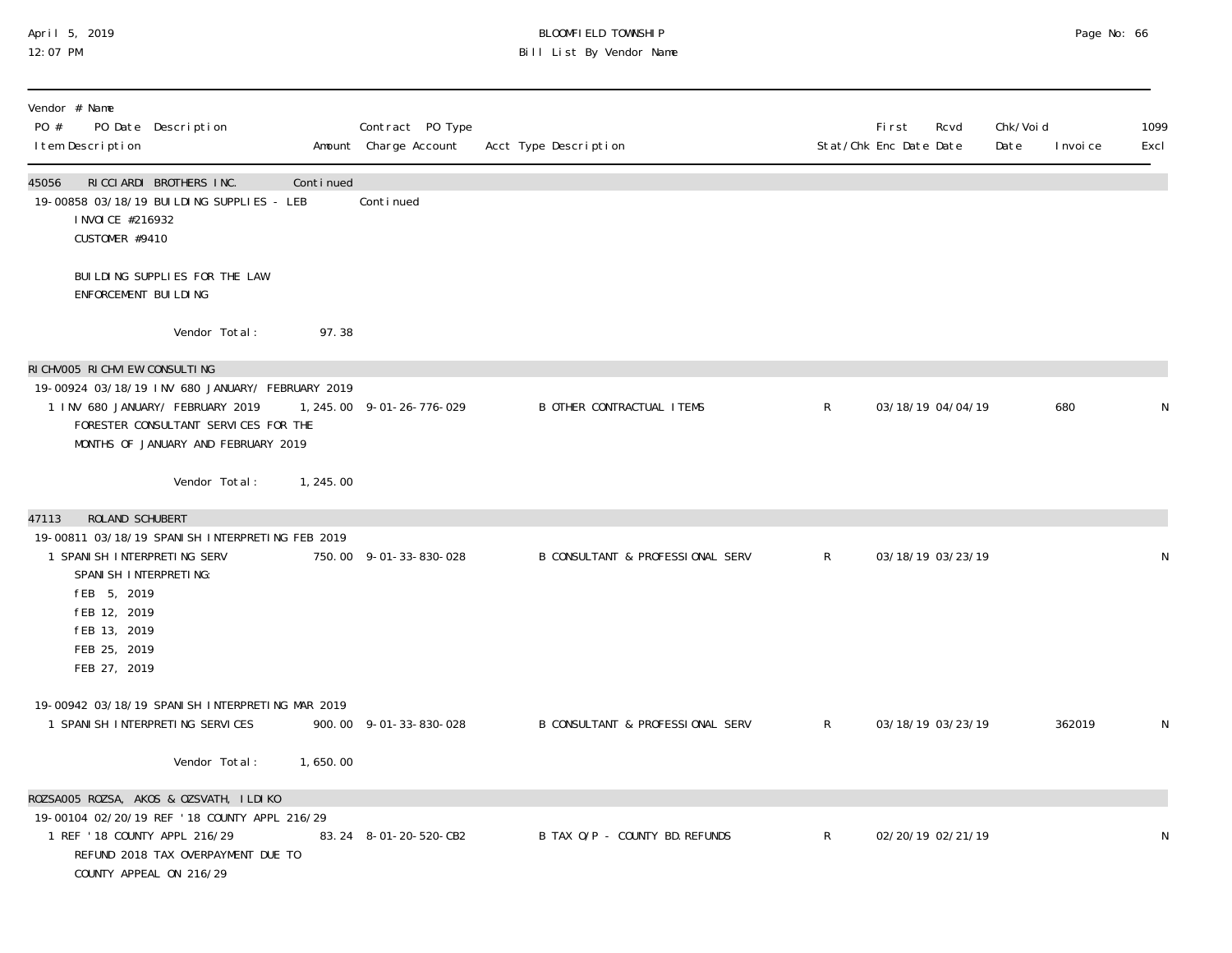### April 5, 2019 BLOOMFIELD TOWNSHIP Page No: 67 12:07 PM Bill List By Vendor Name

| Vendor # Name<br>PO #<br>I tem Description                | PO Date Description                                                                                                                |          | Contract PO Type<br>Amount Charge Account | Acct Type Description             |              | First<br>Stat/Chk Enc Date Date | Rcvd              | Chk/Voi d<br>Date | I nvoi ce     | 1099<br>Excl |
|-----------------------------------------------------------|------------------------------------------------------------------------------------------------------------------------------------|----------|-------------------------------------------|-----------------------------------|--------------|---------------------------------|-------------------|-------------------|---------------|--------------|
| RETURN CHECK TO CINDY                                     | ROZSAOO5 ROZSA, AKOS & OZSVATH, ILDIKO Continued<br>19-00104 02/20/19 REF '18 COUNTY APPL 216/29<br>CHECK MUST BE DATED BY 2/28/19 |          | Conti nued                                |                                   |              |                                 |                   |                   |               |              |
|                                                           | Vendor Total:                                                                                                                      | 83.24    |                                           |                                   |              |                                 |                   |                   |               |              |
| 46206<br>1 CPM TUITION                                    | RUTGERS, THE STATE UNIVERSITY<br>19-00610 03/06/19 CERTIFIED PUBLIC MGR. PROGRAM                                                   |          | 3, 700.00 9-01-25-752-042                 | B EDUCATION AND TRAINING          | $\mathsf{R}$ |                                 | 03/06/19 03/23/19 |                   | 3887          | N            |
| RU41304967                                                | BRIAN MCDADE (DEPUTY CHIEF)                                                                                                        |          |                                           |                                   |              |                                 |                   |                   |               |              |
| SESSION:<br>COURSE:<br>START:                             | CPM 2019<br>CPM MORRIS CTY 1_2-19<br>2/26/19                                                                                       |          |                                           |                                   |              |                                 |                   |                   |               |              |
|                                                           | Vendor Total:                                                                                                                      | 3,700.00 |                                           |                                   |              |                                 |                   |                   |               |              |
| S & S WORLDWIDE<br>46857                                  |                                                                                                                                    |          |                                           |                                   |              |                                 |                   |                   |               |              |
|                                                           | 19-00443 02/28/19 TRAMPOLINE FOR TUMBLE TOTS                                                                                       |          |                                           |                                   |              |                                 |                   |                   |               |              |
| 1 TRAMPOLINE FOR TUMBLE TOTS                              |                                                                                                                                    |          | 62.99 9-01-28-795-066                     | <b>B RECREATION SUPPLIES</b>      | $\mathsf{R}$ |                                 | 02/28/19 04/05/19 |                   |               | N            |
|                                                           | Vendor Total:                                                                                                                      | 62.99    |                                           |                                   |              |                                 |                   |                   |               |              |
| 48235                                                     | S. BASILE HOME IMPROVEMENTS LL                                                                                                     |          |                                           |                                   |              |                                 |                   |                   |               |              |
|                                                           | 19-00969 03/20/19 IMPROVEMENTS TO CAPT.'S OFFICE                                                                                   |          |                                           |                                   |              |                                 |                   |                   |               |              |
| CAPT. RICCI'S OFFICE<br>PAI NT<br>INSTALLED CLOSET DOORS  | 1 IMPROVEMENTS TO CAPT.'S OFFICE                                                                                                   |          | 1,785.80 9-01-25-745-030                  | <b>B MATERIALS &amp; SUPPLIES</b> | $\mathsf{R}$ |                                 | 03/20/19 03/26/19 |                   | $3 - 14 - 19$ | N            |
| CAPT. KERNEY'S OFFICE<br>PAI NT<br>INSTALLED CLOSET DOORS |                                                                                                                                    |          |                                           |                                   |              |                                 |                   |                   |               |              |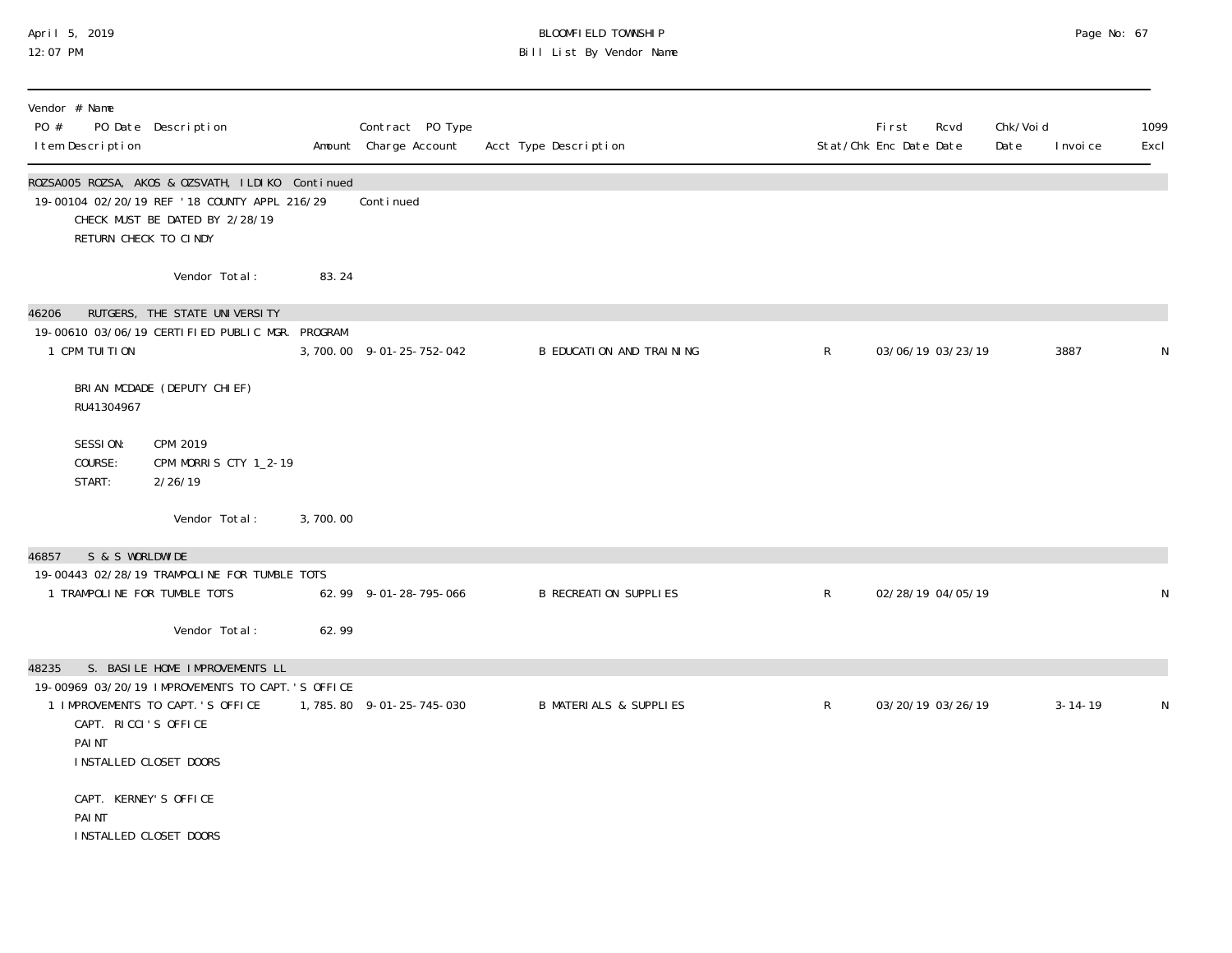### April 5, 2019 BLOOMFIELD TOWNSHIP Page No: 68 12:07 PM Bill List By Vendor Name

| Vendor # Name<br>PO #<br>PO Date Description<br>I tem Description                                                                |             | Contract PO Type<br>Amount Charge Account | Acct Type Description                          |              | First<br>Rcvd<br>Stat/Chk Enc Date Date | Chk/Voi d<br>Date<br>I nvoi ce | 1099<br>Excl |
|----------------------------------------------------------------------------------------------------------------------------------|-------------|-------------------------------------------|------------------------------------------------|--------------|-----------------------------------------|--------------------------------|--------------|
| 48235<br>S. BASILE HOME IMPROVEMENTS LL Continued<br>19-00969 03/20/19 IMPROVEMENTS TO CAPT.'S OFFICE Continued<br>DOS 3/14/19   |             |                                           |                                                |              |                                         |                                |              |
| Vendor Total:                                                                                                                    | 1,785.80    |                                           |                                                |              |                                         |                                |              |
| 8506<br>SAMUEL DE MAIO<br>19-01109 03/29/19 PETTY CASH REPLENI SHMENT<br>1 PETTY CASH REPLENI SHMENT<br>BATCH#1<br>RECEI PTS#1-4 |             | 249.92 9-01-25-745-036                    | B OFFICE SUPPLIES (PETTY CASH)                 | $\mathsf{R}$ | 03/29/19 04/05/19                       |                                | N            |
| Vendor Total:                                                                                                                    | 249.92      |                                           |                                                |              |                                         |                                |              |
| SECOND RIVER JOINT MEETING<br>47212                                                                                              |             |                                           |                                                |              |                                         |                                |              |
| 19-00890 03/18/19 SECOND RIVER JOINT MEETING<br>1 SECOND RIVER JOINT MEETING                                                     |             | 15, 523. 33 9-01-38-773-131               | B SECOND RIVER JOINT MEETING                   | $\mathsf{R}$ | 03/18/19 04/05/19                       |                                | N            |
| 2019 ASSESSMENT SECOND RIVER MEETING                                                                                             |             |                                           |                                                |              |                                         |                                |              |
| SECOND QUARTER:<br>\$15,523.33                                                                                                   |             |                                           |                                                |              |                                         |                                |              |
| DUE DATE: APRIL 15, 2019                                                                                                         |             |                                           |                                                |              |                                         |                                |              |
| Vendor Total:                                                                                                                    | 15, 523. 33 |                                           |                                                |              |                                         |                                |              |
| SMARTOO5 SMART KIDS AFTERSCHOOL<br>19-00887 03/18/19 FULL STEAM AHEAD WINTER CLASS<br>1 FULL STEAM AHEAD WINTER CLASS            |             | 570.00 R-14-20-854-030                    | <b>B MATERIALS &amp; SUPPLIES</b>              | $\mathsf{R}$ | 03/18/19 04/04/19                       | $\overline{2}$                 | N            |
| Vendor Total:                                                                                                                    | 570.00      |                                           |                                                |              |                                         |                                |              |
| SPEEDY SEWER & DRAIN CORP.<br>48327<br>19-00744 03/06/19 SEWER INSPECTION PARK AVENUE<br>1 SEWER INSPECTION PARK AVENUE          |             |                                           | B RELINING, RECONSTRUCT., UPGRADES SEWER SYS R |              | 03/06/19 04/04/19                       | 3011-356                       | N            |
|                                                                                                                                  |             |                                           |                                                |              |                                         |                                |              |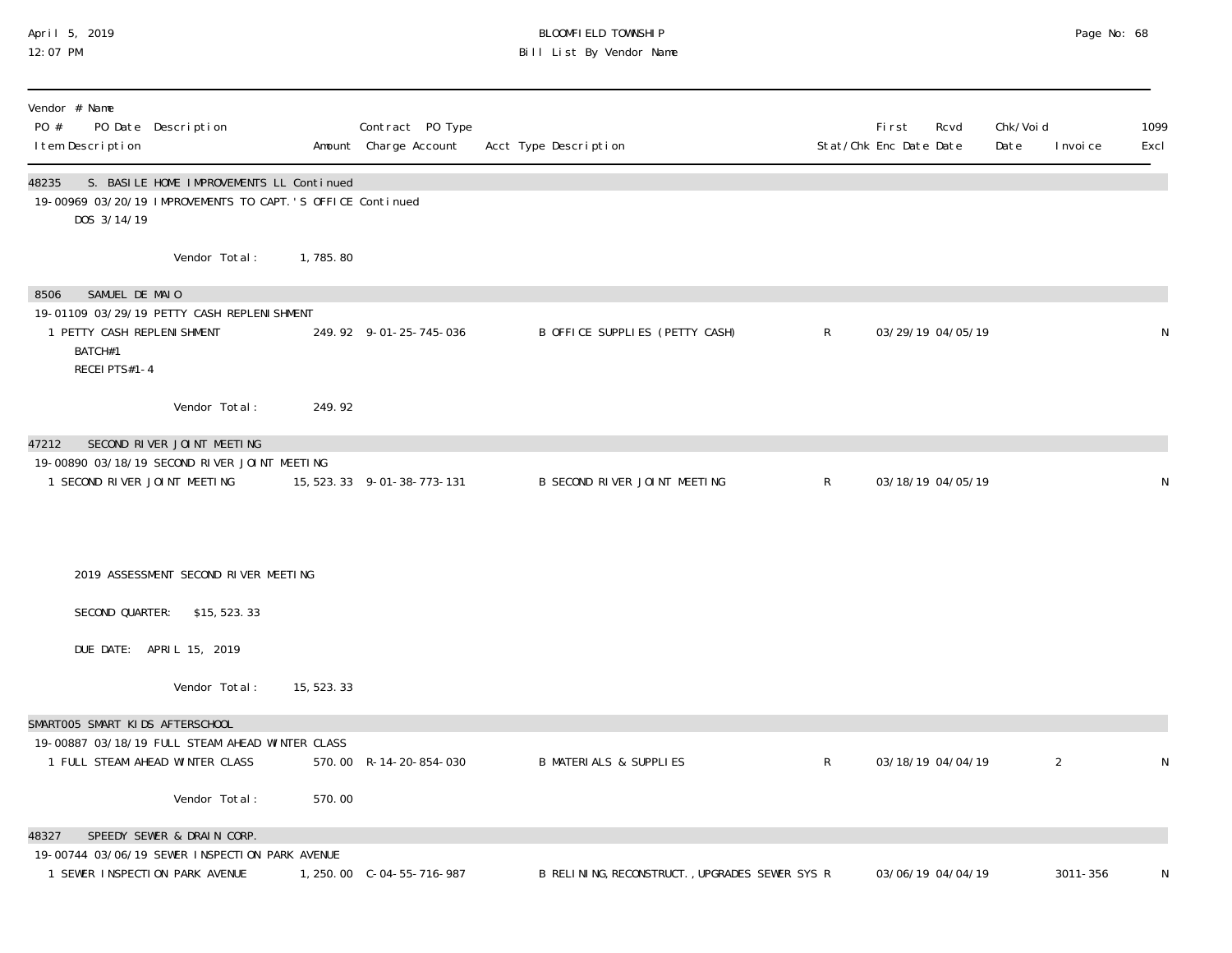### April 5, 2019 BLOOMFIELD TOWNSHIP Page No: 69 12:07 PM Bill List By Vendor Name

| Vendor # Name<br>PO #<br>I tem Description         | PO Date Description                                                                  |           | Contract PO Type<br>Amount Charge Account | Acct Type Description                          | First<br>Stat/Chk Enc Date Date | Rcvd              | Chk/Void<br>Date | I nvoi ce | 1099<br>Excl |
|----------------------------------------------------|--------------------------------------------------------------------------------------|-----------|-------------------------------------------|------------------------------------------------|---------------------------------|-------------------|------------------|-----------|--------------|
| 48327<br>I NVOI CE #3011-356<br>JOB DATE: 2/4/2019 | SPEEDY SEWER & DRAIN CORP.<br>19-00744 03/06/19 SEWER INSPECTION PARK AVENUE         | Continued | Continued                                 |                                                |                                 |                   |                  |           |              |
|                                                    | SEWER INSPECTION TO DETERMINE FUTURE<br>UPGRADES AND IMPROVEMENT - PARK AVENUE       |           |                                           |                                                |                                 |                   |                  |           |              |
|                                                    | 19-00916 03/18/19 SEWER UPGRADE-267 SPRUCE ST.<br>1 SEWER UPGRADE-267 SPURCE ST.     |           | 15, 350.00 C-04-55-716-987                | B RELINING, RECONSTRUCT., UPGRADES SEWER SYS R |                                 | 03/18/19 04/05/19 |                  | 3011-354  | N            |
| I NVOI CE #3011-354<br>JOB DATE: 2/8/2019          |                                                                                      |           |                                           |                                                |                                 |                   |                  |           |              |
| <b>STREET</b>                                      | EMERGENCY SEWER UPGRADE AT 267 SPRUCE                                                |           |                                           |                                                |                                 |                   |                  |           |              |
|                                                    | 19-00917 03/18/19 SEWER UPGRADE-245 BALDWIN ST.<br>1 SEWER UPGRADE-245 BALDWIN ST.   |           | 8, 635. 90 C-04-55-716-987                | B RELINING, RECONSTRUCT., UPGRADES SEWER SYS R |                                 | 03/18/19 04/05/19 |                  | 3011-358  | N            |
| I NVOI CE #3011-358<br>JOB DATE: 2/22/2019         |                                                                                      |           |                                           |                                                |                                 |                   |                  |           |              |
| 245 BALDWIN STREET                                 | EMERGENCY SEWER UPGRADE AT CONNECTION -                                              |           |                                           |                                                |                                 |                   |                  |           |              |
|                                                    | 19-00918 03/18/19 SEWER UPGRADE-509 BEARDSLEY AV<br>1 SEWER UPGRADE-509 BEARDSLEY AV |           | 7,554.00 C-04-55-716-987                  | B RELINING, RECONSTRUCT., UPGRADES SEWER SYS R |                                 | 03/18/19 04/05/19 |                  | 3011-359  | N            |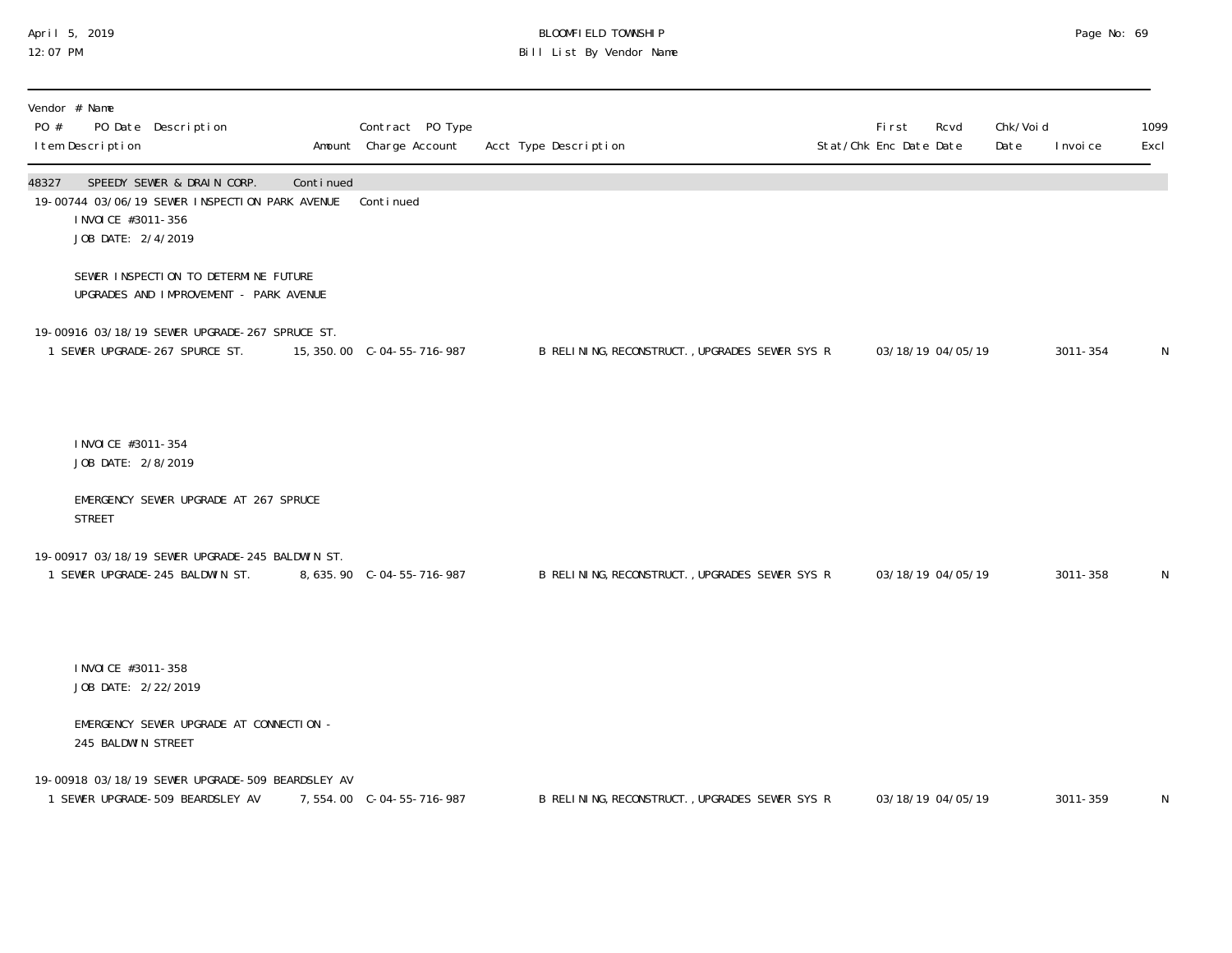#### April 5, 2019 BLOOMFIELD TOWNSHIP Page No: 70 12:07 PM Bill List By Vendor Name

| Vendor # Name<br>PO #<br>PO Date Description<br>I tem Description                                                                                      |                                                                 | Contract PO Type<br>Amount Charge Account | Acct Type Description                   |              | First<br>Stat/Chk Enc Date Date | Rcvd              | Chk/Voi d<br>Date | I nvoi ce | 1099<br>Excl |
|--------------------------------------------------------------------------------------------------------------------------------------------------------|-----------------------------------------------------------------|-------------------------------------------|-----------------------------------------|--------------|---------------------------------|-------------------|-------------------|-----------|--------------|
| SPEEDY SEWER & DRAIN CORP.<br>48327<br>19-00918 03/18/19 SEWER UPGRADE-509 BEARDSLEY AV Continued<br>I NVOI CE #3011-359<br>JOB DATE: 3/5/2019         | Continued                                                       |                                           |                                         |              |                                 |                   |                   |           |              |
| EMERGENCY SANITARY SEWER UPGRADE AT THE<br>CONNECTION - 509 BEARDSLEY AVENUE                                                                           |                                                                 |                                           |                                         |              |                                 |                   |                   |           |              |
| Vendor Total:                                                                                                                                          | 32, 789. 90                                                     |                                           |                                         |              |                                 |                   |                   |           |              |
| SPORT CARE SYNTHETIC FIELD<br>48305                                                                                                                    |                                                                 |                                           |                                         |              |                                 |                   |                   |           |              |
| 19-00444 02/28/19 TURF FIELD - SPRING PAYMENT<br>1 TURF FIELD - SPRING PAYMENT<br>(10F2)                                                               |                                                                 | 1, 987.50 9-01-28-795-029                 | <b>B OTHER CONTRACTUAL</b>              | $\mathsf{R}$ | 02/28/19 04/05/19               |                   |                   |           | N            |
| Vendor Total:                                                                                                                                          | 1,987.50                                                        |                                           |                                         |              |                                 |                   |                   |           |              |
| STANZI ALE CONSTRUCTI ON<br>48686<br>19-00233 02/20/19 2017 CAPITAL ROADWAY PROGRAM<br>1 2017 CAPITAL ROADWAY PROGRAM                                  |                                                                 |                                           | B TOWNSHIP WIDE REPAVING & CONSTRUCTION | $\mathsf{R}$ |                                 | 02/20/19 04/04/19 |                   |           | N            |
| 2017 CAPI TAL ROADWAY RESURFACING AND<br>REPAIR PROGRAM                                                                                                |                                                                 |                                           |                                         |              |                                 |                   |                   |           |              |
| ESTIMATE #5                                                                                                                                            |                                                                 |                                           |                                         |              |                                 |                   |                   |           |              |
| CONTRACT AMOUNT:                                                                                                                                       | \$503, 565.80                                                   |                                           |                                         |              |                                 |                   |                   |           |              |
| TOTAL WORK COMPLETED<br>TO DATE:<br>LESS 2% RETAINAGE:<br>AMOUNT EARNED TO DATE:<br>LESS PREVIOUS PAYMENT:<br>PAYMENT DUE THIS ESTIMATE: \$135, 723.19 | \$503, 565.80<br>\$10,071.32<br>\$493, 494. 48<br>\$357, 771.29 |                                           |                                         |              |                                 |                   |                   |           |              |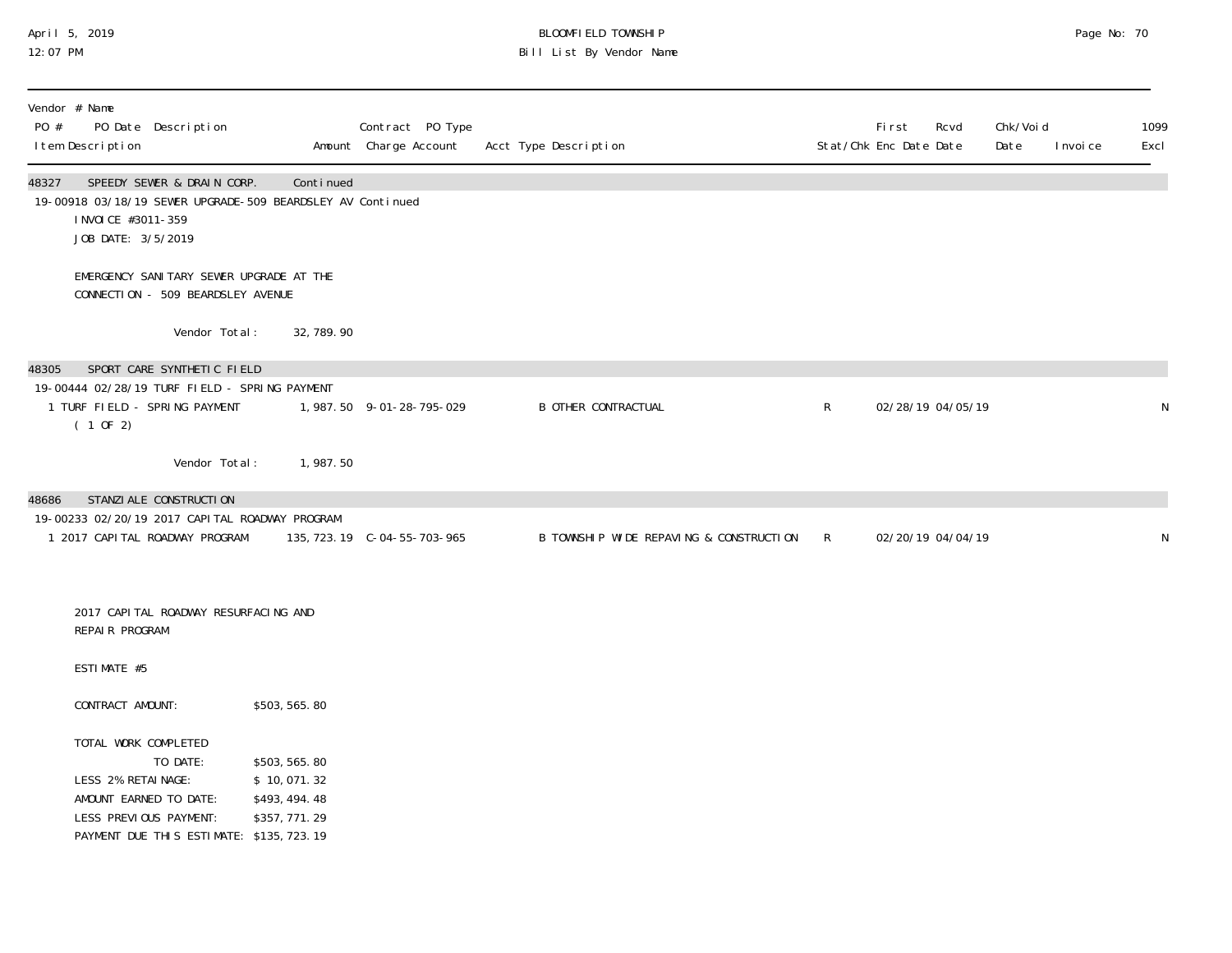### April 5, 2019 BLOOMFIELD TOWNSHIP Page No: 71 12:07 PM Bill List By Vendor Name

| Vendor # Name<br>PO #<br>PO Date Description<br>I tem Description                                                                                                                                                                                                                                                                     | Contract PO Type<br>Amount Charge Account | Acct Type Description |              | <b>First</b><br>Stat/Chk Enc Date Date | Rcvd              | Chk/Voi d<br>Date | I nvoi ce  | 1099<br>Excl |
|---------------------------------------------------------------------------------------------------------------------------------------------------------------------------------------------------------------------------------------------------------------------------------------------------------------------------------------|-------------------------------------------|-----------------------|--------------|----------------------------------------|-------------------|-------------------|------------|--------------|
| 48686<br>STANZI ALE CONSTRUCTI ON<br>Continued<br>19-00848 03/18/19 FORMAL BID 7356 INV. 2019-141<br>1 FORMAL BID 7356 INV. 2019-141<br>SNOW REMOVAL PARKING GARAGE AND LOTS FOR<br>3/1/19 SNOWFALL                                                                                                                                   | 9,830.00 T-13-56-013-SR1                  | <b>B SNOW REMOVAL</b> | $\mathsf{R}$ |                                        | 03/18/19 04/04/19 |                   | 2019-141   | N            |
| Vendor Total:<br>145, 553. 19                                                                                                                                                                                                                                                                                                         |                                           |                       |              |                                        |                   |                   |            |              |
| STAPLES BUSINESS ADVANTAGE<br>48716<br>19-00520 02/28/19 BPA-OFFICE SUPPLIES VARIOUS<br>1 BPA-OFFICE SUPPLIES-VARIOUS<br>INV #: 3401550187<br>INV DATE: 01/10/19<br>DESCRIPTION: MULTIFOLD TOWELS, LATEX<br>GLOVES, ELECTRONICS DUSTER, PTOUCH TAPE<br>LAMINATE KEY PADLOCK, PEAD MEMO MINI,<br>LINER WASTE, QUART STORAGE BAGS, ETC. | 178.90 9-07-20-512-036                    | B OFFICE SUPPLIES     | $\mathsf{R}$ |                                        | 02/28/19 04/02/19 |                   | 3401550187 | N            |
| *PLEASE TEAR OFF AND RETURN BOTTOM<br>PORTION WITH PAYMENT<br>2 BPA OFFIC SUPPLIES-DESKPAD/TAP<br>INV #: 3402212595<br>INV DATE: 01/17/19                                                                                                                                                                                             | 50.49 9-07-20-512-036                     | B OFFICE SUPPLIES     | $\mathsf{R}$ |                                        | 02/28/19 04/02/19 |                   | 3402212595 | N            |
| *PLEASE TEAR OFF AND RETURN BOTTOM<br>PORTION WITH PAYMENT<br>229.39<br>19-01027 03/26/19 BPA-OFFICE SUPPLIES VARIOUS<br>1 BPA-OFFICE SUPPLIES-SURGE PROT<br>INV #: 3407383944<br>INV DATE: 03/07/19<br>DESCRIPTION: SCISSORS, FLAT LID TOTE,<br>STICKIES, SPLS SURGE<br>*PLEASE TEAR OFF AND RETURN BOTTOM<br>PORTION WITH PAYMENT   | 51.86 9-07-20-512-036                     | B OFFICE SUPPLIES     | $\mathsf{R}$ |                                        | 03/26/19 04/02/19 |                   | 3407383944 | N            |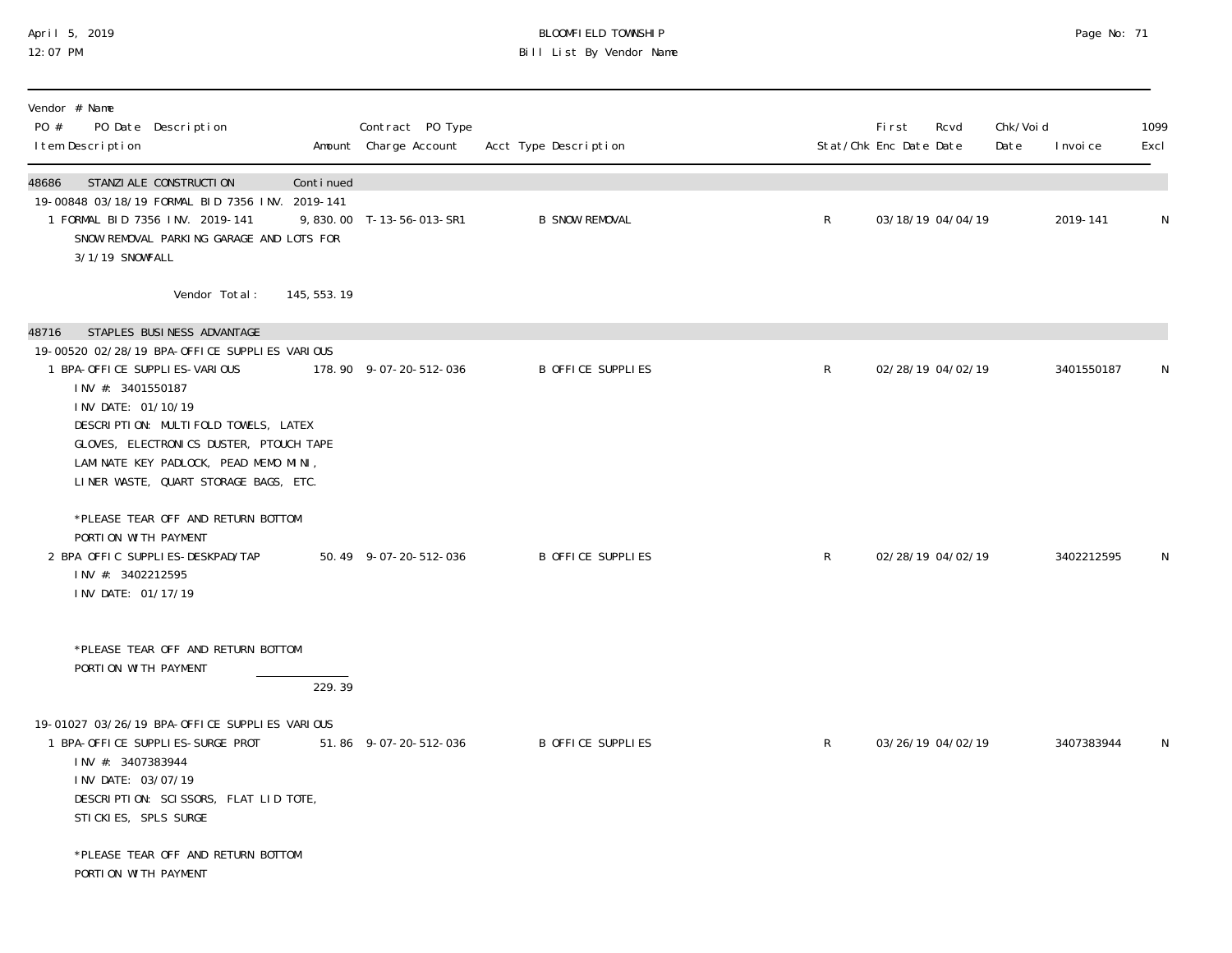## April 5, 2019 BLOOMFIELD TOWNSHIP Page No: 72 12:07 PM Bill List By Vendor Name

| Vendor # Name<br>PO #<br>PO Date Description<br>I tem Description                                                                                                       |                 | Contract PO Type<br>Amount Charge Account | Acct Type Description            |              | <b>First</b><br>Stat/Chk Enc Date Date | Rcvd              | Chk/Voi d<br>Date | I nvoi ce  | 1099<br>Excl |
|-------------------------------------------------------------------------------------------------------------------------------------------------------------------------|-----------------|-------------------------------------------|----------------------------------|--------------|----------------------------------------|-------------------|-------------------|------------|--------------|
| STAPLES BUSINESS ADVANTAGE<br>48716<br>19-01027 03/26/19 BPA-OFFICE SUPPLIES VARIOUS<br>2 BPA OFFIC SUPPLIES-QTIP SWABS<br>INV #: 3407383945<br>INV DATE: 03/07/19      | Continued       | Continued<br>5.69 9-07-20-512-036         | <b>B OFFICE SUPPLIES</b>         | $R_{\perp}$  |                                        | 03/26/19 04/02/19 |                   | 3407383945 | N            |
| *PLEASE TEAR OFF AND RETURN BOTTOM<br>PORTION WITH PAYMENT<br>Vendor Total:                                                                                             | 57.55<br>286.94 |                                           |                                  |              |                                        |                   |                   |            |              |
|                                                                                                                                                                         |                 |                                           |                                  |              |                                        |                   |                   |            |              |
| SUBURBAN DI SPOSAL INC.<br>48779<br>19-00572 03/06/19 SOLID WASTE SERVICES-JAN. 2019<br>1 SOLID WASTE SERVICES-JAN. 2019 134, 250.00 9-01-32-827-127<br>I NVOI CE #5399 |                 |                                           | B GARB. &TRASH REMOVAL-CONTRACT. | $\mathsf{R}$ |                                        | 03/06/19 03/23/19 |                   | 5476       | N            |
| SOLID WASTE COLLECTION SERVICES FOR<br>JANUARY 1, 2019 THRU JANUARY 31, 2019                                                                                            |                 |                                           |                                  |              |                                        |                   |                   |            |              |
| 19-00575 03/06/19 SOLID WASTE SERVICES-FEB. 2019<br>1 SOLID WASTE SERVICES-FEB. 2019 134, 250.00 9-01-32-827-127                                                        |                 |                                           | B GARB. &TRASH REMOVAL-CONTRACT. | $\mathsf{R}$ |                                        | 03/06/19 03/23/19 |                   | 5476       | N            |
| I NVOI CE #5476                                                                                                                                                         |                 |                                           |                                  |              |                                        |                   |                   |            |              |
|                                                                                                                                                                         |                 |                                           |                                  |              |                                        |                   |                   |            |              |
| SOLID WASTE COLLECTION SERVICES FOR<br>FEBRUARY 1, 2019 THRU FEBRUARY 28, 2019                                                                                          |                 |                                           |                                  |              |                                        |                   |                   |            |              |
| 19-00576 03/06/19 ROLL-OFF CONTAINERS-JAN. 2019<br>1 ROLL-OFF CONTAINERS-JAN. 2019                                                                                      |                 | 1, 925.00 9-01-32-827-127                 | B GARB. &TRASH REMOVAL-CONTRACT. | $\mathsf{R}$ |                                        | 03/06/19 03/23/19 |                   | 5476       | N            |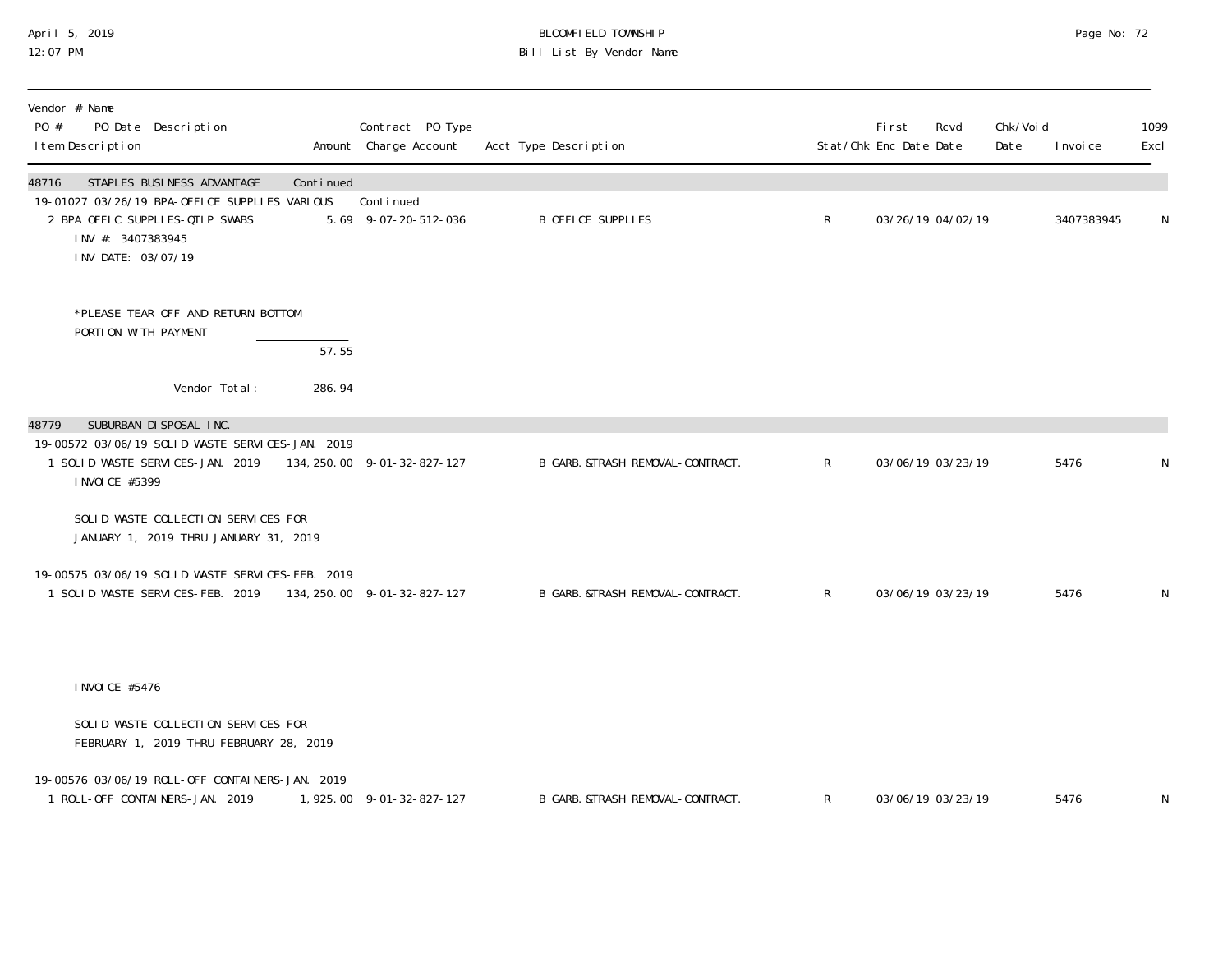#### April 5, 2019 BLOOMFIELD TOWNSHIP Page No: 73 12:07 PM Bill List By Vendor Name

| Vendor # Name<br>PO #<br>PO Date Description<br>I tem Description                                                                         |            | Contract PO Type<br>Amount Charge Account | Acct Type Description                       |              | <b>First</b><br>Rcvd<br>Stat/Chk Enc Date Date | Chk/Void<br>Date | I nvoi ce | 1099<br>Excl |
|-------------------------------------------------------------------------------------------------------------------------------------------|------------|-------------------------------------------|---------------------------------------------|--------------|------------------------------------------------|------------------|-----------|--------------|
| SUBURBAN DI SPOSAL INC.<br>48779<br>19-00576 03/06/19 ROLL-OFF CONTAINERS-JAN. 2019 Continued<br>I NVOI CE #5476<br>MONTH OF JANUARY 2019 | Continued  |                                           |                                             |              |                                                |                  |           |              |
| 7 ROLL-OFF CONTAINERS-TRASH<br>AT \$275.00 EACH                                                                                           | \$1,925.00 |                                           |                                             |              |                                                |                  |           |              |
| 19-00658 03/06/19 RECYCLING COLLECTION-DEC. 2018<br>1 RECYCLING COLLECTION-DEC. 2018                                                      |            | 54, 166. 66 N-15-20-855-028               | B CONSULTANT & PROFESSIONAL SERV            | R            | 03/06/19 03/23/19                              |                  | 5363      | $\mathsf N$  |
| I NVOI CE #5363                                                                                                                           |            |                                           |                                             |              |                                                |                  |           |              |
| RECYCLING COLLECTION SERVICES FOR THE<br>MONTH OF DECEMBER 2018                                                                           |            |                                           |                                             |              |                                                |                  |           |              |
| 19-00659 03/06/19 RECYCLING COLLECTON-JAN. 2019<br>1 RECYCLING COLLECTION-JAN. 2019                                                       |            | 55, 250.00 N-15-20-855-028                | B CONSULTANT & PROFESSIONAL SERV            | $\mathsf{R}$ | 03/06/19 03/23/19                              |                  | 5435      | N            |
| I NVOI CE #5435                                                                                                                           |            |                                           |                                             |              |                                                |                  |           |              |
| RECYCLING COLLECTION SERVICES FOR THE<br>MONTH OF JANUARY 2019                                                                            |            |                                           |                                             |              |                                                |                  |           |              |
| 19-00661 03/06/19 RECYCLING COLLECTON-FEB. 2019<br>1 RECYCLING COLLECTION-FEB. 2019                                                       |            | 55, 250.00 N-15-20-855-028                | <b>B CONSULTANT &amp; PROFESSIONAL SERV</b> | R            | 03/06/19 03/23/19                              |                  | 5511      | N            |

INVOICE #5511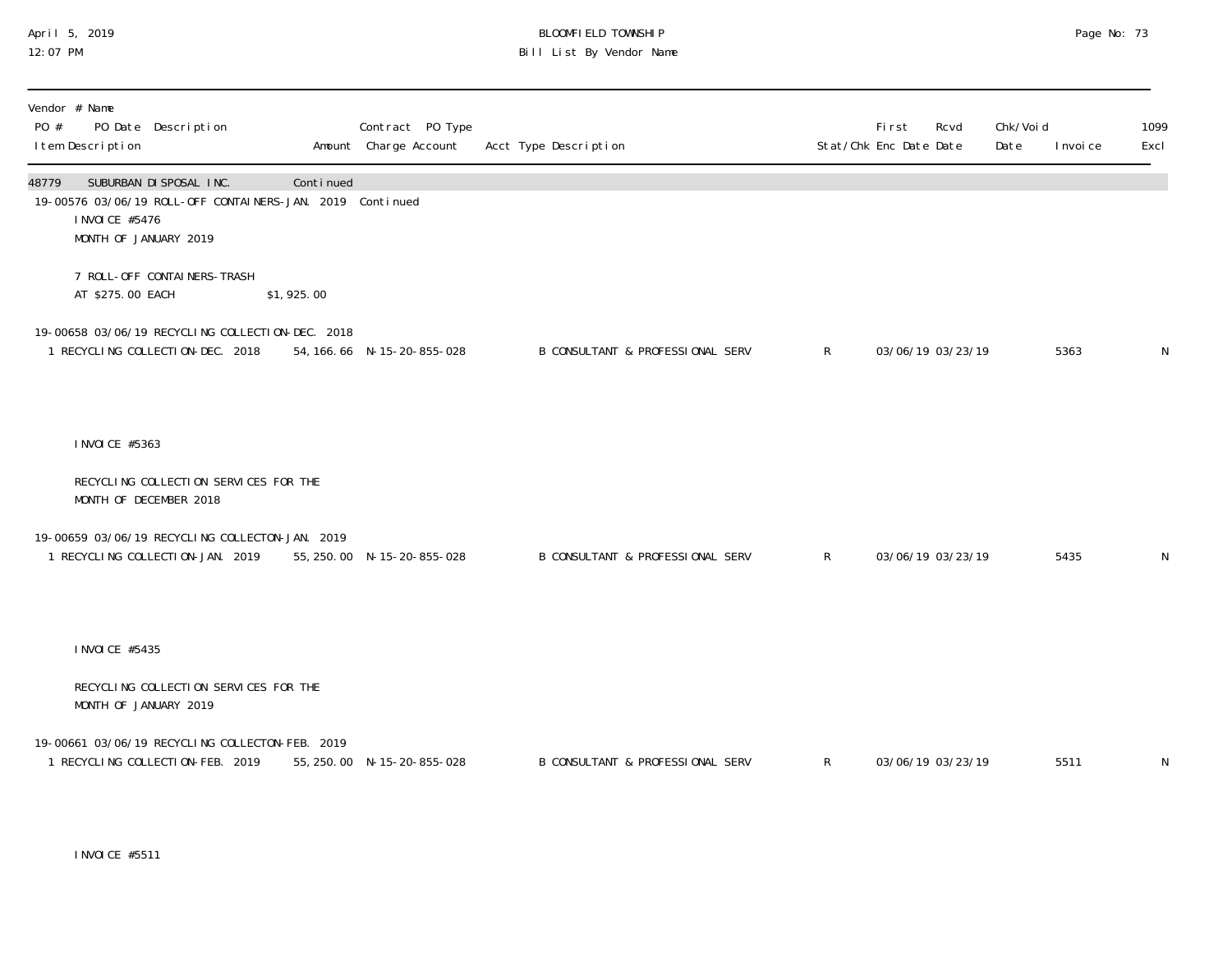#### April 5, 2019 BLOOMFIELD TOWNSHIP Page No: 74 12:07 PM Bill List By Vendor Name

| Vendor # Name<br>PO #<br>PO Date Description<br>I tem Description                                                                          |                                                                                                                          |             | Contract PO Type<br>Amount Charge Account | Acct Type Description            |                | <b>First</b><br>Stat/Chk Enc Date Date | Rcvd | Chk/Voi d<br>Date | I nvoi ce | 1099<br>Excl |
|--------------------------------------------------------------------------------------------------------------------------------------------|--------------------------------------------------------------------------------------------------------------------------|-------------|-------------------------------------------|----------------------------------|----------------|----------------------------------------|------|-------------------|-----------|--------------|
| SUBURBAN DI SPOSAL INC.<br>48779<br>19-00661 03/06/19 RECYCLING COLLECTON-FEB. 2019 Continued<br>MONTH OF FEBRUARY 2019                    | RECYCLING COLLECTION SERVICES FOR THE                                                                                    | Continued   |                                           |                                  |                |                                        |      |                   |           |              |
| 19-00909 03/18/19 RECYCLING COLLECTION-MAR. 2019<br>1 RECYCLING COLLECTION-MAR. 2019                                                       |                                                                                                                          |             | 55, 250.00 N-15-20-855-028                | B CONSULTANT & PROFESSIONAL SERV | R              | 03/18/19 04/04/19                      |      |                   | 5585      | N            |
| I NVOI CE #5585                                                                                                                            |                                                                                                                          |             |                                           |                                  |                |                                        |      |                   |           |              |
| MONTH OF MARCH 2019                                                                                                                        | RECYCLING COLLECTION SERVICES FOR THE                                                                                    |             |                                           |                                  |                |                                        |      |                   |           |              |
| 19-00949 03/18/19 ROLL-OFF CONTAINERS-FEB. 2019<br>1 ROLL-OFF CONTAINERS-FEB. 2019                                                         |                                                                                                                          |             | 1, 100.00 9-01-32-827-127                 | B GARB. &TRASH REMOVAL-CONTRACT. | R              | 03/18/19 04/04/19                      |      |                   | 5552      | N            |
| I NVOI CE #5552<br>MONTH OF FEBRUARY 2019                                                                                                  |                                                                                                                          |             |                                           |                                  |                |                                        |      |                   |           |              |
| 4 ROLL-OFF CONTAINERS-TRASH<br>AT \$275.00 EACH \$1,100.00                                                                                 |                                                                                                                          |             |                                           |                                  |                |                                        |      |                   |           |              |
|                                                                                                                                            | Vendor Total:                                                                                                            | 491, 441.66 |                                           |                                  |                |                                        |      |                   |           |              |
| SUISSA, LINDA & MEIR<br>83142<br>19-01210 04/03/19 REF 2019 HOMESTEAD CR 737/10<br>1 REF 2019 HOMESTEAD CR 737/10<br>OWNER, REFUND CREDIT. | REFUND OF 2019 PROPERTY TAXES OVERPAID<br>DUE TO PAYMENT MADE BEFORE HOMESTEAD<br>CREDIT APPLIED ON 737/10. PER PROPERTY |             | 215.56 9-01-20-520-019                    | B TAX 0/P - 2019 TAXES           | $\mathsf{R}^-$ | 04/03/19 04/05/19                      |      |                   |           | N            |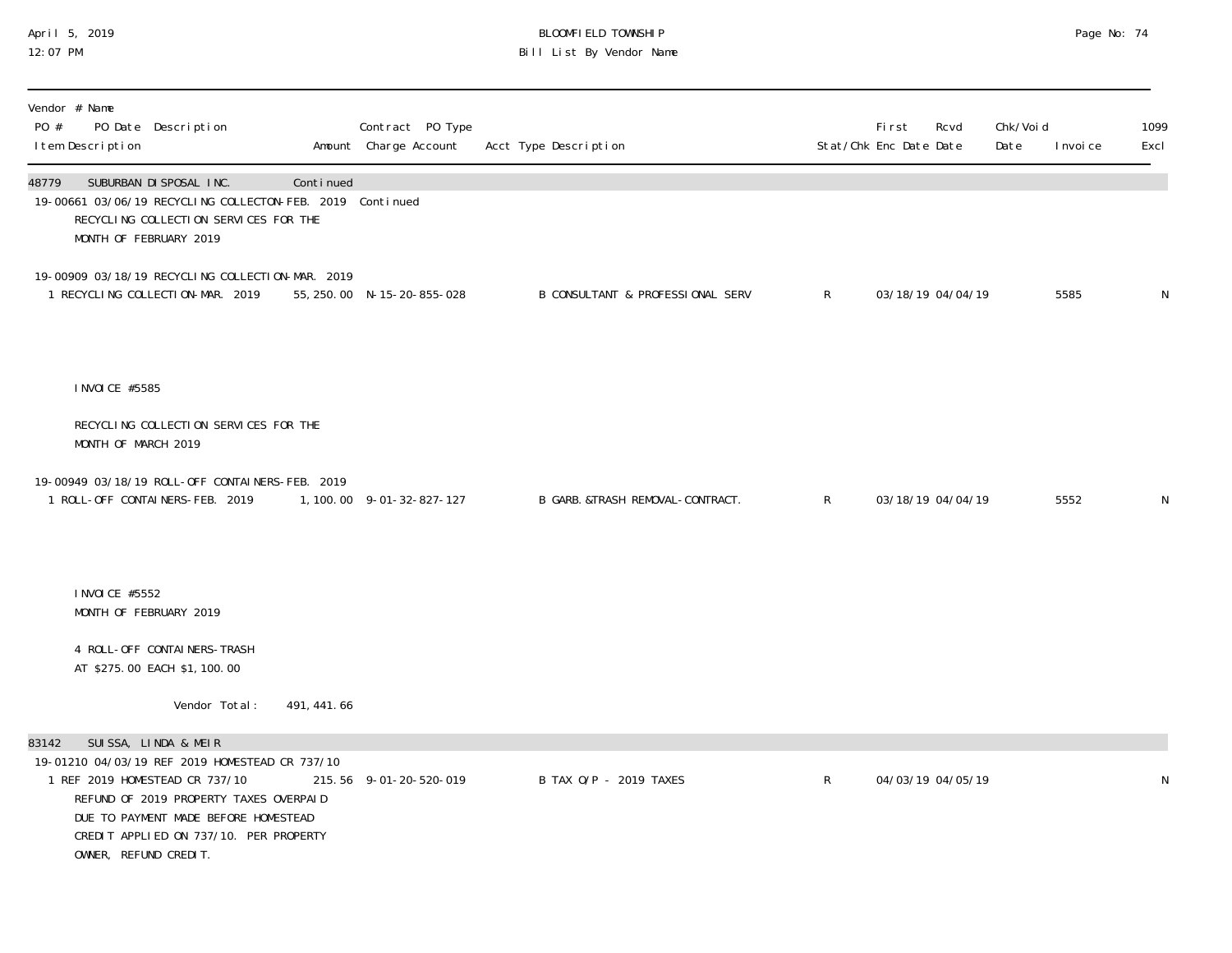## April 5, 2019 BLOOMFIELD TOWNSHIP Page No: 75 12:07 PM Bill List By Vendor Name

| Vendor # Name<br>PO #<br>PO Date Description<br>I tem Description                                                                               |           | Contract PO Type<br>Amount Charge Account | Acct Type Description                |                | <b>First</b><br>Rcvd<br>Stat/Chk Enc Date Date | Chk/Voi d<br>Date | 1099<br>Excl<br>I nvoi ce |
|-------------------------------------------------------------------------------------------------------------------------------------------------|-----------|-------------------------------------------|--------------------------------------|----------------|------------------------------------------------|-------------------|---------------------------|
| SUISSA, LINDA & MEIR<br>83142<br>19-01210 04/03/19 REF 2019 HOMESTEAD CR 737/10<br>RETURN CHECK TO CINDY                                        | Continued | Continued                                 |                                      |                |                                                |                   |                           |
| Vendor Total:                                                                                                                                   | 215.56    |                                           |                                      |                |                                                |                   |                           |
| SUSTAINABLE COMMUNITIES ASSOC.<br>48886                                                                                                         |           |                                           |                                      |                |                                                |                   |                           |
| 19-01023 03/26/19 FEB PROF. SERV INV. 030619<br>1 FEB PROF. SERV INV. 030619                                                                    |           | 3,900.00 B-19-18-455-028                  | B CONSULTANT & PROFESSIONAL SERVICES | $\mathsf{R}$   | 03/26/19 04/05/19                              |                   | 030619<br>N               |
| Vendor Total:                                                                                                                                   | 3,900.00  |                                           |                                      |                |                                                |                   |                           |
| SUSTAI NABLE JERSEY<br>48884                                                                                                                    |           |                                           |                                      |                |                                                |                   |                           |
| 19-00836 03/18/19 2019 SUMMIT<br>1 2019 SUMMIT<br>REGI STRATION FOR MATTHEW WATKINS FOR THE<br>2019 SUSTAI NABILITY SUMMIT FOR JUNE 14,<br>2019 |           | 35.00 9-01-20-701-042                     | <b>B EDUCATION &amp; TRAINING</b>    | $\mathsf{R}$   | 03/18/19 04/05/19                              |                   | N                         |
| Vendor Total:                                                                                                                                   | 35.00     |                                           |                                      |                |                                                |                   |                           |
| <b>TERRI FUCCI</b><br>14762                                                                                                                     |           |                                           |                                      |                |                                                |                   |                           |
| 19-00819 03/18/19 NURSI NG-CONFERENCE<br>1 NURSI NG-CONFERENCE<br>2019 NJ IMMUNIZATION CONFERENCE                                               |           | 55.00 9-01-27-785-042                     | <b>B EDUCATION &amp; TRAINING</b>    | $\mathsf{R}^-$ | 03/18/19 03/26/19                              |                   | N                         |
| 05/26/2019                                                                                                                                      |           |                                           |                                      |                |                                                |                   |                           |
| Vendor Total:                                                                                                                                   | 55.00     |                                           |                                      |                |                                                |                   |                           |
| THE ESSEX COUNTY UTILITIES<br>6592                                                                                                              |           |                                           |                                      |                |                                                |                   |                           |
| 19-01063 03/27/19 TIPPING FEE TYPE 10-GARBAGE<br>1 TIPPING FEE TYPE 10-GARBAGE                                                                  |           | 52, 969. 85 9-01-32-827-127               | B GARB. & TRASH REMOVAL-CONTRACT.    | $\mathsf{R}$   | 03/27/19 04/04/19                              |                   | 00315-MI<br>N             |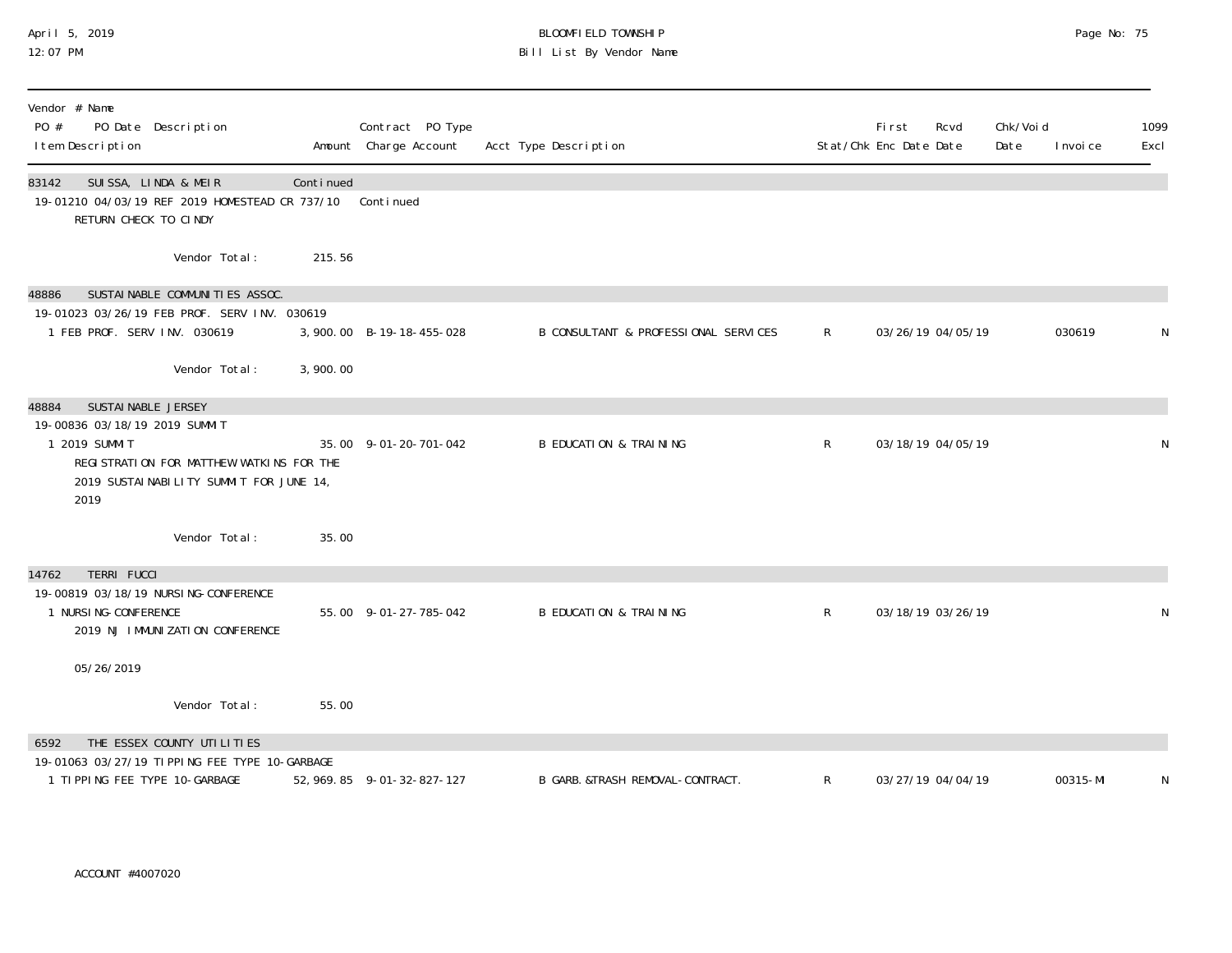## April 5, 2019 BLOOMFIELD TOWNSHIP Page No: 76 Bill List By Vendor Name

| Vendor # Name<br>PO #<br>PO Date Description<br>I tem Description                                                                                                                      |             | Contract PO Type<br>Amount Charge Account | Acct Type Description                        |              | <b>First</b><br>Rcvd<br>Stat/Chk Enc Date Date | Chk/Voi d<br>Date | I nvoi ce | 1099<br>Excl |
|----------------------------------------------------------------------------------------------------------------------------------------------------------------------------------------|-------------|-------------------------------------------|----------------------------------------------|--------------|------------------------------------------------|-------------------|-----------|--------------|
| 6592<br>THE ESSEX COUNTY UTILITIES<br>19-01063 03/27/19 TIPPING FEE TYPE 10-GARBAGE<br>I NVOI CE #00315-MI                                                                             | Continued   | Conti nued                                |                                              |              |                                                |                   |           |              |
| MARCH 1, 2019 THRU MARCH 15, 2019                                                                                                                                                      |             |                                           |                                              |              |                                                |                   |           |              |
| Vendor Total:                                                                                                                                                                          | 52, 969. 85 |                                           |                                              |              |                                                |                   |           |              |
| THEFROO5 THE FRET WIRE, LLC<br>19-00704 03/06/19 (8) GUI TAR KITS<br>1 (8) GUITAR KITS                                                                                                 |             | 960.00 R-14-20-854-030                    | <b>B MATERIALS &amp; SUPPLIES</b>            | $\mathsf{R}$ | 03/06/19 03/26/19                              |                   |           | N            |
| Vendor Total:                                                                                                                                                                          | 960.00      |                                           |                                              |              |                                                |                   |           |              |
| THE SIGN POST<br>47537<br>19-00896 03/18/19 BPA-ALUM SIGNS NO TRESPASSING<br>1 BPA-ALUM SIGNS NO TRESPASSING<br>INV #: 25773<br>INV DATE: 02/25/19<br>EST #: 647<br>EST DATE: 02/21/19 |             | 160.00 9-07-20-512-030                    | B PARKING SUPPLIES, MATERIALS, MISC EQUIP. R |              | 03/18/19 03/28/19                              |                   | 25773     | N            |
| 19-01035 03/26/19 CHANGES/NEW DOORS<br>1 CHANGES/NEW DOORS<br>TRAINING, SPECIAL OPS, VK, GW, PROPERTY<br>ROOM, IT, IA                                                                  |             | 1, 250.00 9-01-25-745-030                 | <b>B MATERIALS &amp; SUPPLIES</b>            | $\mathsf{R}$ | 03/26/19 04/05/19                              |                   | 4199      | $\mathsf{N}$ |
| DECALS ON MAGNET BOARD                                                                                                                                                                 |             |                                           |                                              |              |                                                |                   |           |              |
| CHANGE YOUTH AID                                                                                                                                                                       |             |                                           |                                              |              |                                                |                   |           |              |
| DETECTIVE PATCH                                                                                                                                                                        |             |                                           |                                              |              |                                                |                   |           |              |
| INV#4199                                                                                                                                                                               |             |                                           |                                              |              |                                                |                   |           |              |
| Vendor Total:                                                                                                                                                                          | 1, 410, 00  |                                           |                                              |              |                                                |                   |           |              |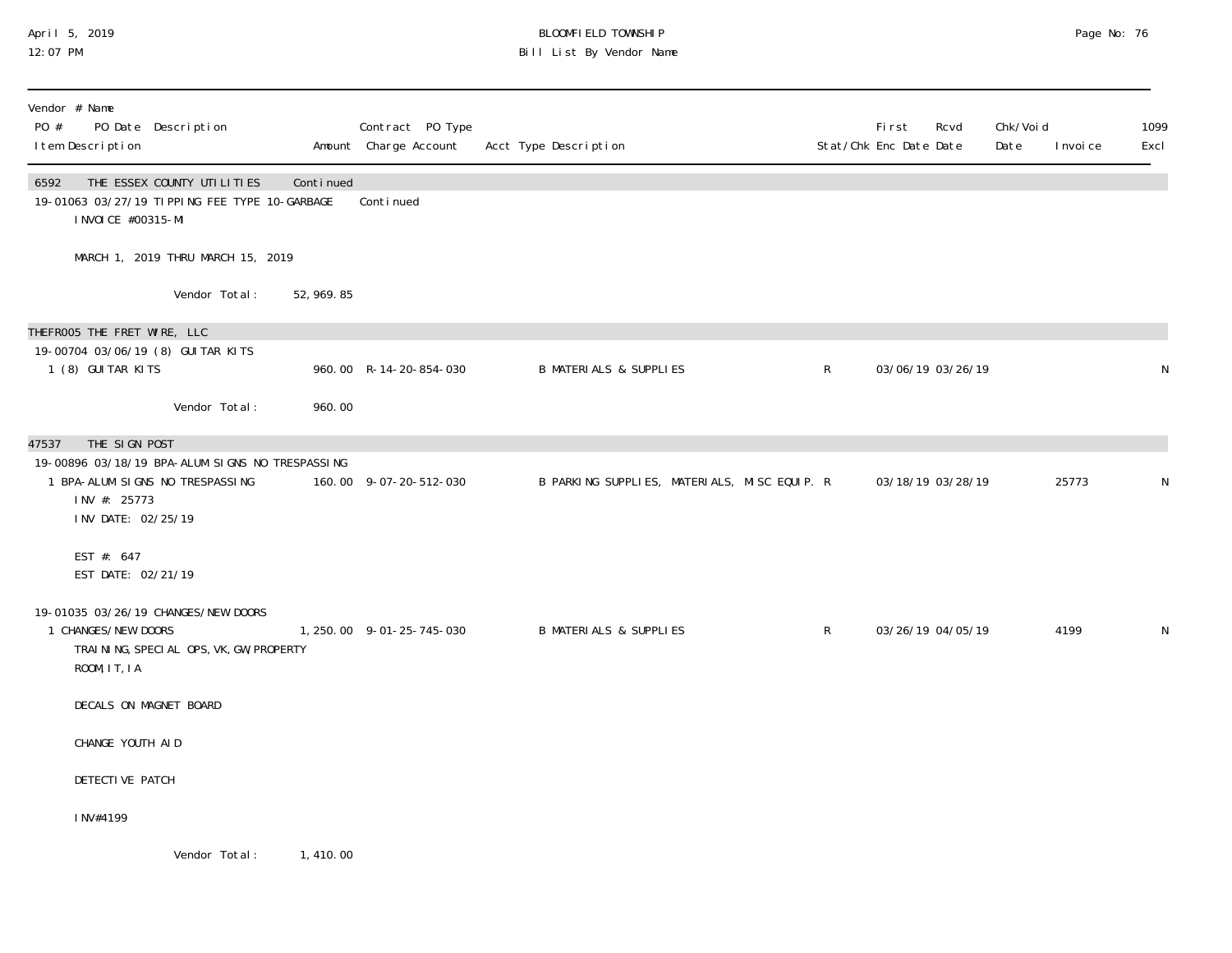## April 5, 2019 BLOOMFIELD TOWNSHIP Page No: 77 12:07 PM Bill List By Vendor Name

| Vendor # Name<br>PO #<br>PO Date Description<br>I tem Description                                                                                                                                                         |          | Contract PO Type<br>Amount Charge Account | Acct Type Description                |              | First<br>Stat/Chk Enc Date Date | Rcvd              | Chk/Voi d<br>Date | I nvoi ce | 1099<br>Excl |
|---------------------------------------------------------------------------------------------------------------------------------------------------------------------------------------------------------------------------|----------|-------------------------------------------|--------------------------------------|--------------|---------------------------------|-------------------|-------------------|-----------|--------------|
| THE SIGN POST NJ<br>47569<br>19-01000 03/22/19 (2) SIGNS FOR TENNIS PROGRAM @<br>1 (2) SIGNS FOR TENNIS PROGRAM @<br><b>CLARKS POND SOUTH</b>                                                                             |          | 50.00 R-14-20-854-030                     | <b>B MATERIALS &amp; SUPPLIES</b>    | $\mathsf{R}$ |                                 | 03/22/19 04/05/19 |                   | 4184      | N            |
| Vendor Total:                                                                                                                                                                                                             | 50.00    |                                           |                                      |              |                                 |                   |                   |           |              |
| THOMAS FURLONG, C.P.A.<br>14766<br>19-00396 02/28/19 PREP. OF 170 FORM 1099<br>1 PREP. OF 170 FORM 1099<br>STAFF TIME<br>360.00<br>TOM FURLOMG<br>500.00<br>FORMS/SUPPLI ES/POSTAGE 333.00<br>ELECTRONIC FILING<br>382.50 |          | 1,575.00 H-21-17-821-028                  | B CONSULTANT & PROFESSIONAL SERVICES | $\mathsf{R}$ |                                 | 02/28/19 03/23/19 |                   |           | N            |
| Vendor Total:                                                                                                                                                                                                             | 1,575.00 |                                           |                                      |              |                                 |                   |                   |           |              |
| THOMAOO5 THOMAS M. ZISA<br>19-01190 04/03/19 REF. WATER 0/P 1414500-0<br>1 REF. WATER 0/P 1414500-0<br>REFUND OF WATER OVERPAYMENT ON WATER<br>A/C#1414500-0.                                                             |          | 858.88 9-05-20-206-000                    | <b>B WATER RENT OVERPAYMENTS</b>     | $\mathsf{R}$ |                                 | 04/03/19 04/05/19 |                   |           | N            |
| RETURN CHECK TO CINDY                                                                                                                                                                                                     |          |                                           |                                      |              |                                 |                   |                   |           |              |
| Vendor Total:                                                                                                                                                                                                             | 858.88   |                                           |                                      |              |                                 |                   |                   |           |              |
| TLO LLC<br>49804<br>19-00758 03/06/19 PD TLO INVOICE MARCH 2019<br>1 PD TLO INVOICE FEB 2019<br>PD TLO LOOKUPS SYSTEM                                                                                                     |          | 501.46 9-01-20-707-024                    | B POLICE COMPUTER MAINT. & SUPPOR    | $\mathsf{R}$ |                                 | 03/06/19 03/25/19 |                   |           | N            |
| FEB 2019 INVOICE                                                                                                                                                                                                          |          |                                           |                                      |              |                                 |                   |                   |           |              |
| Vendor Total:                                                                                                                                                                                                             | 501.46   |                                           |                                      |              |                                 |                   |                   |           |              |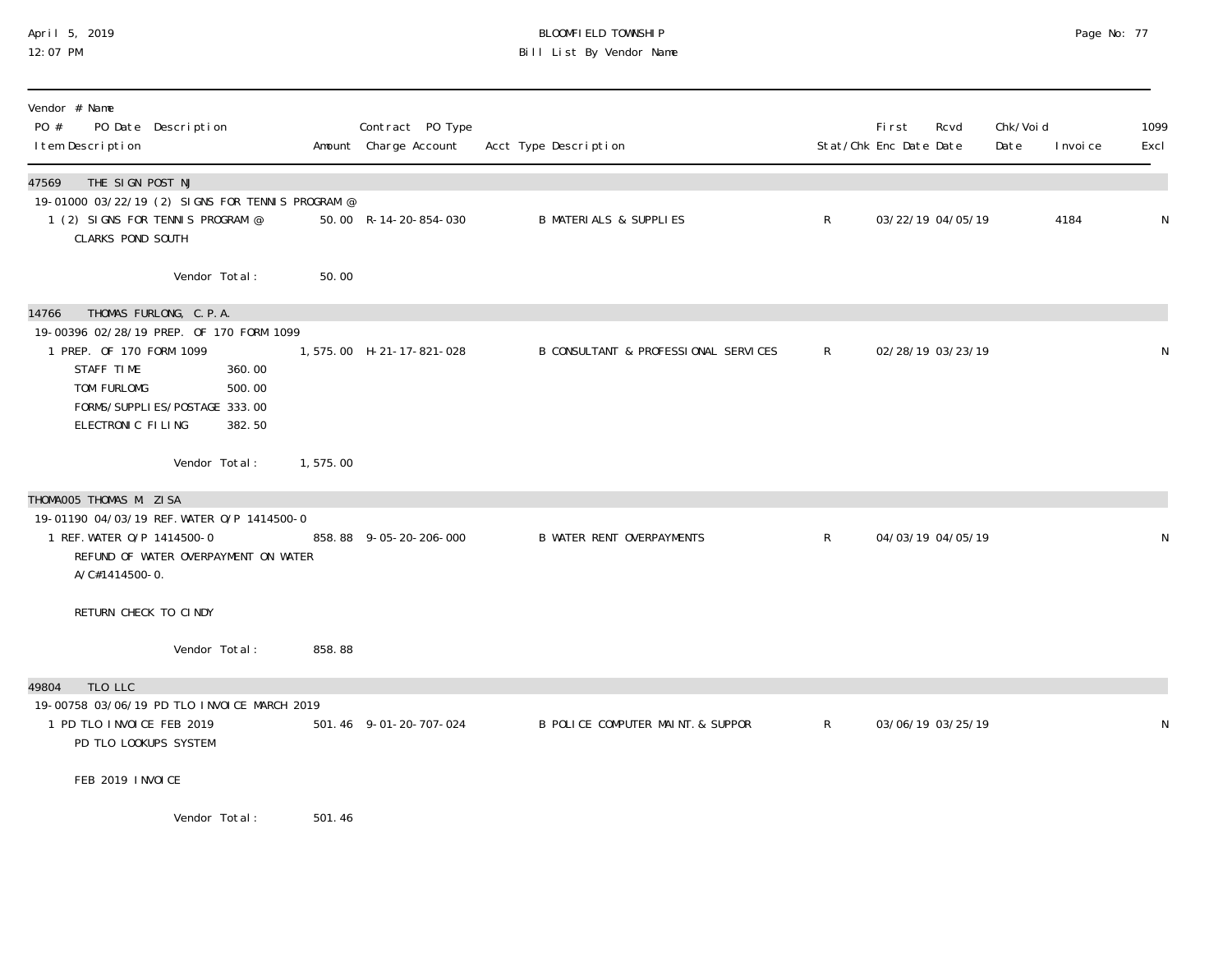## April 5, 2019 BLOOMFIELD TOWNSHIP Page No: 78 12:07 PM Bill List By Vendor Name

| Vendor # Name<br>PO #<br>PO Date Description<br>I tem Description                                                                                                  |           | Contract PO Type<br>Amount Charge Account | Acct Type Description                       |              | First<br>Stat/Chk Enc Date Date | Rcvd              | Chk/Voi d<br>Date | I nvoi ce         | 1099<br>Excl |
|--------------------------------------------------------------------------------------------------------------------------------------------------------------------|-----------|-------------------------------------------|---------------------------------------------|--------------|---------------------------------|-------------------|-------------------|-------------------|--------------|
| 50839<br>TOSHI BA BUSI NESS SOLUTI ONS<br>19-00475 02/28/19 PD ID MACHINE ANNUAL RENEWAL<br>1 PD ID MACHINE ANNUAL RENEWAL<br>PD ID MACHINE ANNUAL SERVICE RENEWAL |           | 3, 321.01 9-01-20-707-024                 | B POLICE COMPUTER MAINT & SUPPOR            | $\mathsf{R}$ |                                 | 02/28/19 03/23/19 |                   | 15003162          | N            |
| I NVOI CE# 15003162                                                                                                                                                |           |                                           |                                             |              |                                 |                   |                   |                   |              |
| Vendor Total:                                                                                                                                                      | 3, 321.01 |                                           |                                             |              |                                 |                   |                   |                   |              |
| 34802<br>TREASURER, STATE OF NEW JERSEY<br>19-01099 03/29/19 MACHINE SOURCE<br>1 MACHINE SOURCE<br>PROGRAM INEREST ID 801090<br>NJEMS BILL ID 000000194022100      |           | 89.00 9-01-27-785-026                     | B MAINTENANCE OF OTHER EQUIPMENT            | $\mathsf{R}$ |                                 | 03/29/19 04/05/19 |                   | 000000194022100 N |              |
| Vendor Total:                                                                                                                                                      | 89.00     |                                           |                                             |              |                                 |                   |                   |                   |              |
| TRI US010 TRI US PEST MANAGEMENT<br>19-00895 03/18/19 BPA PEST SERVC MNTHLY 02/07/19<br>1 BPA PEST SERVC MNTHLY 02/07/19<br>INV #: 96665<br>INV DATE: 02/07/19     |           | 35.00 9-07-20-512-024                     | B CLEANING & MAINT. BUILDING & FACILITIES R |              |                                 | 03/18/19 04/05/19 |                   | 96665             | N            |
| *PLEASE MAIL IN STUB REMITTANCE WITH<br>CHECK PAYMENT                                                                                                              |           |                                           |                                             |              |                                 |                   |                   |                   |              |
| Vendor Total:                                                                                                                                                      | 35.00     |                                           |                                             |              |                                 |                   |                   |                   |              |
| TURN OUT FIRE & SAFETY<br>51499<br>18-04238 11/29/18 TURNOUT GEAR/STATIONWEAR<br>13 MISC BADGES / BUTTON                                                           |           | B<br>132.50 C-04-55-726-985               | B PURCHASE OF TURN-OUT GEAR FIRE DEPT       | R            |                                 | 11/29/18 03/23/19 |                   | 193307            | N            |
| TURNOUT GEAR/STATI ONWEAR                                                                                                                                          |           |                                           |                                             |              |                                 |                   |                   |                   |              |
| PAYMENT #6                                                                                                                                                         |           |                                           |                                             |              |                                 |                   |                   |                   |              |
| MI SC BADGES / BUTTONS FOR                                                                                                                                         |           |                                           |                                             |              |                                 |                   |                   |                   |              |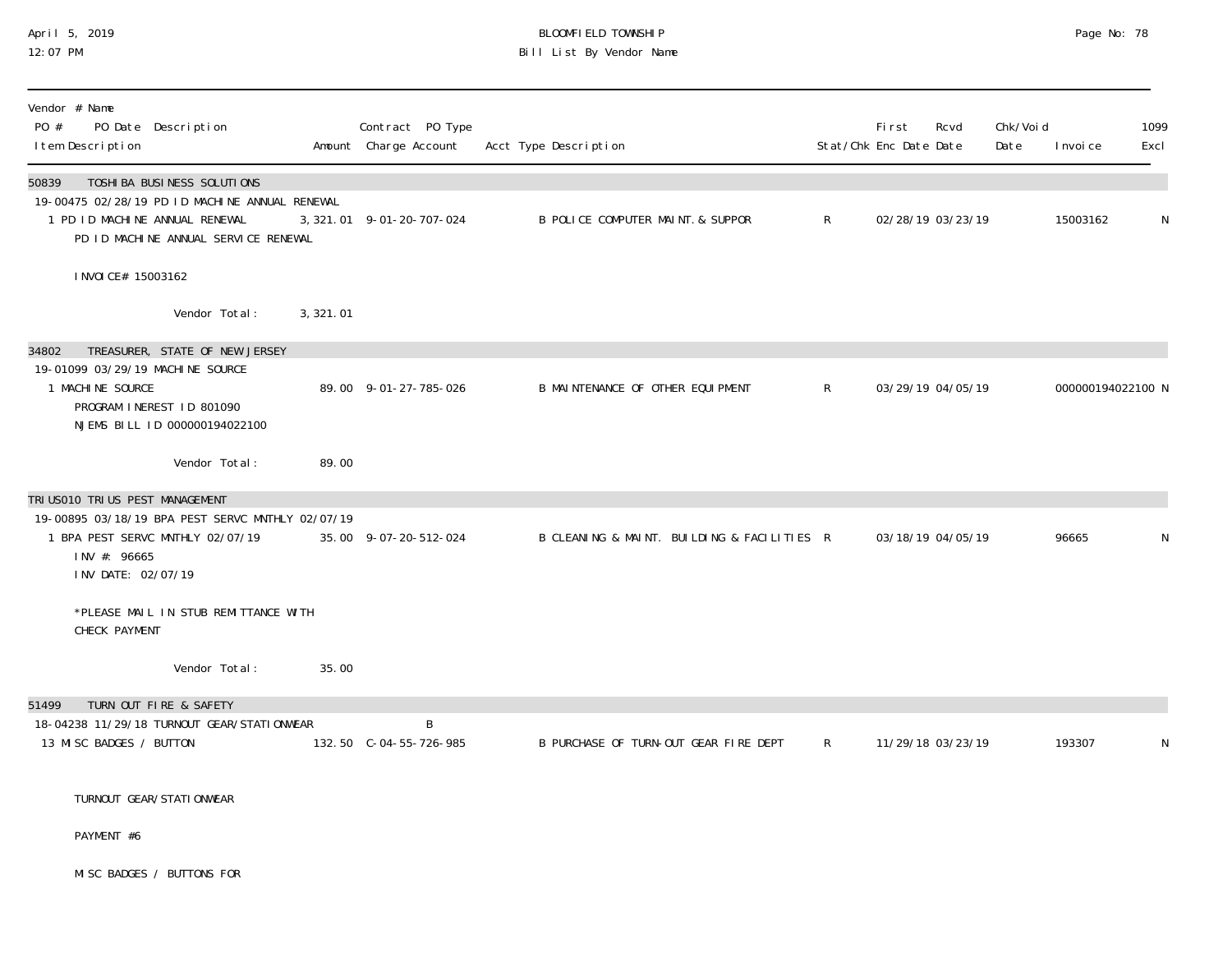#### April 5, 2019 BLOOMFIELD TOWNSHIP Page No: 79 12:07 PM Bill List By Vendor Name

| Vendor # Name<br>PO Date Description<br>PO #<br>I tem Description                                                                                                                                                                                                                                                                         |           | Contract PO Type<br>Amount Charge Account                                                                                                                                                             | Acct Type Description                                                                                                                                                                                                                                                                                                                                                         |                                           | First<br>Stat/Chk Enc Date Date                                                                                            | Rcvd                                                        | Chk/Voi d<br>Date | I nvoi ce                                                                                    | 1099<br>Excl                    |
|-------------------------------------------------------------------------------------------------------------------------------------------------------------------------------------------------------------------------------------------------------------------------------------------------------------------------------------------|-----------|-------------------------------------------------------------------------------------------------------------------------------------------------------------------------------------------------------|-------------------------------------------------------------------------------------------------------------------------------------------------------------------------------------------------------------------------------------------------------------------------------------------------------------------------------------------------------------------------------|-------------------------------------------|----------------------------------------------------------------------------------------------------------------------------|-------------------------------------------------------------|-------------------|----------------------------------------------------------------------------------------------|---------------------------------|
| 51499<br>TURN OUT FIRE & SAFETY<br>18-04238 11/29/18 TURNOUT GEAR/STATIONWEAR<br>CHI EF L. VENEZIA<br>D.C. K. NELSON<br>D.C. B. MCDADE<br>D.C. C. MCCULLOCH<br>D.C. S. MOTZER                                                                                                                                                             | Continued | Conti nued                                                                                                                                                                                            |                                                                                                                                                                                                                                                                                                                                                                               |                                           |                                                                                                                            |                                                             |                   |                                                                                              |                                 |
| STATE CONTRACT #A80947, A80948, A80953                                                                                                                                                                                                                                                                                                    |           |                                                                                                                                                                                                       |                                                                                                                                                                                                                                                                                                                                                                               |                                           |                                                                                                                            |                                                             |                   |                                                                                              |                                 |
| #A81360, A81329, A78923<br>14 100% COTTON L/S SHIRT<br>15 100% COTTON TROUSERS<br>16 IKE JACKET - LINED<br>17 BLACK CREW SOCKS<br>18 100% COTTON T-SHIRT<br>19 MI SC ALTERATIONS<br>20 UA STELLAR TAC PROTECT BOOT<br>21 CLIP ON TIE W/BUITT HOLES 22"<br>22 HIGH GLOSS NAME PLATES SMALL<br>TURNOUT GEAR/STATI ONWEAR<br>FF ANTHONY COCO |           | 60.00 C-04-55-726-985<br>56.00 C-04-55-726-985<br>41.00 C-04-55-726-985<br>13.99 $C-04-55-726-985$<br>20.97 C-04-55-726-985<br>99.99 C-04-55-726-985<br>7.99 C-04-55-726-985<br>12.00 C-04-55-726-985 | B PURCHASE OF TURN-OUT GEAR FIRE DEPT<br>B PURCHASE OF TURN-OUT GEAR FIRE DEPT<br>B PURCHASE OF TURN-OUT GEAR FIRE DEPT<br>B PURCHASE OF TURN-OUT GEAR FIRE DEPT<br>B PURCHASE OF TURN-OUT GEAR FIRE DEPT<br>B PURCHASE OF TURN-OUT GEAR FIRE DEPT<br>B PURCHASE OF TURN-OUT GEAR FIRE DEPT<br>B PURCHASE OF TURN-OUT GEAR FIRE DEPT<br>B PURCHASE OF TURN-OUT GEAR FIRE DEPT | R<br>R<br>R<br>R<br>R<br>R<br>R<br>R<br>R | 11/29/18 03/23/19<br>11/29/18 03/23/19<br>11/29/18 03/23/19<br>11/29/18 03/23/19<br>11/29/18 03/23/19<br>11/29/18 03/23/19 | 11/29/18 03/23/19<br>11/29/18 03/23/19<br>11/29/18 03/23/19 |                   | 200323<br>200323<br>200323-01<br>200323<br>200323<br>200323<br>200323-01<br>200323<br>200323 | N<br>N<br>N<br>N<br>N<br>N<br>N |
|                                                                                                                                                                                                                                                                                                                                           |           |                                                                                                                                                                                                       |                                                                                                                                                                                                                                                                                                                                                                               |                                           |                                                                                                                            |                                                             |                   |                                                                                              |                                 |
| PAYMENT #7<br>STATE CONTRACT #A80947, A80948, A80953<br>#A81360, A81329, A78923                                                                                                                                                                                                                                                           |           |                                                                                                                                                                                                       |                                                                                                                                                                                                                                                                                                                                                                               |                                           |                                                                                                                            |                                                             |                   |                                                                                              |                                 |
| 29 100% COTTON L/S SHIRT                                                                                                                                                                                                                                                                                                                  |           | 60.00 C-04-55-726-985                                                                                                                                                                                 | B PURCHASE OF TURN-OUT GEAR FIRE DEPT                                                                                                                                                                                                                                                                                                                                         | R                                         |                                                                                                                            | 11/29/18 03/26/19                                           |                   | 200994                                                                                       | N                               |
| 30 100% COTTON TROUSERS                                                                                                                                                                                                                                                                                                                   |           |                                                                                                                                                                                                       | B PURCHASE OF TURN-OUT GEAR FIRE DEPT                                                                                                                                                                                                                                                                                                                                         | R                                         | 11/29/18 03/26/19                                                                                                          |                                                             |                   | 200994                                                                                       |                                 |
| 31 IKE JACKET LINED                                                                                                                                                                                                                                                                                                                       |           | 41.00 C-04-55-726-985                                                                                                                                                                                 | B PURCHASE OF TURN-OUT GEAR FIRE DEPT                                                                                                                                                                                                                                                                                                                                         | R                                         |                                                                                                                            | 11/29/18 03/26/19                                           |                   | 200994                                                                                       |                                 |
| 32 3 PACK DUTY SOCK<br>33 100% COTTON T-SHIRT                                                                                                                                                                                                                                                                                             |           | 20.97 C-04-55-726-985                                                                                                                                                                                 | B PURCHASE OF TURN-OUT GEAR FIRE DEPT<br>B PURCHASE OF TURN-OUT GEAR FIRE DEPT                                                                                                                                                                                                                                                                                                | R<br>R                                    | 11/29/18 03/26/19<br>11/29/18 03/26/19                                                                                     |                                                             |                   | 200994<br>200994                                                                             |                                 |
| 34 MISC. ALTERATIONS                                                                                                                                                                                                                                                                                                                      |           |                                                                                                                                                                                                       | B PURCHASE OF TURN-OUT GEAR FIRE DEPT                                                                                                                                                                                                                                                                                                                                         | R                                         |                                                                                                                            | 11/29/18 03/26/19                                           |                   | 200994                                                                                       | N                               |
| 35 UA STELLAR TAC PROTECTR BOOT                                                                                                                                                                                                                                                                                                           |           | 99.99 C-04-55-726-985                                                                                                                                                                                 | B PURCHASE OF TURN-OUT GEAR FIRE DEPT                                                                                                                                                                                                                                                                                                                                         | R                                         | 11/29/18 03/26/19                                                                                                          |                                                             |                   | 200994                                                                                       |                                 |
| 36 CLIP ON TIE W/BUTTON HOLES XL                                                                                                                                                                                                                                                                                                          |           | 6.00 C-04-55-726-985                                                                                                                                                                                  | B PURCHASE OF TURN-OUT GEAR FIRE DEPT                                                                                                                                                                                                                                                                                                                                         | R                                         | 11/29/18 03/26/19                                                                                                          |                                                             |                   | 200994                                                                                       |                                 |
| 37 HEAVY WEIGHT GARRI SON BELT                                                                                                                                                                                                                                                                                                            |           | 25.00 C-04-55-726-985                                                                                                                                                                                 | B PURCHASE OF TURN-OUT GEAR FIRE DEPT                                                                                                                                                                                                                                                                                                                                         | R                                         | 11/29/18 03/26/19                                                                                                          |                                                             |                   | 200994                                                                                       | N                               |
| 38 SMALL SINGLE LINE NAME PLATE<br>TURNOUT GEAR/STATI ONWEAR                                                                                                                                                                                                                                                                              |           | 12.00 C-04-55-726-985                                                                                                                                                                                 | B PURCHASE OF TURN-OUT GEAR FIRE DEPT                                                                                                                                                                                                                                                                                                                                         | R                                         |                                                                                                                            | 11/29/18 03/26/19                                           |                   | 200994                                                                                       | N                               |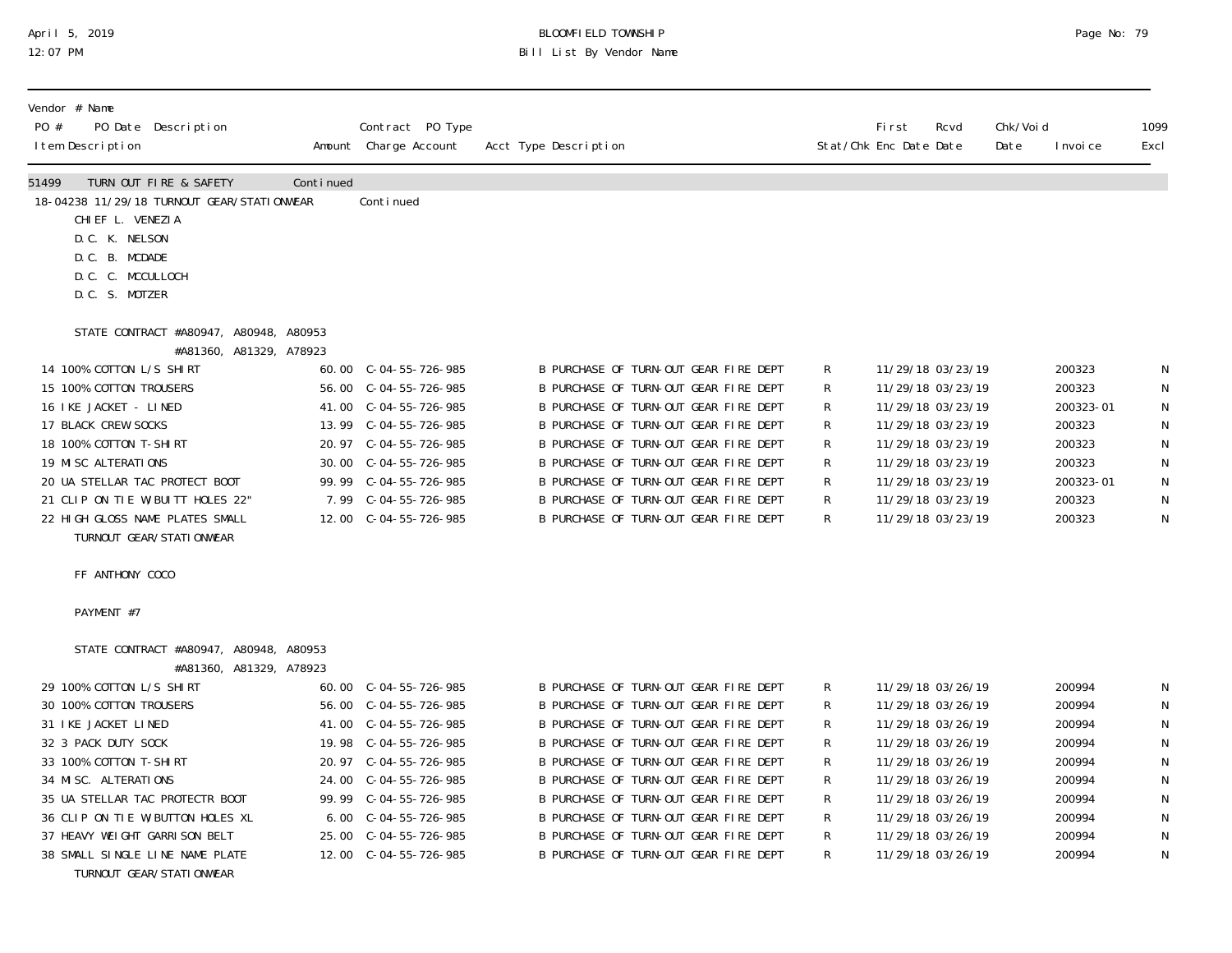#### April 5, 2019 BLOOMFIELD TOWNSHIP Page No: 80 12:07 PM Bill List By Vendor Name

| Vendor # Name<br>PO #<br>PO Date Description<br>I tem Description                                                                                                                                                                                                                                                                                                                              |            | Contract PO Type<br>Amount Charge Account                                                                                                                                                                                                                               | Acct Type Description                                                                                                                                                                                                                                                                                                                                                                                                  |                                                | Fi rst<br>Stat/Chk Enc Date Date | Rcvd                                                                                                                                                                                                           | Chk/Voi d<br>Date | I nvoi ce                                                                                        | 1099<br>Excl |
|------------------------------------------------------------------------------------------------------------------------------------------------------------------------------------------------------------------------------------------------------------------------------------------------------------------------------------------------------------------------------------------------|------------|-------------------------------------------------------------------------------------------------------------------------------------------------------------------------------------------------------------------------------------------------------------------------|------------------------------------------------------------------------------------------------------------------------------------------------------------------------------------------------------------------------------------------------------------------------------------------------------------------------------------------------------------------------------------------------------------------------|------------------------------------------------|----------------------------------|----------------------------------------------------------------------------------------------------------------------------------------------------------------------------------------------------------------|-------------------|--------------------------------------------------------------------------------------------------|--------------|
| TURN OUT FIRE & SAFETY<br>51499<br>18-04238 11/29/18 TURNOUT GEAR/STATIONWEAR<br>PAYMENT #9                                                                                                                                                                                                                                                                                                    | Continued  | Continued                                                                                                                                                                                                                                                               |                                                                                                                                                                                                                                                                                                                                                                                                                        |                                                |                                  |                                                                                                                                                                                                                |                   |                                                                                                  |              |
| FF THOMAS PATRICK                                                                                                                                                                                                                                                                                                                                                                              |            |                                                                                                                                                                                                                                                                         |                                                                                                                                                                                                                                                                                                                                                                                                                        |                                                |                                  |                                                                                                                                                                                                                |                   |                                                                                                  |              |
| STATE CONTRACT #A80947, A80948, A80953<br>#A81360, A81329, A78923<br>39 100 COTTON L/S SHIRT<br>40 100% COTTON TROUSERS<br>41 IKE JACKET LINED<br>42 3 PACK DUTY SOCK<br>43 100% COTTON T-SHIRT<br>44 MISC. ALTERATIONS<br>45 UA STELLAR TAC PROTECT BOOT<br>46 CLIP ON TIE W/BUTTON HOLES XL<br>47 HEAVY WEIGHT GARRISON BELT<br>48 SMALL SINGLE LINE NAME PLATE<br>TURNOUT GEAR/STATI ONWEAR |            | 60.00 C-04-55-726-985<br>60.00 C-04-55-726-985<br>41.00 C-04-55-726-985<br>20.00 C-04-55-726-985<br>20.97 C-04-55-726-985<br>24.00 C-04-55-726-985<br>99.99 $C-04-55-726-985$<br>$6.00 \quad C - 04 - 55 - 726 - 985$<br>25.00 C-04-55-726-985<br>12.00 C-04-55-726-985 | B PURCHASE OF TURN-OUT GEAR FIRE DEPT<br>B PURCHASE OF TURN-OUT GEAR FIRE DEPT<br>B PURCHASE OF TURN-OUT GEAR FIRE DEPT<br>B PURCHASE OF TURN-OUT GEAR FIRE DEPT<br>B PURCHASE OF TURN-OUT GEAR FIRE DEPT<br>B PURCHASE OF TURN-OUT GEAR FIRE DEPT<br>B PURCHASE OF TURN-OUT GEAR FIRE DEPT<br>B PURCHASE OF TURN-OUT GEAR FIRE DEPT<br>B PURCHASE OF TURN-OUT GEAR FIRE DEPT<br>B PURCHASE OF TURN-OUT GEAR FIRE DEPT | R<br>R<br>R<br>R<br>R<br>R<br>R<br>R<br>R<br>R |                                  | 11/29/18 03/26/19<br>11/29/18 03/26/19<br>11/29/18 03/26/19<br>11/29/18 03/26/19<br>11/29/18 03/26/19<br>11/29/18 03/26/19<br>11/29/18 03/26/19<br>11/29/18 03/26/19<br>11/29/18 03/26/19<br>11/29/18 03/26/19 |                   | 200276<br>200276<br>200276<br>200276<br>200276<br>200276<br>200276<br>200276<br>200276<br>200276 | N            |
| PAYMENT #10                                                                                                                                                                                                                                                                                                                                                                                    |            |                                                                                                                                                                                                                                                                         |                                                                                                                                                                                                                                                                                                                                                                                                                        |                                                |                                  |                                                                                                                                                                                                                |                   |                                                                                                  |              |
| FF CLAUDIO CARCHIA                                                                                                                                                                                                                                                                                                                                                                             |            |                                                                                                                                                                                                                                                                         |                                                                                                                                                                                                                                                                                                                                                                                                                        |                                                |                                  |                                                                                                                                                                                                                |                   |                                                                                                  |              |
| STATE CONTRACT #A80947, A80948, A80953<br>#A81360, A81329, A78923                                                                                                                                                                                                                                                                                                                              | 1, 208.34  |                                                                                                                                                                                                                                                                         |                                                                                                                                                                                                                                                                                                                                                                                                                        |                                                |                                  |                                                                                                                                                                                                                |                   |                                                                                                  |              |
| Vendor Total:                                                                                                                                                                                                                                                                                                                                                                                  | 1, 208. 34 |                                                                                                                                                                                                                                                                         |                                                                                                                                                                                                                                                                                                                                                                                                                        |                                                |                                  |                                                                                                                                                                                                                |                   |                                                                                                  |              |
| TURNOUT UNIFORMS INC.<br>51498<br>19-00384 02/28/19 BADGES<br>1 BADGES<br>QUOTE#200109<br><b>CAPTAIN</b>                                                                                                                                                                                                                                                                                       |            | 298.00 9-01-25-745-030                                                                                                                                                                                                                                                  | <b>B MATERIALS &amp; SUPPLIES</b>                                                                                                                                                                                                                                                                                                                                                                                      | R                                              |                                  | 02/28/19 03/26/19                                                                                                                                                                                              |                   |                                                                                                  |              |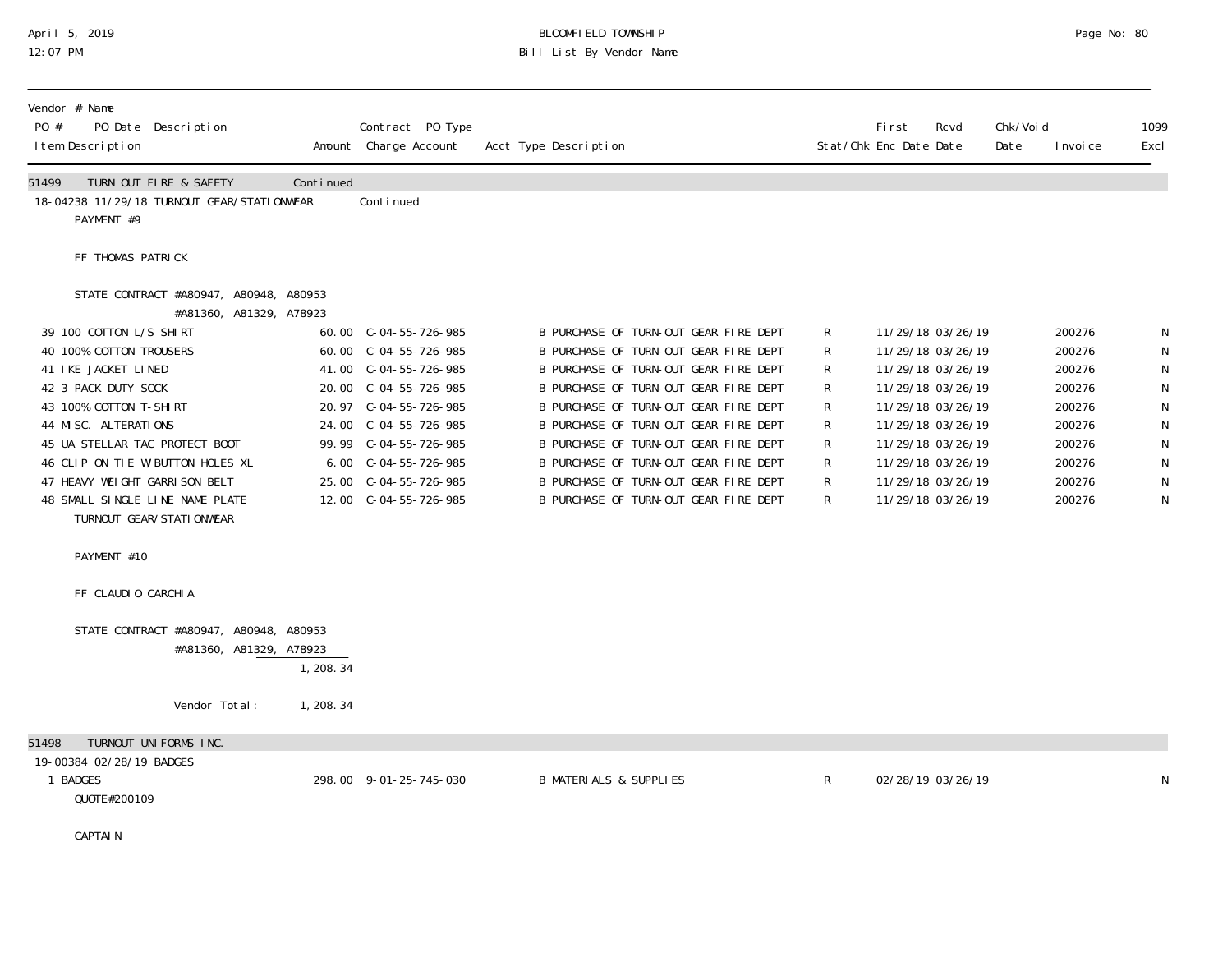## April 5, 2019 BLOOMFIELD TOWNSHIP Page No: 81 12:07 PM Bill List By Vendor Name

| Vendor # Name<br>PO #<br>PO Date Description<br>I tem Description                                                                                                                                                                                                                                                               |           | Contract PO Type<br>Amount Charge Account                                                                                          | Acct Type Description                                                                                                                                   |                       | First<br>Rcvd<br>Stat/Chk Enc Date Date                                                               | Chk/Voi d<br>Date | 1099<br>I nvoi ce<br>Excl                        |
|---------------------------------------------------------------------------------------------------------------------------------------------------------------------------------------------------------------------------------------------------------------------------------------------------------------------------------|-----------|------------------------------------------------------------------------------------------------------------------------------------|---------------------------------------------------------------------------------------------------------------------------------------------------------|-----------------------|-------------------------------------------------------------------------------------------------------|-------------------|--------------------------------------------------|
| TURNOUT UNIFORMS INC.<br>51498<br>19-00384 02/28/19 BADGES<br>QTY.2                                                                                                                                                                                                                                                             | Continued | Conti nued                                                                                                                         |                                                                                                                                                         |                       |                                                                                                       |                   |                                                  |
| Vendor Total:                                                                                                                                                                                                                                                                                                                   | 298.00    |                                                                                                                                    |                                                                                                                                                         |                       |                                                                                                       |                   |                                                  |
| UNIVERSAL GRAPHICS COMPANY<br>53353<br>19-00416 02/28/19 ENVELOPES/SANI TARY INSP REPORT<br>1 ENVELOPES/SANITARY INSP REPORT<br>ENVELOPES 185.00<br>SANI TARY REPORTS 299.00                                                                                                                                                    |           | 484.00 9-01-27-785-023                                                                                                             | <b>B PRINTING</b>                                                                                                                                       | $\mathsf{R}$          | 02/28/19 03/23/19                                                                                     | 382               | N                                                |
| 19-00687 03/06/19 PAMELA GOLDSTEIN BUSINESS CARD<br>1 PAMELA GOLDSTEEN<br><b>BUSINESS CARDS</b>                                                                                                                                                                                                                                 |           | 50.00 9-01-27-794-023                                                                                                              | <b>B PRINTING</b>                                                                                                                                       | R                     | 03/06/19 03/23/19                                                                                     | 399               | N                                                |
| Vendor Total:                                                                                                                                                                                                                                                                                                                   | 534.00    |                                                                                                                                    |                                                                                                                                                         |                       |                                                                                                       |                   |                                                  |
| US BANK AS C UST FOR ACTLIEN<br>53391<br>19-01131 04/01/19 REDEEM TSC #17-00186, 1027/25<br>1 TSC #17-00186, 1027/25<br>2 RECORDING FEE<br>3 SUBS PAID<br>4 INTEREST AND 2% EARNED<br>5 PREMI UM HELD<br>TSC #17-00186, 1027/25 REDEEMED 4/9/19<br>BY TITLE EVOLUTION<br>CHECK MUST BE DATED BY 4/9/19<br>RETURN CHECK TO CINDY | 3, 131.86 | 577.20 T-13-22-856-C30<br>65.00 T-13-22-856-C30<br>1,094.73 T-13-22-856-C30<br>194.93 T-13-22-856-C30<br>1, 200.00 T-13-22-856-C30 | B TAX TITLE LIEN REDEMPTION<br>B TAX TITLE LIEN REDEMPTION<br>B TAX TITLE LIEN REDEMPTION<br>B TAX TITLE LIEN REDEMPTION<br>B TAX TITLE LIEN REDEMPTION | R<br>R<br>R<br>R<br>R | 04/01/19 04/04/19<br>04/01/19 04/04/19<br>04/01/19 04/04/19<br>04/01/19 04/04/19<br>04/01/19 04/04/19 |                   | N<br>${\sf N}$<br>${\sf N}$<br>N<br>$\mathsf{N}$ |
| Vendor Total:                                                                                                                                                                                                                                                                                                                   | 3, 131.86 |                                                                                                                                    |                                                                                                                                                         |                       |                                                                                                       |                   |                                                  |
| US BANK CUST BV002 TRST&CRDTRS<br>53373<br>19-01070 03/27/19 REDEEM TSC #16-00038, 102/1<br>1 TSC #16-00038, 102/1<br>2 RECORDING FEE<br>3 SUBS PAID                                                                                                                                                                            |           | 810.20 T-13-22-856-C30<br>55.00 T-13-22-856-C30<br>1, 114.61 T-13-22-856-C30                                                       | B TAX TITLE LIEN REDEMPTION<br><b>B TAX TITLE LIEN REDEMPTION</b><br>B TAX TITLE LIEN REDEMPTION                                                        | R<br>R<br>R           | 03/27/19 04/04/19<br>03/27/19 04/04/19<br>03/27/19 04/04/19                                           |                   | N<br>N<br>${\sf N}$                              |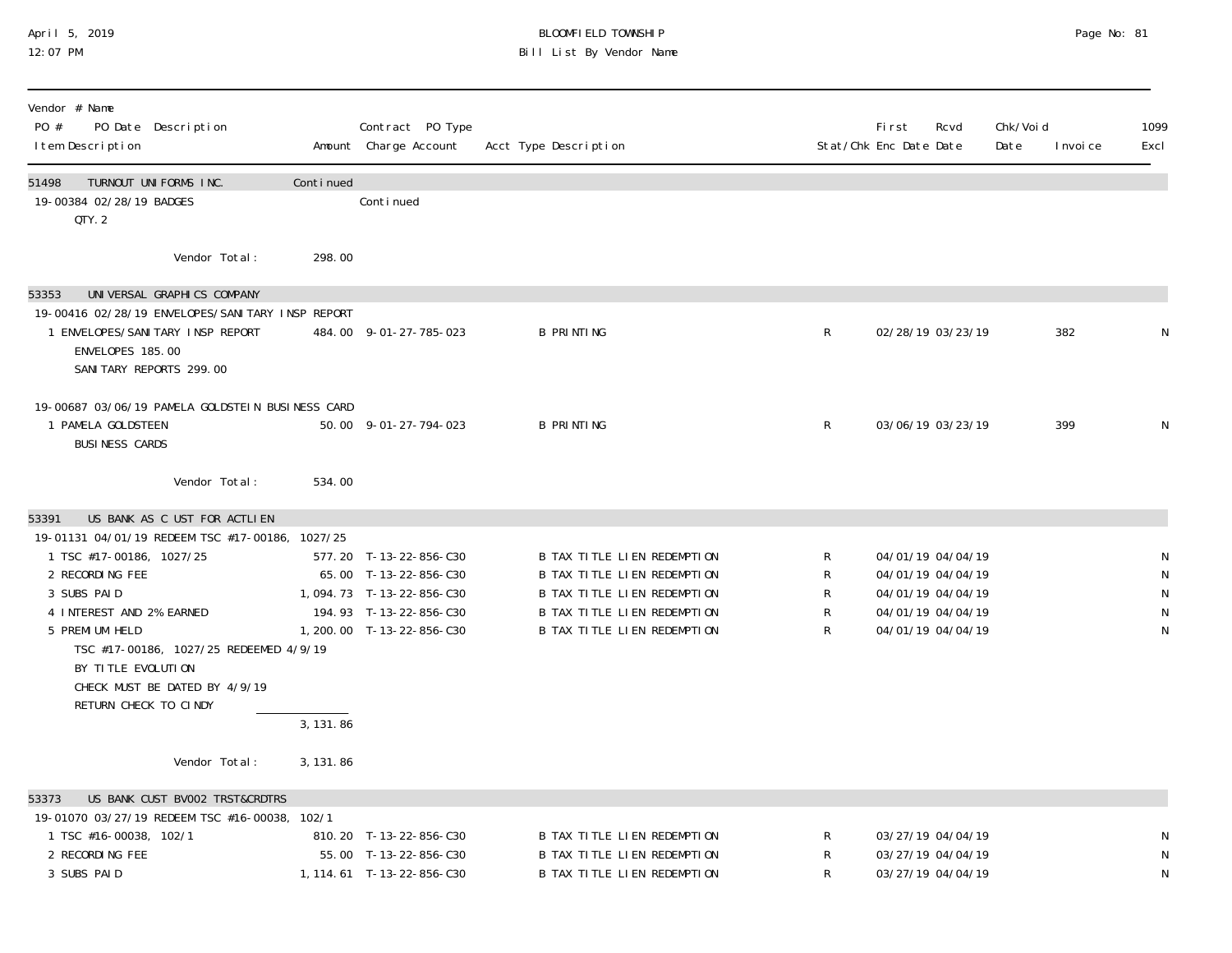## April 5, 2019 BLOOMFIELD TOWNSHIP Page No: 82 12:07 PM Bill List By Vendor Name

| Vendor # Name<br>PO #<br>PO Date Description<br>I tem Description                                                                       |            | Contract PO Type<br>Amount Charge Account | Acct Type Description              |              | Fi rst<br>Stat/Chk Enc Date Date | Rcvd | Chk/Voi d<br>Date | I nvoi ce | 1099<br>Excl |
|-----------------------------------------------------------------------------------------------------------------------------------------|------------|-------------------------------------------|------------------------------------|--------------|----------------------------------|------|-------------------|-----------|--------------|
| US BANK CUST BV002 TRST&CRDTRS Continued<br>53373                                                                                       |            |                                           |                                    |              |                                  |      |                   |           |              |
| 19-01070 03/27/19 REDEEM TSC #16-00038, 102/1                                                                                           |            | Continued                                 |                                    |              |                                  |      |                   |           |              |
| 4 INTEREST AND 2% EARNED                                                                                                                |            | 282.72 T-13-22-856-C30                    | B TAX TITLE LIEN REDEMPTION        | R            | 03/27/19 04/04/19                |      |                   |           | N            |
| 5 PREMI UM HELD                                                                                                                         |            | 1, 200.00 T-13-22-856-C30                 | <b>B TAX TITLE LIEN REDEMPTION</b> | $\mathsf{R}$ | 03/27/19 04/04/19                |      |                   |           | ${\sf N}$    |
| TSC #16-00038, 102/1 REDEEMED 4/9/19 BY<br>PROPERTY OWNER                                                                               |            |                                           |                                    |              |                                  |      |                   |           |              |
| CHECK MUST BE DATED BY 4/9/19                                                                                                           |            |                                           |                                    |              |                                  |      |                   |           |              |
| RETURN CHECK TO CINDY                                                                                                                   |            |                                           |                                    |              |                                  |      |                   |           |              |
|                                                                                                                                         | 3,462.53   |                                           |                                    |              |                                  |      |                   |           |              |
| 19-01112 03/29/19 REDEEM TSC#17-00104, 363/21                                                                                           |            |                                           |                                    |              |                                  |      |                   |           |              |
| 1 TSC #17-00104, 363/21                                                                                                                 |            | 142.77 T-13-22-856-C30                    | <b>B TAX TITLE LIEN REDEMPTION</b> | R.           | 03/29/19 04/04/19                |      |                   |           | N            |
| 2 RECORDING FEE                                                                                                                         |            | 65.00 T-13-22-856-C30                     | B TAX TITLE LIEN REDEMPTION        | R            | 03/29/19 04/04/19                |      |                   |           | N            |
| 3 SUBS PAID                                                                                                                             |            | 376.58 T-13-22-856-C30                    | B TAX TITLE LIEN REDEMPTION        | R            | 03/29/19 04/04/19                |      |                   |           | N            |
| 4 INTEREST EARNED                                                                                                                       |            | 40.80 T-13-22-856-C30                     | B TAX TITLE LIEN REDEMPTION        | R            | 03/29/19 04/04/19                |      |                   |           | N            |
| 5 PREMI UM HELD<br>TSC #17-00104, 363/21 REDEEMED 4/9/19 BY<br>PROPERTY OWNER<br>CHECK MUST BE DATED BY 4/9/19<br>RETURN CHECK TO CINDY |            | 300.00 T-13-22-856-C30                    | <b>B TAX TITLE LIEN REDEMPTION</b> | $\mathsf R$  | 03/29/19 04/04/19                |      |                   |           | $\mathsf N$  |
|                                                                                                                                         | 925.15     |                                           |                                    |              |                                  |      |                   |           |              |
| 19-01132 04/01/19 REDEEM TSC#17-00100, 336/29                                                                                           |            |                                           |                                    |              |                                  |      |                   |           |              |
| 1 TSC #17-00100, 336/29                                                                                                                 |            | 802.29 T-13-22-856-C30                    | B TAX TITLE LIEN REDEMPTION        | R            | 04/01/19 04/04/19                |      |                   |           | N            |
| 2 RECORDING FEE                                                                                                                         |            | 65.00 T-13-22-856-C30                     | <b>B TAX TITLE LIEN REDEMPTION</b> | R            | 04/01/19 04/04/19                |      |                   |           | $\mathsf{N}$ |
| 3 SUBS PAID                                                                                                                             |            | 1, 302. 56 T-13-22-856-C30                | <b>B TAX TITLE LIEN REDEMPTION</b> | $\mathsf R$  | 04/01/19 04/04/19                |      |                   |           | N            |
| 4 INTEREST AND 2% EARNED                                                                                                                |            | 220.55 T-13-22-856-C30                    | <b>B TAX TITLE LIEN REDEMPTION</b> | R            | 04/01/19 04/04/19                |      |                   |           | N            |
| 5 PREMI UM HELD<br>TSC #17-00100, 336/29 REDEEMED 4/9/19 BY<br>CORELOGIC<br>CHECK MUST BE DATED BY 4/9/19                               |            | 1,400.00 T-13-22-856-C30                  | <b>B TAX TITLE LIEN REDEMPTION</b> | $\mathsf{R}$ | 04/01/19 04/04/19                |      |                   |           | N            |
| RETURN CHECK TO CINDY                                                                                                                   |            |                                           |                                    |              |                                  |      |                   |           |              |
|                                                                                                                                         | 3,790.40   |                                           |                                    |              |                                  |      |                   |           |              |
| Vendor Total:                                                                                                                           | 8, 178, 08 |                                           |                                    |              |                                  |      |                   |           |              |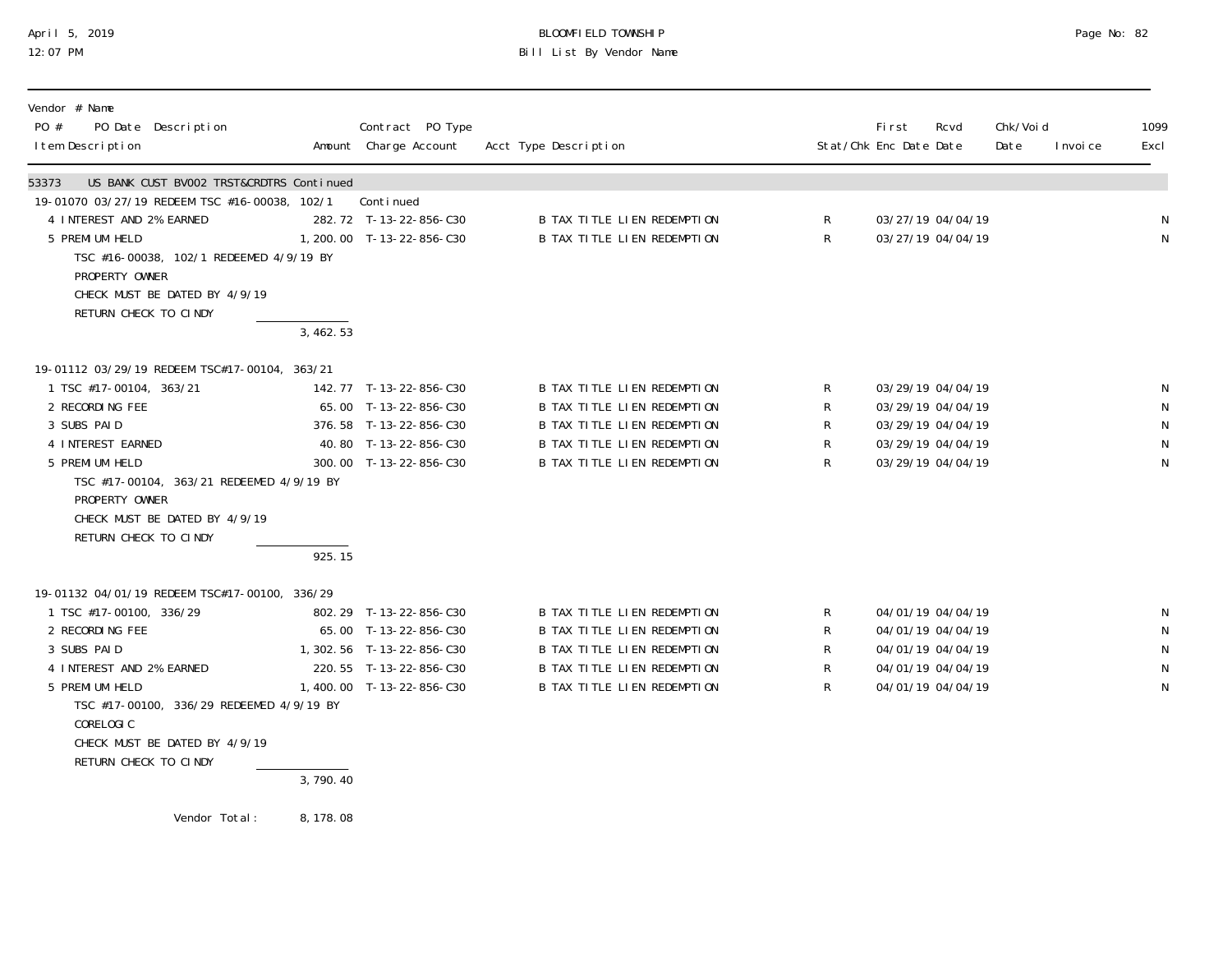## April 5, 2019 BLOOMFIELD TOWNSHIP Page No: 83 12:07 PM Bill List By Vendor Name

| Vendor # Name<br>PO #<br>PO Date Description<br>I tem Description                                                                                                                                                                                                                                                                                        |                      | Contract PO Type<br>Amount Charge Account                                                                                                          | Acct Type Description                                                                                                                                                                                          |                                      | <b>First</b><br>Rcvd<br>Stat/Chk Enc Date Date                                                                             | Chk/Voi d<br>Date | I nvoi ce                                                | 1099<br>Excl                               |
|----------------------------------------------------------------------------------------------------------------------------------------------------------------------------------------------------------------------------------------------------------------------------------------------------------------------------------------------------------|----------------------|----------------------------------------------------------------------------------------------------------------------------------------------------|----------------------------------------------------------------------------------------------------------------------------------------------------------------------------------------------------------------|--------------------------------------|----------------------------------------------------------------------------------------------------------------------------|-------------------|----------------------------------------------------------|--------------------------------------------|
| USBANOO5 US BANK CUST TOWER DBVIII<br>19-01130 04/01/19 REDEEM TSC#18-00030, 213/16<br>1 TSC #18-00030, 213/16<br>2 RECORDING FEE<br>3 2% EARNED<br>4 PREMI UM HELD<br>TSC #18-00030, 213/16 REDEEMED 4/9/19 BY<br>CORELOGIC<br>CHECK MUST BE DATED BY 4/9/19<br>RETURN CHECK TO CINDY<br>Vendor Total:                                                  | 3,836.01<br>3,836.01 | 951.97 T-13-22-856-C30<br>65.00 T-13-22-856-C30<br>19.04 T-13-22-856-C30<br>2,800.00 T-13-22-856-C30                                               | B TAX TITLE LIEN REDEMPTION<br>B TAX TITLE LIEN REDEMPTION<br><b>B TAX TITLE LIEN REDEMPTION</b><br><b>B TAX TITLE LIEN REDEMPTION</b>                                                                         | R<br>R<br>R<br>R                     | 04/01/19 04/04/19<br>04/01/19 04/04/19<br>04/01/19 04/04/19<br>04/01/19 04/04/19                                           |                   |                                                          | N<br>${\sf N}$<br>$\mathsf N$<br>N         |
| V. E. RALPH CO<br>44198<br>19-00677 03/06/19 ASSORTED MEDICAL SUPPLIES<br>1 SAFE TOUCH NITRILE GLOVES-MED<br>2 SAFE TOUCH NITRILE GLOVES-LG<br>3 SAFE TOUCH NITRILE GLOVES-X-LG<br>4 N/S CONF BANDAGE 2" 12/PK<br>5 N/S CONF BANDAGE 3" 12/PK<br>6 N/S CONF BANDAGE 4" 12/PK<br>ASSORTED MEDICAL SUPPLIES FOR FIRST<br><b>RESPONDER</b><br>Vendor Total: | 287.00<br>287.00     | 38.70 9-01-25-752-056<br>77.40 9-01-25-752-056<br>77.40 9-01-25-752-056<br>26.00 9-01-25-752-056<br>31.00 9-01-25-752-056<br>36.50 9-01-25-752-056 | B FIRE & OTHER SAFETY EQUIPMENT<br>B FIRE & OTHER SAFETY EQUIPMENT<br>B FIRE & OTHER SAFETY EQUIPMENT<br>B FIRE & OTHER SAFETY EQUIPMENT<br>B FIRE & OTHER SAFETY EQUIPMENT<br>B FIRE & OTHER SAFETY EQUIPMENT | R<br>R<br>R<br>$\mathsf R$<br>R<br>R | 03/06/19 03/23/19<br>03/06/19 03/23/19<br>03/06/19 03/23/19<br>03/06/19 03/23/19<br>03/06/19 03/23/19<br>03/06/19 03/23/19 |                   | 371025<br>371025<br>371025<br>371025<br>371025<br>371025 | N<br>N<br>N<br>${\sf N}$<br>${\sf N}$<br>N |
| V. JOHN TRUGLIO, CPO-1<br>51136<br>19-00879 03/18/19 GINA BEHRE<br>1 GINA BEHRE<br>MARCH 19-20, 2019<br>MONTCLAIR, NJ<br>Vendor Total:                                                                                                                                                                                                                   | 325.00               | 325.00 9-01-27-785-029                                                                                                                             | <b>B LICENSURE</b>                                                                                                                                                                                             | R                                    | 03/18/19 04/05/19                                                                                                          |                   | MSU319-1                                                 | N                                          |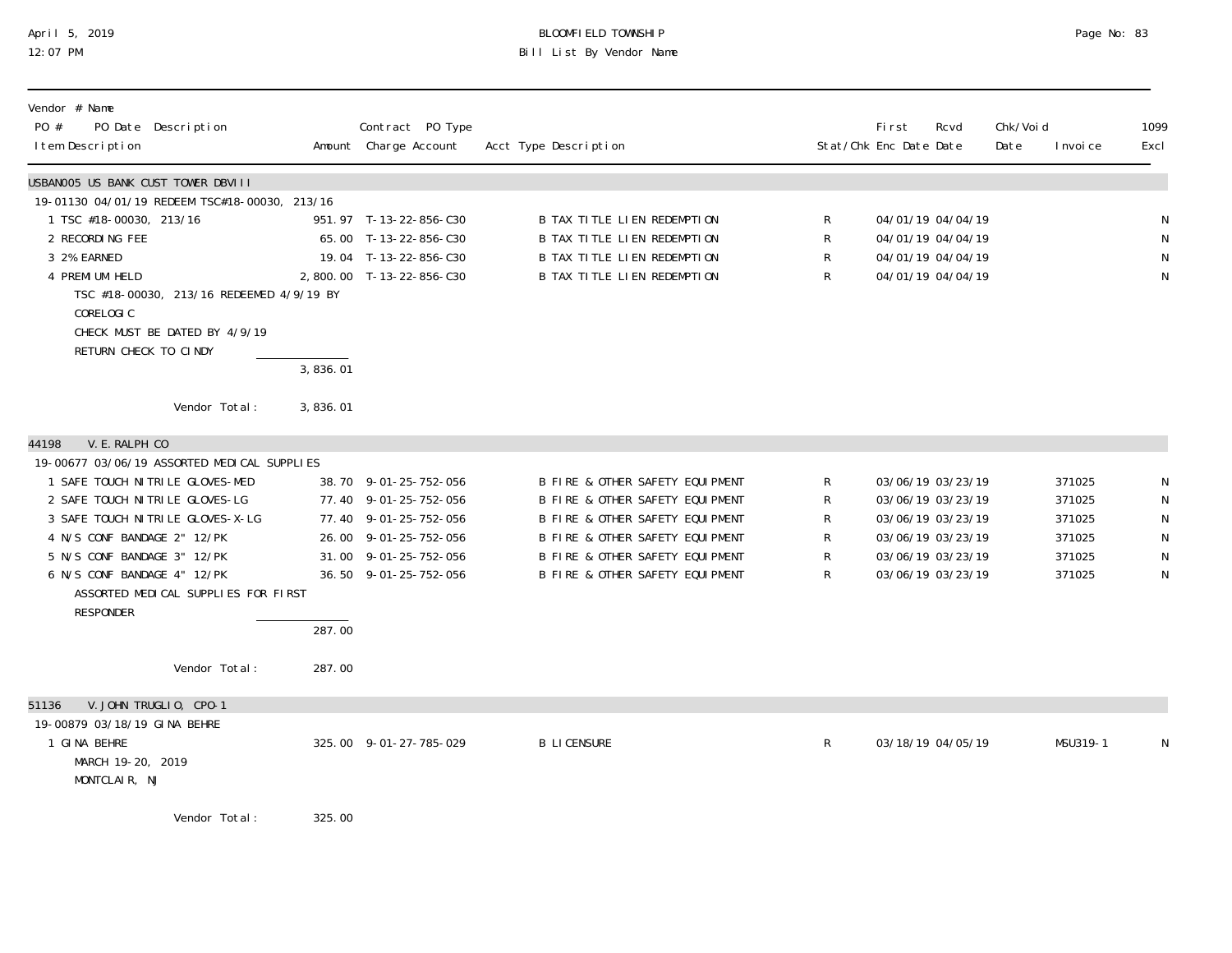## April 5, 2019 BLOOMFIELD TOWNSHIP Page No: 84 Bill List By Vendor Name

| Vendor # Name<br>PO #<br>PO Date Description<br>I tem Description                                                                    |        | Contract PO Type<br>Amount Charge Account | Acct Type Description                |                | <b>First</b><br>Stat/Chk Enc Date Date | Rcvd              | Chk/Void<br>Date | I nvoi ce   | 1099<br>Excl |
|--------------------------------------------------------------------------------------------------------------------------------------|--------|-------------------------------------------|--------------------------------------|----------------|----------------------------------------|-------------------|------------------|-------------|--------------|
| VALLEY PHYSICIANS SERVICES<br>54029<br>19-00446 02/28/19 RANDOM DRUG TESTING<br>1 RANDOM DRUG TESTING<br>INV# 363109C5622            |        | 256.00 R-14-20-854-030                    | <b>B MATERIALS &amp; SUPPLIES</b>    | $\mathsf{R}$   |                                        | 02/28/19 03/26/19 |                  | 363109C5622 | N            |
| Vendor Total:                                                                                                                        | 256.00 |                                           |                                      |                |                                        |                   |                  |             |              |
| VANDERHOOF TRANSPORTATION<br>54620                                                                                                   |        |                                           |                                      |                |                                        |                   |                  |             |              |
| 19-00888 03/18/19 TRIP TO SANDS CASINO 4/24/19<br>1 TRIP TO SANDS CASINO 4/24/19                                                     |        | 950.00 R-14-20-854-030                    | <b>B MATERIALS &amp; SUPPLIES</b>    | $\mathsf{R}$   |                                        | 03/18/19 03/26/19 |                  | 65040       | N            |
| Vendor Total:                                                                                                                        | 950.00 |                                           |                                      |                |                                        |                   |                  |             |              |
| 55017<br>VERI ZON                                                                                                                    |        |                                           |                                      |                |                                        |                   |                  |             |              |
| 19-00975 03/20/19 TH VERIZON BILL MARCH 2019<br>1 TH VERIZON BILL MARCH 2019<br>973-743-9282<br>183.32                               |        | 183.32 9-01-31-820-077                    | <b>B TELECOMMUNICATIONS</b>          | $\mathsf{R}^-$ |                                        | 03/20/19 03/23/19 |                  |             | N            |
| 19-00976 03/20/19 TH VERIZON BILL LONG DISTANCE<br>1 TH VERIZON BILL LONG DISTANCE<br>TH VERIZON LONG DISTANCE 123.87                |        | 123.87 9-01-31-820-077                    | <b>B TELECOMMUNI CATIONS</b>         | R              |                                        | 03/20/19 03/23/19 |                  |             | N            |
| Vendor Total:                                                                                                                        | 307.19 |                                           |                                      |                |                                        |                   |                  |             |              |
| <b>VERIZON</b><br>55034                                                                                                              |        |                                           |                                      |                |                                        |                   |                  |             |              |
| 19-00983 03/20/19 WBMA-TV MAIN VERIZON FIOS SRVS<br>1 WBMA-TV MAIN VERIZON FIOS SRVS<br>WBMA-TV MAIN VERIZON FIOS SERVICES<br>114.99 |        | 114.99 9-01-20-723-028                    | B CONSULTANT & PROFESSIONAL SERVICES | $\mathsf{R}$   |                                        | 03/20/19 03/23/19 |                  |             | N            |
| Vendor Total:                                                                                                                        | 114.99 |                                           |                                      |                |                                        |                   |                  |             |              |
| <b>VERIZON</b><br>55017                                                                                                              |        |                                           |                                      |                |                                        |                   |                  |             |              |
| 19-01164 04/03/19 TH VERIZON VARIOUS BILLS<br>1 TH VERIZON VARIOUS BILLS                                                             |        | 107.88 9-01-31-820-077                    | <b>B TELECOMMUNICATIONS</b>          | $\mathsf{R}^-$ |                                        | 04/03/19 04/05/19 |                  |             | N            |
| 201-X01-1116<br>107.88<br>2 TH VERIZON VARIOUS BILLS<br>973-680-0386<br>40.06                                                        |        | 40.06 9-01-31-820-077                     | <b>B TELECOMMUNICATIONS</b>          | $\mathsf{R}^-$ |                                        | 04/03/19 04/05/19 |                  |             | N            |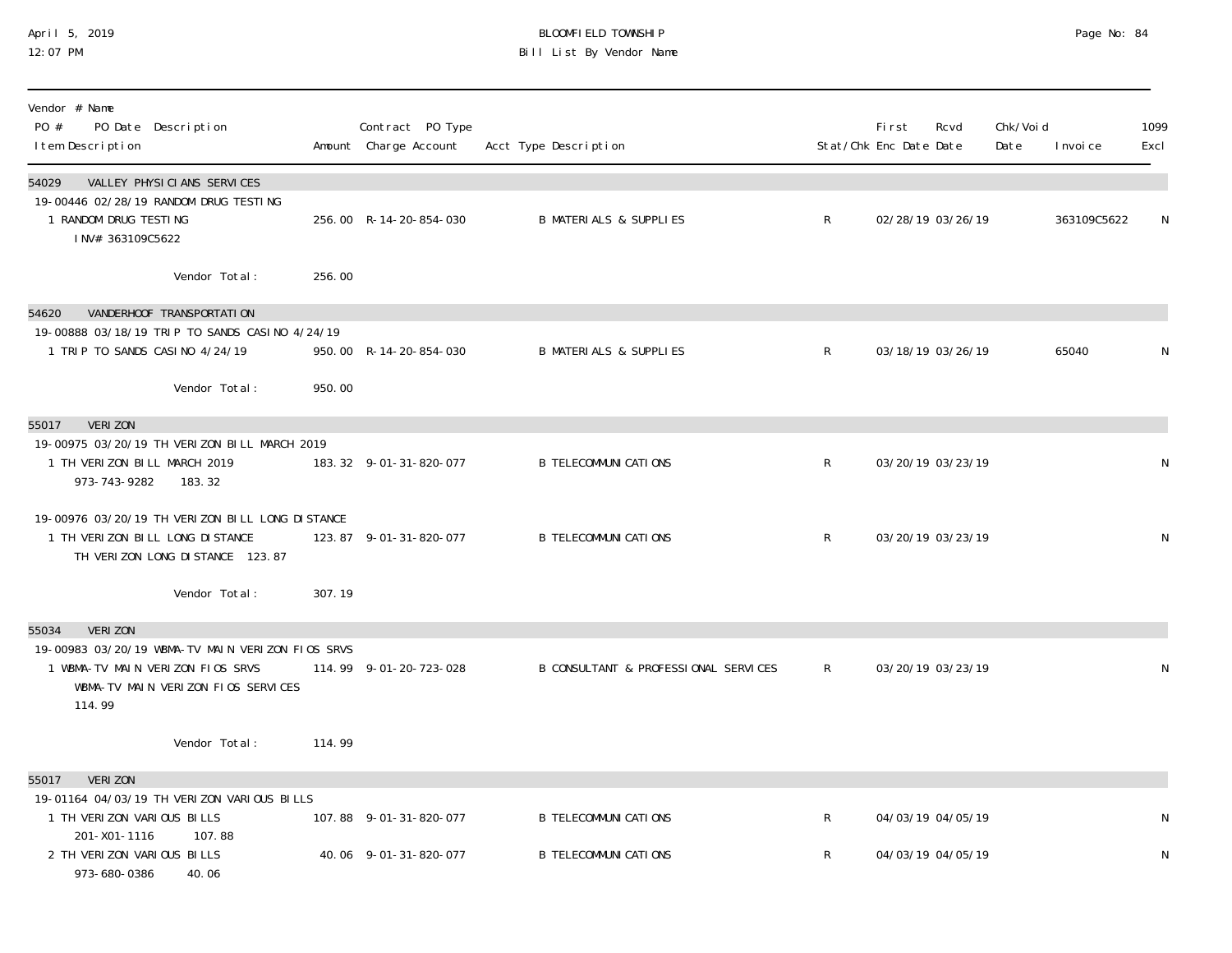## April 5, 2019 BLOOMFIELD TOWNSHIP Page No: 85 12:07 PM Bill List By Vendor Name

| Vendor # Name<br>PO #<br>PO Date Description<br>I tem Description                                                                                     |           | Contract PO Type<br>Amount Charge Account | Acct Type Description                   |              | First<br>Rcvd<br>Stat/Chk Enc Date Date | Chk/Voi d<br>Date<br>I nvoi ce | 1099<br>Excl |
|-------------------------------------------------------------------------------------------------------------------------------------------------------|-----------|-------------------------------------------|-----------------------------------------|--------------|-----------------------------------------|--------------------------------|--------------|
| VERI ZON<br>55017                                                                                                                                     | Continued | Conti nued                                |                                         |              |                                         |                                |              |
| 19-01164 04/03/19 TH VERIZON VARIOUS BILLS<br>3 TH VERIZON VARIOUS BILLS<br>973-680-4141<br>2143.32                                                   |           | 2, 143. 32 9-01-31-820-077                | <b>B TELECOMMUNI CATI ONS</b>           | R            | 04/03/19 04/05/19                       |                                | N            |
| 4 TH VERIZON VARIOUS BILLS<br>973-680-4155<br>61.36                                                                                                   |           | 61.36 9-01-31-820-077                     | <b>B TELECOMMUNI CATI ONS</b>           | R            | 04/03/19 04/05/19                       |                                | N            |
| 5 TH VERIZON VARIOUS BILLS<br>955-678-182-0001-07<br>5.33                                                                                             |           | 5.33 9-01-31-820-077                      | <b>B TELECOMMUNI CATI ONS</b>           | R            | 04/03/19 04/05/19                       |                                | ${\sf N}$    |
|                                                                                                                                                       | 2, 357.95 |                                           |                                         |              |                                         |                                |              |
| Vendor Total:                                                                                                                                         | 2, 357.95 |                                           |                                         |              |                                         |                                |              |
| VERIZON WIRELESS<br>55021                                                                                                                             |           |                                           |                                         |              |                                         |                                |              |
| 19-00963 03/19/19 BPA PHONE CHGS ACC#0001 FEB' 19<br>1 BPA PHONE CHGS ACC#0001 FEB' 19<br>ACC# 886741068-00001<br>FEB 02 - MAR 01<br>INV#: 9825311956 |           | 547.87 9-07-20-512-076                    | <b>B TELEPHONE WIRELESS CELL PHONES</b> | $\mathsf{R}$ | 03/19/19 03/26/19                       | 9825311956                     | N.           |
| *PLEASE DETACH AND SEND REMITTANCE SLIP<br>WI TH CHECK PAYMENT                                                                                        |           |                                           |                                         |              |                                         |                                |              |
| 19-00974 03/20/19 TH VZ CELLPHONE JAN-FEB 2019<br>1 TH VZ CELLPHONE JAN-FEB 2019<br>TH VERIZON CELLPHONE JAN-FEB 2019                                 |           | 4, 031. 15 9-01-31-820-077                | <b>B TELECOMMUNI CATI ONS</b>           | $\mathsf{R}$ | 03/20/19 03/23/19                       | 9824824162                     | N            |
| I NVOI CE# 9824824162                                                                                                                                 |           |                                           |                                         |              |                                         |                                |              |
| Vendor Total:                                                                                                                                         | 4,579.02  |                                           |                                         |              |                                         |                                |              |
| 55004<br><b>VERMEER</b>                                                                                                                               |           |                                           |                                         |              |                                         |                                |              |
| 19-00868 03/18/19 SPARE WHEEL<br>1 SPARE WHEEL<br>SPARE WHEEL - #123259001                                                                            |           |                                           | B 2018 PURCHASE OF DPW EQUIPMENT        | $\mathsf{R}$ | 03/18/19 04/04/19                       | 10317615                       | N            |
| Vendor Total:                                                                                                                                         | 567.88    |                                           |                                         |              |                                         |                                |              |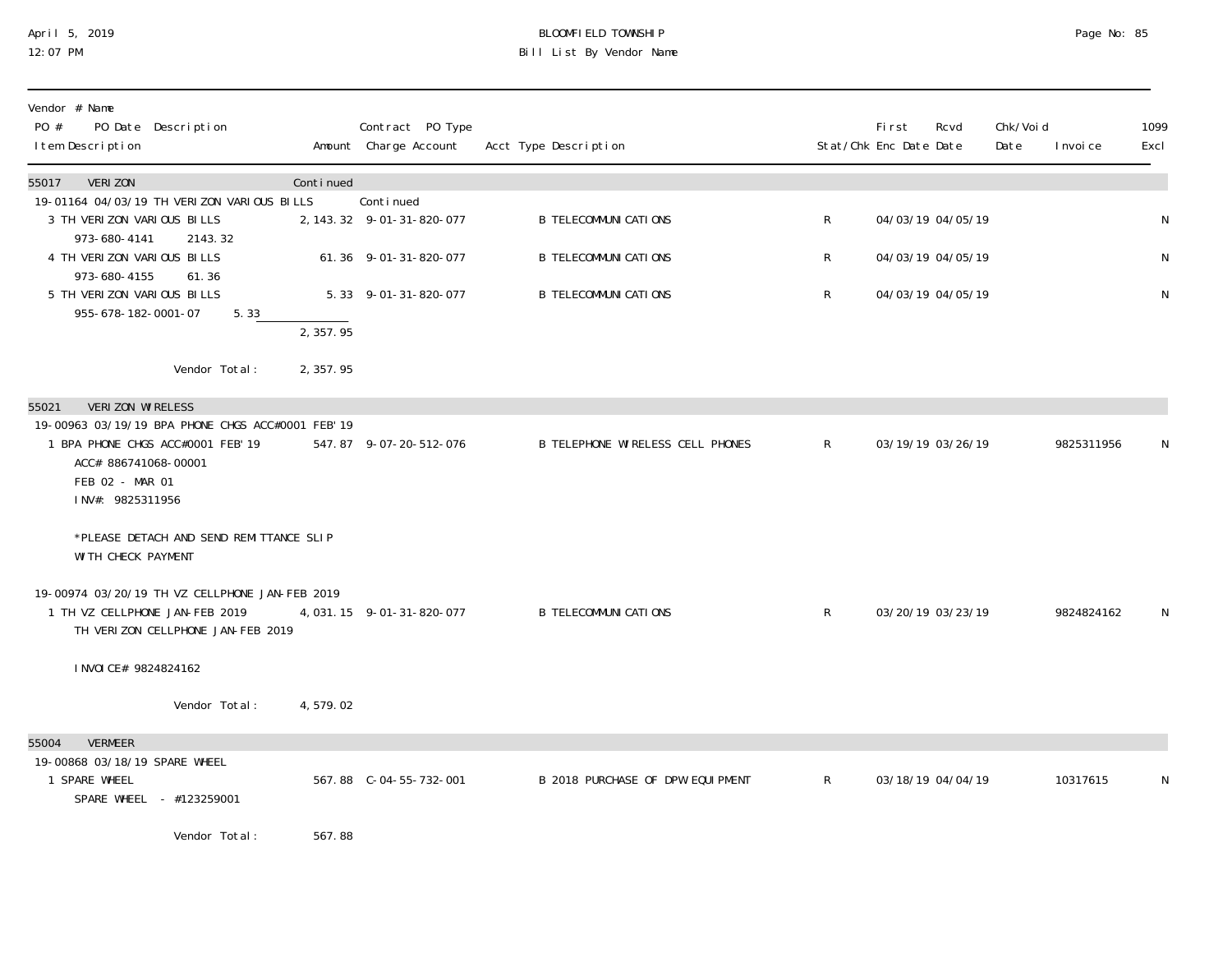## April 5, 2019 BLOOMFIELD TOWNSHIP Page No: 86 Bill List By Vendor Name

| Vendor # Name<br>PO #<br>PO Date Description<br>I tem Description                                                                                             |          | Contract PO Type<br>Amount Charge Account | Acct Type Description                  |              | First<br>Stat/Chk Enc Date Date | Rcvd              | Chk/Voi d<br>Date | I nvoi ce | 1099<br>Excl |
|---------------------------------------------------------------------------------------------------------------------------------------------------------------|----------|-------------------------------------------|----------------------------------------|--------------|---------------------------------|-------------------|-------------------|-----------|--------------|
| VI SI ON MEDI A MARKETI NG<br>55424<br>19-00835 03/18/19 PROFESSIONAL CONSULTING<br>1 PROFESSIONAL CONSULTING<br>FEBRUARY 2019 SERVICES<br>I NVOI CE NO: 5464 |          | 4,000.00 9-01-20-701-028                  | <b>B CONSULTANT &amp; PROFESSIONAL</b> | $\mathsf{R}$ |                                 | 03/18/19 03/28/19 |                   | 5464      | $\mathsf N$  |
| Vendor Total:                                                                                                                                                 | 4,000.00 |                                           |                                        |              |                                 |                   |                   |           |              |
| W.B. MASON CO., INC.<br>57317<br>18-04798 12/31/18 FINANCE OFFICE SUPPLIES<br>1 FINANCE OFFICE SUPPLIES<br>QUOTE# S087109460                                  |          | 1, 298. 18 8-01-20-722-036                | B OFFICE SUPPLIES                      | $\mathsf R$  |                                 | 12/31/18 04/05/19 |                   |           | N            |
| 18-04826 12/31/18 WHITE ENVELOPES / EMT REPORTS<br>1 WHITE ENVELOPES / EMT REPORTS<br>2 - UA-44582 - 9 X 12 WHITE ENVELOPES                                   |          | 57.02 9-01-25-752-033                     | <b>B BOOKS &amp; PUBLICATIONS</b>      | $\mathsf R$  |                                 | 12/31/18 04/05/19 |                   | 163125138 | N            |
| 19-00374 02/28/19 INK CARTRIDGES<br>1 INK CARTRIDGES<br>INTERNAL AFFAIRS                                                                                      |          | 98.98 9-01-25-745-030                     | <b>B MATERIALS &amp; SUPPLIES</b>      | $\mathsf R$  |                                 | 02/28/19 04/04/19 |                   | 164174452 | N            |
| ITEM #: HEWF6U15AN<br>PRICE: \$32.99                                                                                                                          |          |                                           |                                        |              |                                 |                   |                   |           |              |
| ITEM #: HEWN9K27AN<br>PRICE: \$65.99                                                                                                                          |          |                                           |                                        |              |                                 |                   |                   |           |              |
| 19-00501 02/28/19 office supplies<br>1 office supplies                                                                                                        |          | 219.99 9-01-33-830-036                    | B OFFICE SUPPLIES                      | R            |                                 | 02/28/19 04/05/19 |                   | 163289856 | N            |
| 19-00502 02/28/19 office supply<br>1 office supply                                                                                                            |          | 2, 910. 17 9-01-33-830-036                | B OFFICE SUPPLIES                      | R            |                                 | 02/28/19 04/05/19 |                   | 162933353 | N            |
| 19-00503 02/28/19 office supplies<br>1 office supplies                                                                                                        |          | 257.97 9-01-33-830-036                    | B OFFICE SUPPLIES                      | $\mathsf R$  |                                 | 02/28/19 04/05/19 |                   | 162155242 | N            |
| 19-00504 02/28/19 office supplies<br>1 office supplies                                                                                                        |          | 319.03 9-01-33-830-036                    | B OFFICE SUPPLIES                      | R            |                                 | 02/28/19 04/05/19 |                   | 162201117 | N            |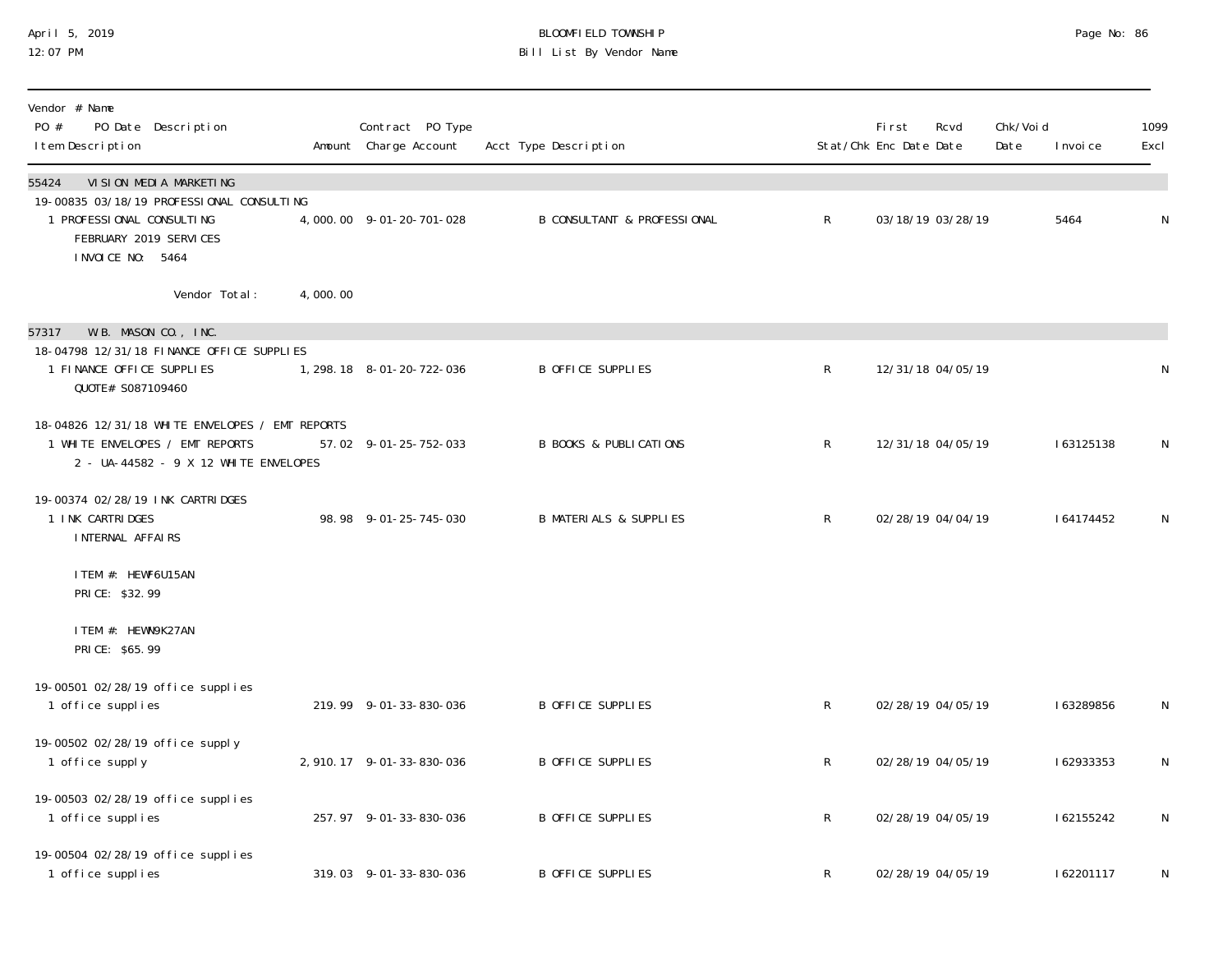### April 5, 2019 BLOOMFIELD TOWNSHIP Page No: 87 12:07 PM Bill List By Vendor Name

| Vendor # Name<br>PO #<br>PO Date Description<br>I tem Description |                   |           | Contract PO Type<br>Amount Charge Account | Acct Type Description     |              | <b>First</b><br>Rcvd<br>Stat/Chk Enc Date Date | Chk/Voi d<br>Date<br>I nvoi ce | 1099<br>Excl |
|-------------------------------------------------------------------|-------------------|-----------|-------------------------------------------|---------------------------|--------------|------------------------------------------------|--------------------------------|--------------|
| 57317 W.B. MASON CO., INC.                                        |                   | Continued |                                           |                           |              |                                                |                                |              |
| 19-00541 03/06/19 HUMAN SERVICES-OFFICE SUPPLIES                  |                   |           |                                           |                           |              |                                                |                                |              |
| 1 HUMAN SERVICES-OFFICE SUPPLIES                                  |                   |           | 44.99 9-01-27-794-036                     | <b>B OFFICE SUPPLIES</b>  | R            | 03/06/19 03/26/19                              |                                | N            |
| INVOICE # 162680528                                               |                   |           |                                           |                           |              |                                                |                                |              |
| 19-00542 03/06/19 HEALTH OFFICE-SUPPLIES                          |                   |           |                                           |                           |              |                                                |                                |              |
| 1 HEALTH OFFICE-SUPPLIES                                          |                   |           | 779.95 9-01-27-785-036                    | B OFFICE SUPPLIES         | R            | 03/06/19 03/26/19                              | 164347968                      | N            |
| 1 AAGSK241600 DESK PAD                                            |                   |           |                                           |                           |              |                                                |                                |              |
| \$10.79                                                           |                   |           |                                           |                           |              |                                                |                                |              |
| 2 WBM5012523 2 POCKET PORTFOLIO                                   |                   |           |                                           |                           |              |                                                |                                |              |
| \$11.99                                                           |                   |           |                                           |                           |              |                                                |                                |              |
| 2 WBM5012560 2 POCKET PORTFOLIO                                   |                   |           |                                           |                           |              |                                                |                                |              |
| \$11.99                                                           |                   |           |                                           |                           |              |                                                |                                |              |
| 2 AVE47988                                                        | 2 POCKET COVER BK |           |                                           |                           |              |                                                |                                |              |
| \$18.99                                                           |                   |           |                                           |                           |              |                                                |                                |              |
| 12 PFX1076GLOX EXP WALLET 15X10<br>\$6.49                         |                   |           |                                           |                           |              |                                                |                                |              |
| 2 SMD71356                                                        | EXP WALLET 15X10  |           |                                           |                           |              |                                                |                                |              |
| \$5.39                                                            |                   |           |                                           |                           |              |                                                |                                |              |
| UNV55400                                                          | #2 PENCIL DOZ     |           |                                           |                           |              |                                                |                                |              |
| \$.89                                                             |                   |           |                                           |                           |              |                                                |                                |              |
| 3 MMMR350YW                                                       | POST IT 3X5       |           |                                           |                           |              |                                                |                                |              |
| \$22.99                                                           |                   |           |                                           |                           |              |                                                |                                |              |
| 3 MMM654918PK POST IY 3X3                                         |                   |           |                                           |                           |              |                                                |                                |              |
| \$4.99                                                            |                   |           |                                           |                           |              |                                                |                                |              |
| 3 MMM660RPYW POST IT 4X6                                          |                   |           |                                           |                           |              |                                                |                                |              |
| \$33.99                                                           |                   |           |                                           |                           |              |                                                |                                |              |
| 2 GOJ911212CT PURELL REFILLS                                      |                   |           |                                           |                           |              |                                                |                                |              |
| \$59.99                                                           |                   |           |                                           |                           |              |                                                |                                |              |
| 2 HEWC4901A PRINTHEAD#940 MAG&CYN                                 |                   |           |                                           |                           |              |                                                |                                |              |
| \$80.99                                                           |                   |           |                                           |                           |              |                                                |                                |              |
| 2 HEWC4900A PRINTHEAD#940 BLK&YEL                                 |                   |           |                                           |                           |              |                                                |                                |              |
| \$80.99                                                           |                   |           |                                           |                           |              |                                                |                                |              |
| 19-00707 03/06/19 HEALTH OFFICE-FURNITURE                         |                   |           |                                           |                           |              |                                                |                                |              |
| 1 HEALTH OFFICE-FURNITURE                                         |                   |           | 581.44 9-01-27-785-053                    | <b>B OFFICE EQUIPMENT</b> | $\mathsf{R}$ | 03/06/19 04/05/19                              | 164480268                      | N            |
| 2 ALEVA216030MY 60X30 DESK SHELL                                  |                   |           |                                           |                           |              |                                                |                                |              |
| \$152.67                                                          |                   |           |                                           |                           |              |                                                |                                |              |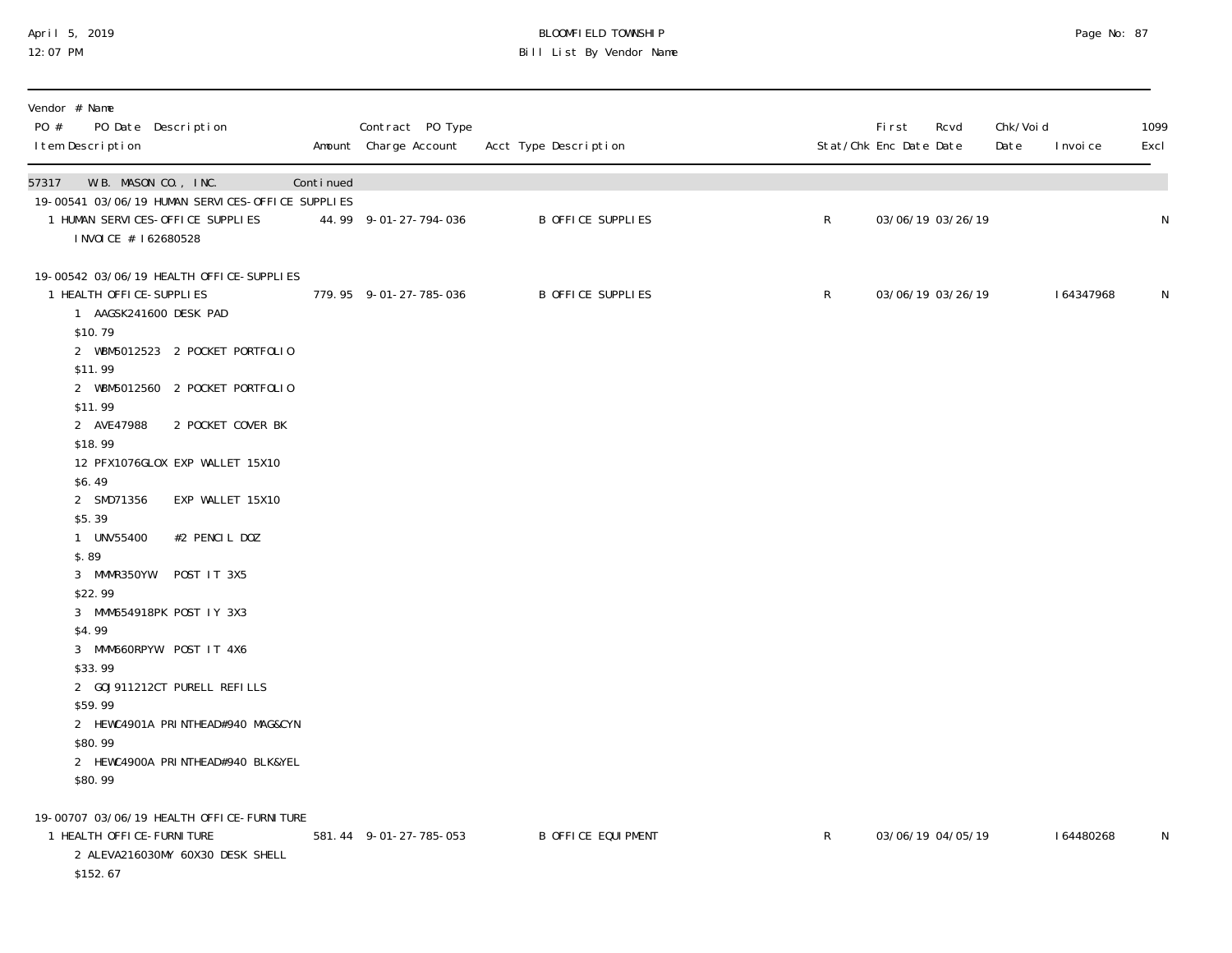## April 5, 2019 BLOOMFIELD TOWNSHIP Page No: 88 Bill List By Vendor Name

| Vendor # Name<br>PO #<br>PO Date Description<br>I tem Description                                                                                                                                                                                   |                                                                                 |           | Contract PO Type<br>Amount Charge Account                                                                                                                | Acct Type Description                                                                                                                                                                                                      |                            | <b>First</b><br>Rcvd<br>Stat/Chk Enc Date Date                                                                             | Chk/Voi d<br>Date | I nvoi ce                                                                        | 1099<br>Excl                       |
|-----------------------------------------------------------------------------------------------------------------------------------------------------------------------------------------------------------------------------------------------------|---------------------------------------------------------------------------------|-----------|----------------------------------------------------------------------------------------------------------------------------------------------------------|----------------------------------------------------------------------------------------------------------------------------------------------------------------------------------------------------------------------------|----------------------------|----------------------------------------------------------------------------------------------------------------------------|-------------------|----------------------------------------------------------------------------------|------------------------------------|
| W.B. MASON CO., INC.<br>57317<br>\$138.05                                                                                                                                                                                                           | 19-00707 03/06/19 HEALTH OFFICE-FURNITURE<br>2 ALEVABFMY PEDESTAL FILE DRAWERS  | Continued | Conti nued                                                                                                                                               |                                                                                                                                                                                                                            |                            |                                                                                                                            |                   |                                                                                  |                                    |
| TOTAL=\$581.44<br>1 HOUSING-OFFICE SUPPLIES<br>\$34.59<br>1 ALEHECHO9 CERAMIC HEATER<br>\$32.24                                                                                                                                                     | 19-00708 03/06/19 HOUSING-OFFICE SUPPLIES<br>1 FEL75310 TRIPLE PARTITION TRAY   |           | 66.83 H-21-17-821-036                                                                                                                                    | B OFFICE SUPPLIES                                                                                                                                                                                                          | $\mathsf{R}$               | 03/06/19 03/26/19                                                                                                          |                   |                                                                                  | N                                  |
| TOTAL=\$66.83                                                                                                                                                                                                                                       |                                                                                 |           |                                                                                                                                                          |                                                                                                                                                                                                                            |                            |                                                                                                                            |                   |                                                                                  |                                    |
| 1 HOUSING-OFFICE SUPPLIES<br>\$44.24                                                                                                                                                                                                                | 19-00712 03/06/19 HOUSING-OFFICE SUPPLIES<br>4 SMD73230 SUPERTAB REDDROP POCKET |           | 176.96 H-21-17-821-036                                                                                                                                   | B OFFICE SUPPLIES                                                                                                                                                                                                          | $\mathsf{R}$               | 03/06/19 03/26/19                                                                                                          |                   |                                                                                  | N                                  |
| 1 HEALTH OFFICE-SUPPLIES<br>\$29.99                                                                                                                                                                                                                 | 19-00713 03/06/19 HEALTH OFFICE-SUPPLIES<br>3 VER97005 USB FLASH DRIVE          |           | 89.97 9-01-27-785-036                                                                                                                                    | B OFFICE SUPPLIES                                                                                                                                                                                                          | $\mathsf{R}$               | 03/06/19 03/26/19                                                                                                          |                   |                                                                                  | N                                  |
|                                                                                                                                                                                                                                                     | Vendor Total:                                                                   | 6,901.48  |                                                                                                                                                          |                                                                                                                                                                                                                            |                            |                                                                                                                            |                   |                                                                                  |                                    |
| W. W. GRAINGER, INC<br>17225<br>19-00663 03/06/19 ASSORTED SUPPLIES<br>1 TOUCHLESS VEHICLE DETERGENT<br>2 LUBRICANT, AEROSOL CAN<br>3 BARRI CADE TAPE, YELLOW/BLACVK<br>4 DUCT TAPE<br>5 STD CAP PLEATED FILTERS<br>6 SCRUBBING PAD, GREEN SIZE 24" |                                                                                 |           | 256.48 9-01-25-752-030<br>121.92 9-01-25-752-030<br>182.28 9-01-25-752-030<br>139.68 9-01-25-752-030<br>125.76 9-01-25-752-030<br>125.48 9-01-25-752-030 | <b>B MATERIALS &amp; SUPPLIES</b><br><b>B MATERIALS &amp; SUPPLIES</b><br><b>B MATERIALS &amp; SUPPLIES</b><br><b>B MATERIALS &amp; SUPPLIES</b><br><b>B MATERIALS &amp; SUPPLIES</b><br><b>B MATERIALS &amp; SUPPLIES</b> | R<br>R<br>R<br>R<br>R<br>R | 03/06/19 03/23/19<br>03/06/19 03/23/19<br>03/06/19 03/23/19<br>03/06/19 03/23/19<br>03/06/19 03/23/19<br>03/06/19 03/23/19 |                   | 9074055311<br>9074055311<br>9074055311<br>9074055311<br>9074055311<br>9074055311 | N<br>N<br>${\sf N}$<br>N<br>N<br>N |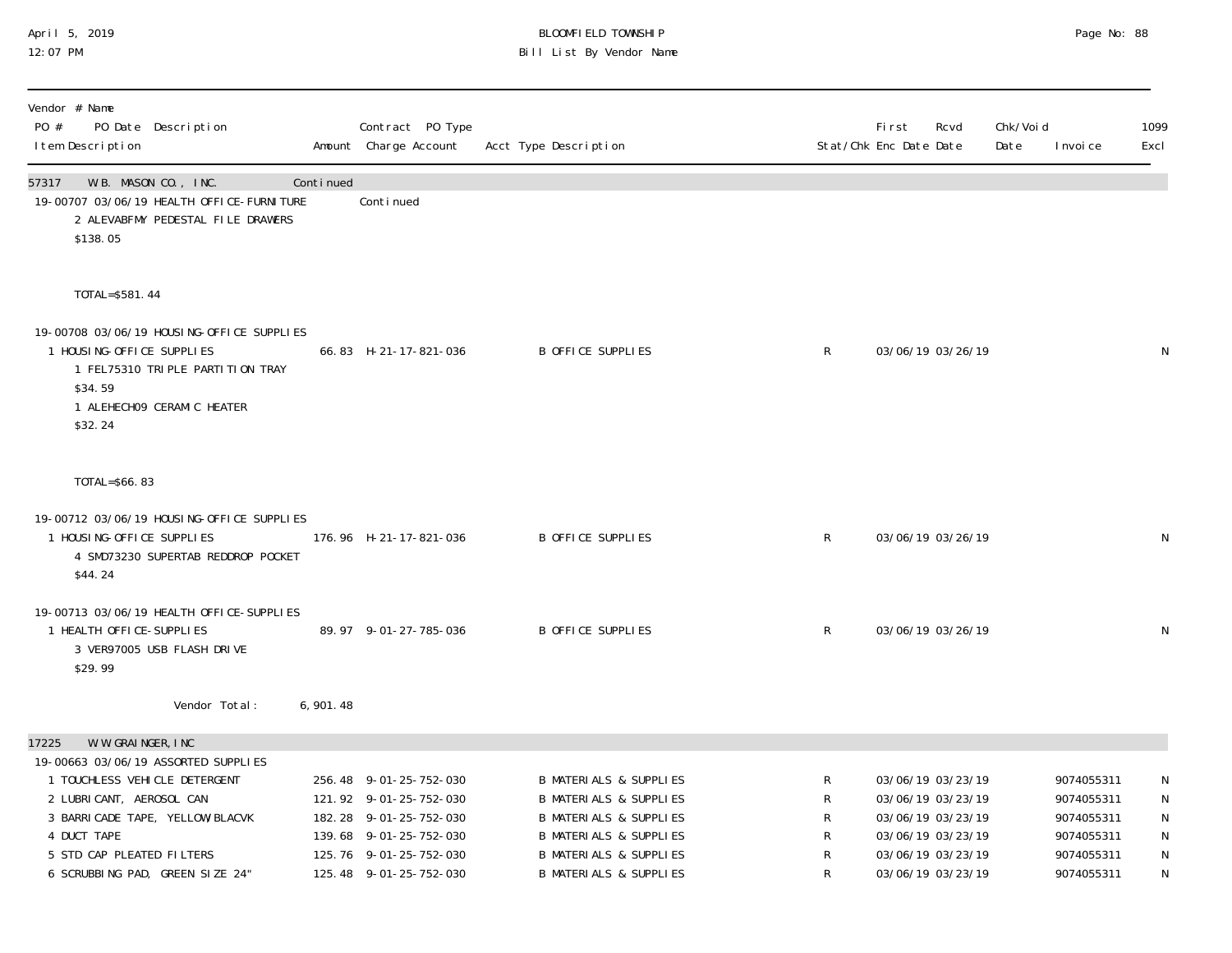# April 5, 2019 BLOOMFIELD TOWNSHIP Page No: 89 Bill List By Vendor Name

| Vendor # Name<br>PO #<br>PO Date Description<br>I tem Description                                                                                                            |                     | Contract PO Type<br>Amount Charge Account                   | Acct Type Description                                                  |              | <b>First</b><br>Stat/Chk Enc Date Date | Rcvd                                   | Chk/Voi d<br>Date | I nvoi ce                | 1099<br>Excl |
|------------------------------------------------------------------------------------------------------------------------------------------------------------------------------|---------------------|-------------------------------------------------------------|------------------------------------------------------------------------|--------------|----------------------------------------|----------------------------------------|-------------------|--------------------------|--------------|
| 17225<br>W. W. GRAINGER, INC<br>19-00663 03/06/19 ASSORTED SUPPLIES<br>7 STANDARD BATTERY, AAA, PK 24<br>8 STANDARD BATTERY, AA, PK24<br>ASSORTED SUPPLIES FOR FIRE STATIONS | Continued<br>993.24 | Continued<br>16.80 9-01-25-752-030<br>24.84 9-01-25-752-030 | <b>B MATERIALS &amp; SUPPLIES</b><br><b>B MATERIALS &amp; SUPPLIES</b> | R<br>R       |                                        | 03/06/19 03/23/19<br>03/06/19 03/23/19 |                   | 9074055311<br>9074055311 | N<br>N       |
| Vendor Total:                                                                                                                                                                | 993.24              |                                                             |                                                                        |              |                                        |                                        |                   |                          |              |
| WASTE MANAGEMENT OF NJ, INC.<br>57245<br>19-00568 03/06/19 TIPPING TYPE 13-SOLID WASTE<br>1 TIPPING TYPE 13-SOLID WASTE                                                      |                     | 3, 891. 32 9-01-32-827-127                                  | B GARB. &TRASH REMOVAL-CONTRACT.                                       | $\mathsf{R}$ |                                        | 03/06/19 04/05/19                      |                   | 0111728-1091-0 N         |              |
| I NVOI CE #0111728-1091-0<br>CUSTOMER #16-30386-33001                                                                                                                        |                     |                                                             |                                                                        |              |                                        |                                        |                   |                          |              |
| JANUARY 2019                                                                                                                                                                 |                     |                                                             |                                                                        |              |                                        |                                        |                   |                          |              |
| Vendor Total:                                                                                                                                                                | 3, 891. 32          |                                                             |                                                                        |              |                                        |                                        |                   |                          |              |
| WATSE005 WATSESSING PROPERTY MANAGEMENT<br>19-01102 03/29/19 RENT<br>1 RENT<br>PAULA PETERSON<br>27 WATSESSING AVE APT 3<br><b>BLOOMFIELD</b>                                |                     | 1, 195.00 G-02-40-359-003                                   | B CY 2019 SSH GRANT                                                    | $\mathsf{R}$ |                                        | 03/29/19 04/05/19                      |                   |                          | N            |
| Vendor Total:                                                                                                                                                                | 1, 195.00           |                                                             |                                                                        |              |                                        |                                        |                   |                          |              |
| WI RELESS COMMUNI CATI ONS AND<br>58051<br>19-00970 03/20/19 ZETRON MAX CONSOLE REPAIR<br>1 ZETRON MAX CONSOLE REPAIR<br>WORK TICKET#29178<br>I NVOI CE#M59388               |                     | 225.00 9-01-25-746-026                                      | B MAINTENANCE OF OTHER EQUIPMENT                                       | $\mathsf{R}$ |                                        | 03/20/19 04/04/19                      |                   | M59388                   | N            |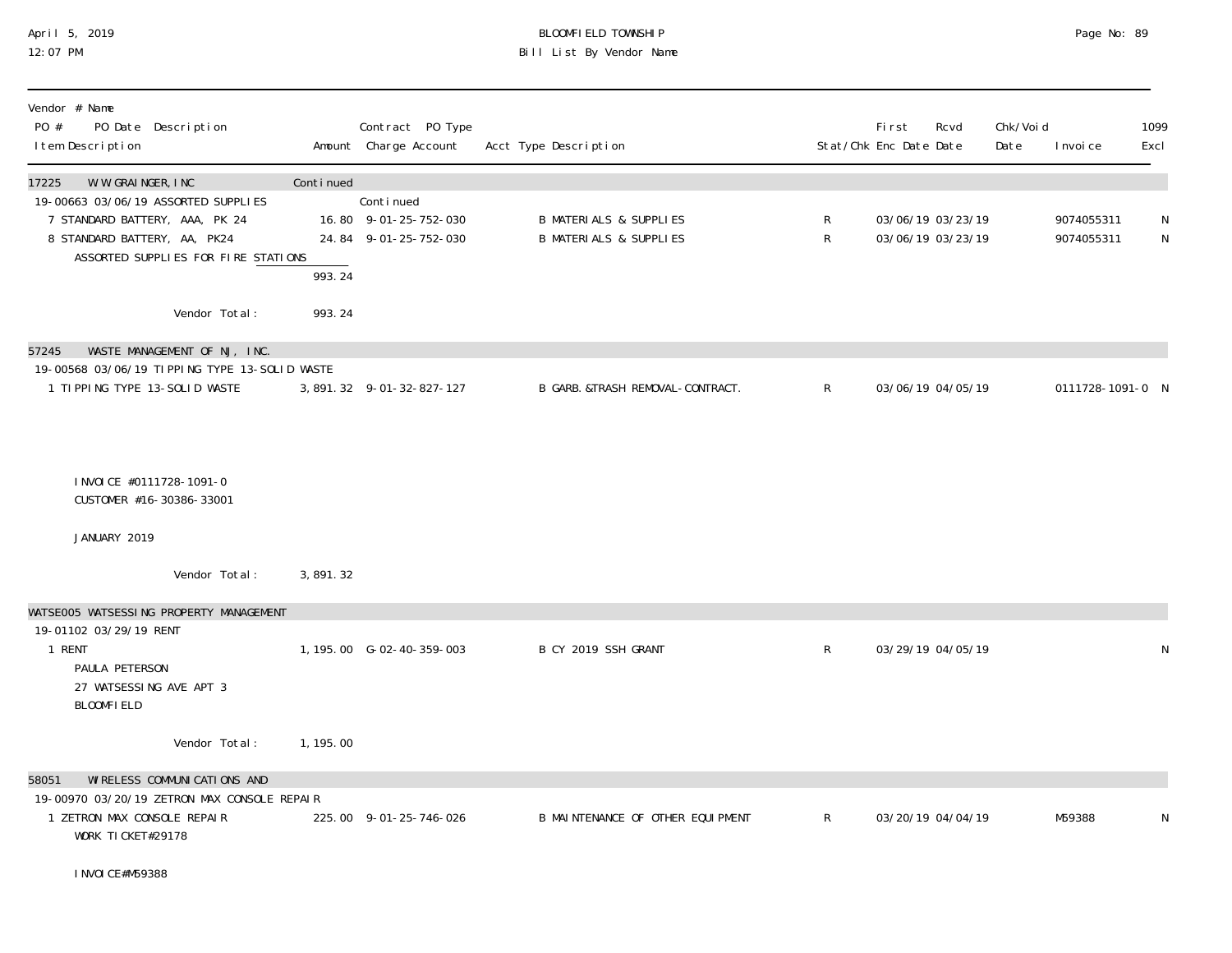## April 5, 2019 BLOOMFIELD TOWNSHIP Page No: 90 12:07 PM Bill List By Vendor Name

| Vendor # Name<br>PO Date Description<br>PO #<br>I tem Description                                  |           | Contract PO Type<br>Amount Charge Account | Acct Type Description                 |                    | Fi rst<br>Stat/Chk Enc Date Date | Rcvd | Chk/Voi d<br>Date | I nvoi ce           | 1099<br>Excl |
|----------------------------------------------------------------------------------------------------|-----------|-------------------------------------------|---------------------------------------|--------------------|----------------------------------|------|-------------------|---------------------|--------------|
| WIRELESS COMMUNICATIONS AND<br>58051<br>19-00970 03/20/19 ZETRON MAX CONSOLE REPAIR<br>DOS 2/28/19 | Continued | Continued                                 |                                       |                    |                                  |      |                   |                     |              |
| Vendor Total:                                                                                      | 225.00    |                                           |                                       |                    |                                  |      |                   |                     |              |
| 58610<br>WORRALL COMMUNITY NEWSPAPERS                                                              |           |                                           |                                       |                    |                                  |      |                   |                     |              |
| 19-01082 03/29/19 2019 SUBSCRIPTION<br>2019 SUBSCRIPTION                                           |           | 35.00 9-01-27-785-021                     | B ADVERTI SI NG                       | $\mathsf{R}$       | 03/29/19 04/05/19                |      |                   | NOTICE <sub>1</sub> | N            |
| 19-01211 04/03/19 JANUARY - MARCH ADS                                                              |           |                                           |                                       |                    |                                  |      |                   |                     |              |
| JANUARY ADS                                                                                        |           | 756.36 9-01-20-722-023                    | B PRINTING                            | R                  | 04/03/19 04/03/19                |      |                   |                     | N            |
| 2 FEBRUARY ADS                                                                                     |           | 697.80 9-01-20-722-023                    | B PRINTING                            | R                  | 04/03/19 04/03/19                |      |                   |                     | N            |
| 3 MARCH ADS                                                                                        | 3, 527.16 | 2, 073.00 9-01-20-722-023                 | B PRINTING                            | R                  | 04/03/19 04/03/19                |      |                   |                     | N            |
| Vendor Total:                                                                                      | 3,562.16  |                                           |                                       |                    |                                  |      |                   |                     |              |
| Total Purchase Orders:<br>Total P.O. Line Items:<br>287                                            |           | 578                                       | 1, 480, 253. 22<br>Total List Amount: | Total Void Amount: | 0.00                             |      |                   |                     |              |